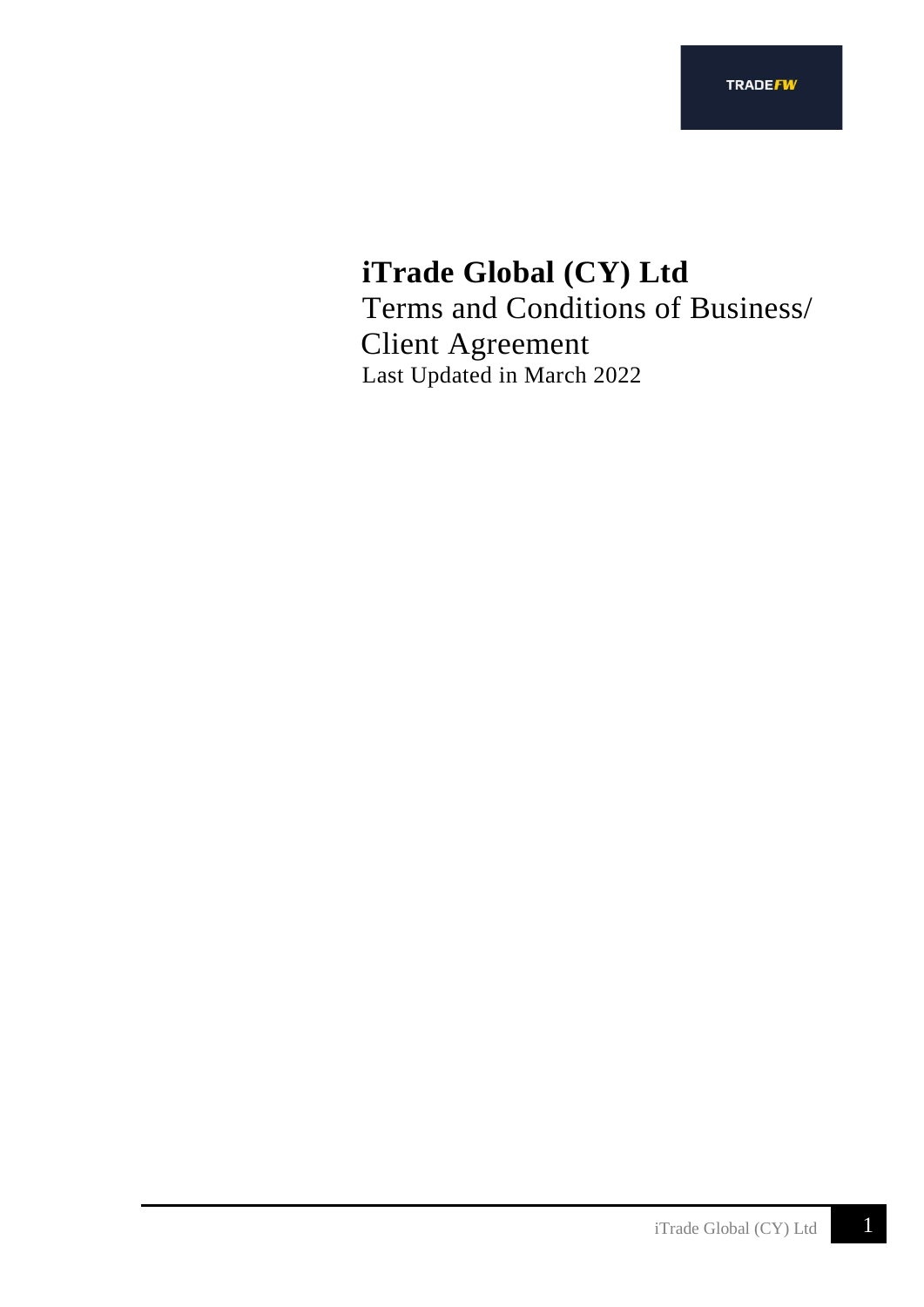# **Contents**

| 2. |                                                                       |  |
|----|-----------------------------------------------------------------------|--|
| 3. | SCOPE AND APPLICATION OF THE TRADING TERMS AND CONDITIONS  6          |  |
|    |                                                                       |  |
|    |                                                                       |  |
| 6. |                                                                       |  |
|    |                                                                       |  |
|    |                                                                       |  |
|    |                                                                       |  |
|    |                                                                       |  |
|    | 11. ELECTRONIC TRADING AND USE OF THE COMPANY'S TRADING PLATFORM 28   |  |
|    |                                                                       |  |
|    |                                                                       |  |
|    |                                                                       |  |
|    |                                                                       |  |
|    |                                                                       |  |
|    |                                                                       |  |
|    |                                                                       |  |
|    |                                                                       |  |
|    |                                                                       |  |
|    | 21. FEES, COMMISSIONS, CHARGES AND OTHER ASSOCIATED CHARGES/ COSTS 53 |  |
|    |                                                                       |  |
|    |                                                                       |  |
|    |                                                                       |  |
|    |                                                                       |  |
|    |                                                                       |  |
|    | 27. AMENDMENT AND TERMINATION OF THE SERVICE AGREEMENT  61            |  |
|    |                                                                       |  |
|    |                                                                       |  |
|    |                                                                       |  |
|    |                                                                       |  |
|    |                                                                       |  |
|    |                                                                       |  |
|    |                                                                       |  |
|    |                                                                       |  |
|    |                                                                       |  |
|    |                                                                       |  |
|    |                                                                       |  |

 $\overline{2}$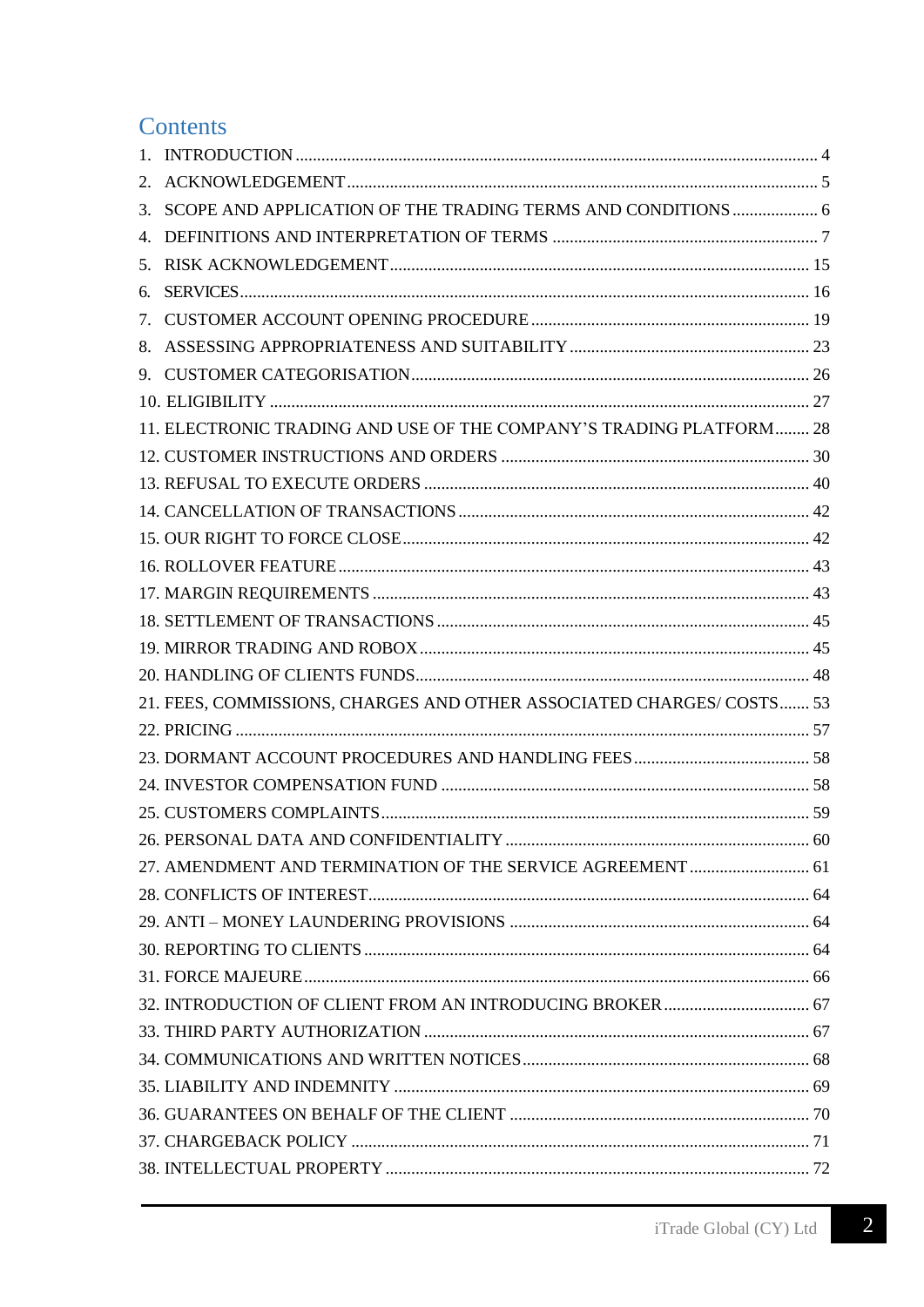**ITRADE Global (CY) Ltd**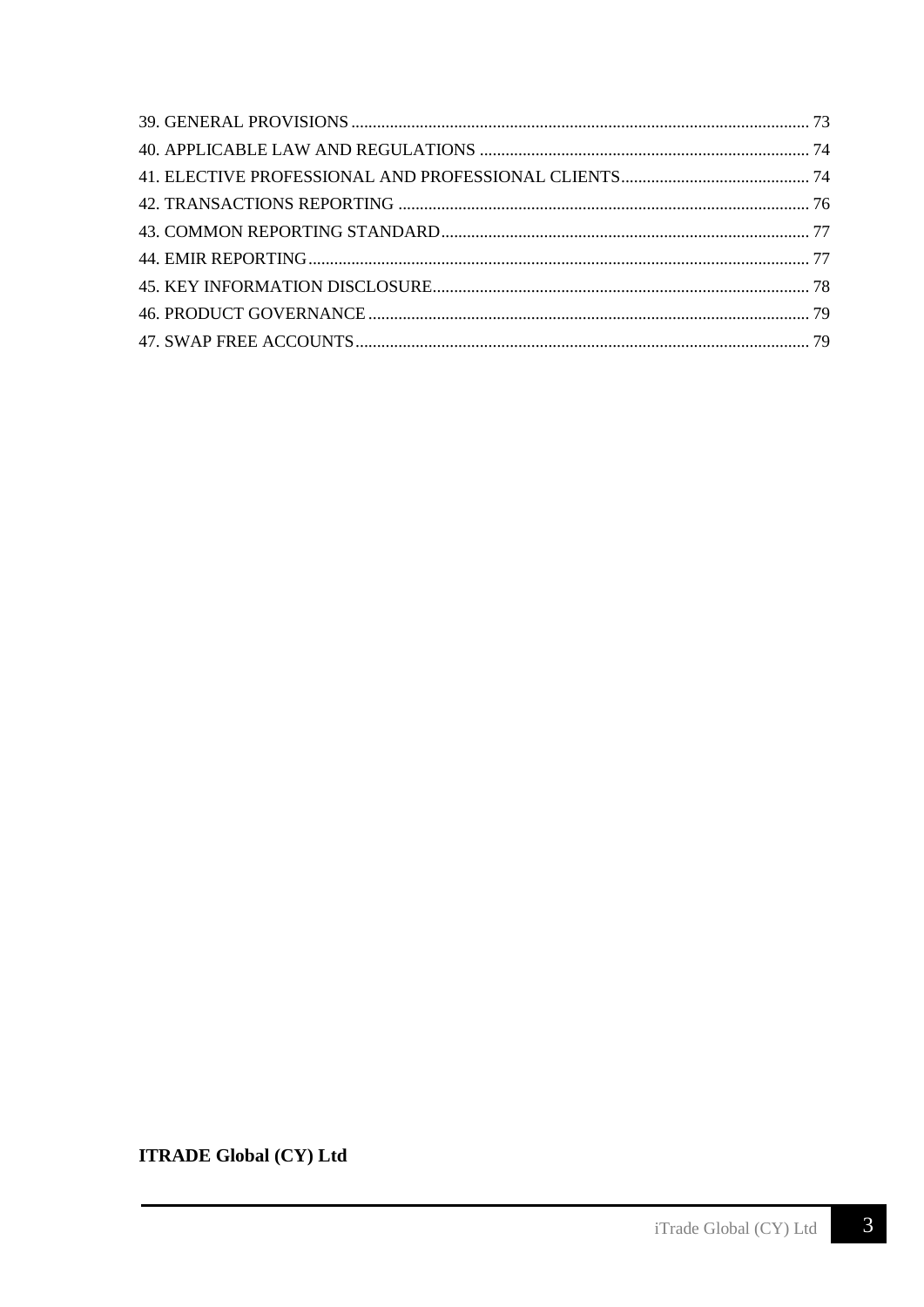This Agreement is entered by and between iTrade Global (CY) Ltd (hereafter referred to as "**the Company**" or "**we**" or "**us**") on the one part and you ("**the Customer"** or **"the Client**" or "**you**") who may be a natural or a legal person, has completed the Company's registration procedure and has been accepted by the Company as its Customer on the other part.

This Client Agreement, together with the *Service Agreement* and accompanying documents/ Policies, as amended from time to time (hereafter "**the Agreement**"), sets out the terms and conditions upon which the Company will offer its products and/or services to the Client, and provides the necessary information to the Client prior to making a decision in regards to the Company and its services.

By accepting this Agreement and proceeding to the opening of a trading account with the Company and/or its Brands, the Client enters into a legally binding Agreement with the Company and it is assured that you (the Client) understand, agree and accept all the terms and conditions of this Agreement without modifications.

Since this Agreement is of distant nature, it is governed by the Distance Marketing of Consumer Financial Services Law N.242 (I)/2004, which applies to the EU Directive 2002/65/EC, and according to this Directive, this Agreement and the Service Agreement are not required to be signed by either the Client or the Company or both parties to be legally binding.

## <span id="page-3-0"></span>1. INTRODUCTION

- 1.1. iTrade Global CY Ltd is an Investment Firm that owns and operates the brand **"TRADEFW" (**www.TRADEFW.com). The Company is incorporated and registered under the laws of the Republic of Cyprus, with registration number HE 335424 and is authorized and regulated by the Cyprus Securities and Exchange Commission ("CySEC"), with CIF license number 298/16. The Company's registered office is located at Isiodou, Andrea Laskaratou & Emanouel Roides Street 10-12, 2. Floor, Ayia Zoni, 3031 Limassol, Cyprus. The Company has also appointed a Tied Agent, Alef&Kiai S.L. which is a company incorporated and located in Spain. Please refer to the [website](https://www.tradefw.com/about-us/) of the Company for more information.
- 1.2. Through its electronic system over the Internet (hereinafter the "**Trading Platform**") and its official website [www.TRADEFW.com](http://www.tradefw.com/) (hereinafter "**the website**") the Company provides ancillary and investment services, as these are defined throughout this present Agreement.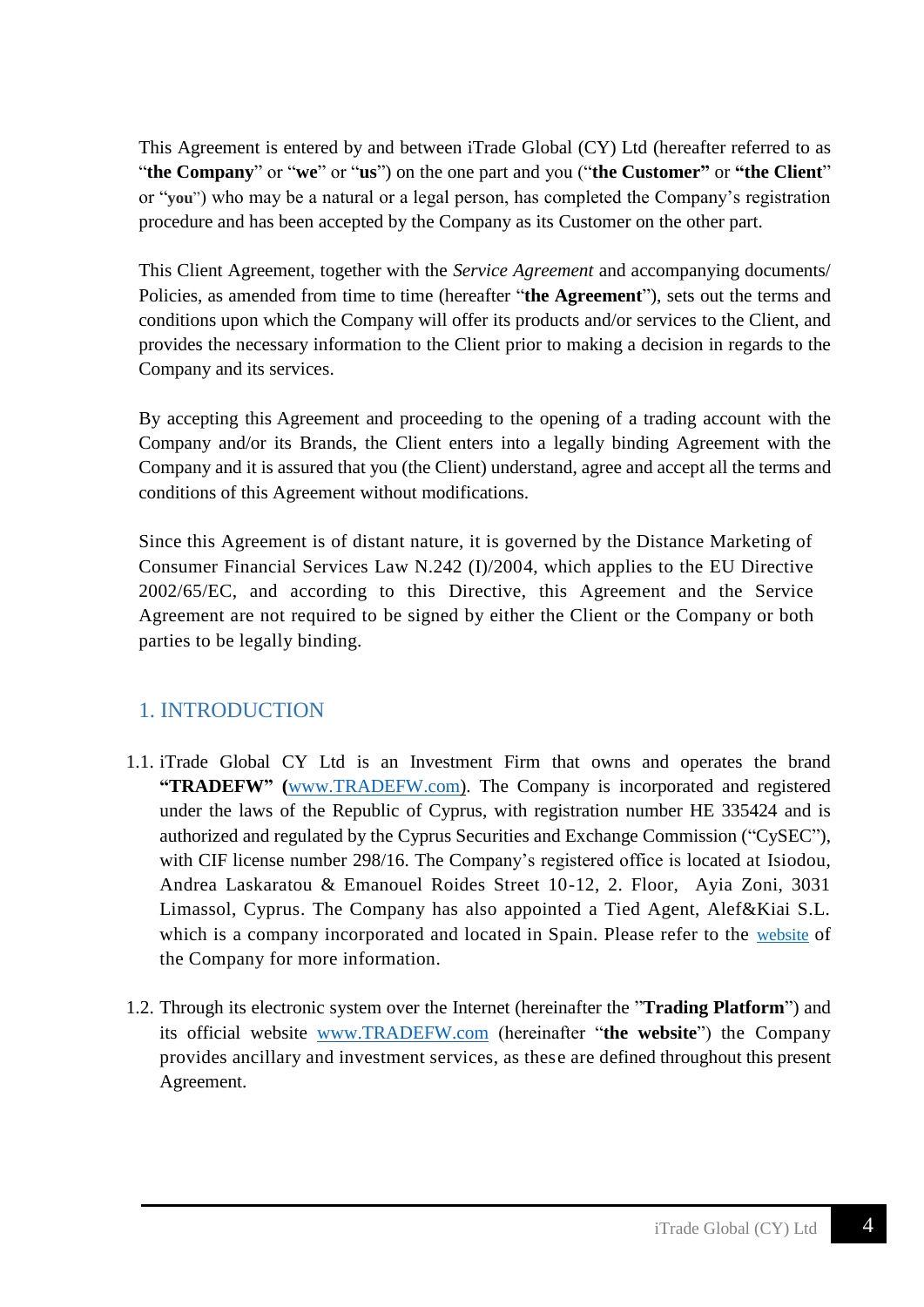## <span id="page-4-0"></span>2. ACKNOWLEDGEMENT

- 2.1. The Client acknowledges that he/she is of legal age (over the age of 18 years old) and that he/she is not a US Citizen/Resident for tax purposes. The client further acknowledges to have read, understood and accepted the *Service Agreement* that includes this Client Agreement with all of its Terms and Conditions of Business, the Customer Categorization Policy, the Investor Compensation Fund document, the Risk Disclosure Notice, the Services Offered document, the Conflict of Interest Policy, the Order Execution and Best Interest Policy, the Deposit and Withdrawals Policy, Cookies Policy, Privacy Policy and any other relevant information that is contained within the Company's website, including but not limited to the information contained within the *Legal Information / Documents* sections as amended from time to time and as presented on the Company's website(s).
- 2.2. The Client acknowledges and accepts that the Company may operate other websites apart from the main website mentioned above and which may contain information concerning the Company, its services and the legal framework to which the Company is bounded, either in English language or in different languages. By continuing to access or use the Company's website(s) you agree to follow the terms and conditions of this Agreement as they may apply to you.
- 2.3. The Client acknowledges that the Company's official language is the English language and the acceptance of this Agreement including the "Terms and Conditions of Business" constitutes a binding legal agreement with the Company.
- 2.4. The Company provides herein the trading terms and conditions of business it maintains.
- 2.5. Due to the nature of the business relationship, the Service Agreement, including this Agreement, is considered as distance contracts within the meaning of the Distance Marketing of Consumer Financial Services Law L.242(I)/2004, as amended, implementing the EU Directive 2002/65/EC. According to the said law, signing the Agreement is not required and the Agreement has the same rights and liabilities as a duly signed contract. Further, according to Article 3 of Delegated Regulation (EU) 2017/565 information is required to be provided in a durable medium, which is the appropriate medium to the context in which the business between the Company and the clients is or is to be carried on whereas the client further consents to the provision of such information in that form. By providing an e-mail address for the purposes of carrying on business with the Company, you hereby consent for the appropriateness of the medium used (i.e. website) as regards the provision of information. You are hereby notified of the electronic website of the Company [\(www.tradefw.com](http://www.tradefw.com/) ) which you can access at all times. You hereby acknowledge that you understand and accept that the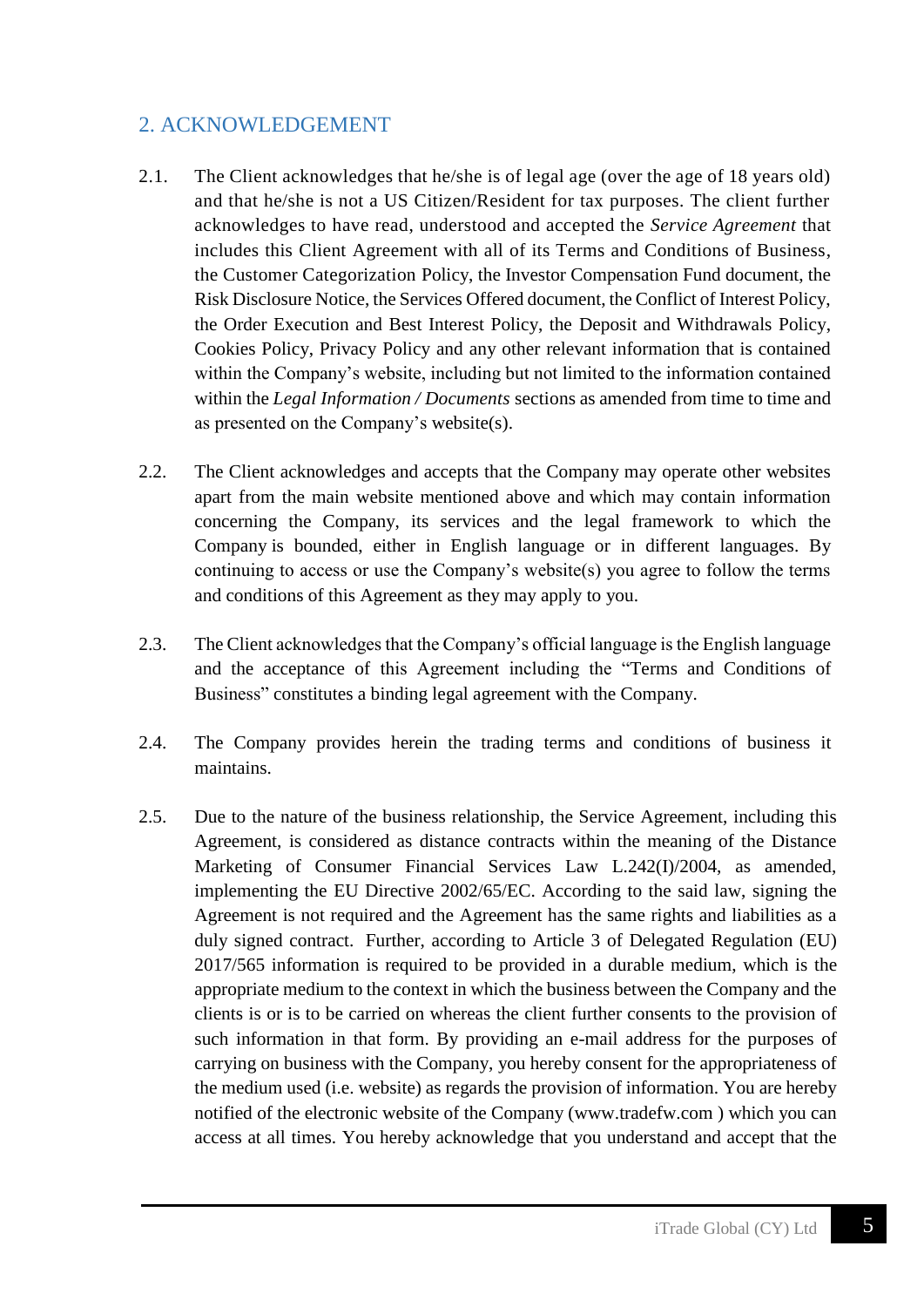Service Agreement together with any accompanying documentation will be provided to you only electronically.

2.6 Without prejudice to Clause 2.5. above, where you are a natural person acting under these terms and accepted these terms by electronic means, you understand and acknowledge that subject to the provisions of the Distance Marketing of Consumer Financial Services Law L.242(I)/2004, as may be amended from time to time, you will have no right to withdraw from the contract with us otherwise than pursuant to Clause 27 of this Agreement

# <span id="page-5-0"></span>3. SCOPE AND APPLICATION OF THE TRADING TERMS AND **CONDITIONS**

- 3.1. The Terms and Conditions of Business apply to all the actions that are directly related with the investment and ancillary services provided by the Company.
- 3.2. The Terms and Conditions of Business lay out the framework of this Agreement and the nature of the investment services provided by the Company. They cannot be negotiated and overruled by any prior agreements or arrangements made between the Company and the Client.
- 3.3. This Agreement applies to both the Company's website(s) and Trading Platform(s), as well as to the electronic content and/or software currently contained on the Company's website(s) that supplies the Client with real time information about the exchange rate of some currencies, as well as with the program facilities for executing trading transactions in the Forex, CFDs and other financial instruments via the web, phone or fax, and any other features, content or services that the Company may add in the future.
- 3.4. This Agreement overrides any previous agreements, arrangements, express or implied statements made by the Company or the Company's employees, affiliates or business introducers. This Agreement is effective upon the Client's acceptance of the terms and conditions of business during the registration process with the Company.
- 3.5. In this Agreement, all the words that denote only the singular number will also comprise the plural, wherever the aforementioned definitions apply and vice versa, and the words that denote natural persons will comprise legal persons and vice versa. Words denoting any gender include all the genders and whenever reference is made to the terms "Paragraphs", "Sections" and "Appendices" it concerns paragraphs, sections and appendices of this Agreement.
- 3.6. The headings of the Sections are only used for facilitating the reference and they do not affect their interpretation.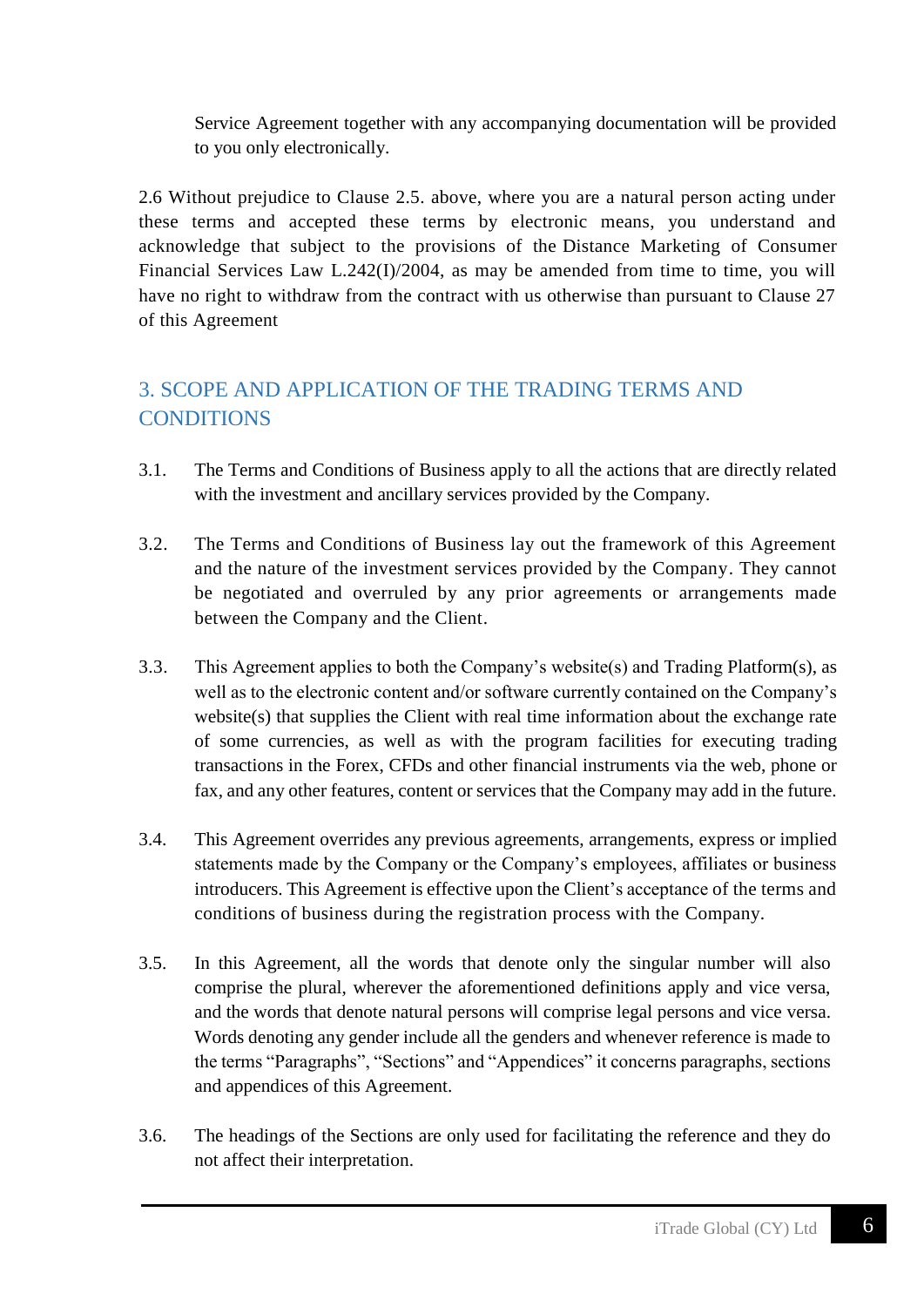# <span id="page-6-0"></span>4. DEFINITIONS AND INTERPRETATION OF TERMS

4.1. The defined terms included in this Agreement shall have the following meaning:

*"Access Codes"* means the unique codes which the Client will determine to enable his/her access to the trading platform of the Company and/or to his/her Trading Account through the Company's electronic systems.

*"Ask"* means the higher price in a Quote at which price the Client may buy any financial instrument offered by the Company.

*"Authorized Representative"* means the legal or natural individual which is authorized by the Client to act on his/her behalf.

*"Agreement"* means these Terms and Conditions of Business for the Products and Services offered by the Company, as amended from time to time and any subsequent Appendices added thereto.

*"Applicable Regulations"* means the Investment Services and Activities and Regulated Markets Law of 2017 [Law87(I)/2017] as amended, other relevant CySEC Legislation, Directives, Circulars and/or other Regulations issued by CySEC and govern the operations of Cyprus Investment Firms and all other applicable laws, rules and regulations as in force from time to time, including the European Markets in Financial Instruments Directive (MiFID II) Further to the above it also covers the Prevention and Suppression of Money Laundering and Terrorist Financing Law of 2007-2019, as amended and any subsequent directives and regulations as may be published by the relevant authorities from time to time.

*"Balance"* means the total financial result of all completed transactions and any deposits/ withdrawals and any charges/expenses charged on the Trading Account within any period of time.

*"Balance Currency"* means the currency under which the trading account has the reference on and with which the Client buys or sells the subject matter instruments. It is noted that the all charges including Spreads, Commissions, Charges and Swaps are calculated in the Balance Currency.

*"Base Currency"* means the first currency represented in a currency pair. For Example, in the EURO/USD currency Pair the base currency is the EURO.

*"Bid"* means the lower price in a Quote at which price the Client may sell any financial instrument offered by the Company.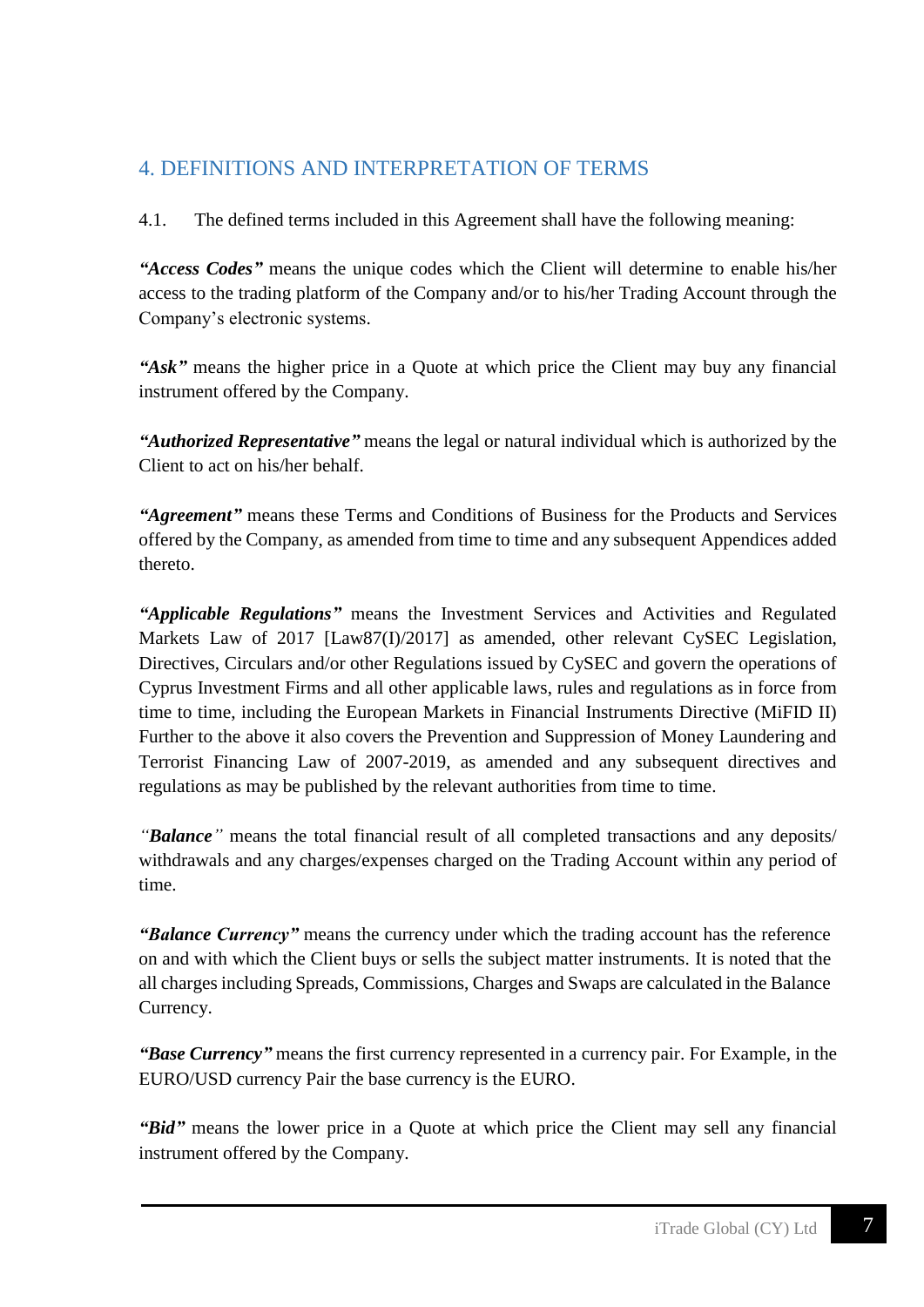*"Business Day"* means every weekday, excluding Saturdays and Sundays, and any other Cyprus or international bank holidays or any other holiday announced on the Company's Website [www.TRADEFW.com.](http://www.tradefw.com/)

*"Charges"* means all charges, fees, mark-up, mark-down, Swap or other remuneration payable to the Company under this Agreement in connection with a transaction.

*"Clients' Bank Account"* means an account held in the name of the Clients and/or the name of the Company on behalf of the Clients with a bank or other institution or any electronic payment provider or a credit card processor.

*"CIF Authorization"* means the license the Company has obtained from CySEC, as this may be amended from time to time and which sets out the investment and ancillary services the Company is authorized to provide.

*"Company's website(s)"* means the website [www.TRADEFW.com](http://www.tradefw.com/) and any other website that the Company may own and operate from time to time. The Company shall take all reasonable steps to ensure that the information disclosed within its website shall be up to date and accessible continuously, pursuant to Article 3(2) of the [Regulation 565/2017.](https://eur-lex.europa.eu/legal-content/EN/TXT/PDF/?uri=CELEX:32017R0565&from=DE)

*"Contract Specifications"* means all necessary trading information concerning payout ratios, expiration time, etc., as determined in the Company's main website [www.TRADEFW.com.](http://www.tradefw.com/)

*"Contracts for Difference"* means a CFD on: spot foreign exchange ('FX'), shares, spot metals, futures or any other CFD related instrument that is available for trading. A full list of the financial instruments is available online at the Company's website [www.TRADEFW.com.](http://www.tradefw.com/)

*"Corporate Action"* means any actions taken by an issuer, whose listed securities are associated with the financial instruments traded through the Company's Trading Platform(s), including, but not limited to instances of: (i) stock split, (ii) consolidation, (iii) rights issue, (iv) merger and takeover, and (v) dividends.

*"CySEC"* means the Cyprus Securities and Exchange Commission [\(www.cysec.gov.cy\)](http://www.cysec.gov.cy/) located at 19 Diagorou Street, CY 1097 Nicosia, Cyprus.

*"CySEC Rules"* means the Governing Laws, the Rules, Directives, Regulations, Guidance notes and Circulars published by the Cyprus Securities and Exchange Commission.

*"Customer/Client"* means a natural or legal person, accepted by the Company as its Customer/Client and to whom the company provides its services under the present Agreement.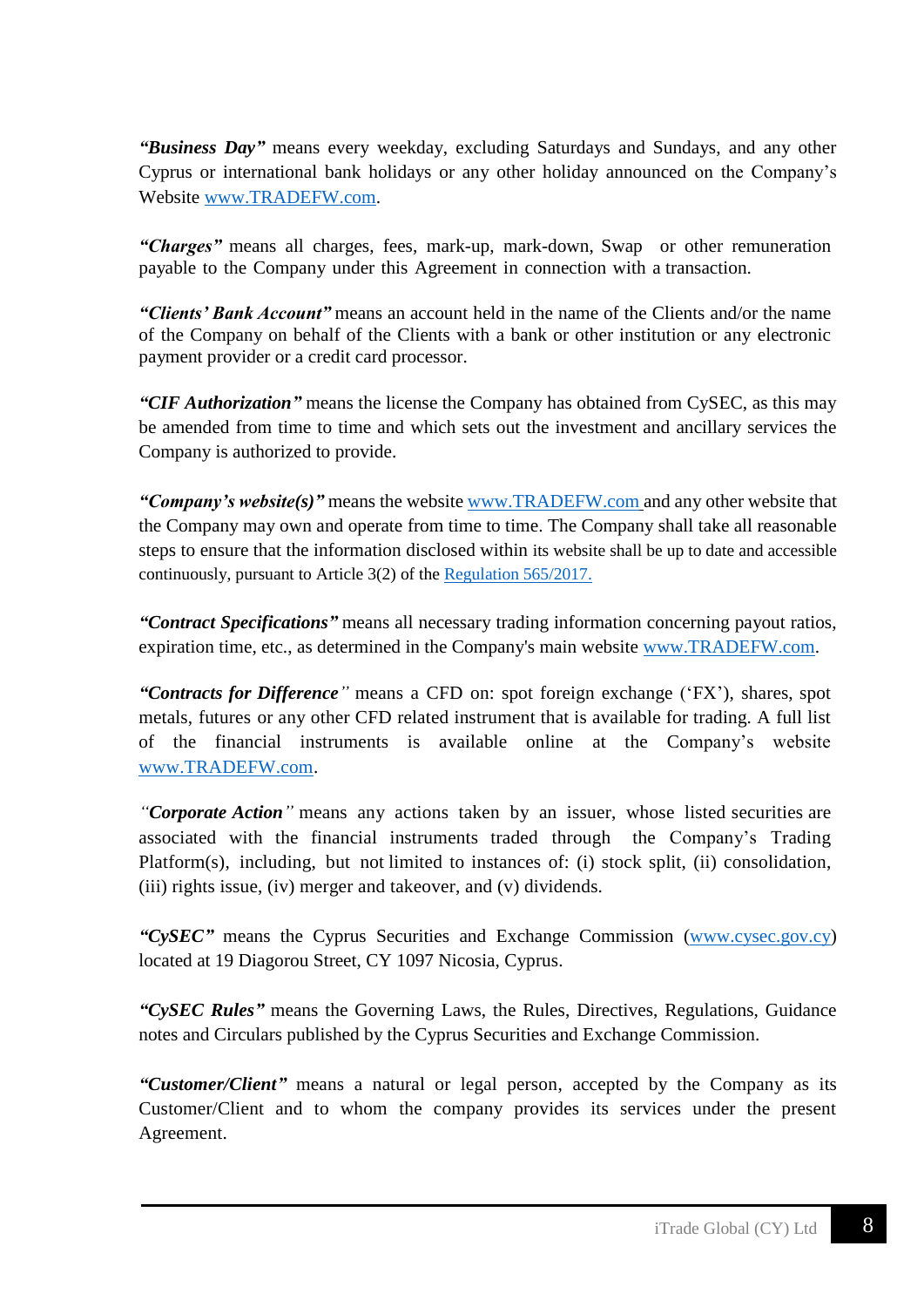*"Customer/Client Trading Account"* means the unique and personalized trading account of the Customer and includes all Completed Transactions, Open Positions and Orders in the Company's Online Trading System, and the Customer' balance and deposit/withdrawal transactions.

*"Customer Agreement"* means the agreement between the Client and the Company as to the investment and ancillary services provided by the Company, which also includes the Company's policies as those are being mentioned in this present agreement in Section 2.1. of the "Acknowledgement" Section.

*'Customer Terminal or Trading Platform"* means the platform used by the Company or any updated trading platform, or an updated version, in addition to any trading platform facilitations to web and mobile traders, which are used by the Client in order to obtain information on underlying markets in real-time, to make Transactions, to place or delete or modify Orders, as well as to receive any notices from the Company and to keep a record of Transactions.

*"Closed Position"* means the opposite of an Open Position.

*"Company"* means iTrade Global (CY) Ltd, a company incorporated and registered under the laws of the Republic of Cyprus, with registration number HE 335424 which is authorized and regulated by the Cyprus Securities and Exchange Commission (CySEC), with CIF license number 298/16 and having its registered office at Isiodou, Andrea Laskaratou & Emanouel Roides Street 10-12, 2nd Floor, Ayia Zoni, 3031 Limassol, Cyprus..

*"Company's Online Trading System"* means the Software used by the Company which includes the aggregate of its computer devices, software, databases, telecommunication hardware, a trading platform, all programs and technical facilities providing real-time Quotes, making it possible for the Client to obtain information of Underlying Markets in real time, make technical or any other analysis on the markets, enter into Transactions, place/delete/modify Orders, receive notices from the Company and keep record of Transactions and Calculating all mutual obligations between the Client and the Company. The Company's Online Trading System consists of the Servers and the Customer Terminal.

*"Currency of the Customer Account"* means the currency that the Customer Account is denominated in.

*"Dormant Account"* means the Customer's trading account in which there have been no trades for a period of more than 60 Calendar days.

*"Dormant Account Annual Handling Fees"* means the fees charged to Dormant Accounts as are explained in detail in Section 23 of this Agreement.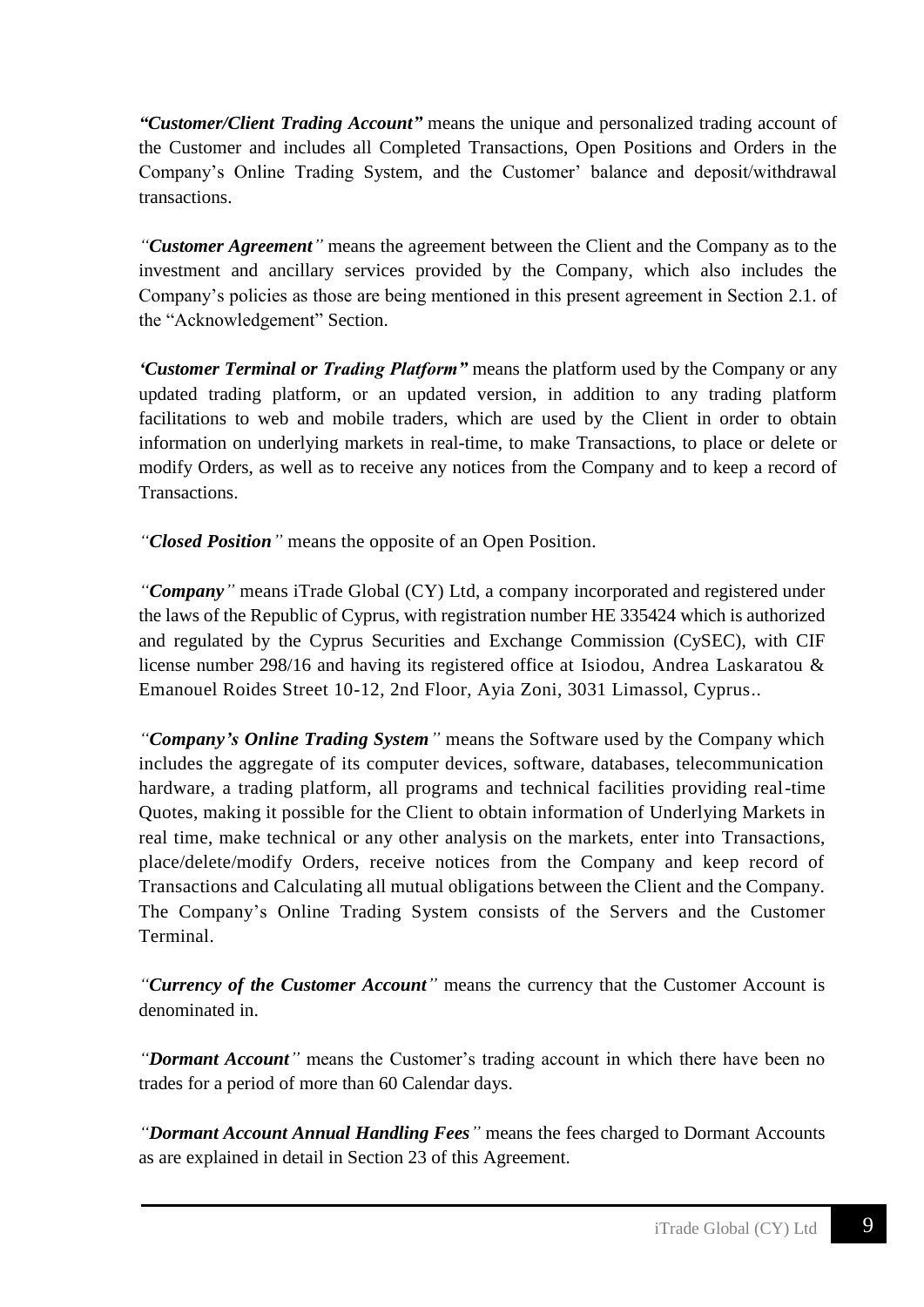*"Durable Medium"* means the mean of electronic communication which is considered as acceptable for the provision of information, since it enables a Client to store information addressed personally to that Client, in a way accessible for future reference and for a period of time adequate for the purposes of the information and which allows the unchanged reproduction of the information stored.

*"Elective Professional"* means a Client, who is not per se Professional Client, but requested to be treated as Professional Client and based on the Company's assessment, it was concluded that the relevant criteria, as defined under Part II of the Law  $87(I)/2017$ , are met.

*"Equity"* means Balance plus or minus any floating profit or loss derived from any Open Positions (after deducting any Charges and the application of any Spread on closing of a position) and shall be calculated as: **Equity = Balance +/- Floating Profit/ Loss - Charges**

*"Execution"* means the execution of Clients' orders on the Company's trading platform, where the Company acts on behalf of the clients to execute their orders/transactions (via the Execution Venue).

*"Execution Venue"* means the entity with which client orders, assets or securities are placed and/or to which the Company transmits Client's orders for execution.

"*FATCA"* means the US federal law "Foreign Account Tax Compliance Act".

*"Forex or FX"* means foreign exchange market (also known as the overt the counter market).

*"Financial Markets"* means international financial markets in which currency and other financial assets exchange rates are determined in multi-party trade.

*"Financial Instruments"* means any of the financial instruments, Forex, CFDs and or any other financial instrument offered by the Company according to its license and under applicable Laws or Regulations and they are defined in detail at the paragraph "Services" of this Agreement as well as are described in detail in the Company's license from CySEC.

*"Floating Profit/Loss"* means the unrealized profit/loss of open positions at current prices of the assets / underlying assets.

*"Free Margin"* means the funds in the clients' account that are available as collateral (for opening a position or to maintain an open position) and is in excess of the Margin requirement: **Free Margin** = **Equity** – **Margin**.

*"Handling Fees"* means fees charged by the Company to the Customer's Trading Account in cases of breach of the Terms and Conditions of business and are explained in detail in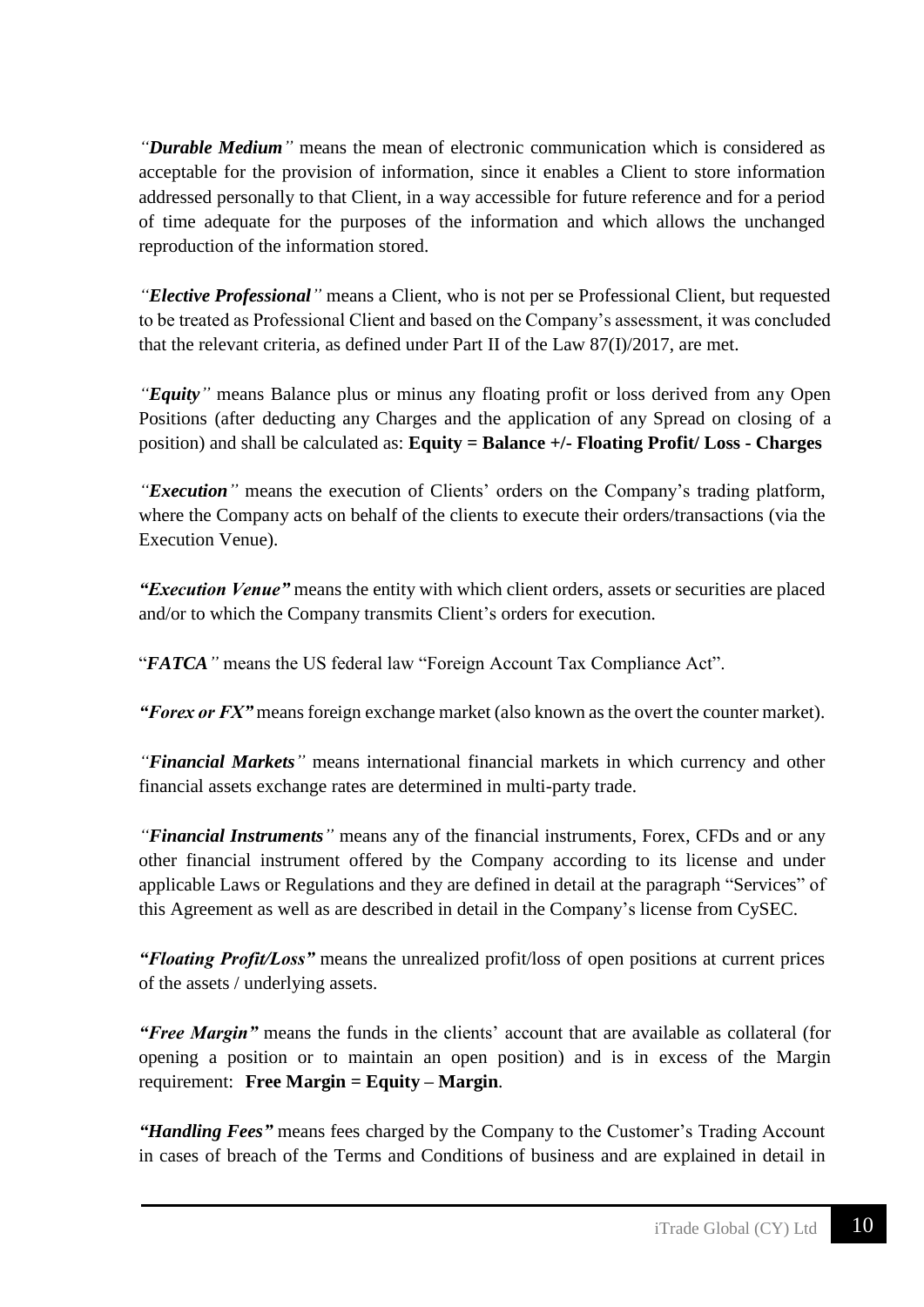**Section 20** "Company's Fees, Commissions, Costs and associated Charges" of this Agreement.

*"Introducing Broker"* means a third party who introduces prospective Clients to the Company.

*"Initial Margin"* means the necessary margin required by the Company so as to open a position for each type of financial instrument.

*"Limit Order"* means an order to execute a trade at a specific price or a better one.

*"Lot"* means the unit that represents the volume of a transaction. It should be noted that 1 lot equals 100,000 units of base currency, for example 1 lot in EUR/USD equals EUR 100,000; therefore, 0.1 of a lot is 10,000 units and 0.01 of a lot is 1000 units of base currency.

*"Margin*" means the required funds that must be available in a trading account for the purpose of opening a position and are used to secure the Client's liability for any losses which may be incurred in respect of any transaction and are determined at the absolute discretion of the company.

*"Margin level* "means the equity to Margin Ratio calculated as:

Margin Level = (Equity / Margin)  $*100$ : it determines the condition of the Clients' trading account.

*"Market Maker / Liquidity Provider"* means the company that provides quotes for both a buy and a sell price in a financial instrument to the Company.

*"Minor"* means a person under the age of 18 or otherwise under the legal age to trade in CFDs / FX and or any other Financial Instruments.

*"Online Application Form"* means the electronic sign-up form which is available on the Company's website [www.TRADEFW.com](http://www.tradefw.com/) and which a prospective Client has to complete in order to become the Company's Client.

*"Open Position"* means any long or short position that has not been closed.

*"Order(s)"* means the request/instruction given by the Client to the Company and/or the platform(s) of the company to Open or Close a Position in the Client's Account when the price reaches the predefined order level.

*"Operating (Trading) Time of the Company"* means the period of time within a business week, where the trading terminal of the Company provides the opportunity of trading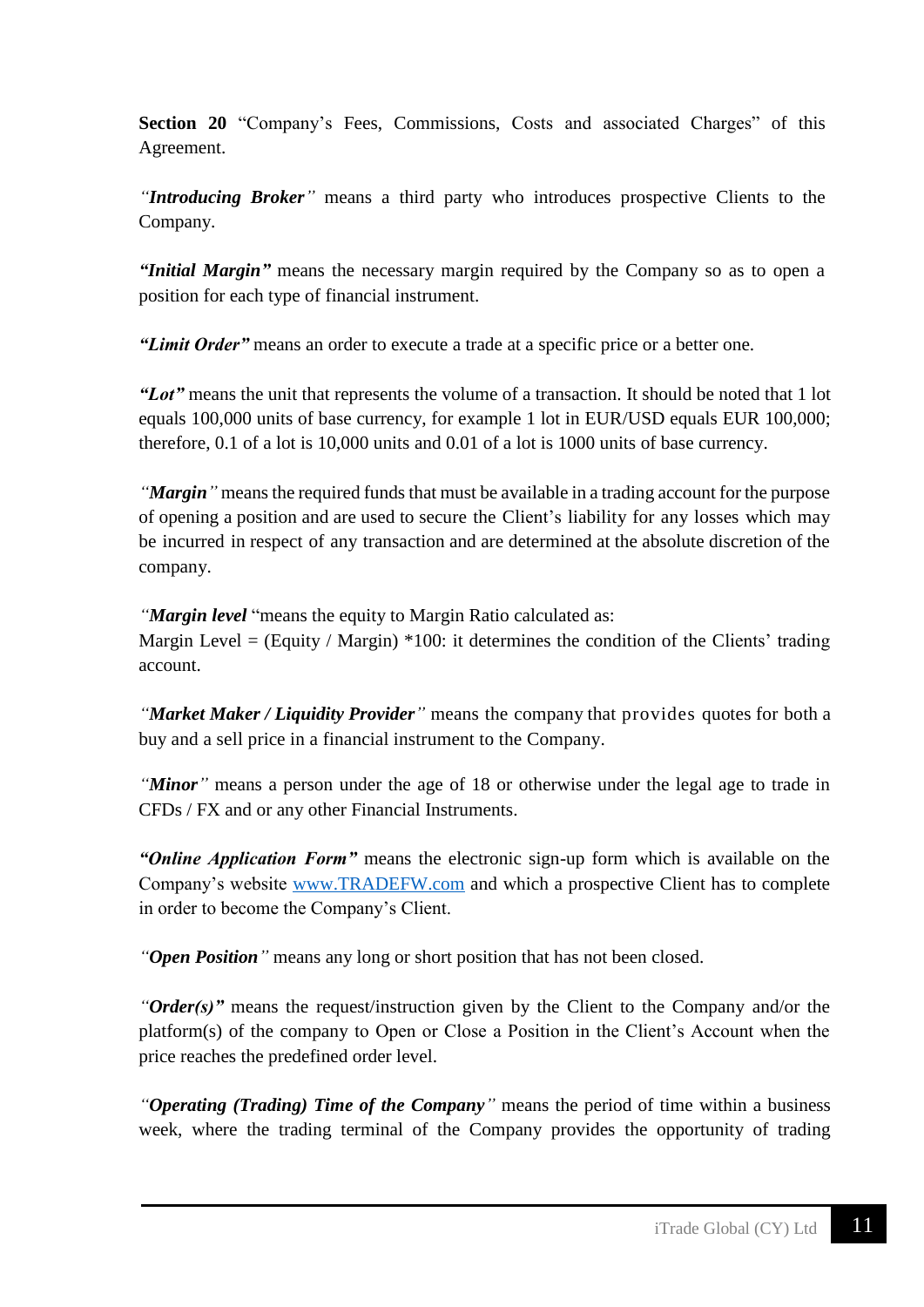operations. The Company reserves the right to alter this period of time as fit, upon notification to the Client through the company's website or any other means of written communication.

*"Over the Counter (OTC)"* means any contract concerning a commodity, security, currency or other financial instrument(s) which is not traded on a regulated stock or commodity exchange but "over the counter".

*"Parties"* means the parties to this Client Agreement which is the Company and the Client.

*"Pending Order"* means an Order from the Client that is set to be executed once the price has reach the requested level of the Order and can be either a buy stop, or sell stop, or buy limit, or sell limit order or a stop-limit order.

"*Politically Exposed Person ("PEP")* means a natural person who is or who has been entrusted with prominent public functions in the Republic or in another country, directly close relative of such person as well as a person known to be a close associate of such person:

It is further understood that for the purpose of the person definition, important public function means any of the following functions:

- a. heads of state, heads of government, ministers and deputy or assistant ministers;
- b. members of parliament or of similar legislative bodies;
- c. members of the governing bodies of political parties;
- d. members of supreme courts, of constitutional courts or of other high-level judicial bodies, the decisions of which are not subject to further appeal, except in exceptional circumstances;
- e. members of courts of auditors or of the boards of central banks;
- f. ambassadors, charges de'affaires and high-ranking officers in armed forces or social security;
- g. members of administrative, management or supervisory bodies of state-owned enterprises;
- h. directors, deputy directors and members of the board or equivalent function of an international organisation
- i. mayors.

No public function referred to in points (a) to (i) shall be understood as covering middleranking or more junior officials.

It is further understood that close relative of a politically exposed person includes the following:

- a. spouse, or a person considered to be equivalent to a spouse, of a politically exposed person;
- b. the children and their spouses or persons considered to be equivalent to a spouse, of a politically exposed person;
- c. the parents of a politically exposed person.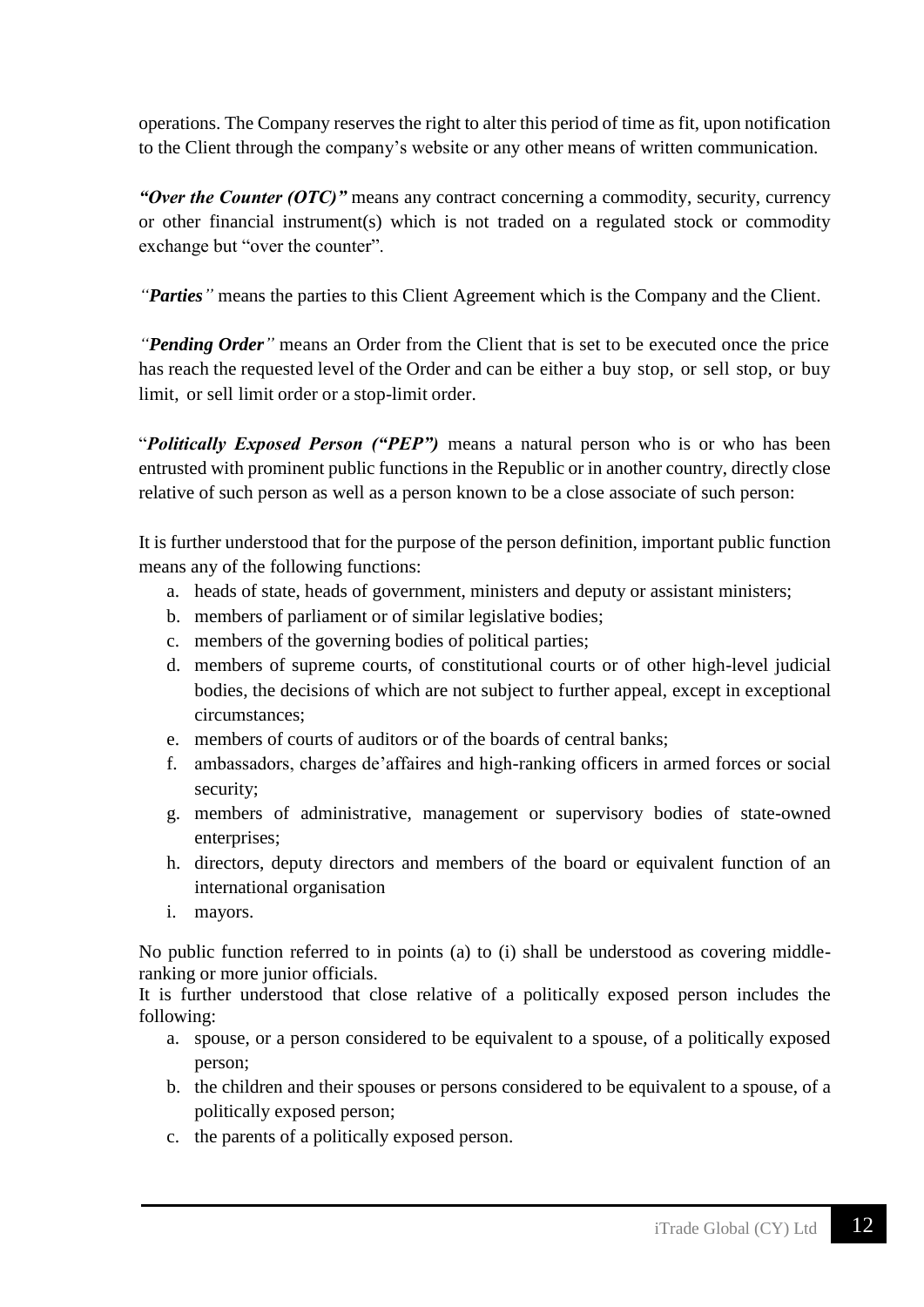Person known to be known as a **"close associate"** of a politically exposed person means:

- a. natural persons who are known to have joint beneficial ownership of legal entities or legal arrangements, or any other close business relations, with a politically expose person
- b. natural persons who have sole beneficial ownership of a legal entity or legal arrangements which is known to have been set up for the de factor benefit of a politically exposed person.

*"Power of Attorney"* means the power to authorize a third party to act on behalf of the Client in all the business relationships with the Company

*"Quotes"* means any bid and ask prices transmitted by the Company, subject to instances outside the control of the Firm, through the trading platform (s).

*"Quote Currency"* means the second currency represented in the currency pair which can be bought or sold by the Client for the base currency i.e. for the GBP/USD currency pair the quote currency is the US Dollar.

*"Reference Asset"* means an asset of any description including a currency or currency pair or an index or as stock or other factor designated in a CFD Transaction to which reference is made to fluctuations in the value or price for the purpose of determining profits or losses under the CFD Transaction.

*"Registration Process"* means the online account opening procedure followed by the Client in order to open a trading account with the Company.

*"Registration Data"* means the information and documents requested by the Client during the Registration Process in order to open a trading account with the Company.

*"Regulated Market"* means the multilateral system managed or operated by a market operator and which brings together or facilitates the bringing together of multiple third-party buying and/or selling interests in financial instruments - in the system and in accordance with its nondiscretionary rules - in a way that results in a contract, in respect of the financial instruments admitted to trading under its rules and/or systems, and which i s authorized by a competent authority as such and functions regularly in accordance with the provisions of the Directive 2004/39/EC Title III.

*"Retail Client"* means a client who is not a Professional Client or an Eligible Counterparty;

*"Services"* means the investment and/or ancillary services which will be provided by the Company to the Client and are governed by this Agreement as these are described in Paragraph 6 titled "Services" of this Agreement.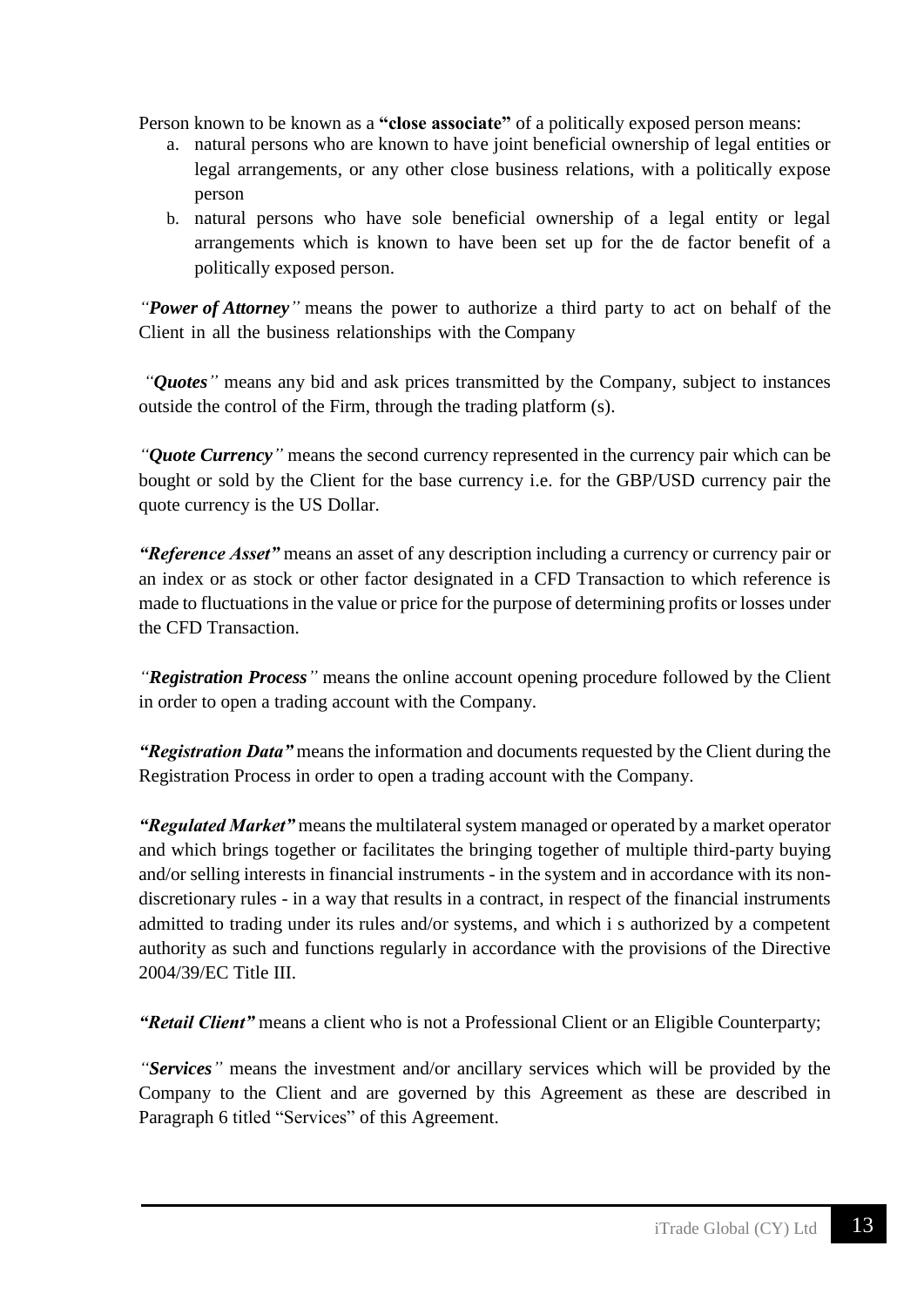*"Service Agreement"* means this Client Agreement with all the Terms and Conditions of Business, the Customer Categorization Policy, the Investor Compensation Fund document, the Risk Disclosure Notice, the Services Offered document, the Conflict of Interest Policy, the Order Execution and Best Interest Policy, the Deposit and Withdrawals Policy and any other relevant information that is contained within the Company's website, including but not limited to the information contained within the *Legal Information / Documents* sections as amended from time to time and as presented on the Company's website(s).

*"Swap rate"* means a charge by the Company for the interest cost and associated costs (positive or negative) incurred in relation to the overnight rollover (s) of an open position;

*"Spread"* means the difference between the higher Ask Price and the lower Bid Price of a quoted two-way price for a financial instrument.

*"Stop Loss Order"* means an order placed to close a position once it hits a specific price in order to protect yourself from further losses and avoid potential close-outs/stop-outs.

*"Stop Out"* means an instruction to close the Client's open position without the consent of the Client or any prior notice in a case of insufficient funds required for maintaining open positions.

*"Take Profit Order"* means an instruction that is attached to an instant execution or pending order for securing profit.

*"Trade Confirmation"* means a notification from the Company's trading platform to the Client, confirming the Client's entry into a Transaction.

*"Trading Hours"* means the period of time during which trading commences and closes, excluding official holidays as announced on the Company's website.

*"Trailing Stop"* means a type of stop-loss order connected to open trade, activated once the specified level is reached. Trailing stop moves as price fluctuates to secure your potential profits.

*"Transaction"* means any type of transaction subject to this Agreement effected in the Client's trading account(s) including but not limited to Deposit, Withdrawal, Open Trades, Closed Trades and any other transaction of any financial instrument.

*"Underlying Asset"* means the financial instrument (i.e. stock, futures, commodity, currency, index) on which a derivative's price is based.

*"U.S. Reportable Account"* means a Financial Account maintained by a Reporting Cyprus Financial Institution and held by one or more Specified U.S. Persons or by a Non-U.S. Entity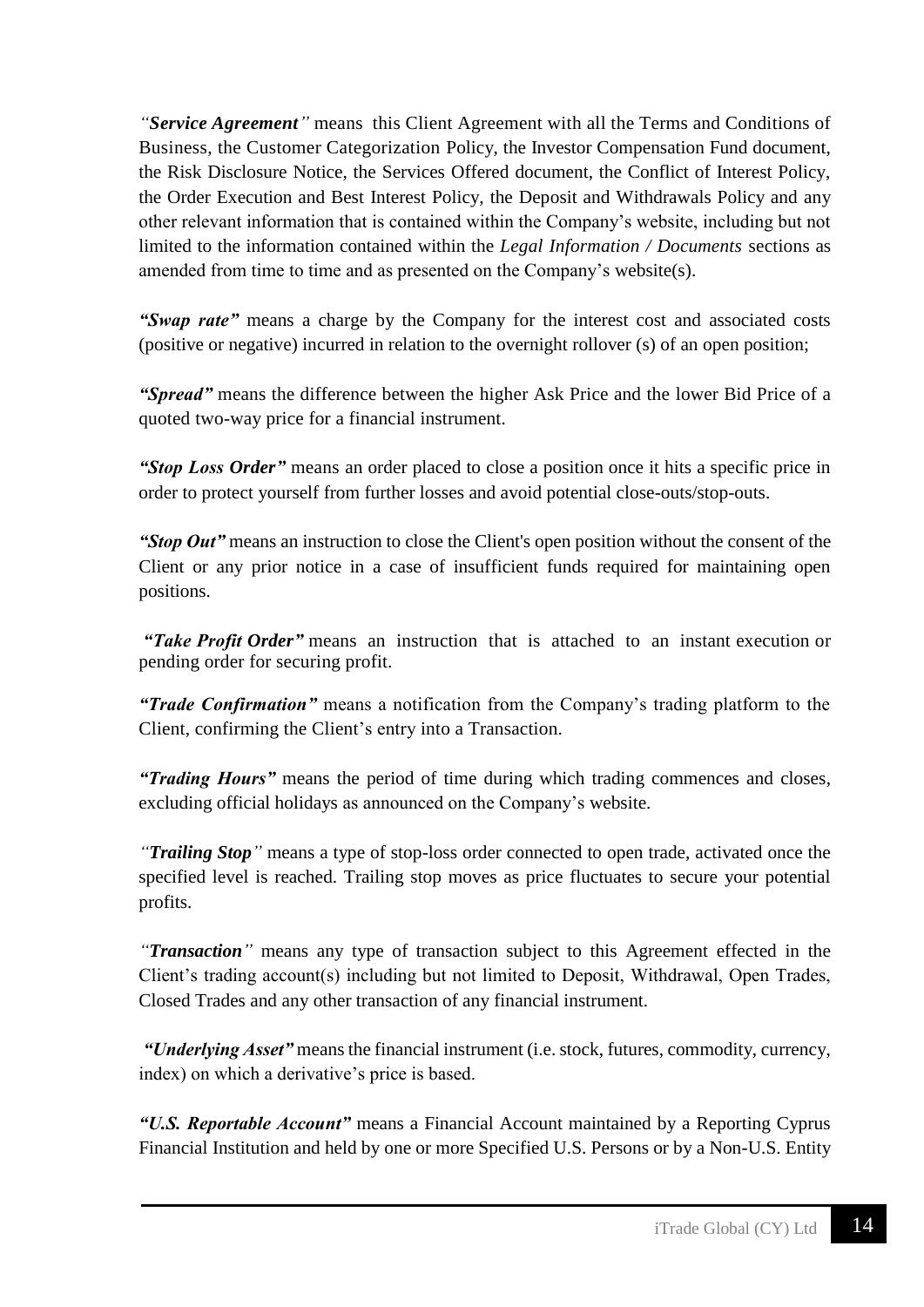with one or more Controlling Persons that is a Specified U.S. Person. Notwithstanding the foregoing, an account shall not be treated as a U.S. Reportable Account if such account is not identified as a U.S.

*"U.S. Account Holder"* means the person listed or identified as the holder of a Financial Account by the Financial Institution that maintains the account. A person, other than a Financial Institution, holding a Financial Account for the benefit or account of another person as agent, custodian, nominee, signatory, investment advisor, or intermediary, is not treated as holding the account for purposes of this Agreement, and such other person is treated as holding the account. For purposes of the immediately preceding sentence, the term "Financial Institution" does not include a Financial Institution organized or incorporated in a U.S. Territory. In the case of a Cash Value Insurance Contract or an Annuity Contract, the Account Holder is any person entitled to access the Cash Value or change the beneficiary of the contract. If no person can access the Cash Value or change the beneficiary, the Account Holder is any person named as the owner in the contract and any person with a vested entitlement to payment under the terms of the contract. Upon the maturity of a Cash Value Insurance Contract or an Annuity Contract, each person entitled to receive a payment under the contract is treated as an Account Holder.

*"U.S. Person"* means a U.S. citizen or resident individual, a partnership or corporation organized in the United States or under the laws of the United States or any State thereof, a trust if (i) a court within the United States would have authority under applicable law to render orders or judgments concerning substantially all issues regarding administration of the trust, and (ii) one or more U.S. persons have the authority to control all substantial decisions of the trust, or an estate of a decedent that is a citizen or resident of the United States.

*"Written Notice"* means an email sent by the Company to the Client's registered email address, as stated on the online registration form, or the one that the Company has accepted in writing.

#### <span id="page-14-0"></span>5. RISK ACKNOWLEDGEMENT

5.1. Trading Forex, CFDs and derivative instruments is highly speculative, carries a high level of risk and may not be suitable for all investors. As a Client, you may lose some or all of your invested capital, therefore you should not speculate with capital that you cannot afford to lose. As a Client, you should be aware of all the risks associated with trading in Forex, CFDs and any other financial instruments provided by the Company's Platform(s). As a Client, you also understand that when trading Forex / CFD's and any other financial instruments provided by the Platform, you are trading on the outcome of the price of an underlying asset and that trading does not occur in a Regulated Market but Over-The-Counter (OTC). Consequently, you acknowledge the risks involved in the transactions of such instruments as stated hereinbelow.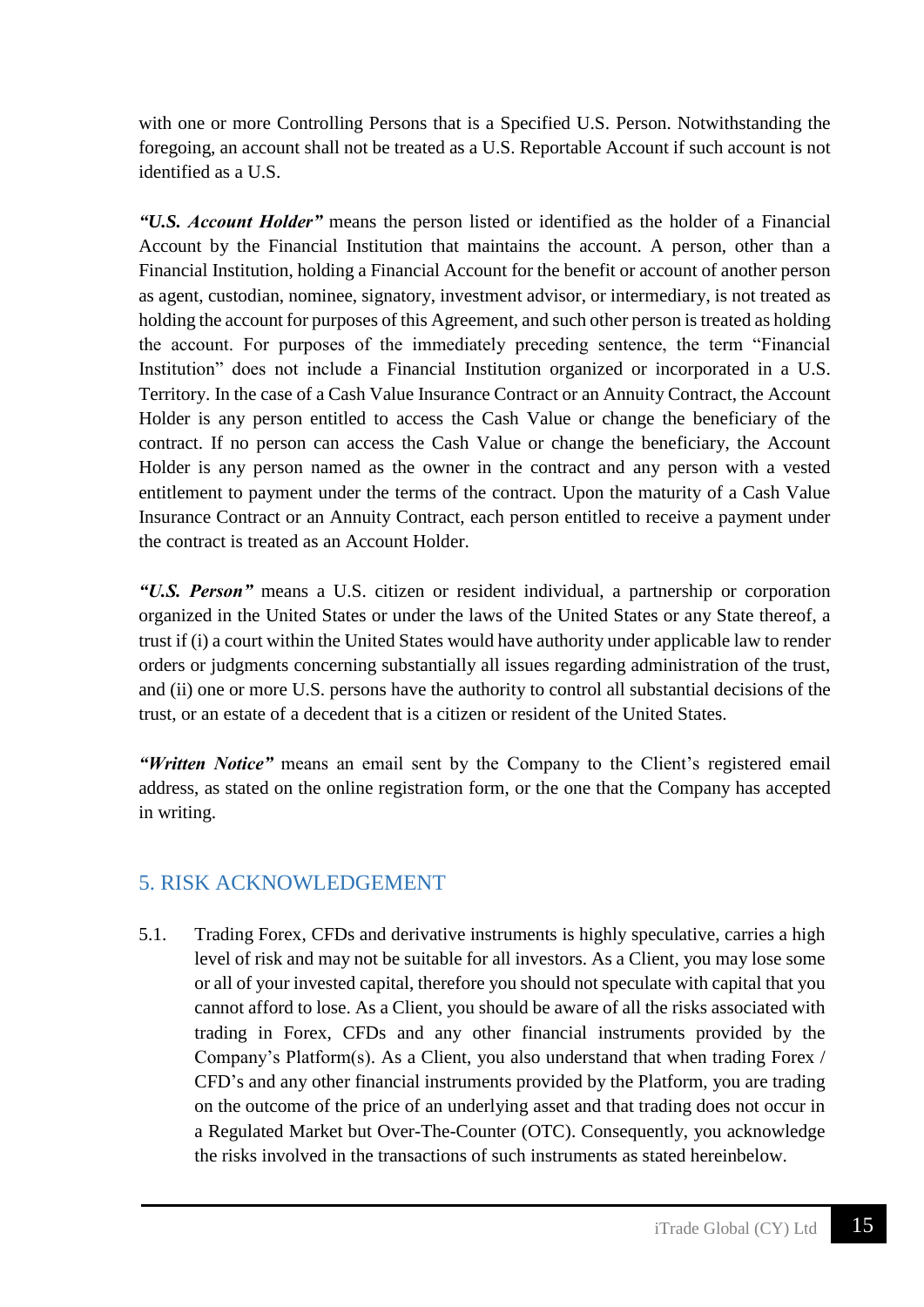- 5.2. With this Agreement, the Client agrees that he/she has understood and accepted that the value of any investment in any type of financial instrument including Forex and CFDs may change upwards or downwards or may result in no value at all. The Client is also aware and acknowledges that there is a great risk of incurring losses and damages of some or all of the initial investment as a result of the investment activity (purchase and/or sale of Financial Instruments/ Forex/CFDs) through the Company and the Company's Trading Platform and accepts that he/she is willing to undertake this risk upon entering into this business relationship including any costs which may be incurred during such relationship with the Company. The client further acknowledges the margin requirements as such are specified in this Agreement.
- 5.3. The Client acknowledges and accepts that there may be other risks which are not contained in Section 5 of this Agreement and that he/she has read accepted and understood all the risks involved and therefore accepted and understood the [Risk](https://www.tradefw.com/wp-content/uploads/iTrade_Global_Risk_Disclosure_Notice.pdf)  [Disclosure Notice,](https://www.tradefw.com/wp-content/uploads/iTrade_Global_Risk_Disclosure_Notice.pdf) a necessary document for the registration process with the company can be reviewed on the Company's website.
- 5.4. "Negative Balance Protection":

CFDs which are leveraged products, incur a high level of risk and can result in the loss of all the client's invested capital. However, it should be noted that the Company operates on a "negative balance protection" basis, which means that the Client cannot lose more than his/her overall investment per trading account.

The Client accepts that the Company reserves the right to immediately terminate the Client's access to the trading platform and recover any losses caused by the Client, in the event that the Company determines, at its sole discretion, that the Client voluntarily and/or involuntarily abuses the "negative balance protection" offered by the Company, by way of, but not limited to, hedging his/her exposure using his/her trading accounts, whether under the same profile or in connection with another client(s); and/or requesting withdrawal of funds, notwithstanding any of the provisions of this agreement, during a specific timeframe when the symbol he/she is trading is not available."

#### <span id="page-15-0"></span>6. SERVICES

- 6.1. Subject to the Client's obligations under the Service Agreement being fulfilled, the Company may at its discretion offer the following **investment services** to the Client:
	- a. Reception and transmission of Client Orders in any type of financial instrument offered by the Company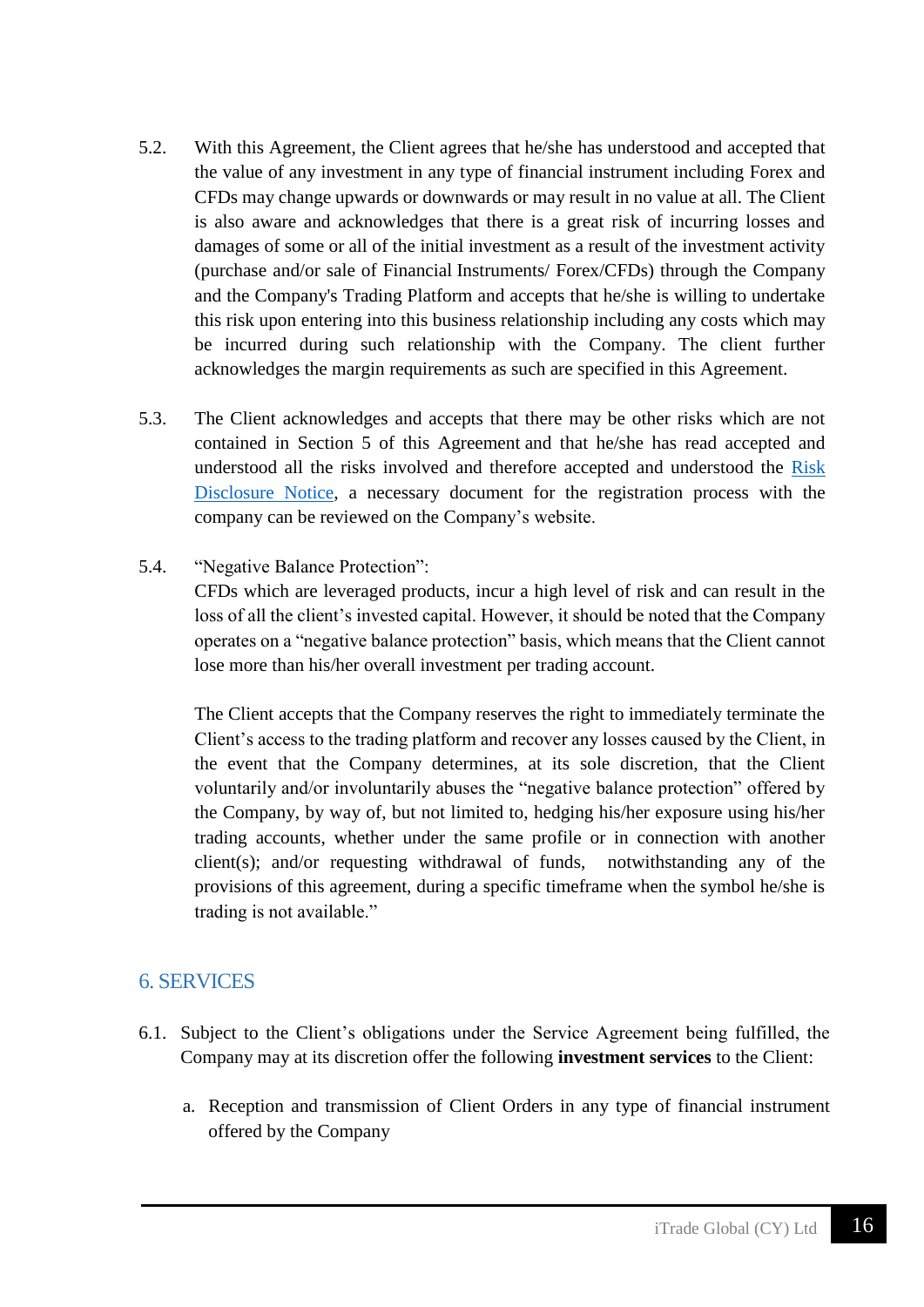- b. Execution of Orders on behalf of the Client in any type of financial instrument offered by the Company
- c. Portfolio Management
- d. Investment Advice
- 6.2. Subject to the Client's obligations under the Service Agreement being fulfilled, the Company may at its discretion offer the following **ancillary services** to the Client:
	- i. Safekeeping and administration of financial instruments for the account of customers, including custodianship and related services such as cash/collateral management.
	- ii. Granting credits or loans to an investor to allow him/her to carry out a transaction in one or more financial instruments, where the Company granting the credit or loan is involved in the transaction.
	- iii. Foreign exchange services where these are connected to the provision of investment services.
	- iv. Investment Research and financial analysis or other forms
- 6.3. In regards to the aforementioned investment services provided by the Company, they relate to the following types of financial instruments:
	- i. Transferable securities.
	- ii. Money-market instruments.
	- iii. Units in collective investment undertakings.
	- iv. Contracts for Differences on spot FOREX, spot precious metals, futures, shares or any other commodities available for trading. Options, swaps, forward rate agreements and any other derivative contracts relating to securities, currencies, interest rates or yields, or other derivatives instruments, financial indices or financial measures which may be settled naturally or in cash.
	- v. Options, futures, swaps, forward rate agreements and any other derivative contracts relating to commodities that must be settled in cash or may be settled in cash at the option of one of the parties (otherwise than by reason of a default or other termination event).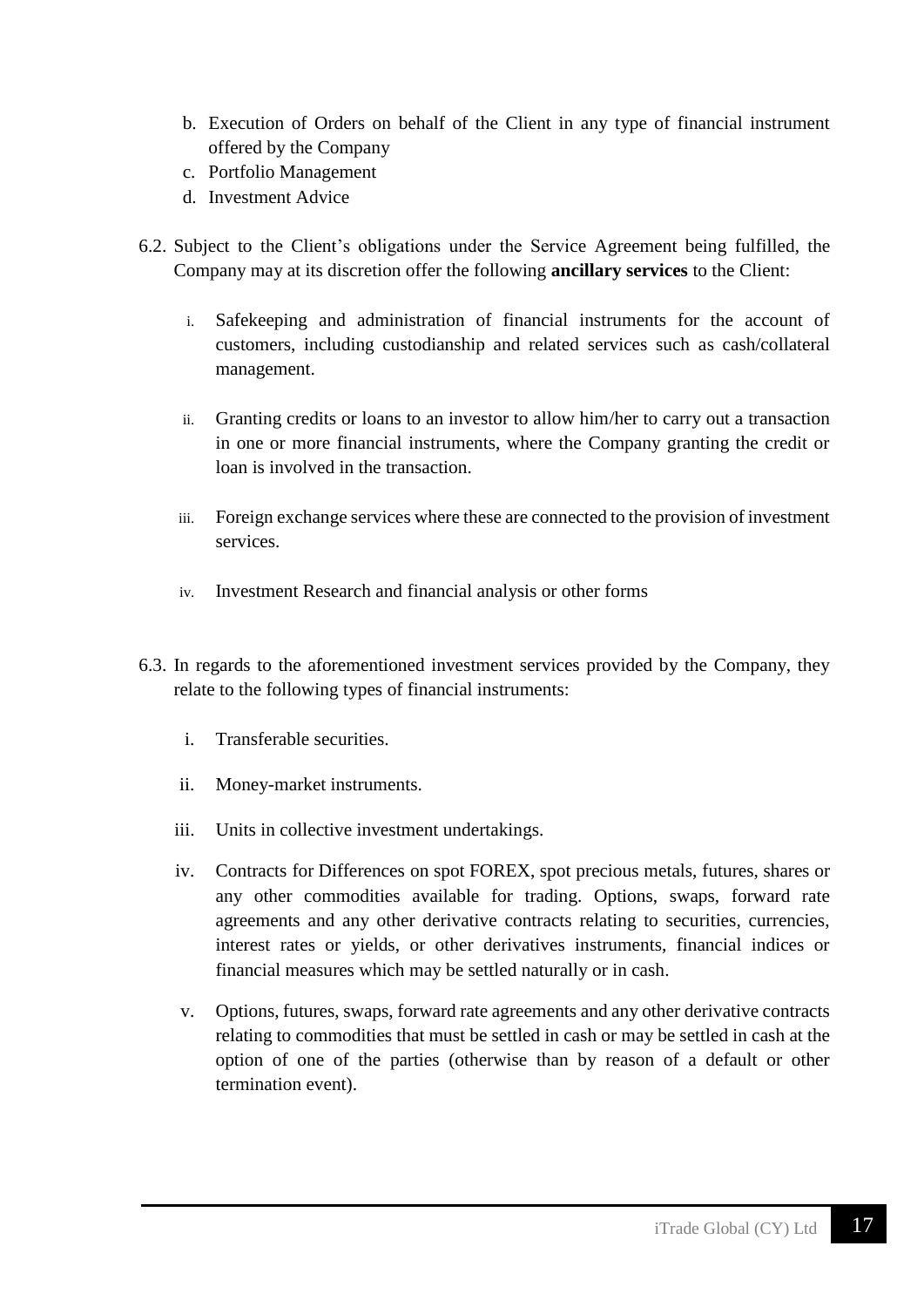- vi. Options, futures, swaps, and any other derivative contract relating to commodities that can be naturally settled provided that they are traded on a regulated market or/and an MTF (Multilateral Trading Facility).
- vii. Options, futures, swaps, forwards and any other derivative contracts relating to commodities, that can be naturally settled not otherwise mentioned in paragraph 6 of Part III and not being for commercial purposes, which have the characteristics of other derivative financial instruments, having regard to whether, inter alia, they are cleared and settled through recognized clearing houses or are subject to regular margin calls.
- viii. Derivative instruments for the transfer of credit risk.
	- ix. Financial contracts for differences.
	- x. Options, futures, swaps, forward rate agreements and any other derivative contracts relating to climatic variables, freight rates, emission allowances or inflation rates or other official economic statistics that must be settled in cash or may be settled in cash at the option of one of the parties (otherwise than by reason of a default or other termination event), as well as any other derivative contract relating to assets, rights, obligations, indices and measures not otherwise mentioned in this Part, which have the characteristics of other derivative financial instruments, having regard to whether, inter alia, they are traded on a regulated market or an MTF (Multilateral Trading Facility), are cleared and settled through recognized clearing houses or are subject to regular margin calls.
- 6.4. A list of the financial instruments and contract specifications are available on the Company's official website [www.TRADEFW.com.](http://www.tradefw.com/)
- 6.5. The Services provided by the Company under paragraph 6.1. may engage in margined transactions or transactions in financial instruments which are: traded on exchanges which are not recognized or designated investment exchanges and/or not traded on any stock or investment exchange.
- 6.6. The Company has the right, at its discretion, at any time to refuse or withdraw the provision, wholly or partly, of any investment or ancillary service to the Client on a temporary or permanent basis and the Client agrees that the Company will provide at least 24 hours' prior notice to the Client, indicating the reason of the refusing/ withdrawal of the service and the nature of the refuse/withdrawal (permanent or temporary), to the Client's registered email address.
- 6.7. The Company may, from time to time and as often as it deems appropriate, issue material ("**the Material**") which contains information including but not limited to the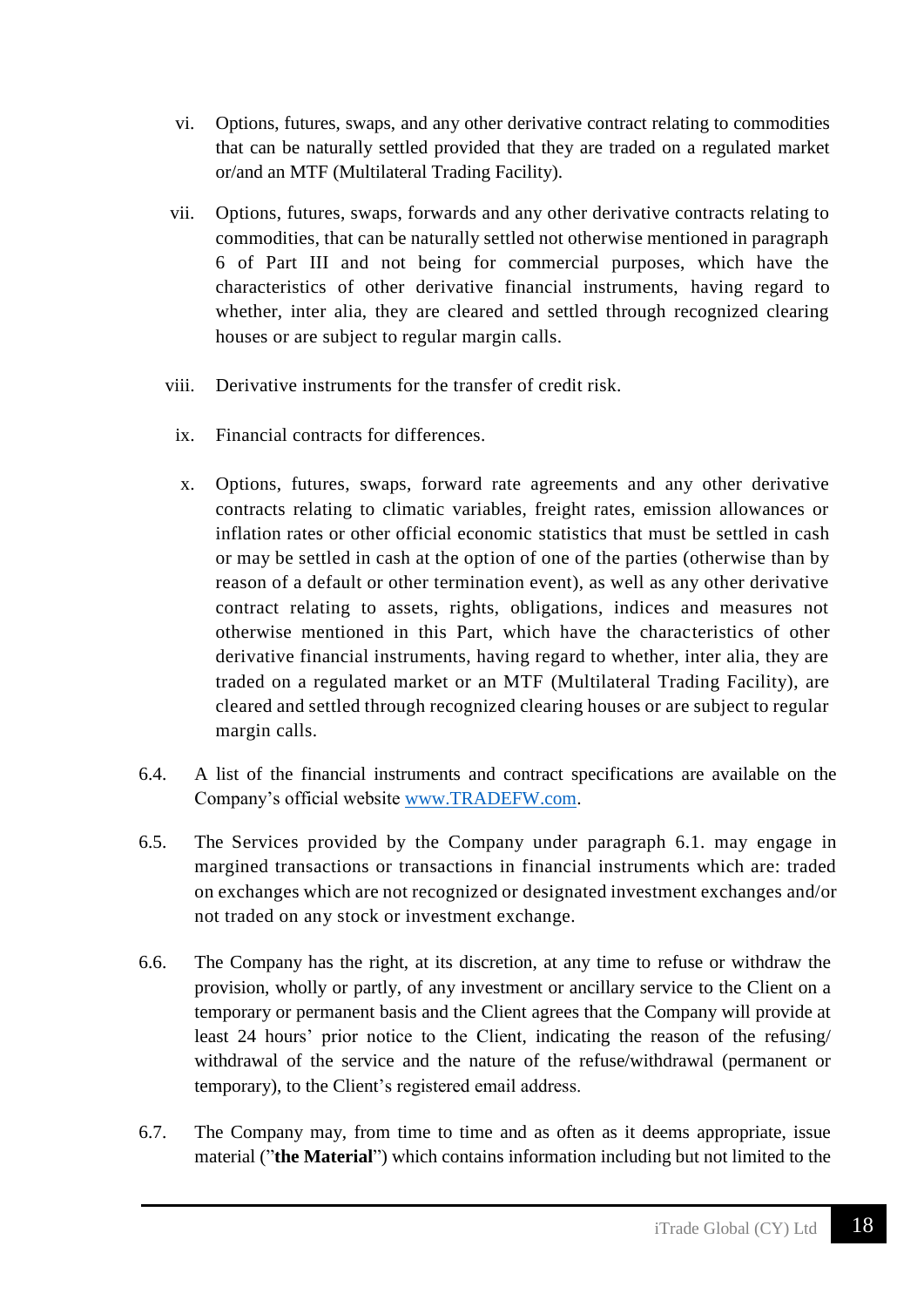conditions of the financial market, posted through its website and other media. It should be noted that the Material is considered to be marketing communication only and does not contain, and should not be interpreted as containing, investment advice and/or an investment recommendation and/or an offer of or solicitation for any transactions in financial instruments. The Company makes no representation and assumes no liability as to the accuracy or completeness of the information provided, not any loss arising from any investment based on a recommendation, forecast or other information supplied by employee of the Company, a third party or otherwise. The Material is not prepared in accordance with legal requirements promoting the independence of investment research and it is not subject to any prohibition on dealing ahead of the dissemination of investment research. All expressions of opinion included in the Material are subject to change without notice. Any opinions made may be personal to the author and may not reflect the opinions of the Company.

- 6.8. The Client acknowledges that the Company may provide education material and/or seminars/and or webinars of trading to the Clients.
- 6.9. The Company's services are not available where they are illegal to use, and the Company reserves the right to refuse and/or cancel services to anyone at its own discretion in order to protect its legitimate interests.
- 6.10. For avoidance of doubt, the ability to access the Company's website(s) does not necessarily mean that our services and/or your activities through it are legal under the laws, regulations or directives relevant to the Client's country of residence.

## <span id="page-18-0"></span>7. CUSTOMER ACCOUNT OPENING PROCEDURE

- 7.1. The Company welcomes applications to open Trading Accounts from Clients that trade in Forex, CFDs or other financial instruments with past experience or with a good faith and effort to gain knowledge and experience in trading these financial instruments. In order to use the Company's Services, Products and Trading Platform (s), the Client must register with the Company by completing the Company's Online Application Form and by providing his/her personal details, financial profile, knowledge and experience as well as the necessary identification documents requested by the Company as Registration Data.
- 7.2. When the Client accepts paragraph 7.1 and registers on our website for receiving our services, the Company will request the Client to provide certain identification documents based in its internal procedures in order to accept to open a trading account.
- 7.3. After each Client fills in and submits the Company's Online Application Form together with all the required documentation requested by the Company, the Company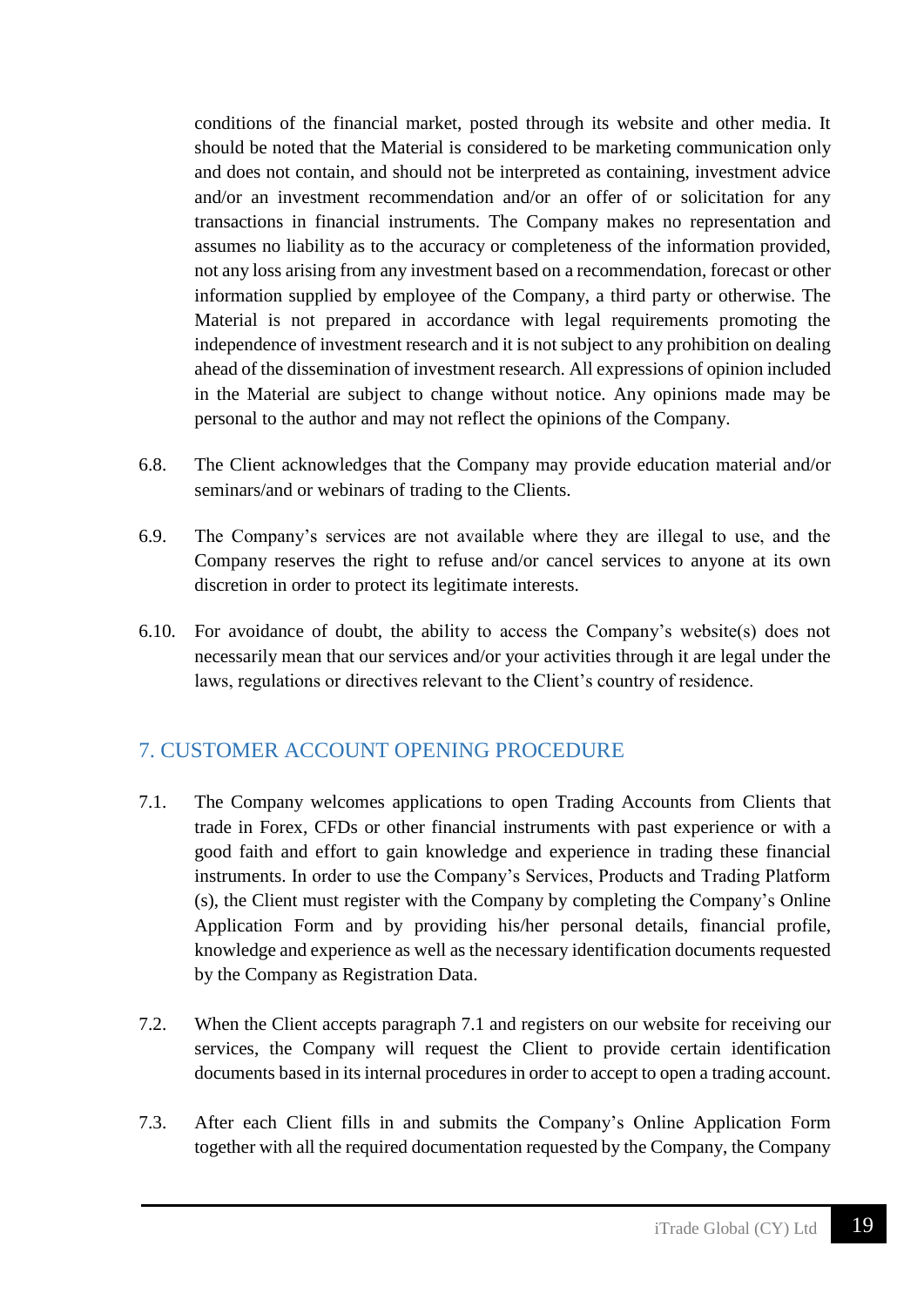will perform all internal controls such as verification of the Client's identity, antimoney laundering and customer appropriateness tests and will send a notice to the Client informing him/her whether or not he/she has been accepted as the Company's Client. The Service Agreement including terms and conditions will take effect on the date on which the Client receives notification from the Company that he/she has been accepted as a Client and that a Customer Trading Account has been created and activated for him/her. It is understood that the Company is not required to accept any person as its Client until all necessary documentation has been received, correctly and entirely completed by such person, and all internal Company controls have been completed to the Company's satisfaction. It is further understood that the Company reserves the right to impose additional due diligence requirements to accept Client(s) residing in certain countries.

The Company exercising its discretion as granted by the regulatory framework may perform client identification verification during the establishment of a business relationship by imposing certain procedures. Specifically, the Company may apply the provisions of CySEC Circular 367 which specify that the verification of a Client's identity may be performed during the business relationship if there is a low risk of money laundering and in order not to interrupt the business with the Client. In this effect, in cases where a Client completes the registration process with the Company and there is a low risk of money laundering, as determined by the Company at its sole discretion, he/she shall be accepted for a period of a maximum of 15 days to provide their identification documents i.e. proof of identity and proof of address. The Company further stipulates that the maximum amount deposited must not exceed EUR2.000 from a bank account or credit card that is in the name of the Client and the Client must provide evidence from the relevant institution. The Company retains the right in cases where the Client does not duly submit his/her identification documents, upon the expiry of the 15 days, to immediately terminate the business relationship, close any/all open positions and any available funds shall be returned to the Client in the same bank account from which they originated. The Company further undertakes that in cases where the Client fails to submit the required identification documents and his/her available funds are refunded, the Client shall bear all fess/charges associated with the said refund.

Further to the above, the client acknowledges that the Company may at its discretion at any time, during the 15-day period, suspend the account of the client and/or the client will not be able to trade until he/she provides the requested documentation as per the internal policies and procedures of the Company. For example, the Company reserves the right on the third day following the first deposit of the client, to seize the trading rights of the client until he/she provides the said documentation. The client further acknowledges that the Company shall not be held liable for any losses and/or anticipated losses a client may incur as a result of this.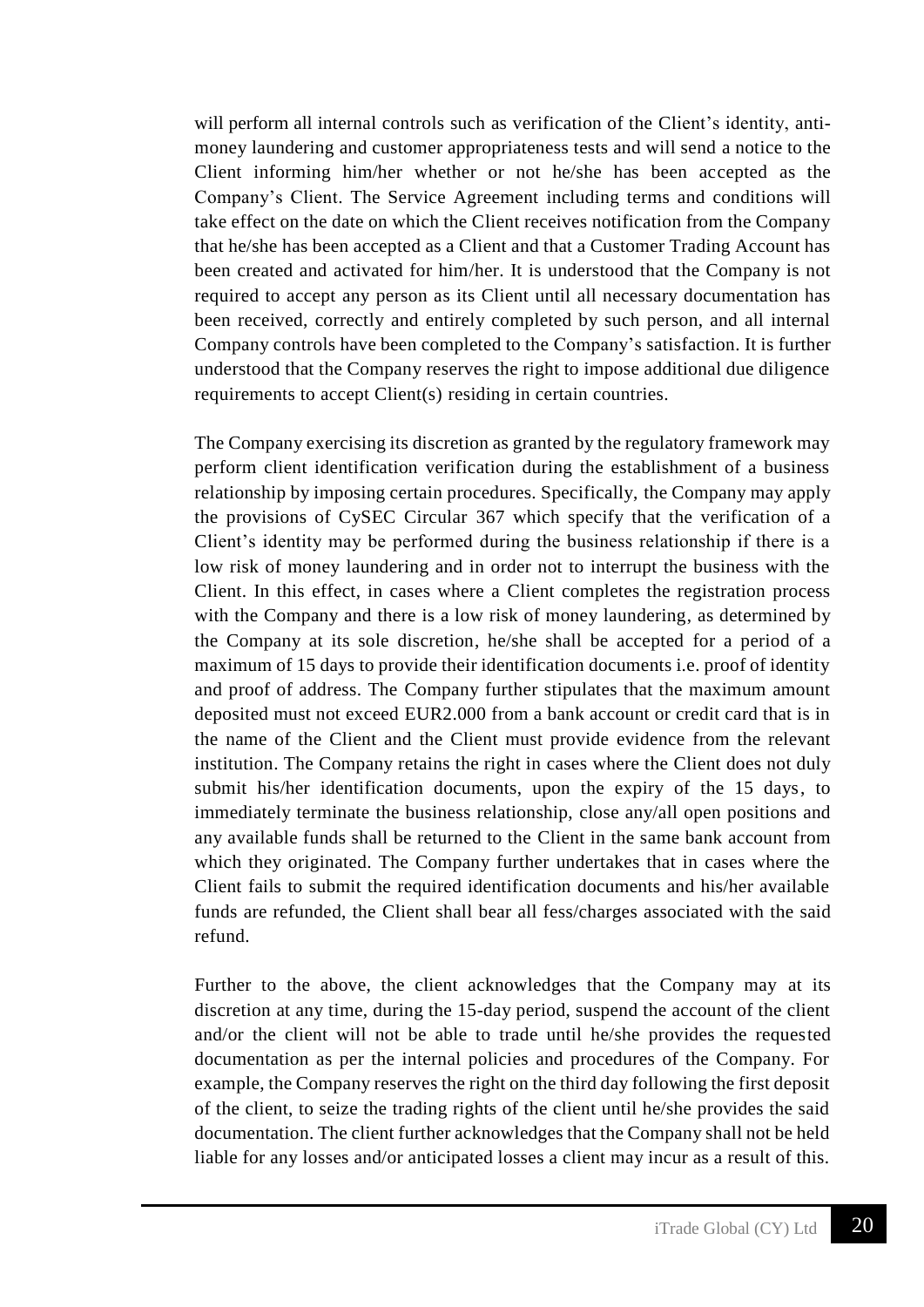- 7.4. The Client agrees that he/she has to provide us with true, accurate, current and complete information about him/herself or his/her company during the Registration Process, and he/she also agrees not to misrepresent or hide his/her identity from the Company. The Client also accepts and confirms that he/she will use his/her account for his/her own behalf and that he/she is not pursuing at any time to act with a fraudulent manner nor he/she is seeking to impersonate any other individuals for any purpose whatsoever. The Client further agrees and undertakes to notify us of any changes to his/her personal or financial information in writing, by sending us an email to [backoffice@TRADEFW.com.](mailto:backoffice@TRADEFW.com) If the Company becomes aware of any fraudulent or illegal activity, impropriety in the Registration Data or failure to meet the Company's due diligence requirements, it may suspend the Client's account.
- 7.5. The client acknowledges the imposition of a "dormancy fee" according to Section 23 below which on all accounts which will be charged to all clients by the Company and before approving any requested withdrawal and/or before the Company returns any received funds to clients that their relationship was terminated due to their denial or omission or delay in providing the necessary and/ or requested identification documents and/or any other requested information to the satisfaction of the Company.
- 7.6. During the Registration process the Client will be provided with a user name and password that must be used only by him/her every time he/she accesses the website to use our Services. For protection, the Client must not share his/her Registration information with any another person or business entity for all purpose, including, but not limited to, facilitating access and unauthorized use of the service. If the Client believes that someone has used or is using his/her registration information, user name or password to access any service without his/her authorization, he/she must immediately notify in writing the Back-Office Department of the Company at backoffice@tradefw.com.
- 7.7. When the Client registers with the Company, he/she acknowledges his/her willingness to share with the Company certain private information which it uses for the purpose of confirming his/her identity and categorizing him/her according to the Company's Customers Categorization Policy. This information is collected in line with the Company's verification procedures which are used to deter money laundering activities and to ensure the security and safety of our Client's trading activity and is subject to the Company's [Privacy Policy.](https://www.tradefw.com/wp-content/uploads/iTrade-Global__Privacy_Policy.pdf) By registering with the Company and by using the Company's products and services, the Client confirms and agrees that he/she consents to the use of all or part of the information he/she supplies concerning his/her trading account, the transactions he/she undertakes through it and the dealings which they perform with the Company according to the provisions of the General Data Protection Regulation (EC 2016/67). All interactions and dealings that the Client undertakes with the Company will be kept by the Company for the purposes of record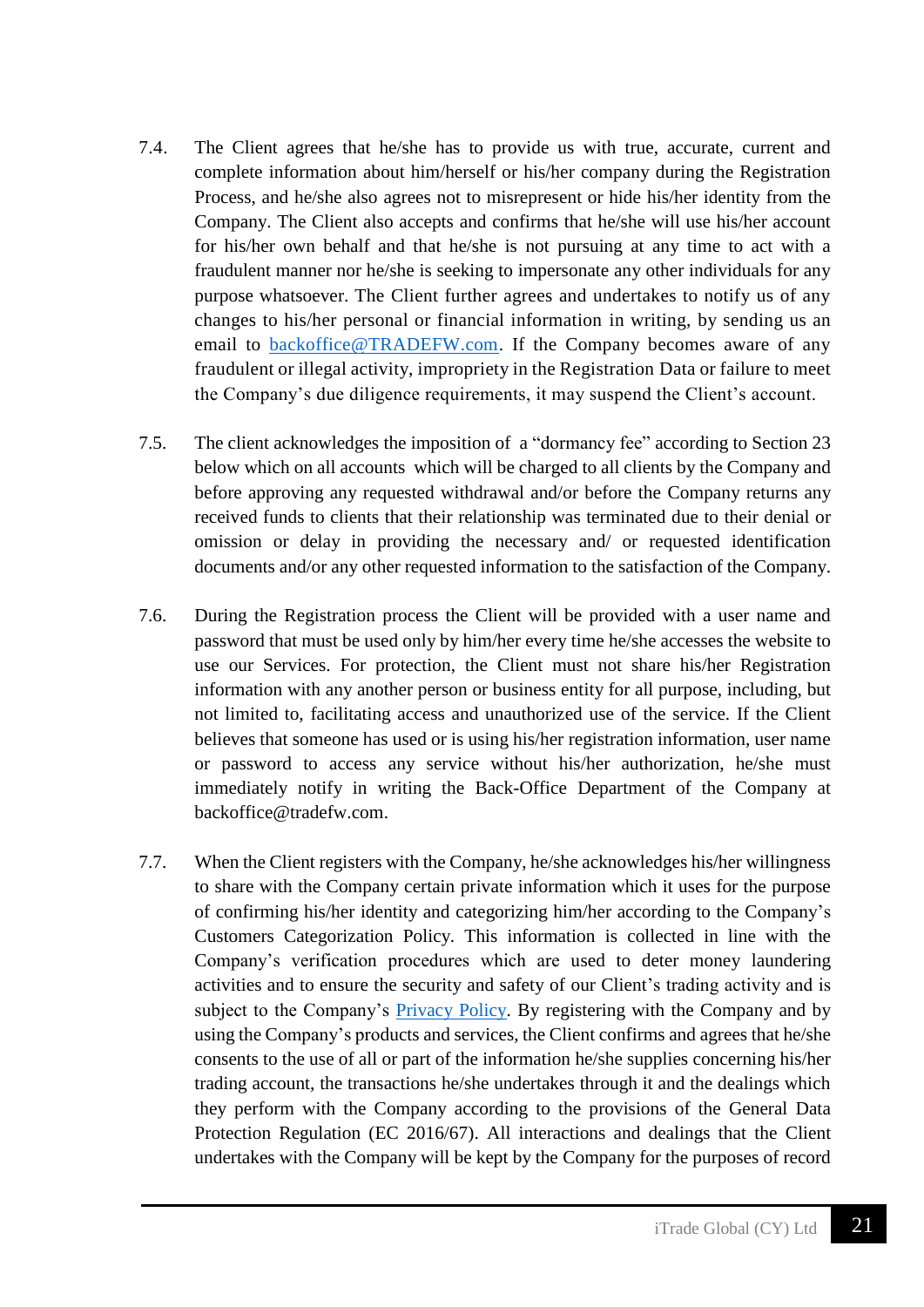keeping, as required by the applicable legislation and may be employed by the Company in cases that disputes arise between the Client and the Company or on request by CySEC or any other relevant competent authority.

- 7.8. If the Client is registering as a legal entity then he/she hereby declares that has the authority to bind that entity to the Service Agreement. The Company will treat with care the information the Client entrusts to the Company, in accordance with the disclosures it provides during the Registration process and in its [Privacy Policy.](https://www.tradefw.com/wp-content/uploads/iTrade-Global__Privacy_Policy.pdf)
- 7.9. The Client assumes full responsibility in relation to any investment strategy, transaction or investment, tax costs, and for any consequences brought by from any transaction that he/she performs and acknowledges and accepts that the Company shall not be held responsible and accepts that he will not rely on the Company for the aforementioned.
- 7.10. The Company's operating hours are from 06:00 am GMT on Monday to 3:00 pm GMT on Friday, excluding official public holidays as announced from time to time. The Company reserves the right to suspend or modify the operating hours on its own discretion and on such event its websites will be updated without delay in order for the Customer to be informed accordingly. The Company has the right to refuse the provision of any investment and/or ancillary service to the Client, at any time, without being obliged to inform the Client of the reasons why in order to protect the lawful interests of both the Customer and the Company. It is further noted that in case of existing clients, the Company may proceed with the termination of the business relationship with the client by providing an explanation at its sole discretion. For more information please refer to paragraph 27 below on the Amendment and Termination of the Service Agreement.
- 7.11. From time to time the Company may contact the Client whether by phone or email or by any form of communication means for the purpose of offering them further information about the Company, FX and CFD's trading / financial markets trading.
- 7.12. The Company may, at its sole discretion, arrange for any Transaction to be effected with or through the agency of an intermediate broker, who may be an associate of the Company, and may not be in Cyprus. Neither the Company nor its respective director, officers, employees or agents will be held liable to the Client for any act or omission of an intermediate broker or agent. No responsibility will be accepted for intermediate brokers or agents selected by the Client.
- 7.13. Amongst the other criteria for accepting a prospective Client as the Client of the Company, the prospective Client has to deposit the minimum initial deposit of Two Hundred Fifty (250.-) or equivalent or other amount in other currency (according to the Currency of the Customer Account) as determined by the Company.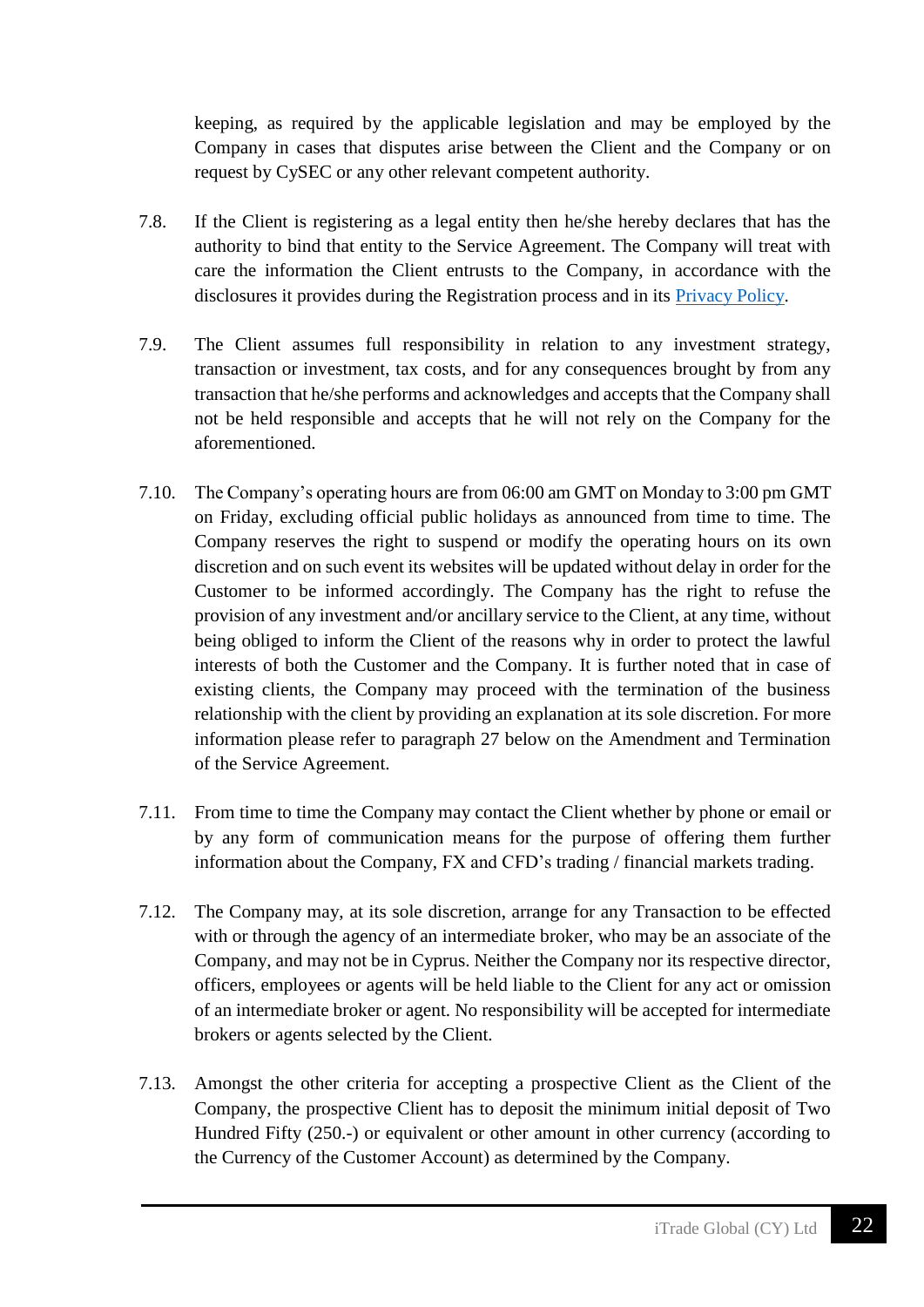7.14. The Client further acknowledges that, irrespective of the choice of the Client during the registration process with regards to the amount of Leverage for his/her account shall be automatically determined by the Platform and/or the Company according to the instrument(s) in question, as published by the Competent Authorities from time to time and/or according to the Company's policies and procedures.

## <span id="page-22-0"></span>8. ASSESSING APPROPRIATENESS AND SUITABILITY

#### *8.1 ASSESSMENT OF APPROPRIATENESS*

- 8.1.1. In accordance with the applicable CySEC rules and regulations, the Company will perform an Appropriateness Test in order to assess and determine whether a prospective Client has the necessary knowledge and/or experience to understand the risks involved in relation to the Company's products and/or investment services offered or demanded in order to enable the Company to assess whether the investment service or product envisaged is appropriate for the Client and to act in the Client's best interests. To this effect, the Company has implemented a risk scoring matrix for the determination of the appropriateness of the client.
- 8.1.2. The Company shall collect information, including but not limited, in relation to the Client's knowledge and experience, financial situation, source of funds, financial commitments and investment objectives. The extent of information to be collected from Clients may vary depending on the Client's personal circumstances, needs, specific requirements and nature of investment service/product requested. The Company shall be entitled to rely on the information provided by its Clients or potential Clients unless it is aware that the said information is manifestly out of date, inaccurate or incomplete.
- 8.1.3. The Company shall perform the Appropriateness test, where applicable, to assess whether the requested product or investment service is appropriate for the Client in question and on the basis of the information the Client has provided to us. As such, the Company has no responsibility whatsoever towards the Client if the outcome of the assessment is incorrect and/or not reflective of the Client's profile. If the Company determines that the requested investment services or financial instruments are not appropriate for the Client's level of knowledge and/or experience, it warns the Client accordingly. If the Client wants to proceed to open the account and trade then it's at the Company's sole discretion to accept the opening of the account or to refuse.
- 8.1.4. The Company shall be entitled to assume that an Elective Professional Client or a Professional Client has the necessary experience and knowledge in order to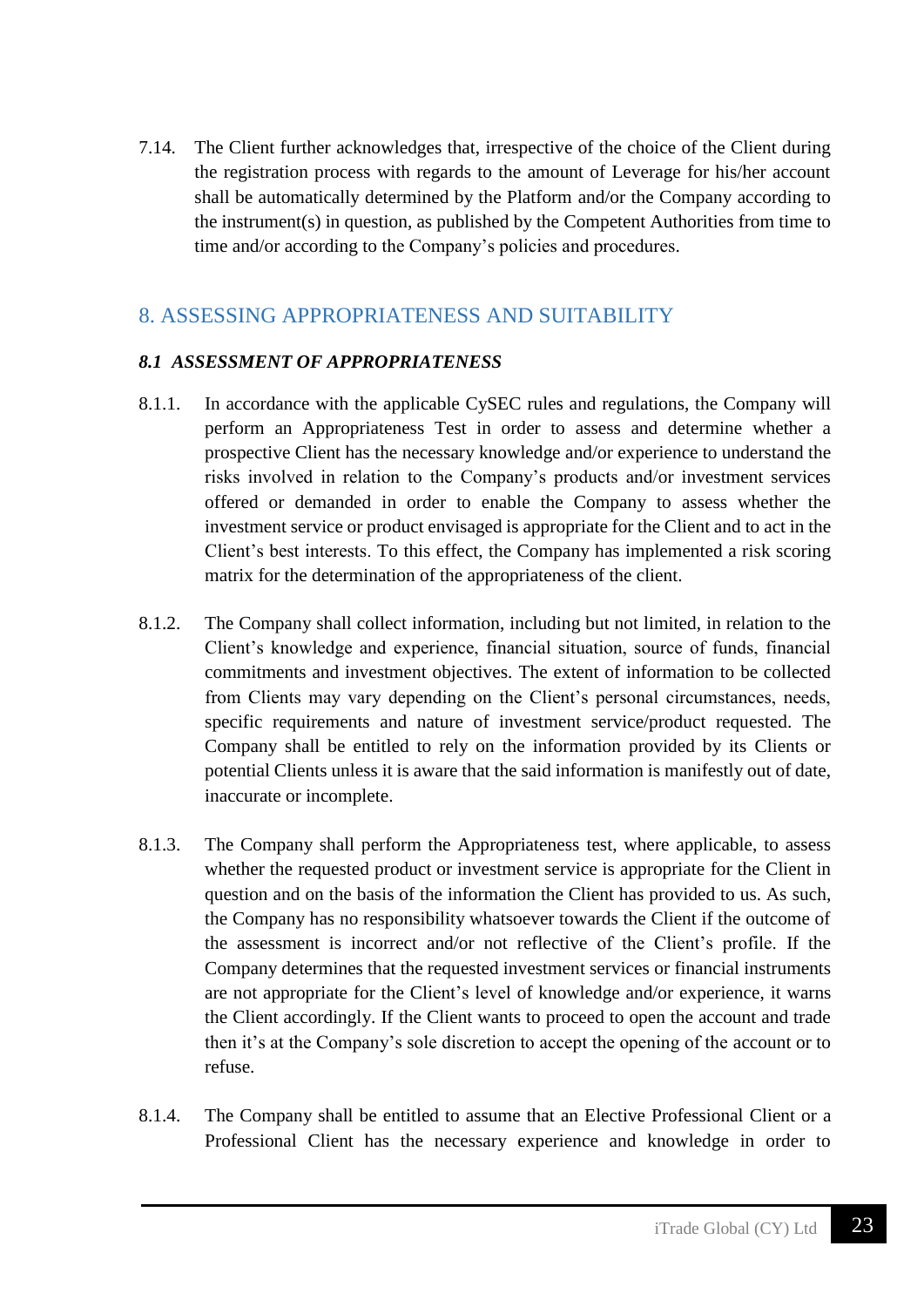understand the risks involved in relation to those particular investment services or transactions.

- 8.1.5. *Important Note*: You are warned that if you elect not to provide the Company with the requested information or you provide us with insufficient information, the Company may be unable to determine whether the financial instrument or investment service is appropriate for you and may therefore decline your application to open a Trading Account.
- 8.1.6. *Joint Accounts*: In case of joint-trading Accounts for two or more persons who will jointly be considered as the Company's Client, the Client's obligations under the Agreement shall be joined and several and any reference in the Agreement to the Client shall be construed, where appropriate, as reference to one or more of these persons. Any warning or other notice given to one of the persons which form the Client shall be deemed to have been given to all the persons who form the Client. Any Order given by one of the persons who form the Client shall be deemed to have been given by all the persons who form the Client as per the acknowledgement form to be signed between such persons on the Company's request before proceeding with the examination of a joint account request. The Company reserves the right to request information and/or evidence on the relationship between such persons as well as perform client identification procedures before approving a joint account. The Company further reserves the right to refuse the provision of a joint account if it is not satisfied of the true relationship between the persons and/or if the persons refuse to provide the identification documentation and/or if the Company has reason to suspect and/or refuse the provision of its services.

#### *8.2 ASSESSMENT OF SUITABILITY*

- 8.2.1 When a Client elects to be provided with the investment services of investment advice or portfolio management, the Company will collect additional information, through the Suitability Test, regarding the Client's knowledge and experience in the investment field relevant to the specific type of product or service, the Client's financial situation including his/her ability to bear losses, and his/her investment objectives including his/her risk tolerance so as to enable the Company to recommend to the Client the investment services and financial instruments that are suitable for him/her and, in particular, that are in accordance with his/her risk tolerance and ability to bear losses.
- 8.2.2 When assessing whether the service is suitable for the Client, the Company shall be entitled to rely on the information provided by the Client unless the Company is aware that the information is manifestly out of date, inaccurate or incomplete. Even if the suitability assessment is the responsibility of the Company, the Client is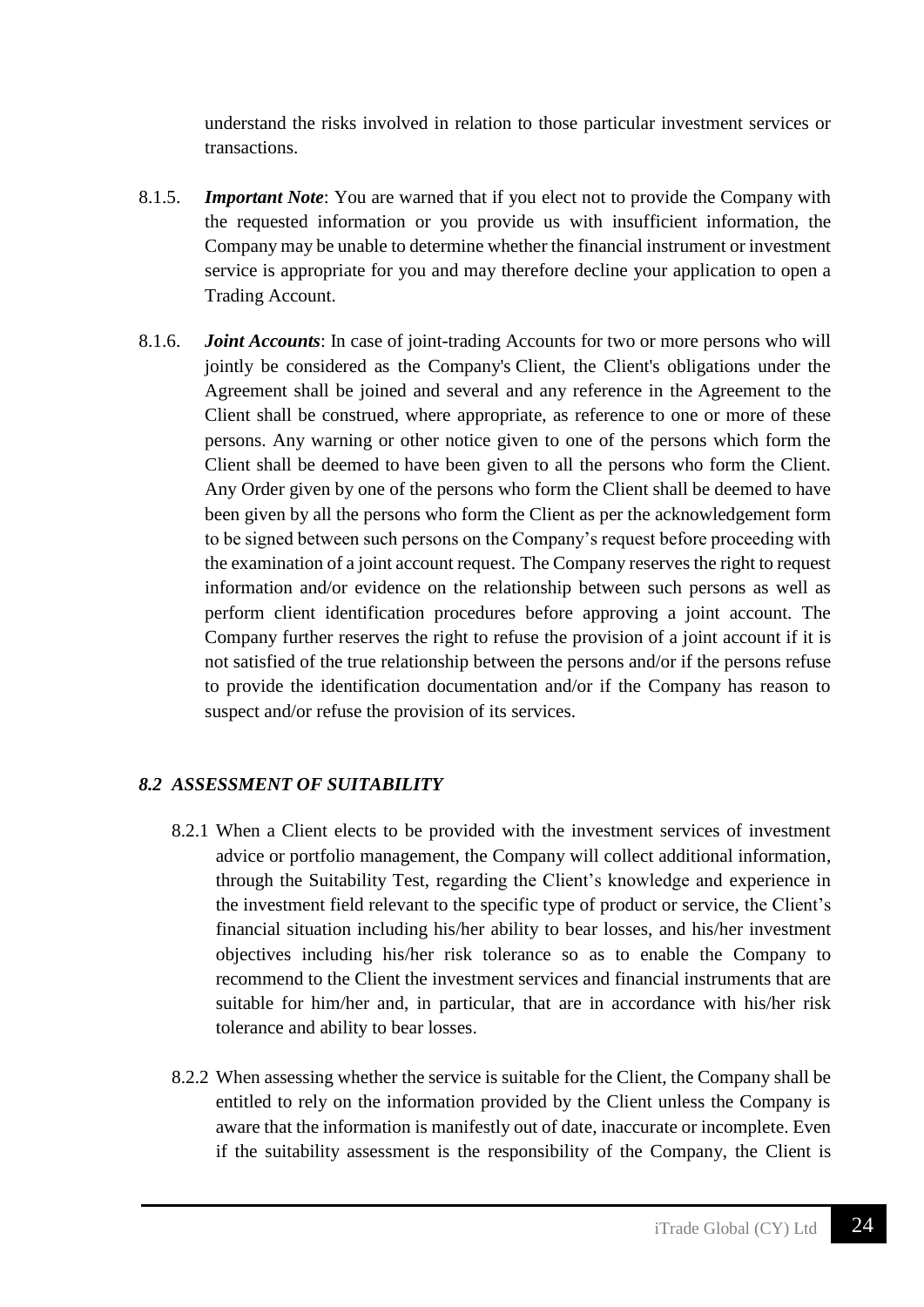required to provide all the information requested in the Suitability Test. Information provided should be up-to-date, accurate and complete.

- 8.2.3 The Client is required to update the information originally provided where significant changes occur. In particular, the Client shall notify the Company of any changes in his/her investment objectives or any restrictions on the scope of the services to be provided. Such notification must be submitted by the Client in the form of a revised Suitability Test which will set out the changes in the Client's financial situation and investment objectives and/or restrictions. The Client acknowledges that no change in the investment objectives and/or financial situation that were not previously notified to the Company shall be valid until it has been expressly accepted in writing by the Company or it came to the attention of the Company from other sources.
- 8.2.4 The requirements for collecting information and assessing suitability apply to all types of Clients irrespective of their categorization. However, in respect to Clients that are categorized by the Company as Professional or Elective Professionals, the Company is entitled to assume that they have sufficient *knowledge and experience*, as already mentioned under paragraph 8.1.4 above. Additionally, in the event where an Elective Professional will be provided with the investment service of Investment Advice, the Company may not collect information about the Client's financial situation.
- 8.2.5 If you elect not to provide the Company with the requested information or if you provide us with insufficient information, the Company will decline your application to open a Trading Account, for the provision of services as defined under paragraph 19 of this Agreement.
- 8.1.7. *Joint Accounts*: In case of joint-trading Accounts for two or more persons who will jointly be considered as the Company's Client, the Client's obligations under the Agreement shall be joined and several and any reference in the Agreement to the Client shall be construed, where appropriate, as reference to one or more of these persons. Any warning or other notice given to one of the persons which form the Client shall be deemed to have been given to all the persons who form the Client. Any Order given by one of the persons who form the Client shall be deemed to have been given by all the persons who form the Client as per the acknowledgement form to be signed between such persons on the Company's request before proceeding with the examination of a joint account request. The Company reserves the right to request information and/or evidence on the relationship between such persons as well as perform client identification procedures before approving a joint account. The Company further reserves the right to refuse the provision of a joint account if it is not satisfied of the true relationship between the persons and/or if the persons refuse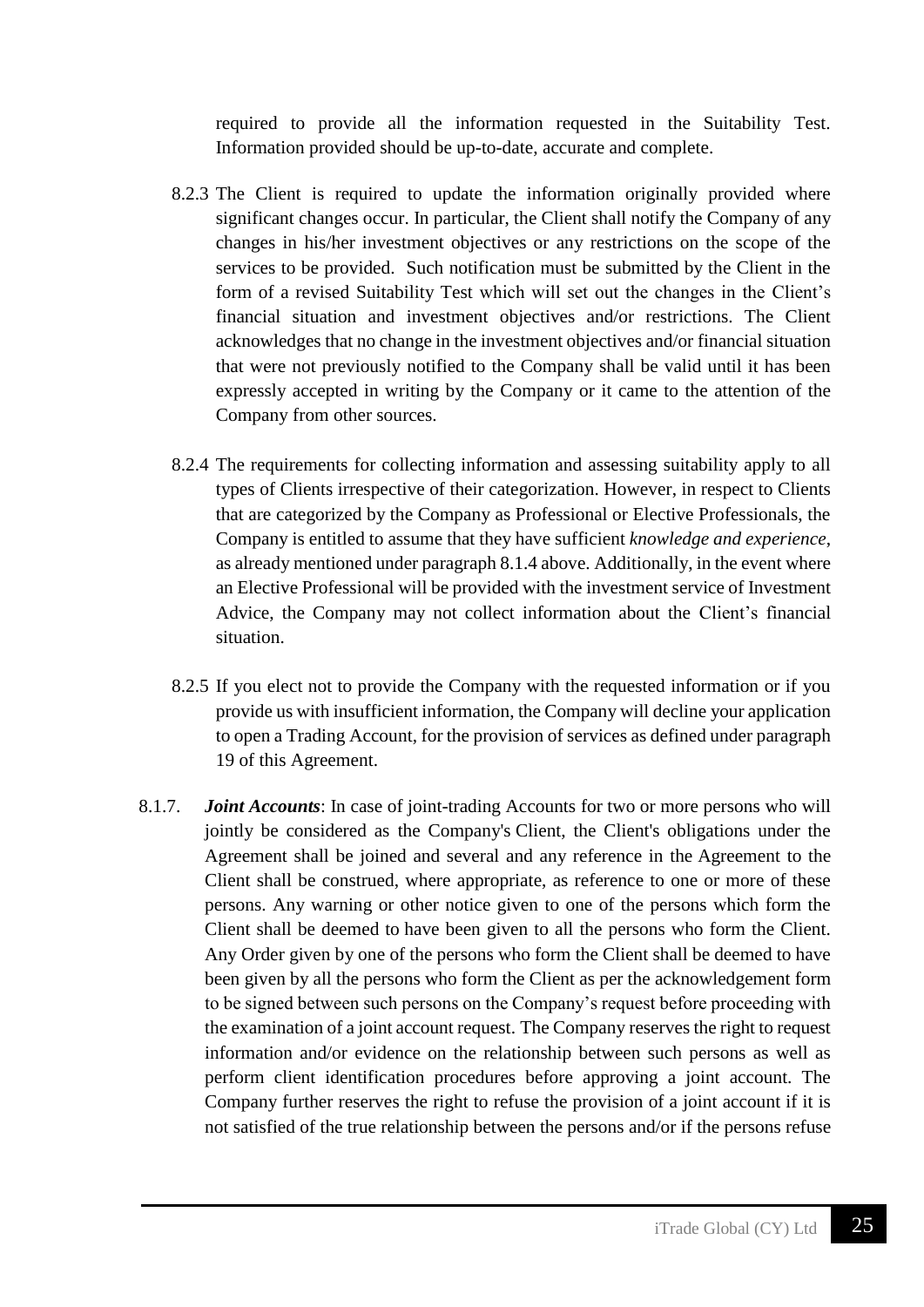to provide the identification documentation and/or if the Company has reason to suspect and/or refuse the provision of its services.

## <span id="page-25-0"></span>9. CUSTOMER CATEGORISATION

- 9.1. According to the Applicable Regulations and based on the information provided by the Client during the Registration Process, the Company will treat the Client as a Retail Client or Professional Client. The method of categorization is explained in the [Customer Categorization Policy](https://www.tradefw.com/wp-content/uploads/iTrade_Global_Customer_Categorization.pdf) which can be found on the Company's website(s). By accepting this Agreement and consequently the Service Agreement, the Client accepts the application of the above categorization and the method used. After the application of the above categorization the Company will inform the Client about his/her Categorization.
- 9.2. The Client accepts that when categorizing the Client and dealing with him/her, the Company will rely on the accuracy, completeness and correctness of the information provided by the Client and his/her obligation to immediately notify the Company, in writing, in the event of any modification on his/her information at any time thereafter.
- 9.3. The Company shall provide different levels of regulatory protection to each Customer category and therefore to Clients within each category as explained in the Company's [Customer Categorization Policy.](https://www.tradefw.com/wp-content/uploads/iTrade_Global_Customer_Categorization.pdf) In particular, Retail Clients are provided with the highest level of regulatory protection; Professional Clients and Eligible Counterparties are considered to be more experienced and able to assess the risk level of trading and are thus provided with a lower level of regulatory protection.
- 9.4. The Client is bound by the method and process of categorization as this is defined and thoroughly explained in the [Customer Categorization Policy.](https://www.tradefw.com/wp-content/uploads/iTrade_Global_Customer_Categorization.pdf) Therefore, by accepting this Client Agreement, the Client accepts the application of the categorization method as this is defined in the "Customer Categorization Policy".
- 9.5. The Client has the right to request a change of category and thus modify the level of regulatory protection provided to him/her. Such a request has to be made in writing and/or expressly to the Company. Upon receipt of such request the Company shall provide the client with the assessment/re-assessment forms. Upon completion and submission of the updated information, the Company will then assess the information provided by the Client and the Client shall be informed of the decision of the Company regarding his/her re-classification in writing. Where a Client requests a change of category, he/she needs to meet certain specified quantitative and qualitative criteria according to the applicable policies of the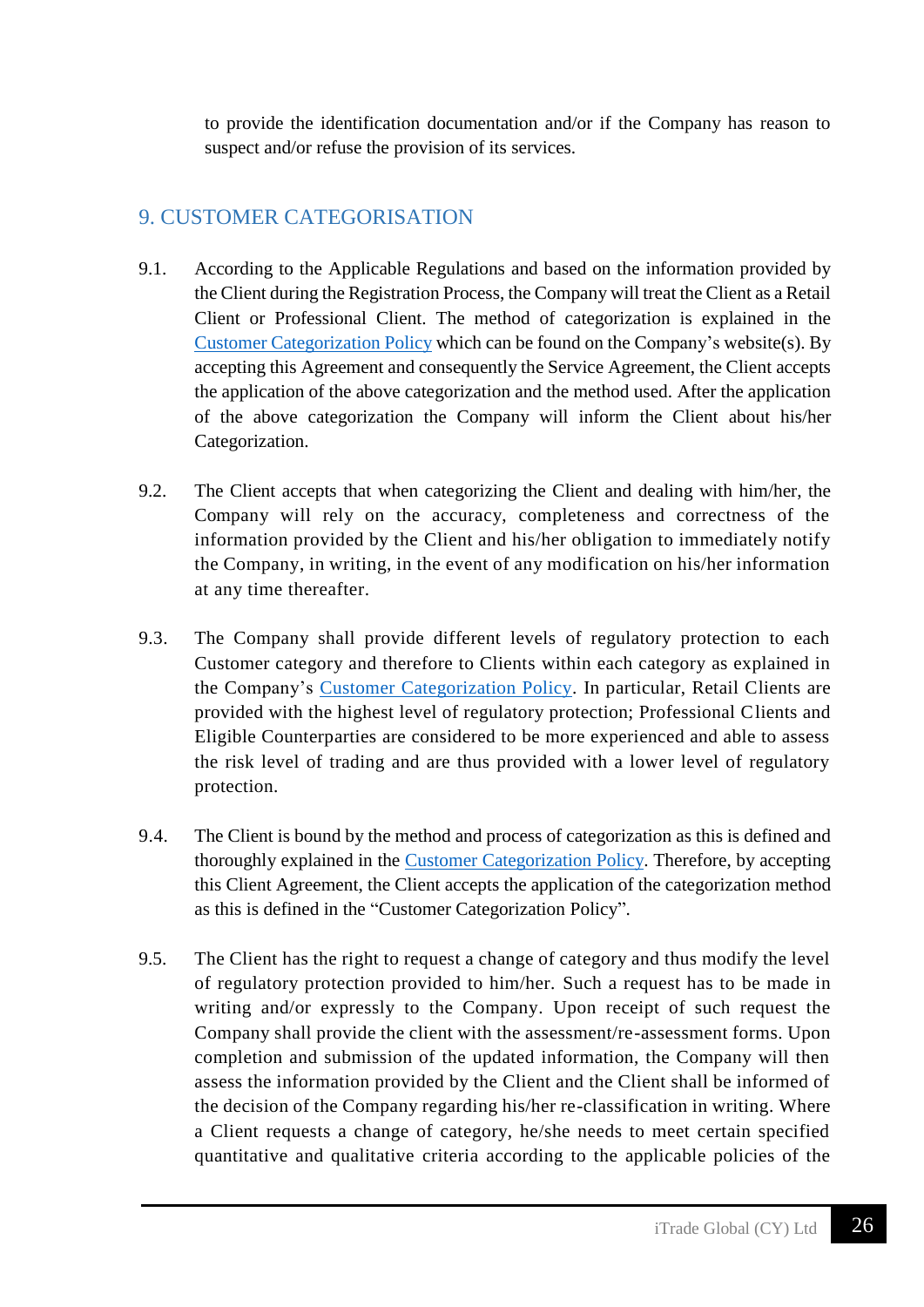Company. However, if the above-mentioned criteria are not met, the Company has the right to choose whether to provide services under the requested classification.

9.6. It is understood that the Company has the right to review the Client's Categorization and change his/her category if this is deemed necessary (subject to Applicable Regulations).

## <span id="page-26-0"></span>10. ELIGIBILITY

10.1. Our services are available to and may only be used by individuals or companies who can form legally binding contracts under the Law applicable to their country of residence*.* Without limiting the foregoing, our Services and/or use of the trading platform are not available to Employees and Directors of the Company, to persons who are not of sound mind and/or legal competence, and to persons under the age of 18 or otherwise under the legal age ("**Minors**"). If you are a minor, you may not use this service. For avoidance of doubt, we shall not be responsible for any unauthorized use by minors of our services in any way or manner. Furthermore, our services and/or trading platform are available only to and may only be used by individuals who have sufficient experience and knowledge in financial matters to be capable of evaluating the merits and risks of acquiring financial contracts via the Company's website (s) and have done so without relying on any information contained on the Company's website.

The Client accepts and acknowledges that he/she shall bear sole responsibility for any decision made and/or to be made by the Client relying on the content of the Website. Without derogating from the above provision, the Company shall not be responsible for the information provided by the Client during the account opening procedure and the assessment of appropriateness. The Company shall not be responsible for the clients who, during the assessment of appropriateness, have failed to pass the relevant test and, upon acceptance of a risk warning provided by the Company, they wished to proceed with the activation of the trading account and the performance of transactions, nor shall the Company be responsible for any damage and/or loss incurred by the Client due to and/or related to the Website, transactions carried out by the Client and/or the Client's use of the Services. The offering of FX and CFDs on various underlying financial and other assets may not be legal in some jurisdictions. The Client understands and accepts that the Company is unable to provide him/her with any legal advice or assurances in respect of his/her use of the Services and the Company makes no representations whatsoever as to the legality of the Services in the Client's jurisdiction. Our Services and/or Trading Platform are not available where they are illegal to use, and the Company reserves the right to refuse and/or cancel services to anyone at its own discretion. For avoidance of doubt, the ability to access our website does not necessarily mean that our services, and/or the Client's activities through it,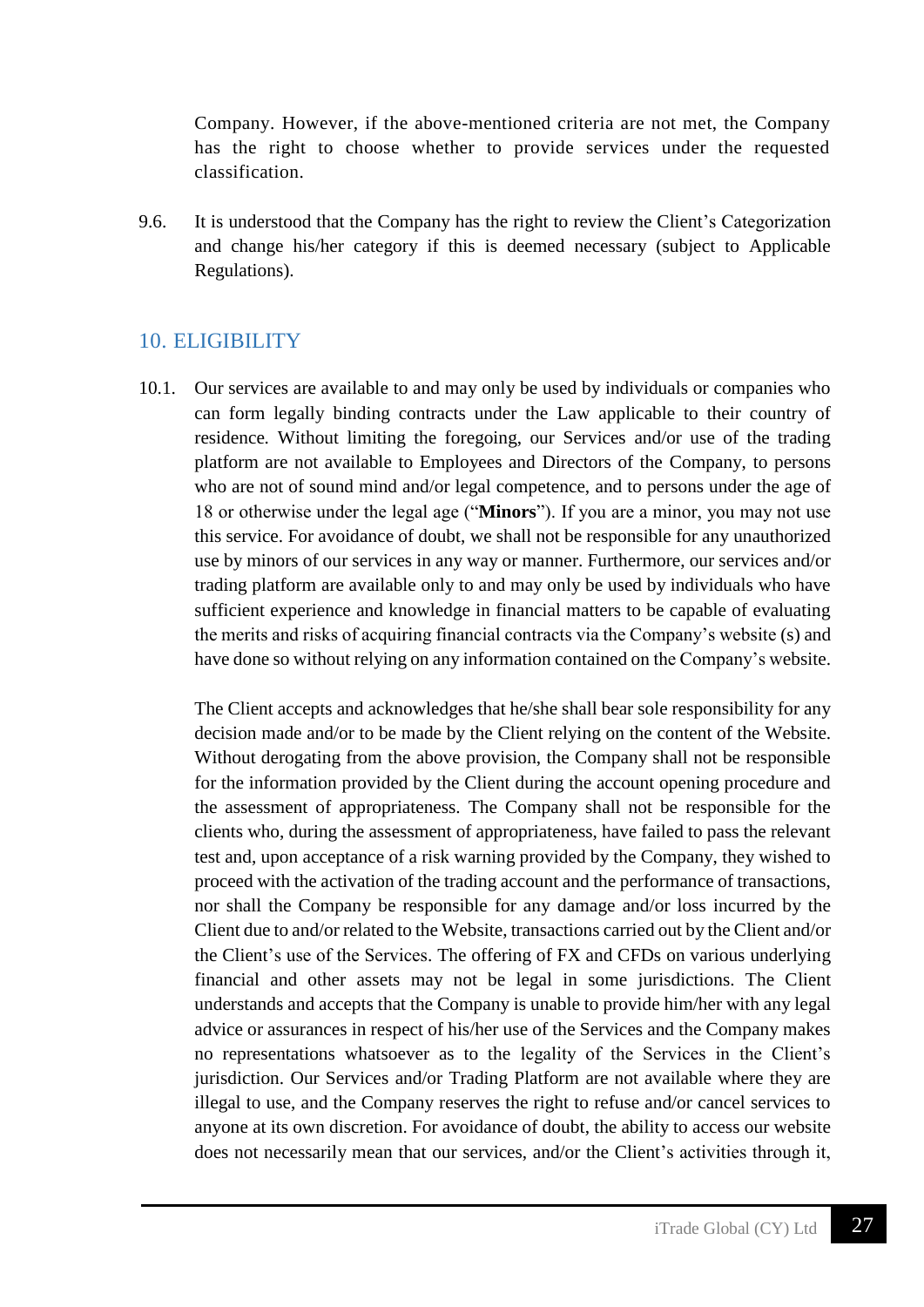are legal under the laws, regulations or directives relevant to his/her country of residency.

# <span id="page-27-0"></span>11. ELECTRONIC TRADING AND USE OF THE COMPANY'S TRADING PLATFORM

- 11.1. Upon approval of the Client by the Company and acceptance from the Client of this Service Agreement the Client can use the Company's online trading platform, which is available on the Company's website, and receive the access codes which will enable the Client to log in and enter into transactions with the Company.
- 11.2. The Client is responsible for any instructions/transactions received/entered through the trading platform, either from the Client directly or through an authorized representative.
- 11.3. The Client agrees and accepts to use software programs developed by third parties including but not limited to the generality of those mentioned above, browser software that supports Data Security Protocols compatible with protocols used by the Company. Moreover, the Client agrees to follow the access procedure (Login) of the Company that supports such protocols.
- 11.4. The Company will not be held responsible in the event of an unauthorized access from third persons to information including, but not limited to, electronic addresses and/or personal data, through the exchange of these data between the Client and the Company and/or any other party using the Internet or other network or electronic means available. The Client is solely responsible for ensuring that he/she alone has access to his/her account credentials and that no other person is granted access.
- 11.5. The Client acknowledges that the Company has the right, unilaterally and with immediate effect, to suspend, withdraw, restrict, modify or even terminate the Client's access to the Company's electronic systems and/or trading platform if it's deemed necessary. This measure is in force to ensure the unobstructed function of the electronic systems for trading and the protection of the interest of both the Client's and the Company's and may applied where the Company considers it necessary or advisable to do so, for example due to Client's non-compliance with the Applicable Regulations, breach of any provisions of this Agreement, on the occurrence of an Event of Default, network problems, failure of power supply, for maintenance, or to protect the Client when there has been a breach of security. In addition, the use of an Electronic Service may be terminated automatically, upon the termination (for whatever reason) of any license granted to the Company which relates to the Electronic Service; or this Agreement. The use of an Electronic Service may be terminated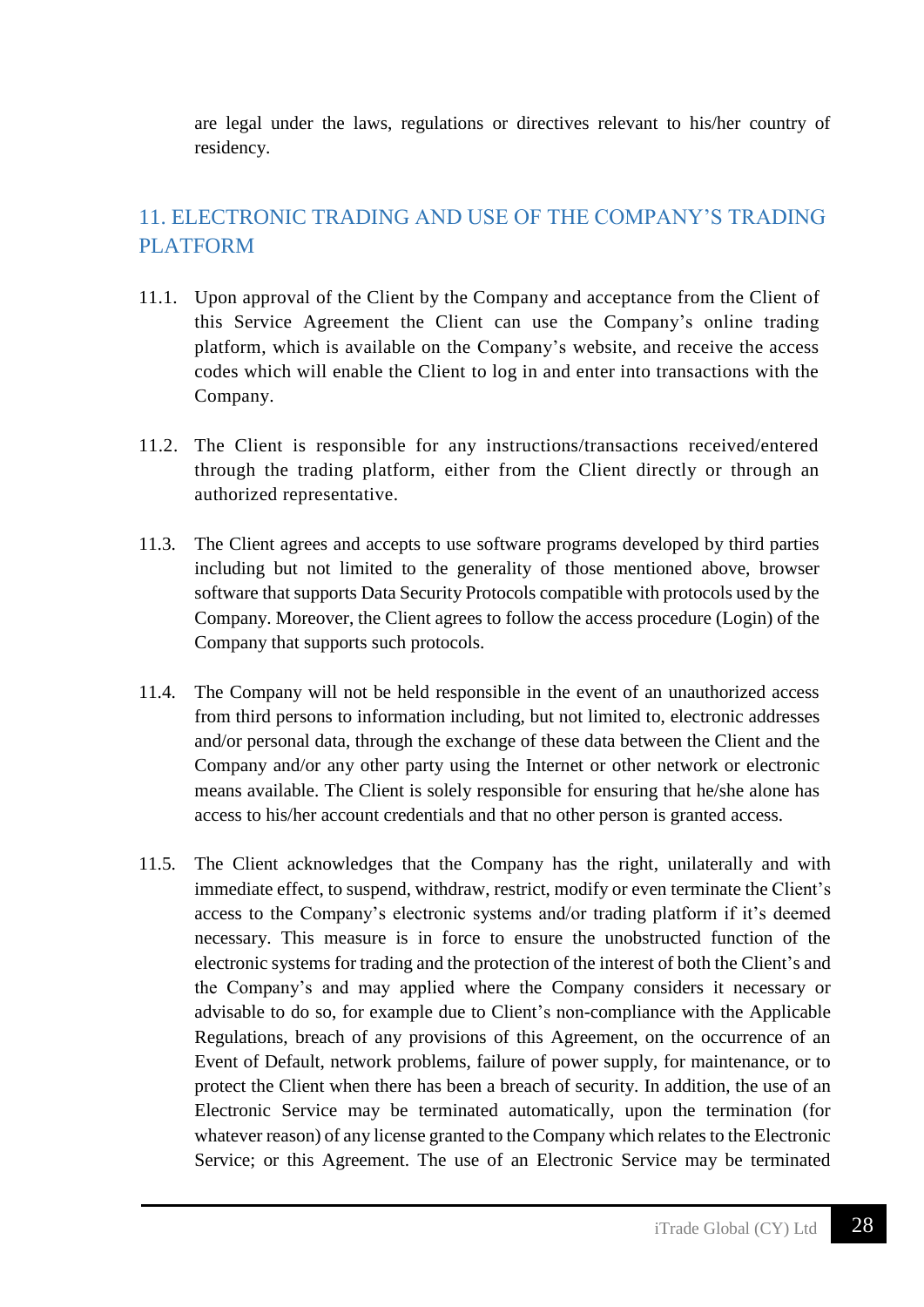immediately if an Electronic Service is withdrawn by any Market or the Company is required to withdraw the facility to comply with Applicable Regulations.

- 11.6. The Client remains fully liable for any and all positions traded on his/her account, and for any credit card transactions entered into the website for his/her account. The Client agrees to indemnify the Company fully in respect to all costs and losses whatsoever as may be incurred by the Company as a result, direct or indirect, of the Client's failure to perform or settle such a transaction (subject to the negative balance protection). The Client further agrees that in the case that any CFDs/ Forex and/or other financial instrument is acquired or sold at prices that do not reflect its market prices, or that is acquired or sold at an abnormally low level of risk (the "**mispricing**") due to an undetected programming error, bug, defect, error or glitch in the Company's website software or any other reason resulting in mispricing (for the purpose of this section the "**error**"), the Company reserves the right to cancel such transactions upon notifying the Client of the nature of the computer error that led to the mispricing.
- 11.7. The Client's access codes, transaction activities and all other related information must remain confidential at all times and the Company does not bear any responsibility of any financial loss that might arise should the Client disclose his/her access codes to an unauthorized third party. The Client is responsible for all acts or omissions that occur on his/her Trading Account and/or Trading Platform through the use of his/her access codes. Accordingly, the Client will be liable for any orders received by the Company via his/her Trading Account and/or placed on the Trading Platform using his/her Access Codes. Any orders received by the Company will be considered as received from the Client.
- 11.8. The Client shall inform in writing the Company immediately in the case where his/her the access codes have been lost and / or used by another party without his/her consent.
- 11.9. In cases where there is a disruption in the electronic trading and the Client is not able to access the online trading platform (internet, electricity or platform caused delay) the Client must contact the Company either though telephone or email to request an approval for the placement of a verbal instruction. The Company may, in certain circumstances, accept instructions, by telephone via the Company's Dealing Room but the Client understands and accepts that is at the sole discretion of the Company to accept any transaction through the telephone and that the decision of the Company on this matter is final. The Client also understands that if the instructions are not clear or his/her identity cannot be verified or if the transaction is complicated or if the quality of the communication line is poor, the Company reserves the right to decline any verbal instructions and/or ask the Client to give instructions by other means that it deems appropriate by the company. In addition, the Client must acknowledge that in circumstances of large transaction flow (important market news announcement) there might be also some delay to respond to his/her request to accept any verbal instruction.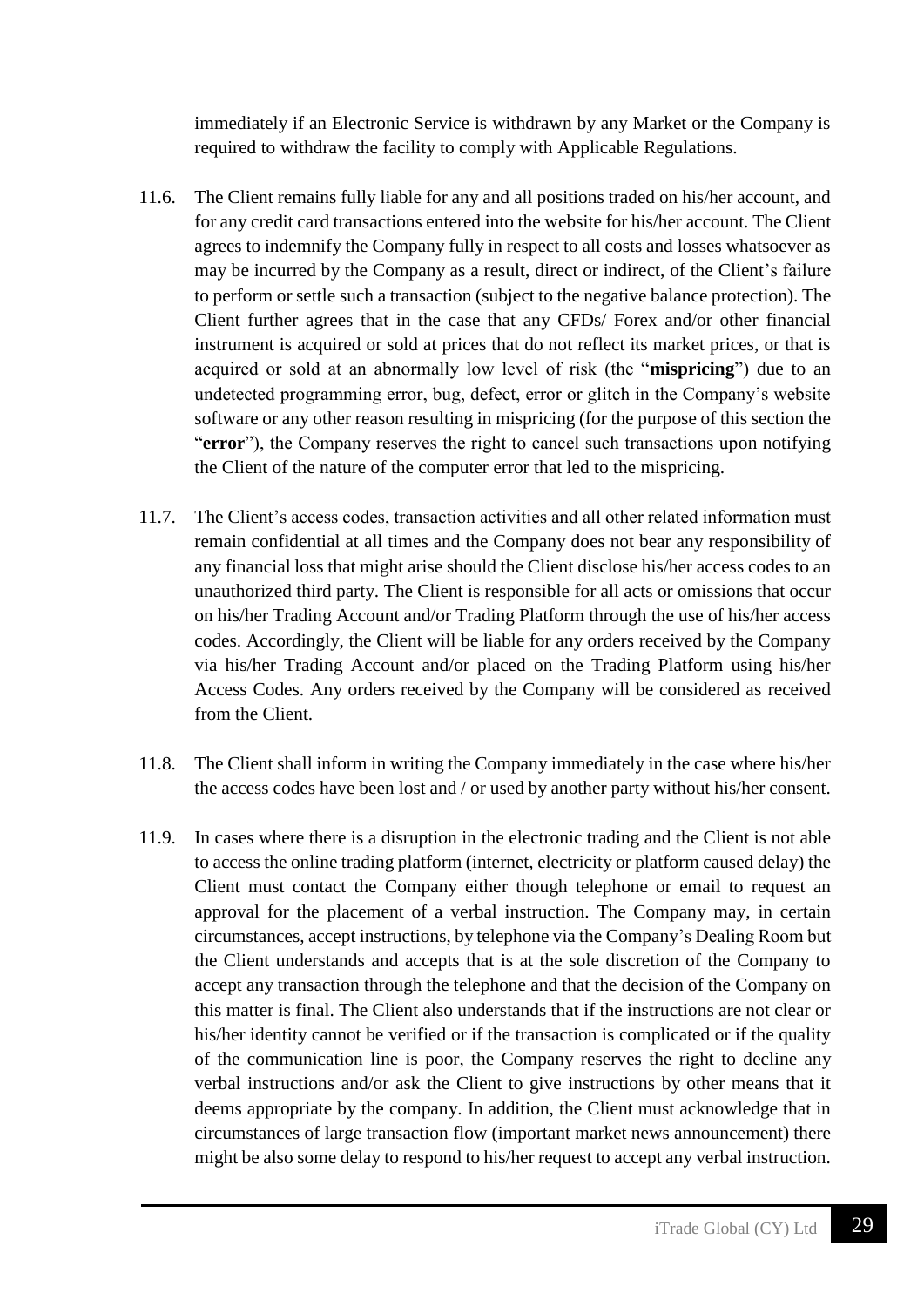The Company is not responsible for any power cuts or failures that prevent the use of the Company's system(s) and/or the Trading Platform and cannot be responsible for not fulfilling any obligations under this Agreement because of network connection or electricity failures.

- 11.10. The Company shall be responsible to maintain and update its electronic systems at all times and therefore the Client must accept the need for periodic maintenance to ensure the effective operation of the trading platform and that the Company does not bear any responsibility for any loss incurred during maintenance.
- 11.11. The Company shall not be accountable for any loss or damages that might incur to the equipment or software due to viruses, malfunctions or defects of its electronic systems. Moreover, the Company shall have no liability for any delays, inaccuracies or potential damage the Client may suffer as a result of transmission errors, technical faults, malfunctions, illegal intervention in network equipment, network overloads, viruses, system errors, delays in execution, malicious blocking of access by third parties, internet malfunctions, interruptions or other deficiencies on the part of internet service providers or in general due to any cause beyond the reasonable control of the Company. The Client acknowledges that access to electronic systems/trading platforms may be limited or unavailable due to such system errors, and that the Company reserves its right upon notifying the Client to suspend access to electronic systems / trading platforms for these reasons.

#### <span id="page-29-0"></span>12. CUSTOMER INSTRUCTIONS AND ORDERS

- 12.1. The Client shall provide instructions to the Company through the trading platform or other electronic means as determined in the Client Agreement. The Client accepts that the Company has the right to partially carry out his/her instructions.
- 12.2. The Client acknowledges that the Company enters into transactions with the Client as an agent since the Company will transmit orders to Liquidity Providers/Market Makers for execution.
- 12.3. The Client shall be able to open positions and/or close existing positions through the Company's trading platform and/or place orders with the Company's Dealing Room Department on any type of Forex, CFD or any other financial instrument offered by the Company.
- 12.4. The Client's orders are executed at the Bid and Ask prices of the available current market prices that the Company offers through its Liquidity Providers/ Market Makers. For instant execution orders the Client places his/her order based on the current prices displayed in his/her terminal and/or the Company's Trading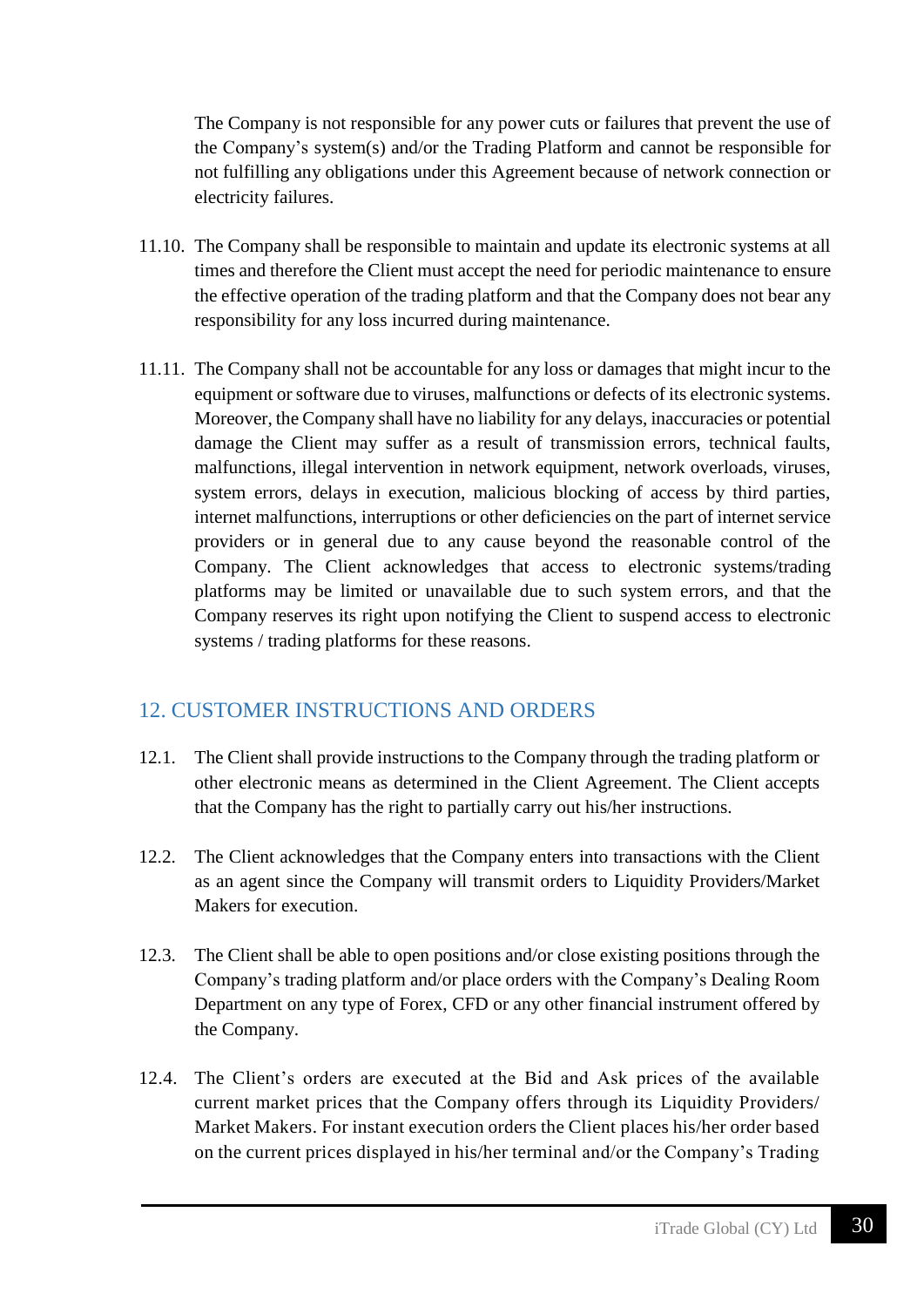Platform and the execution process is triggered. The Client acknowledges and accepts that due to the high volatility of the market and/or poor or low internet connectivity between the Client's terminal and the Company's server, the prices requested by the Client and the current market price may change, in the period between the Client placing his/her order with the Company and the time the order is executed. Moreover, the Client acknowledges that in the case of any communication and/or technical error/failure that affects the quoted prices (i.e. prices freeze or stop updating or price spikes), the Company reserves the right not to execute an order or, in cases in which the order was executed, to change the opening and/or closing price of a particular order or to cancel the said executed order.

- 12.5. The Company may, in certain circumstances, accept instructions, by telephone via the Company's Dealing Room, provided that the Company is satisfied, at its full discretion, of the Client's identity and the Company is further also satisfied with the clarity of instructions. The Client understands and accepts that it is at the sole discretion of the Company to accept transactions through the telephone and that the Company's decision on this matter is final. To this effect such calls and instructions shall be recorded at all times whereas a designated log shall be maintained by the Head of Dealing as recorded evidence of such orders being received and executed via telephone. In case of an Order received by the Company in any means other than through the Trading Platform, the Order will be transmitted by the Company to the Trading Platform and processed as if it was received through the Trading Platform. It is understood that an Order will not be considered until it is actually considered received by the Company. It is noted that in this Agreement, instructions and orders have the same meaning. In the event that the Company wishes to confirm in any manner any instructions and/or Orders and/or communications sent through the telephone, it reserves the right to do so. The Client accepts that there is a risk of misinterpretation or mistakes in the instructions or Orders sent through the telephone, regardless of what caused them, including, among others, technical failures. The Client acknowledges that the Company will keep records of all telephone transactions without any prior written consent in order to ensure that all relevant information being transmitted via telephone is properly recorded. The records kept are the Company's property and may be used by the Company when deemed appropriate as evidence for the Client's instructions and/or transactions.
- 12.6. In the case of the materialization of a corporate action, the Client accepts that the Company has the right to proceed to alterations to the value and/or size of a transaction. An alteration would be made to maintain the economic equivalent of the rights and obligations of the parties of that transaction prior to a corporate action. The alterations are conclusive and binding and the Client will be properly and promptly informed by the Company.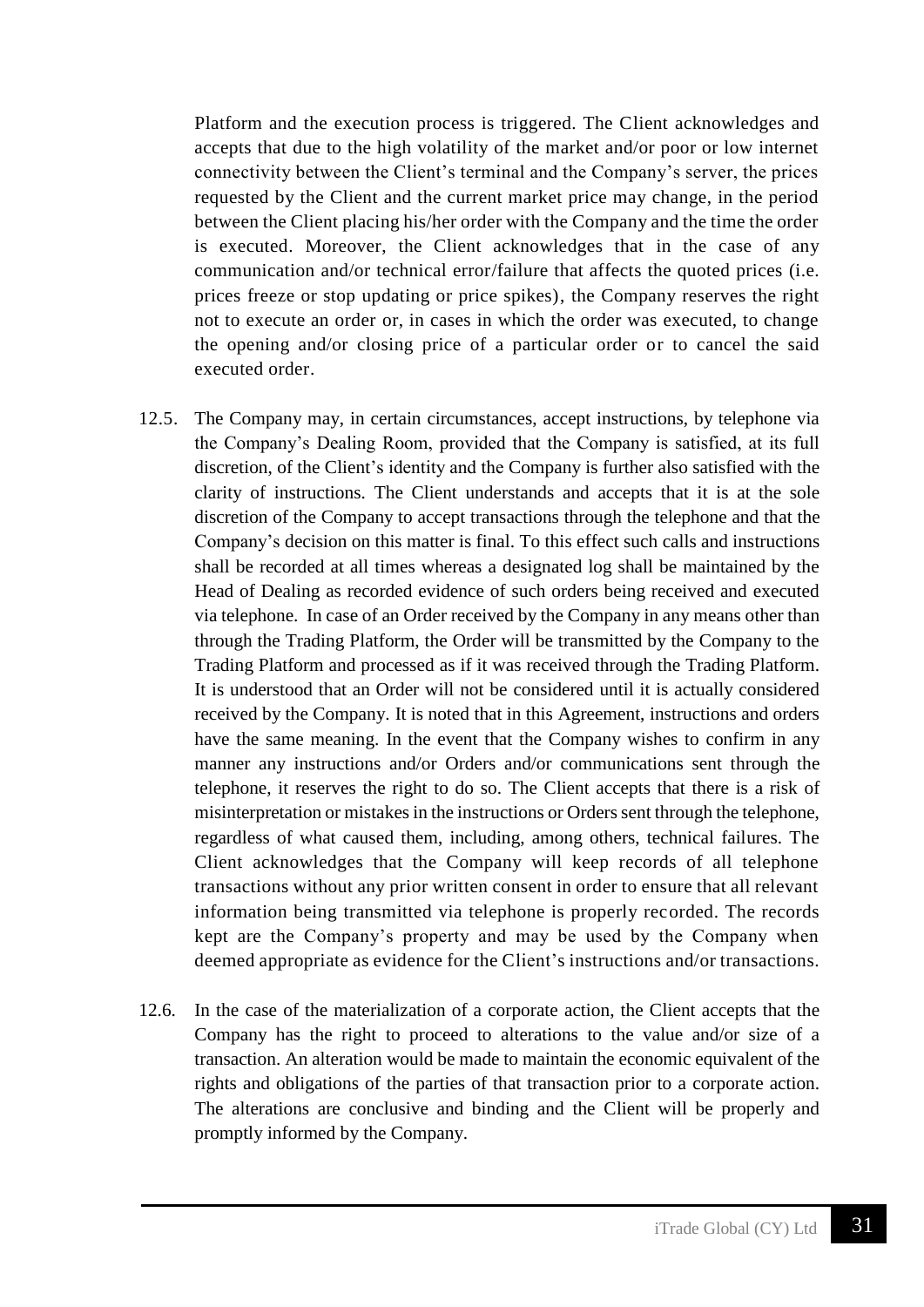- 12.7. Once the Client's instructions or Orders are received by the Company, they cannot be revoked, except with the Company's written consent which may be given at the Company's sole and absolute discretion. The Company reserves its right not to accept Client's Orders, in its absolute discretion, and in such a case the Company shall not be obliged to give a reason but it shall promptly notify the Client accordingly.
- 12.8. The Company reserves the right of partial execution of orders in cases where the volume of the Client's order and/or the market conditions, dictate such action. In the case where any underlying asset of a financial instrument is subject to a specific risk resulting in a financial loss, then the Company has the right to restrict short selling or even remove the aforementioned financial instrument from the trading platform. There also may be restrictions on the number of Transactions that the Client can enter into on any day and also in terms of the total value of those Transactions when using an Electronic Service. The Client acknowledges that some Markets place restrictions on the types of orders that can be directly transmitted to their electronic trading systems. These types of orders are sometimes described as synthetic orders. The transmission of synthetic orders to the Market is dependent upon the accurate and timely receipt of prices or quotes from the relevant Market or market data provider. The Client acknowledges that a Market may cancel a synthetic order when upgrading its systems, trading screens may drop the record of such an order, and the Client enters such orders at his own risk. The Client shall refer to the Company's website for details of the restrictions/limits imposed on Transactions performed through its electronic systems and/or trading platforms.
- 12.9. The Company has the right to change the spreads of financial instruments depending on market conditions and the size of the Client's order. In addition, the Company has the right to alter the level of the swap rate applied to each type of financial instrument at any given time and the Client understands that in such a case he/she will be informed by the Company's website and/or trading platform. The Client further acknowledges that he/she is responsible for reviewing the contracts specifications located on the Company's website as well as consulting the Trading platform for the accurate swap rates prior to placing any order with the Company.
- 12.10. The Company uses its reasonable endeavors to execute any order promptly, but in accepting the Client's orders the Company does not represent or warrant that it will be possible to execute such order or that execution will be possible according to the Client's instructions. In case the Company encounters any material difficulty in carrying out an order on the Client's behalf, for example in case the market is closed and/or due to illiquidity in financial instruments and other market conditions, the Company shall promptly notify the Client.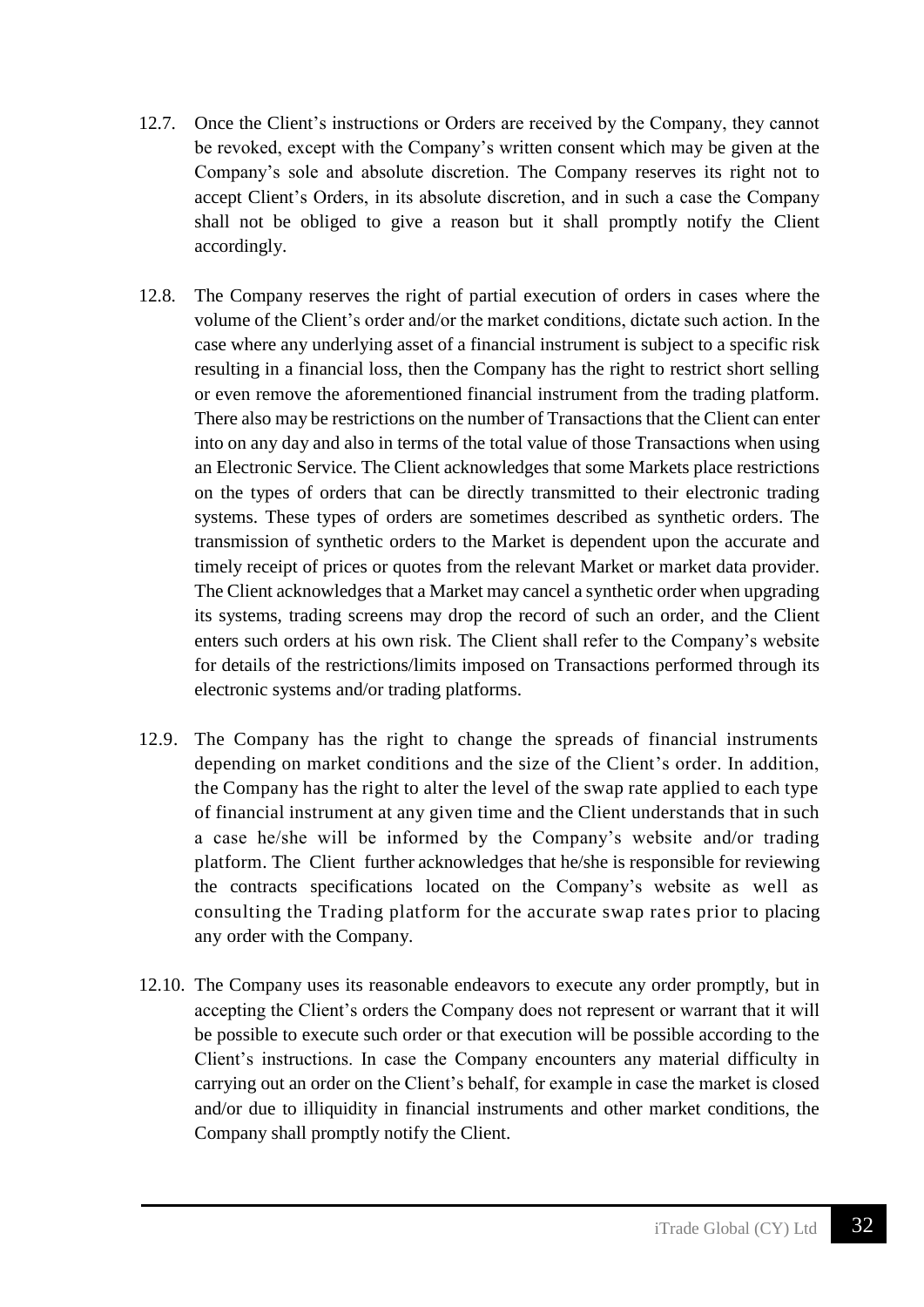- 12.11. Orders can be placed, executed, cancelled or rolled over or removed only within the operating (trading) time and can remain effective through the next trading session and or until expiration. The Client's Order shall be valid and in accordance with the type and time of the given Order, as specified.
- 12.12. The Company may require the Client to limit the number of open positions which the Client may have with the Company at any time and the Company may in its sole discretion close out any or more Transactions in order to ensure that such position limits are maintained. The position limits will be notified in advance to the Client either through the Company's website or trading platform(s).
- 12.13. If any underlying asset of the Forex, CFD or any other Financial Instrument becomes subject to a specific risk resulting in a predicted fall in value, the Company reserves the right to withdraw the specific Forex, CFD or financial instrument from the Company's trading platform.

The Company has the right to set control limits to the Client's orders at its own discretion. Such limits may be amended, removed or added and may include without limitation:

- a. Controls over maximum order amount and size;
- b. Controls over the electronic systems and/or trading platforms to verify for example the Client's identity during the receipt of the order; or
- c. any other limits, parameters or controls which the Company may deem required to be implemented in accordance with Applicable Regulations.
- 12.14. Confirmations for all Transactions that have been executed in the Client's Trading Account on a trading day will be available via the Client's online Trading Account through the Trading Platform as soon as the transaction is executed. It is the Client's responsibility to notify the Company if any confirmations are incorrect. Confirmations shall, in the absence of manifest error, be conclusive and binding on the Client, unless the Client places his/her objection in writing within two (2) days. The Clients shall receive an account statement on a monthly basis, free of charge on their registered email with the Company, the Company is not obliged to provide the Client with the paper Account statement.

In the cases where the Company holds clients' funds or clients' financial instruments and such client wishes to receive a statement of financial instruments or client funds, the Company may charge a fee at a commercial cost if the client wishes to receive more frequently than on a quarterly basis as per the provision of Article 63(1) of Delegated Regulation 565.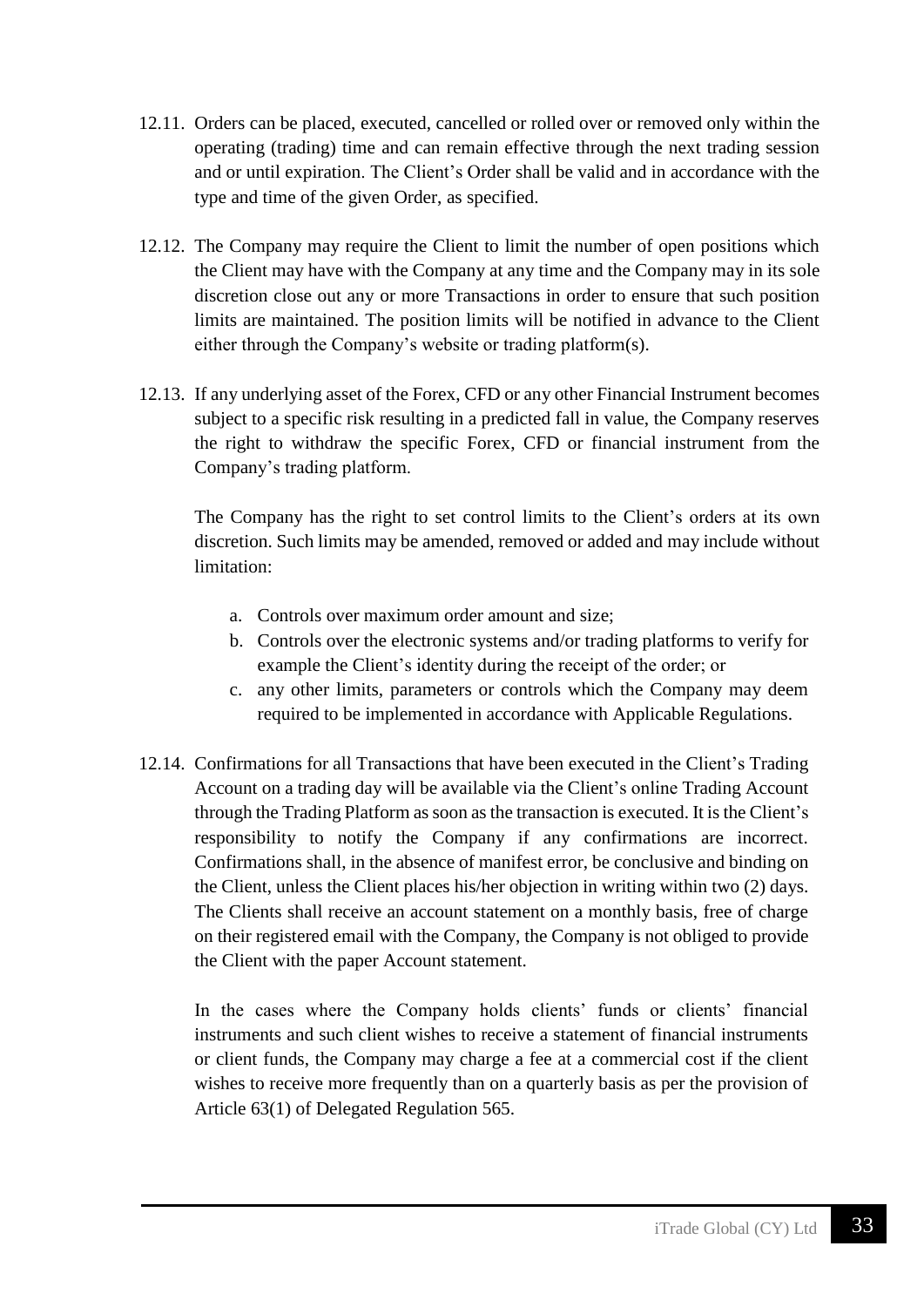- 12.15. "Manifest Error" means a manifest or obvious misquote by the Company, or any market, liquidity provider or official price source on which the Company has relied in connection with any Transaction, having regard to the current market conditions at the time an order is placed as the Company may reasonably determine. When determining whether a situation amounts to a Manifest Error, the Company may take into account any information in its possession, including information concerning all relevant market conditions and any error in, or lack of clarity of, any information source or announcement. The Company will, when making a determination as to whether a situation amounts to a Manifest Error, act fairly towards the Client but the fact that the Client may have entered into, or refrained from entering into, a corresponding financial commitment, contract or Transaction in reliance on an order placed with the Company (or that the Client has suffered or may suffer any loss) will not be taken into account by the Company in determining whether there has been a Manifest Error.
- 12.16. In respect of any Manifest Error, the Company may (but will not be obliged to):
	- a) amend the details of each affected Transaction to reflect what the Company may reasonably determine to be the correct or fair terms of such Transaction absent such Manifest Error; or
	- b) declare any or all affected Transactions void, in which case all such Transactions will be deemed not to have been entered into.
- 12.17. The Company will not be liable to the Client for any loss (including any loss of profits, income or opportunity) the Client or any other person may suffer or incur as a result of or in connection with any Manifest Error (including any Manifest Error by the Company) or the Company's decision to maintain, amend or declare void any affected Transaction, except to the extent that such Manifest Error resulted from the Company's own willful default or fraud, as determined by a competent court in a final, non-appealable judgment.
- 12.18. The Client acknowledges that all orders are executed by the Company as a regulated STP broker on behalf of the Client and that all orders are executed in a non-regulated market and/or Over the Counter.
- 12.19. The process followed for the execution of Client orders is described in the Company's [Order Execution and Best Interest Policy](https://www.tradefw.com/wp-content/uploads/iTrade-_Global_Order_Execution_Best_Interest_Policy.pdf) which can be found on the company's website(s). The Client acknowledges and accepts that he/she has read and accepted all information provided in the Order Execution and Best Interest Policy as this information is provided to the Client during the account opening process.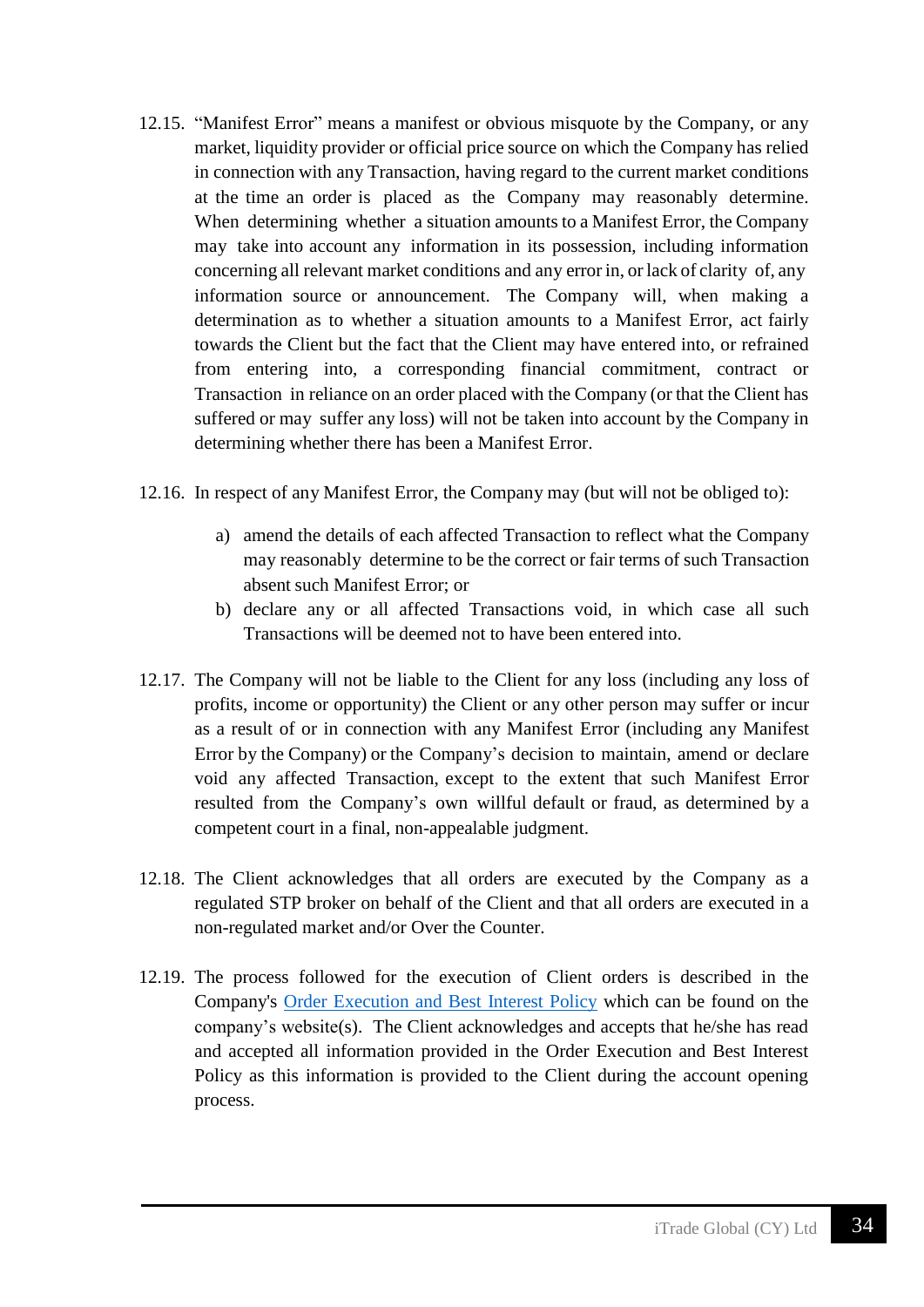- 12.20. **Abusive Trading:** if the Company reasonably suspects that the Client performed abusive trading, it may in its absolute and sole discretion, at any time and without any prior written notice, take one or more of the following actions:
	- (a) terminate the Service Agreement and the Client Agreement;
	- (b) block the Client's access to the Trading Platform and/or Trading Account;
	- (c) suspend, prohibit or restrict the Client's trading activities or any other functions; (d) cancel any open positions;
	- (e) reject, decline or refuse to transmit or execute a Client Order;
	- (f) reverse the funds back to their originating source or to the real beneficial owner;
	- (g) cancel or reverse the profits gained through abusive trading;
	- (h) take legal action to recover any losses suffered by the Company;

#### **12.21. Opening and Closing Orders/Transactions**

- 12.21.1. In order to open a Transaction in an FX and/or CFD on the Trading Platform, you must either open a Buy or a Sell, at the price quoted by the Trading Platform at the time of such Transaction. In order to close a Transaction, you must either offer to sell (in the case of a Buy), or purchase (in the case of a Sell), the Underlying Asset covered by such open Transaction, at the price quoted by the Trading Platform at the time of such closing offer. Full details of our Order Execution Policy please visit the Company's Website (s).
- 12.21.2 On the Trading Platform, the Client shall be entitled to make an offer to open a Transaction at the best available rate on the Trading Platform ("**Market Order**") at the time of opening such a Transaction, unless he/she specify a particular price in which to make an offer to open a Transaction ("**Limit Order**"). With respect to a Market Order or a Limit order, the price at which a Transaction is completed may not always be at the exact rate displayed when the order is submitted. The Client agrees that his/her offer to open a Market Order or a Limit Order may be accepted at a lower price or higher price than the price indicated by the Client in his/her Market Order or Limit Order, within a certain range as specified on the Trading Platform under specific market conditions. At any time prior to acceptance of an order, the Client may cancel such order without any further liability. If the Client chooses to open a Market Order or Limit Order, his/her offer will be accepted at the best possible rate offered on the Trading Platform.
- 12.21.3. Orders can be placed and (if allowed) changed within the Trading Hours for each type of FX and CFD appearing on the Company's Website, as amended by the Company from time to time, on the Company's discretion. The Client agrees that the Order to be opened, if accepted by the Company outside the Trading Hours may not be capable of execution, should the market not trade at the price stipulated once Trading Hours commence.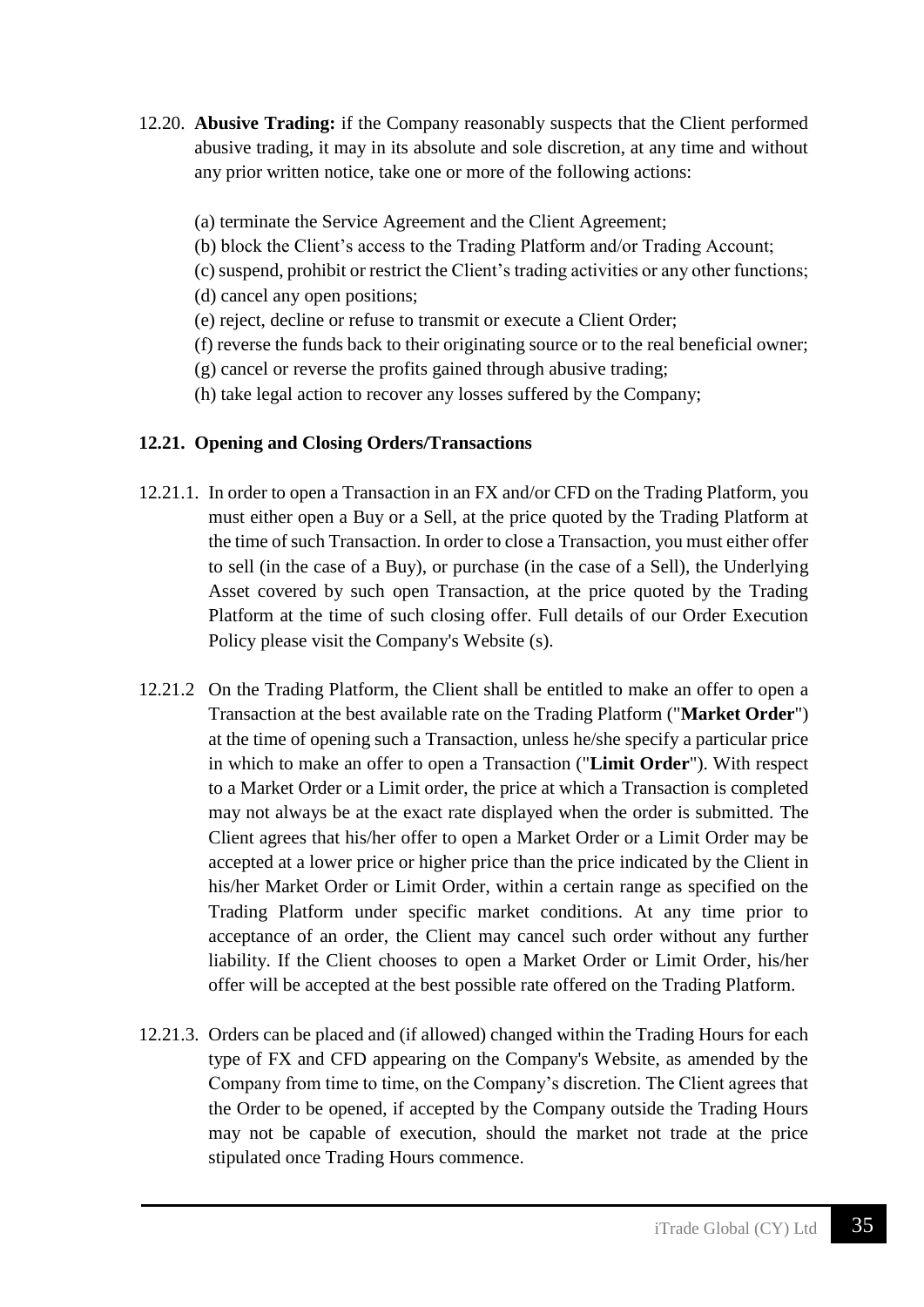- 12.21.4. Pending Orders, not executed, shall remain effective through the next trading session (as applicable). All open spot positions will be rolled over to the next Business Day at the close of business in the relevant Underlying Market, subject to the Company's rights to close the open spot position.
- 12.21.5. Market Orders not executed due to insufficient equity in the trading account will not remain effective and will be nulled.
- 12.21.6. Orders shall be valid in accordance with the type and time of the given Order, as specified by the Client. If the time of validity of the Order is not specified, it shall be valid for an indefinite period. However, the Company may delete one or all pending orders if the Trading Account funds are not sufficient to cover margin requirements.
- 12.21.7. Stop loss and Take Profit orders may be amended providing they meet minimum specified level requirements (keep the pending on the trading symbol).
- 12.21.8. The Client may change the expiration date of Pending Orders or delete or modify a Pending Order before it is executed. In order to change the expiry, the Client will need to cancel the Order and place a new one.
- 12.21.9. The Client acknowledges and agrees that due to market volatility affecting both price and volumes and factors beyond its control, the Company is striving to execute client orders with the best execution reasonably possibly under the prevailing market conditions however, the Company cannot guarantee that an Order will be executed at the level specified in the Client Order. In such an event, the Company will execute the Client's Orders (Buy/Sell, Close at a Loss, Close at a Profit, Stop Loss, Take Profit etc.) at the next best available price.
- 12.21.10. With respect to a Close at Profit where the price for an Underlying Asset moves to the Client's advantage (for example, if the price goes up as the Client Buys or the price goes down as the Client Sells), the Client agrees that the Company can pass such price improvement on to the Client.
- 12.21.11. In the event that the Company is unable to proceed with an Order, with regard to price or size or other reason, the Company will not send a re-quote to the Client (with the price it is willing to deal until the price the Client asks is available). The Order will be rejected and the Client will need to place another Order.

#### **12.22. Stop and Limits**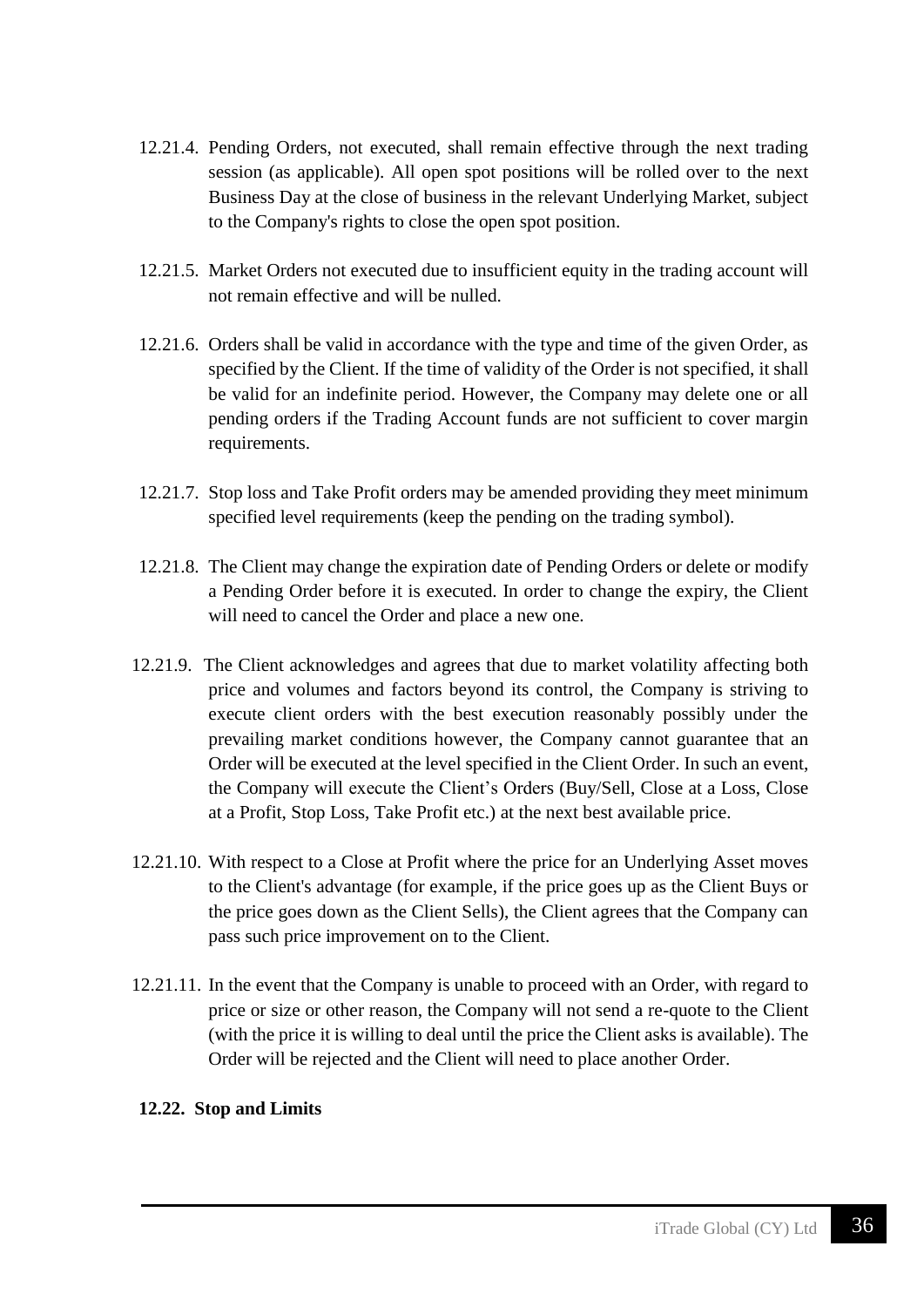- 12.22.1. The Company may, in its sole discretion, allow the Client to specify a closing price for a Transaction through a "Close at Loss" and "Close at Profit" order, subject always to the terms of the Client Agreement and any other terms and conditions the Company may implement from time to time.
- 12.22.2. Upon the Client's offer and our acceptance of the Client's Order, the Client hereby authorizes the Company to close the Transaction at the "Close at Loss" price or "Close at Profit" price, as applicable, and as agreed in the Order, without further instruction from or notification to the Client. The Company may, in its sole discretion, close the Transaction when the price quoted by us on the Trading Platform equals or exceeds the price accepted by us for such an Order.
- 12.22.3. The Company may, in its sole discretion, allow the Client to request the opening or closing of a Transaction, including a "Close at Loss" and "Close at Profit" Order, within a specific time period determined by the Client. If the Company has accepted such a request, it may in its sole discretion, close the Transaction within such specific time period. The Client acknowledges and agrees that the Company shall not be obliged to close such a Transaction outside such specific time period or which does not otherwise comply with any other limitations agreed upon with respect to such Transaction.
- 12.22.4. The Company may, in its sole discretion, accept an offer to place a Trailing Stop in relation to a "Close at Loss". The Client acknowledges that the original price level set forth in a "Close at Loss" may be amended as the market on the Trading Platform moves in the Client's favor. Whilst the Client's Trailing Stop "Close at Loss" is still in effect, the Client agrees that each change in the market by at least one hundredth of a percentage point (referred to as "Pips" on the Trading Platform) in his/her favor shall constitute a new offer by the Client to raise the level of his/her trailing "Close at Loss" by one hundredth of one percentage point. Changes in a Pip will be rounded to the nearest absolute value in the Client's base currency based on the Client's account type, as shall be specified on the Trading Platform.
- 12.22.5. The Client agrees that placing a "Stop Loss" Order will not necessarily limit losses to the intended amounts due to the prevailing market conditions which may render it impossible to execute such an Order at the stipulated price and the Company bears no responsibility whatsoever.
- 12.22.6. The Client agrees that trading operations using additional functions of the Client Trading Terminal such as Trailing Stop and/or Expert Advisor are executed completely under the Client's responsibility, as they depend directly on his/her trading terminal and the Company bears no responsibility whatsoever. In case of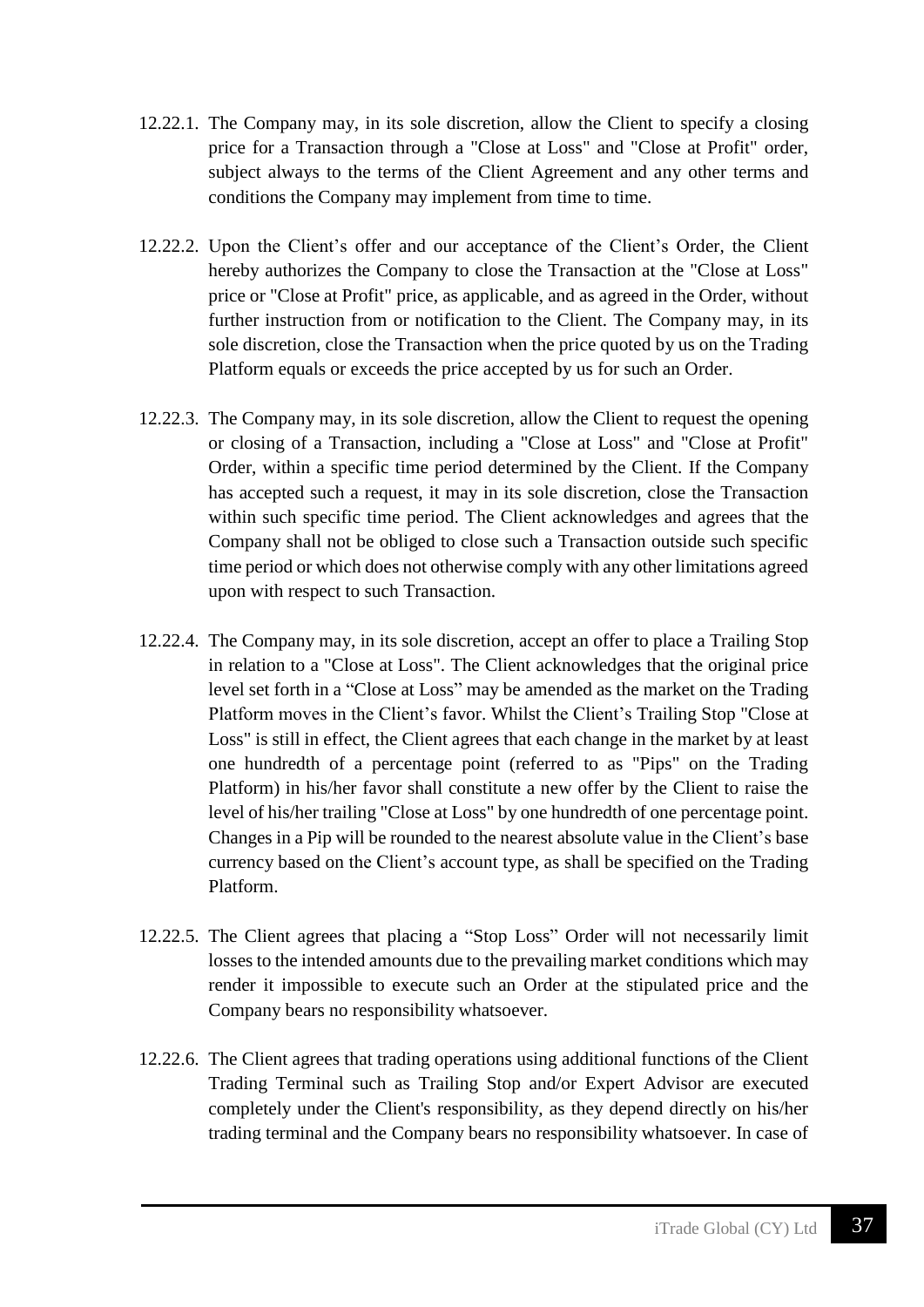any difficulties with Expert Advisors, it is suggested to contact Expert Advisor Providers.

#### **12.23. Swaps**

- 12.23.1. Any Open Transactions held by the Client at the end of the trading day of the Underlying Market or over the weekend when the relevant Underlying Market is closed, shall automatically be rolled over to the next business day to avoid an automatic close and physical settlement of the Transaction. The Client acknowledges that when rolling such Transactions to the next business day, a Swap will be either added or subtracted from his/her Trading Account with respect to such Transaction ("**Rolling**"). The Swap amount is a constant percentage of the position value and is based on a number of factors including among others, whether the Transaction is a Buy or a Sell, interest rates, Underlying Asset differentials, daily price fluctuations and other economic and market related factors. The Swap for each Asset /Underlying Asset is displayed for each specific Asset / Underlying Asset on the Trading Platform and/or the Company's website and is subject to amendments.
- 12.23.2. In deciding whether to open a Transaction for a specific Underlying Asset, the Client acknowledges that he/she is aware of the Swap displayed on the Company's website (indicative) and should consult the trading platform and the instrument specifications for the applicable rates/ swaps before opening any position.
- 12.23.3. It is further acknowledged that in case of any miscalculation and/or error of a swap rate due to a malfunction of the Trading Platform and/or bug and/or error of any nature, the Company has the right to update and charge the Client's account with the accurate swap, affected on the Client's account balance.
- 12.23.4. The Company reserves the right in its discretion to disable and/or enable trading without a Swap rate charge ("**swap free trading**") for Client's trading account at any given time. Without prejudice to the generality of the foregoing the imposition of a Swap rate charge can occur if the Client abuses the Company's trading conditions/systems or where the Client's trading strategy imposes a threat to the Trading Platform or where the Company deems necessary in order to protect the smooth operation of its Trading Platform.

### **12.24. Expiry Transactions**

12.24.1. The Client acknowledge that certain Financial Instruments have a set Expiry Date and time.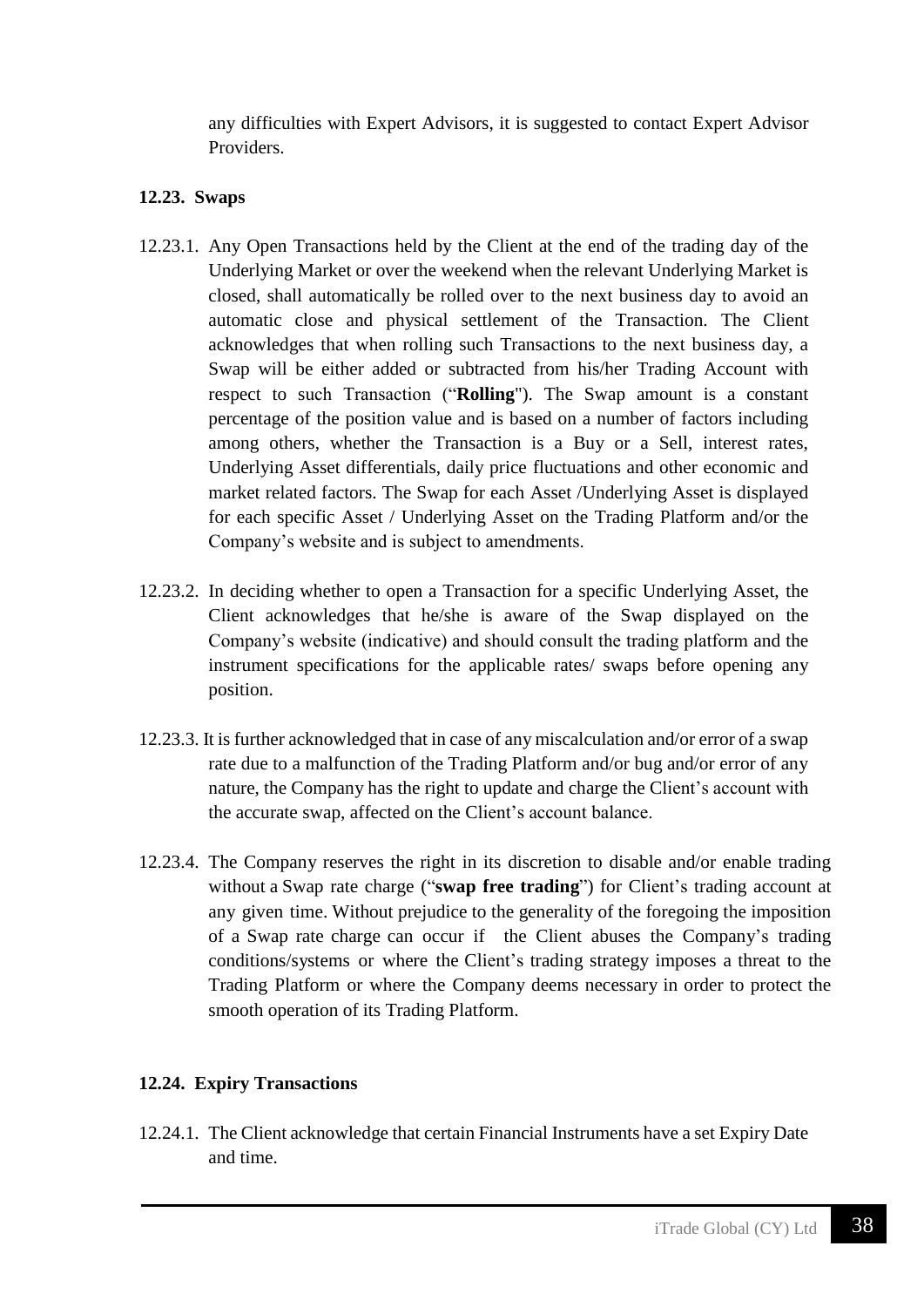- 12.24.2. In the event that an Expiry Date for a specific Underlying Asset is set, it will be displayed on the Trading Platform/website for each Underlying Asset. It is the Client's responsibility to make himself aware of the Expiry Date and time.
- 12.24.3. If the Client does not close an open Transaction with respect to an Underlying Asset which has an Expiry Date, prior to such Expiry Date, the Transaction shall automatically close upon the Expiry Date. The Transaction shall close at a price which will be the last price quoted on the Trading Platform immediately prior to the applicable Expiry Date and time.
- 12.24.4. **Spreads:** All FX and CFDs available with the Company have spreads which appear on the Trading Platform and/or the Website. The Company has the right to amend its spreads in its discretion from time to time. Such changes shall be effected on the Trading Platform and/or the Website and the Client is responsible to check for updates regularly. Spreads may increase during abnormal market conditions.
- 12.25. **Corporate Actions:** If any Financial Instrument Reference Asset which is a security, becomes subject to possible adjustments as a result of any of the events set out in paragraph 12.26 (referred to as "**Corporate Event**"), the Company will determine the appropriate adjustment, if any, to be made to the opening/closing price, size, value and/or quantity of the corresponding transaction (and also the level or size of the corresponding orders). This action is made in order to:
	- (i) account for the diluting or concentrating effect necessary to preserve the economic equivalent of the rights and obligations of the parties under that transaction immediately prior to that Corporate Event, and/or
	- (ii) replicate the effect of the Corporate Event upon someone with an interest in the relevant underlying Reference Asset security, to be effective from the date determined by the Company.
- 12.26. The events to which paragraph 12.25 refers to are any of the following, by the declaration of the issuer of a security:
	- a) a subdivision, consolidation or reclassification of shares, a share buy-back or cancellation, or a free distribution of bonus shares to existing shareholders, capitalization or share split or reverse share split or similar event;
	- b) a distribution to existing holders of the shares or additional shares, other share capital or securities, granting the right to payment of dividends and/or proceeds from the liquidation of the issuer equally proportionate to such payments to holders of the underlying shares, securities, or warrants granting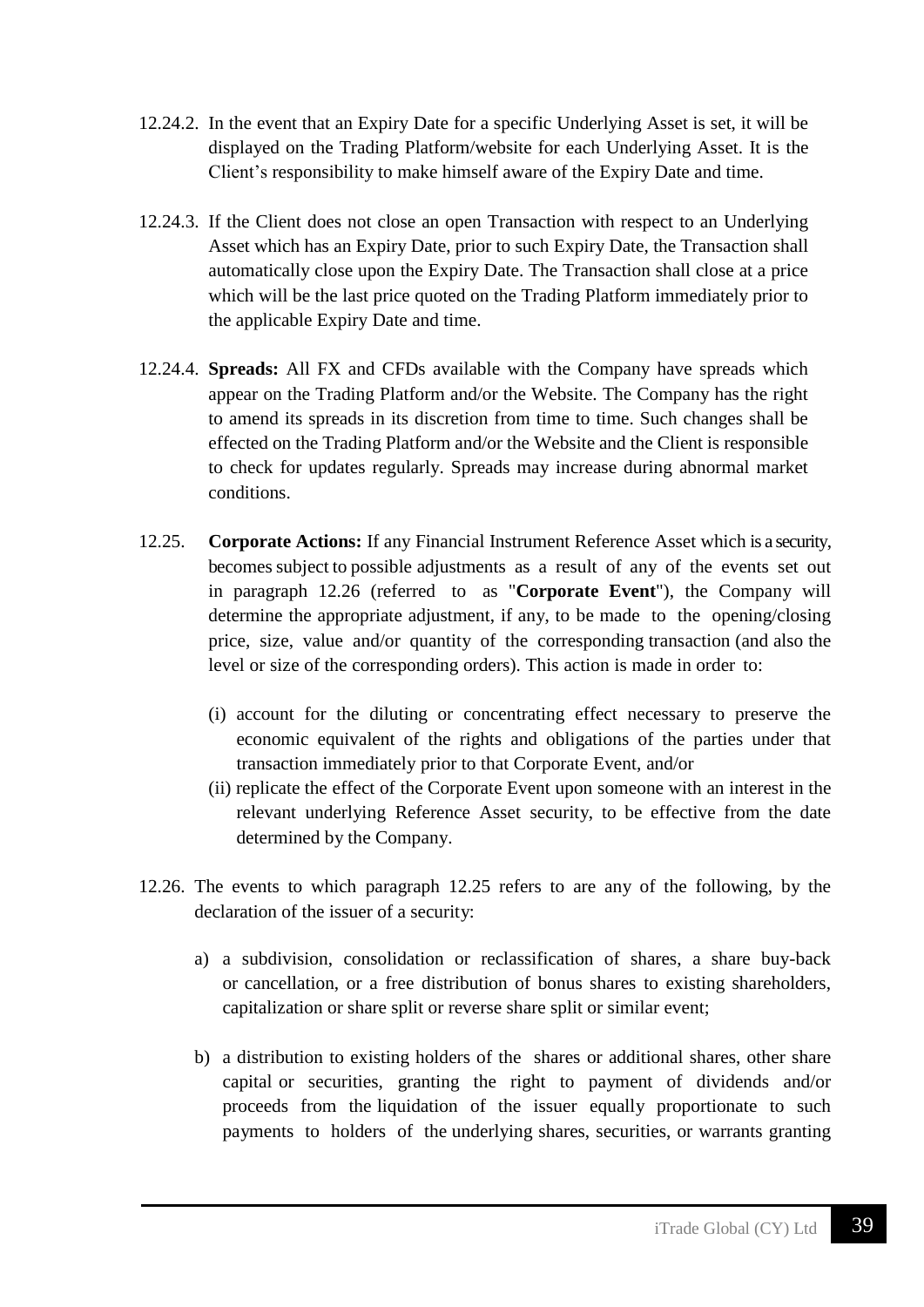the right to receive or purchase shares for less than the current market price per share;

- c) any other event regarding shares analogous to any of the above events or otherwise having a diluting or concentrating effect on the market value of shares;
- d) any event analogous to any of the above events or otherwise having a diluting or concentrating effect on the market value of any security not based on shares;
- e) any event which is caused by a merger offer made regarding the Company of the underlying asset;
- f) earnings announcements.
- 12.27. If any Financial Instrument Reference Asset which is a security becomes subject to a specific risk resulting in a predicted fall in value, the Company reserves the right to restrict short selling or even withdraw the specific Financial Instrument from the Trading Platform.
- 12.28. Determination of any adjustment or amendment to the opening/closing price, size, value and/or quantity of the Transaction (and/or the level or size of any order) shall be at the Company's sole discretion and shall be conclusive and binding upon the Client. The Company shall inform the Client of any adjustment or amendment via its internal mail as soon as is reasonably practicable.
- 12.29. In the case where the Client has any open positions on the ex-dividend day for any of the Financial Instrument Reference Assets, the Company has the right to close such positions at the last price of the previous trading day and open the equivalent volume of the underlying Financial Instrument at the first available price on the exdividend day. In this case, the Company will inform the Client via the internal mail of the said adjustment and no Client consent will be required. In the case where the Company's Risk Management believes the Client is deliberately attempting to take advantage of the fact that shares in a particular Spot Index going ex-dividend, the Company reserves the right to apply a dividend adjustment. In the case of short positions, the dividend adjustment will be debited from the clients' account where dividend adjustment will be equal to Index Dividend declared x position size in Lots.

### 13. REFUSAL TO EXECUTE ORDERS

13.1. The Client accepts that the Company reserves the right, at any time, to refuse the provision of any investment and/or ancillary services, at any time, including but not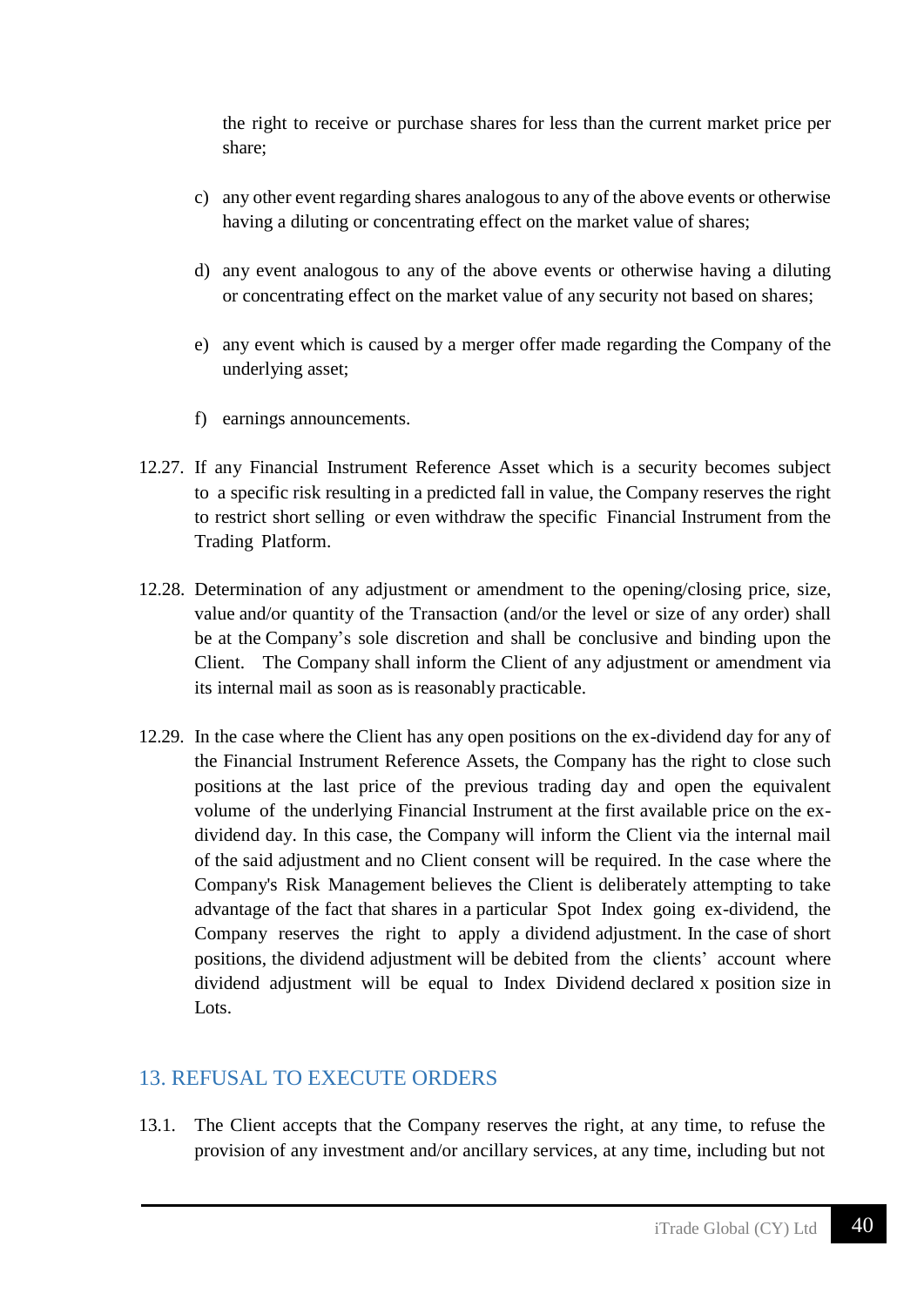limited to the execution of instructions for trading any type of Forex, CFD or any other financial instruments offered by the Company, without prior notice to the Client. The circumstances under which the Company shall proceed to the above actions are the following:

- i. If the Client has insufficient funds in his/her account to place the order (together with the respective fees, charges and commissions necessary to carry out the transaction);
- ii. If the order affects, in any manner, the reliability, efficiency, smooth or orderly function of the market;
- iii. If the order aims at manipulating the market of the underlying financial instrument;
- iv. If the order constitutes the exploitation of confidential information;
- v. If the order affects, in any manner, the reliability, efficiency, smooth or orderly operation of the trading platform; and
- vi. If the order contributes to the legalization of proceeds from illegal activities such as money laundering, terrorist financing, fraud and/or any other illegal activities.
- vii. If the order is a result of the use of inside information (insider trading).
- 13.2. Internet, connectivity, delays and price feed errors sometimes create a situation where there is price latency on the Electronic Systems such that there is a disparity between the Company quoted prices and current market prices for short periods. Client expressly acknowledges and agrees that it shall not execute Transactions with the Company that rely on price latency arbitrage opportunities either by using additional functionalities/plug-ins or by any other means. If the Client acts in contravention of this paragraph, the Company has the right to:
	- i. make corrections or adjustments to the relevant Transaction execution prices to reflect what would have occurred had there been no price latency arbitrage; and/or
	- ii. cancel all the relevant Transactions; and/or
	- iii. terminate without notice the Client's Account with the Company; and/or
	- iv. charge an administration fee equal to 10% of the deposited funds, with the maximum charge set at Euro 200 or deposit currency equivalent. Conditional upon a client informing the Company in advance of linked trading accounts with the Company to be used for a hedging strategy within those accounts (i.e. mirror accounts) the Company will not consider hedging activity in those mirror accounts as an abusive trading strategy.
- 13.3. The Client understands that any act of refusal by the Company for the execution of any order will not affect any obligation of the Client towards the Company under the *Service Agreement*. In the event that the Company does refuse to execute an order,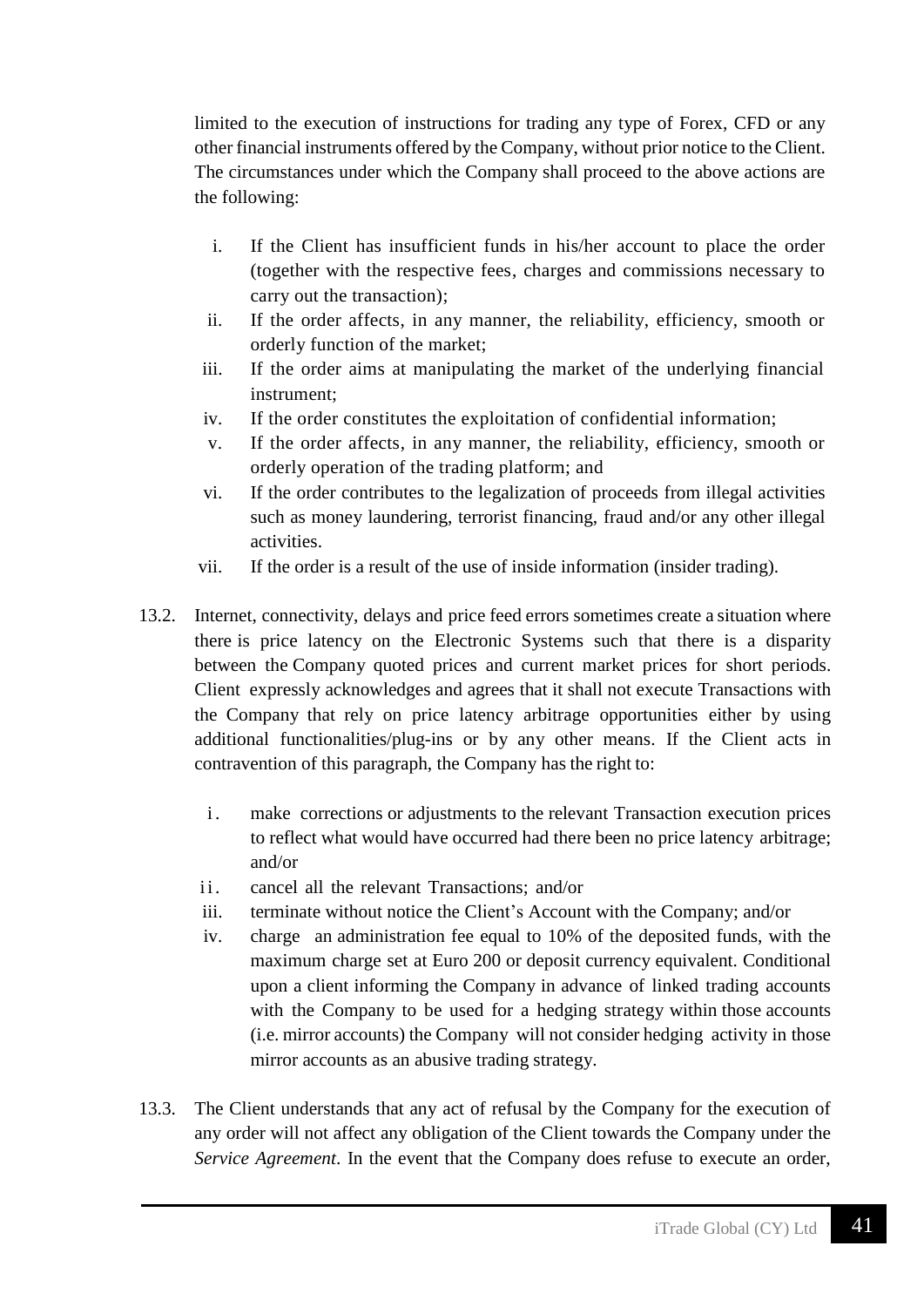such refusal will not affect any obligation which the Client may have towards the Company or any right which the Company may have against the Client or his/her assets. If the order is a result of the use of inside confidential information (insider trading) it is understood that any refusal by the Company to execute any order shall not affect any obligation which the Client may have towards the Company or any right which the Company may have against the Client or his/her assets. The Client also declares that he/she shall not knowingly give any Order or instruction to the Company that might instigate the Company taking action in accordance with Paragraph 13.1. above.

#### 14. CANCELLATION OF TRANSACTIONS

- 14.1. The Company has the right to cancel a transaction if it has adequate reasons and/or evidence to believe that one of the following has incurred:
	- i. Fraud / illegal actions led to the transaction,
	- ii. Orders placed on prices that have been displayed as a result of system errors or systems malfunctions either of those of the Company or of its third-party service providers.
	- iii. The Company has not acted upon the Client's instructions.
	- iv. The Transaction has been performed in violation to the provisions of this Agreement.
- 14.2. The Company reserves the right to cancel executed trades if the trade cancellation feature is abused. An acceptable rate of cancellation is 1 cancelled trade per 10 executed trades. A rate of cancellation higher than 1 cancelled trade per 10 executed trades will be considered abuse of the cancellation feature.

### 15. OUR RIGHT TO FORCE CLOSE

15.1. The Client acknowledges that the Company has the right, at its sole discretion, to immediately close any of his/her open transactions, whether at a loss or a profit, and liquidate the Client's Trading Account in the following circumstances:

(a) If the quoted prices, as shown on the Trading Platform, change such that the total difference payable by the Client, pursuant to his/her open transactions, equals or exceeds the total Margin required to maintain the open transactions;

(b) If the funds in the Client's Trading Account is equal or less than the total Margin required to maintain the Client's open transactions;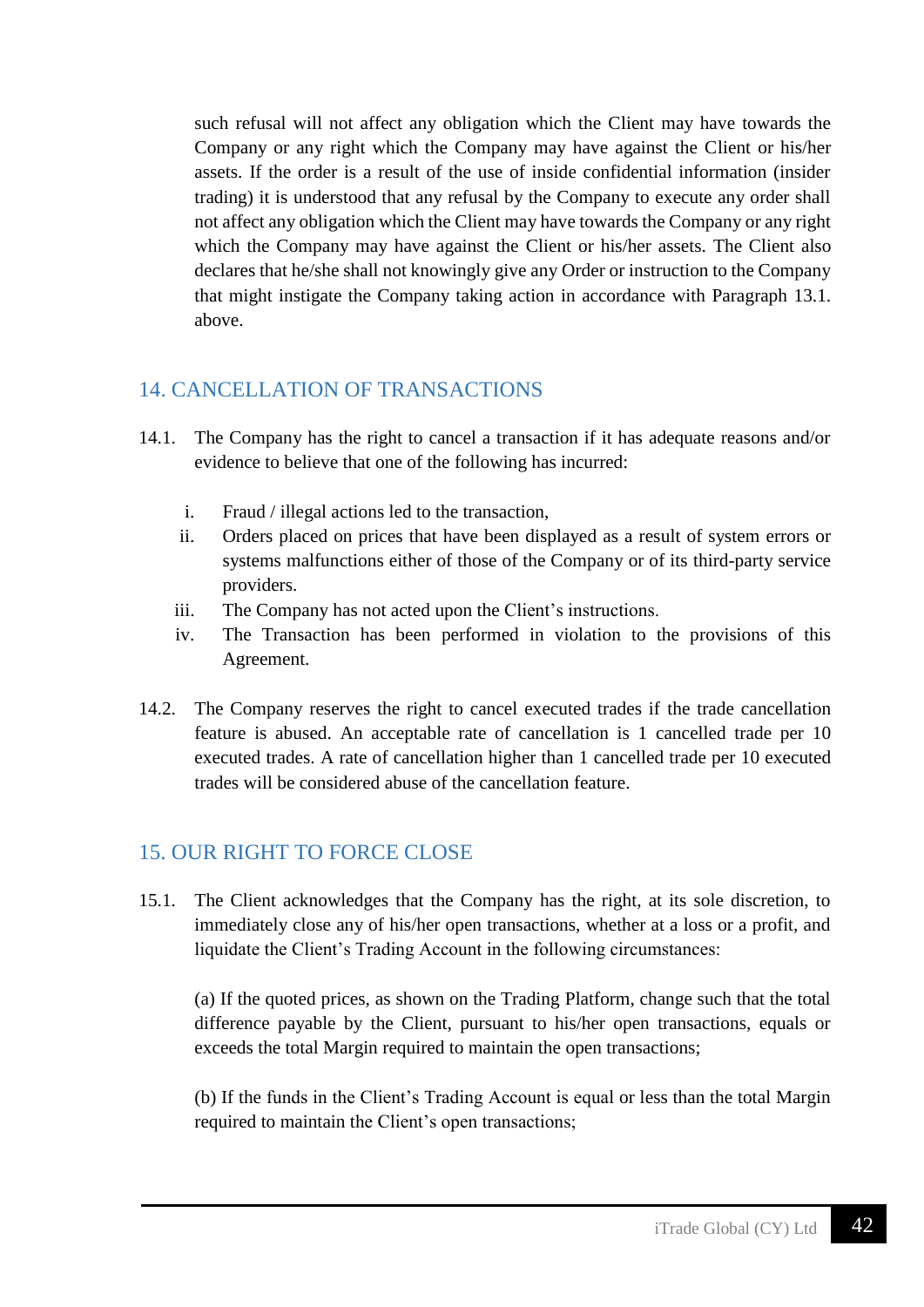(c) If the Company receives a charge-back from your credit card issuer or with respect to any other payment method, for any reason.

- 15.2. The exercise of our right to force close will not result in the immediate termination of your Trading Account or the Service Agreement, unless the Company notifies you of such in writing.
- 15.3. Notwithstanding the foregoing, if the quoted prices, as shown on the Trading Platform, move against the price of your open transactions we may, without obligation or liability, request the Client to increase the funds in his/her Trading Account, within a specified period of time, to cover the difference and/or meet the Margin requirements for the purpose of keeping a transaction open. If the Client fails to comply with the Company's request for additional funds, we may exercise our right to force close. It is the Client's responsibility to monitor, at all times, the amount of funds in his/her Trading Account against the amount of Margin required as a result of the Client's trading decisions.
- 15.4. The Client acknowledges that trading in certain financial instruments or underlying assets carries a high degree of risk in becoming volatile very quickly and without warning. The Client hereby agrees that the Company reserves the right to close all or any open transaction with respect to any financial instruments or underlying assets that we determine that are volatile, in our sole discretion, at the quoted price at such time without notice.

# 16. ROLLOVER FEATURE

16.1. Rollover occurs when the CFD/ FX/ any other financial instrument, subject to expiry, is automatically rollover to the next expiry date. For specific types of financial instruments, there are expiration times and dates as shown on the Company's Trading Platform and/or website. In such a case, if the Client does not close the trade before the announces expiration time/date, he/she authorizes the Company to close any such transactions at the quoted price. It is further acknowledged by the Client that the rollover date may change due to market conditions leading to a change of the rollover date.

# 17. MARGIN REQUIREMENTS

17.1. In order to open a Transaction for an Asset / Underlying Asset, the Client undertakes to provide the Initial Margin in his/her Trading Account. In order to keep a Transaction open, the Client undertakes to ensure that the amount in his/her Trading Account equals the Margin required to maintain the transaction open. The Client acknowledges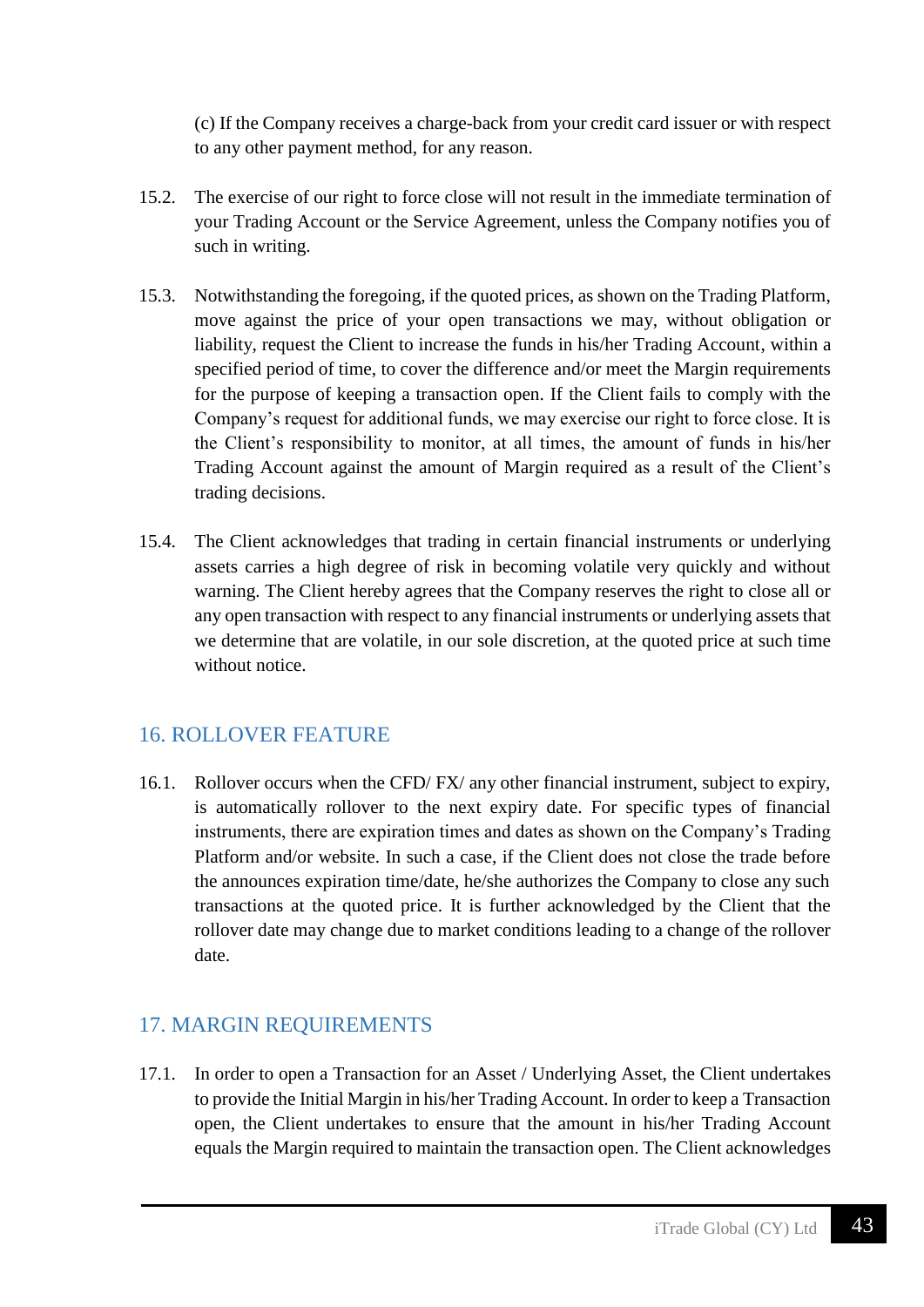that the Margin for each Underlying Asset differs and may be changed by us in our sole discretion from time to time. Based on the amount of funds that the Client has in his/her Trading Account, we retain the right to limit the amount and total number of open Transactions that you may wish to open or currently maintain on the Trading Platform.

- 17.2. It is understood that each different type of financial instruments offered by us have different Margin requirements. It is the Client's responsibility to ensure that she/he understands how Margin requirements are calculated.
- 17.3. Unless a Force Majeure Event has occurred, the Company has the right to change the Margin requirements, giving to the Client two (2) Business Days Written Notice prior to these amendments. New Margin Requirements shall be applied for new positions. The Company has the right to change Margin requirements without prior notice to the Client in the case of Force Majeure Event. In this situation, the Company has the right to apply new Margin requirements to the new positions and to the positions which are already open. All changes shall be effected on the Trading Platform and/or the Company's website and the Client is responsible to check for updates. It is the Client's responsibility to monitor at all times the amount deposited in his/her Trading Account against the amount of any Margin required under this Agreement and any additional margin that may become necessary.
- 17.4. The Client acknowledges that we may, in our sole discretion, require him/her to take certain action in his/her Trading Account pursuant to a margin call. A margin call may be based upon a number of factors, including without limitation, the Client's overall position with us, his/her account size/type, the number of open Transactions he/she has, volume traded, trading history and market conditions.
- 17.5. The Company shall not have an obligation to make any margin call to the Client but in the event that it does, or in the event that the Trading Platform warns the Client that it reached a certain percentage of the Margin in the Trading Account, the Client should take any of the following action to deal with the situation:
	- (a) Limit his/her exposure (by closing trades); or
	- (b) Deposit sufficient funds in his Trading Account to meet the required Margin.
- 17.6. In the event that the existing or deposited Margin in the Client's Account is not sufficient to meet the required Margin rates, as those are determined by the Company, the Client's transactions will not be executed. Without prejudice to the generality of the foregoing, the Company will close Client's open positions starting from the most unprofitable and/or loss making, when the Margin in the Client's Account is less than 50% of the Margin Level. In case the Margin is equal to or less than 20% of the Margin Level requirement, then the Client's open positions will be automatically closed,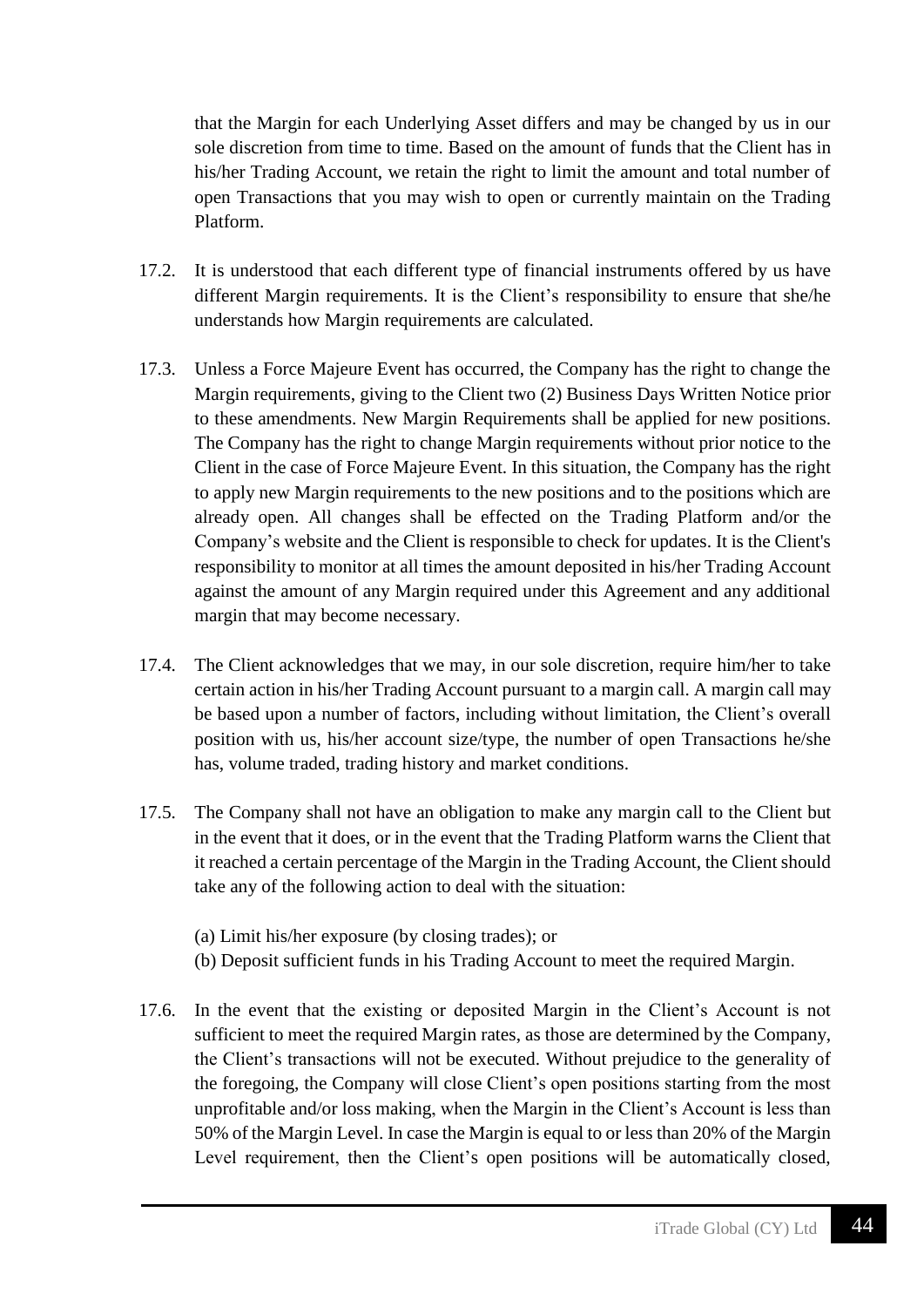starting from the most unprofitable during the relevant time market price. This includes positions with a guaranteed stop loss order or limited risk protection.

- 17.7. Failure to meet the Margin Requirement at any time or failure to make a Margin payment when due may result in force closure (as outlined in paragraph 15 above) of the Client's open positions without further notice to the Client. Margin shall be paid in monetary funds in the balance currency of the Client Account.
- 17.8. If you have more than one Trading Account with us, each Trading Account will be treated entirely separately. Therefore, any credit on one Trading Account (including amounts deposited as margin) will not discharge the Client's liabilities in respect of any other Trading Account. It is your responsibility to ensure the required level of margin is in place for each Trading Account separately.
- 17.9. The Client acknowledges that the Margin Call is set to 100% and the Stop Out to 50%. The Client further acknowledges that the Company may change at its discretion the Margin Call, Stop Out based on regulation and/or according to the Company's Policies and Procedures as this may take place from time to time.

## 18. SETTLEMENT OF TRANSACTIONS

- 18.1. The Company shall proceed to a settlement of all transactions upon execution of such transactions. Acquisition of a Forex, CFD or other financial instruments is completed when the Forex, CFD or financial instrument payment was verified and the relevant swap and other charges have been calculated.
- 18.2. The Client agrees to be fully and personally liable for the due settlement of every transaction entered into under his/her Trading Account with the Company. Any confirmation or proof for any act or statement of Account or certification issued by the Company in relation to any transaction or other matter shall be final and binding on the Client, unless the Client has any objection in relation to such statement of Account or certification and the said objection is communicated in writing and received by the Company within two calendar days from the receipt of the deemed date of receipt of any statement of Account or certification.

# 19 MIRROR TRADING AND ROBOX

19.1 The RoboX and Mirror Trader services ("**Automated Services**") have been created to facilitate the automated opening, closing, setting up, adjustment and deletion of trading orders, generated by providers of trading signals ("**Strategy Providers**"). The Automated Services are facilitated by the Tradency Inc ("**Tradency**" and/or "**Tech**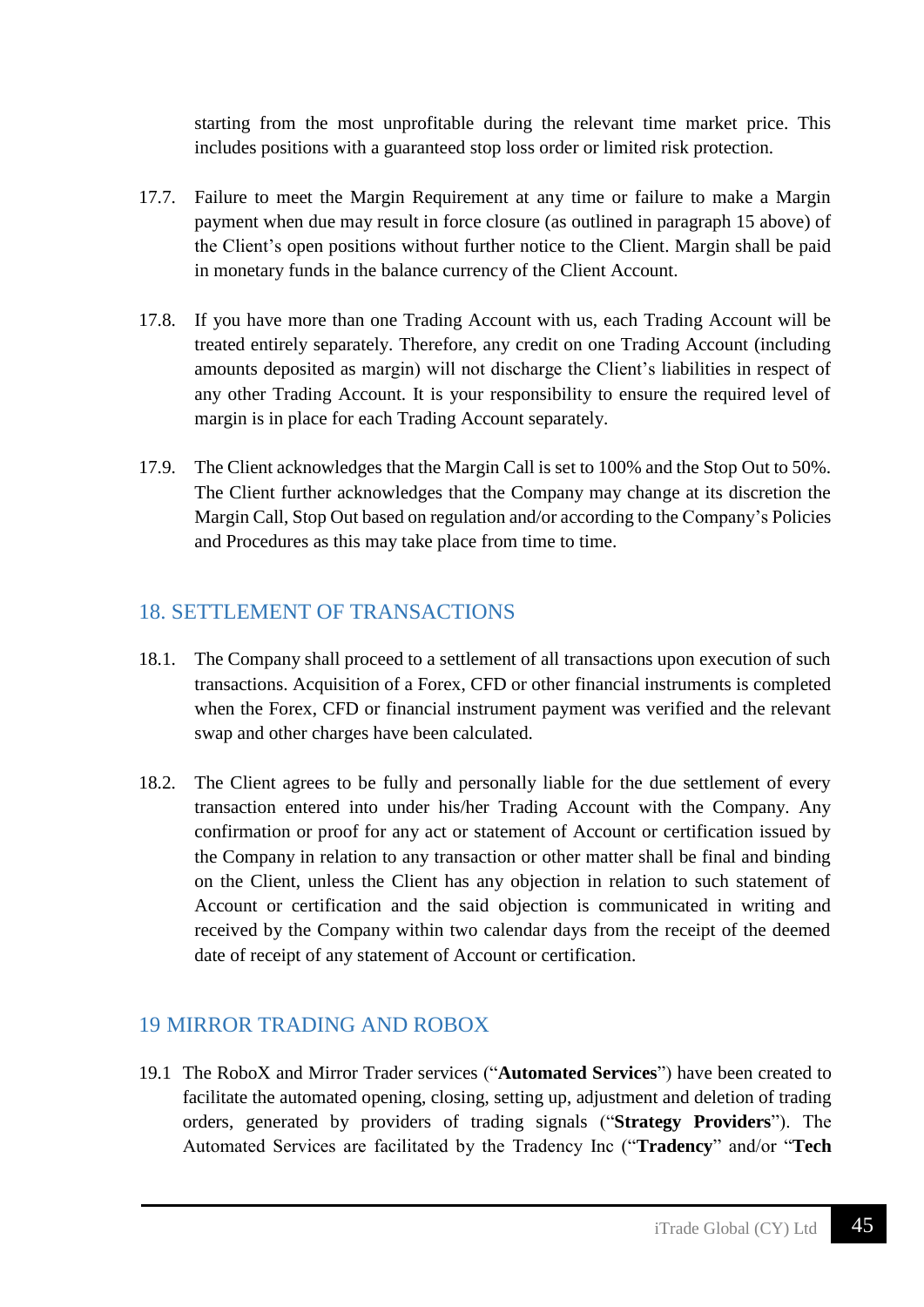**Provider**"), however, the provision of the investment services falls under the responsibility of the Company. Depending on the Client's choice as to the execution type of orders, one or more of the investment services mentioned under paragraph 6.1 (a) to (c) of this Agreement, for the financial instruments that the Company offers, as may be amended, from time to time.

- 19.2 The Client is informed through this Agreement that in case where the investment service of Investment Advice is offered, it is provided on a non-independent basis since it is based only on CFD products offered by the Company.
- 19.3 The Client can activate their subscription in the following manner:
	- 19.3.1 Open an account, provided that the relevant account opening procedure was followed, for Mirror Trading and Robox on the Company's Website.
	- 19.3.2 Log in to Mirror Trading and Robox, using login and password.
	- 19.3.3 Copy Provider strategies from RoboX and Mirror Trader tab.
	- 19.3.4 You can pause your subscription using the "Delete a package" option (you can find it in the trader's portfolio inside the RoboX trading platform), or "Delete" option (Mirror Trader trading platform, "My strategies" section).

#### 19.4 *Mirror Trader*

- 19.4.1 Tradency servers keep track of strategy developers' "buy" and "sell" signals. By using the Mirror Trader platform, Clients can view, analyze and evaluate signals sent by Strategy Providers and execute the signals in their own trading account with the Company.
- 19.4.2 The Client is informed that he/she will not be in a position to view signals from all the Strategy Providers that are available within the Tradency's systems. The Company will determine, based on the results of each Client's Suitability Test as well as the assessment of the Strategy Providers, which Strategy Providers are eligible to be available ("Eligible Strategy Providers") for each Client.
- 19.4.3 The Forex Mirror Trader platform enables a full trading functionality for automated strategies trading and manual trading. In particular, the Mirror Trader provides Clients with the following three (3) methods of trading:
	- *(a) Automatic Mirror Trading*: Without prejudice the provisions of paragraph 19.3.2 above, Clients can select strategies that match their personal trading preferences, such as risk tolerance and past results. Once any Eligible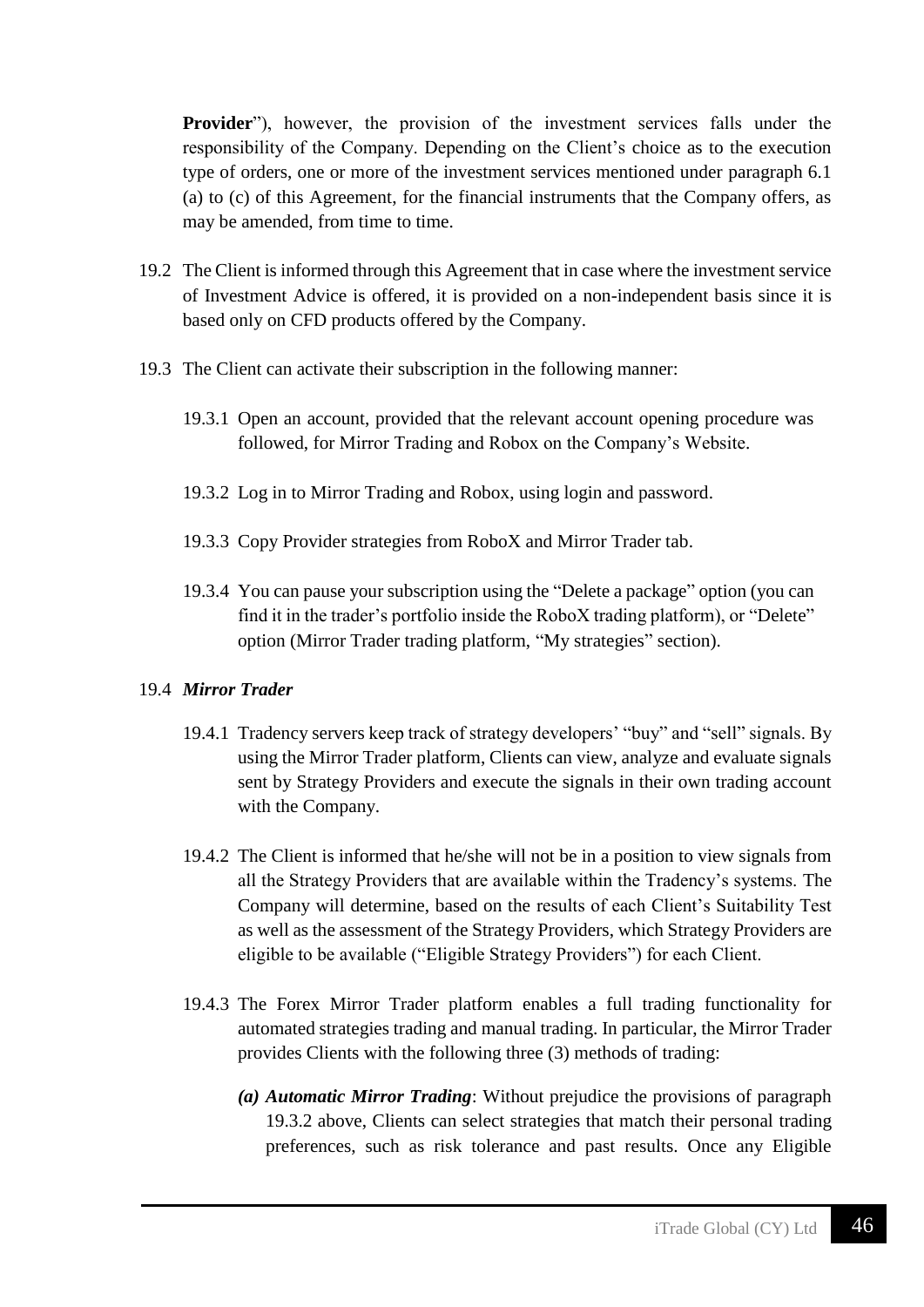Strategy Provider has been selected by the Client, all the signals sent by the Eligible Strategy Provider will be automatically applied to the Client's trading account with the Company. No intervention is required by the Client as all account activity is controlled by the platform.

- *(b) Semi-Automatic Mirror Trading*: Clients can view all the signals of Eligible Strategy Providers in real time. The Clients can choose which trades to "mirror" and execute in their own trading accounts with the Company. Once the Clients select a signal for mirroring, they can decide if they wish to close the trade manually or they may prefer to let the position be closed automatically when the Eligible Strategy Provider closes it.
- *(c) Manual Trading*: It is the Client's responsibility to decide which signals of the Eligible Strategy Providers and proceed with the placement of the relevant order for execution in his/her trading account with the Company.

#### 19.5 *Robox*

- 19.5.1 Packages set according to pre-defined rules algorithm. Even if the Client will have a variety of packages from Eligible Strategy Providers, to be selected to be added to his/her Trading Account, he/she will be in a position to set his/her own preferences as to the Position Volumes. In addition, Clients will have the ability at any time to manually close trades, irrespective of the mode to be selected:
- 19.5.2 The Robox algorithm enables a full trading functionality for automated strategies trading and provides Clients with the following three (3) methods of trading:
	- *(a)* **Automatic:** Packages will be added to the Client's Trading Account. This mode allows packages to automatically open and close orders in the Client's Trading Account with the Company.
	- *(b)* **Require Confirmation:** This mode allows Clients to approve or deny any incoming new orders from their packages. Note that this may cause the Client differences in expected performance of the package and may cause the Client to miss orders.
	- *(c)* **On Hold:** This mode blocks all new incoming orders. Closing orders will still be sent to the Client's current open trades according to package behaviour.
- 19.6 Before using the Automated Services, the Client has to ensure that he/she has fully understood the services offered by the Company, in collaboration with Tradency, through undertaking his/her own research into the offering or receiving the Automated Services and: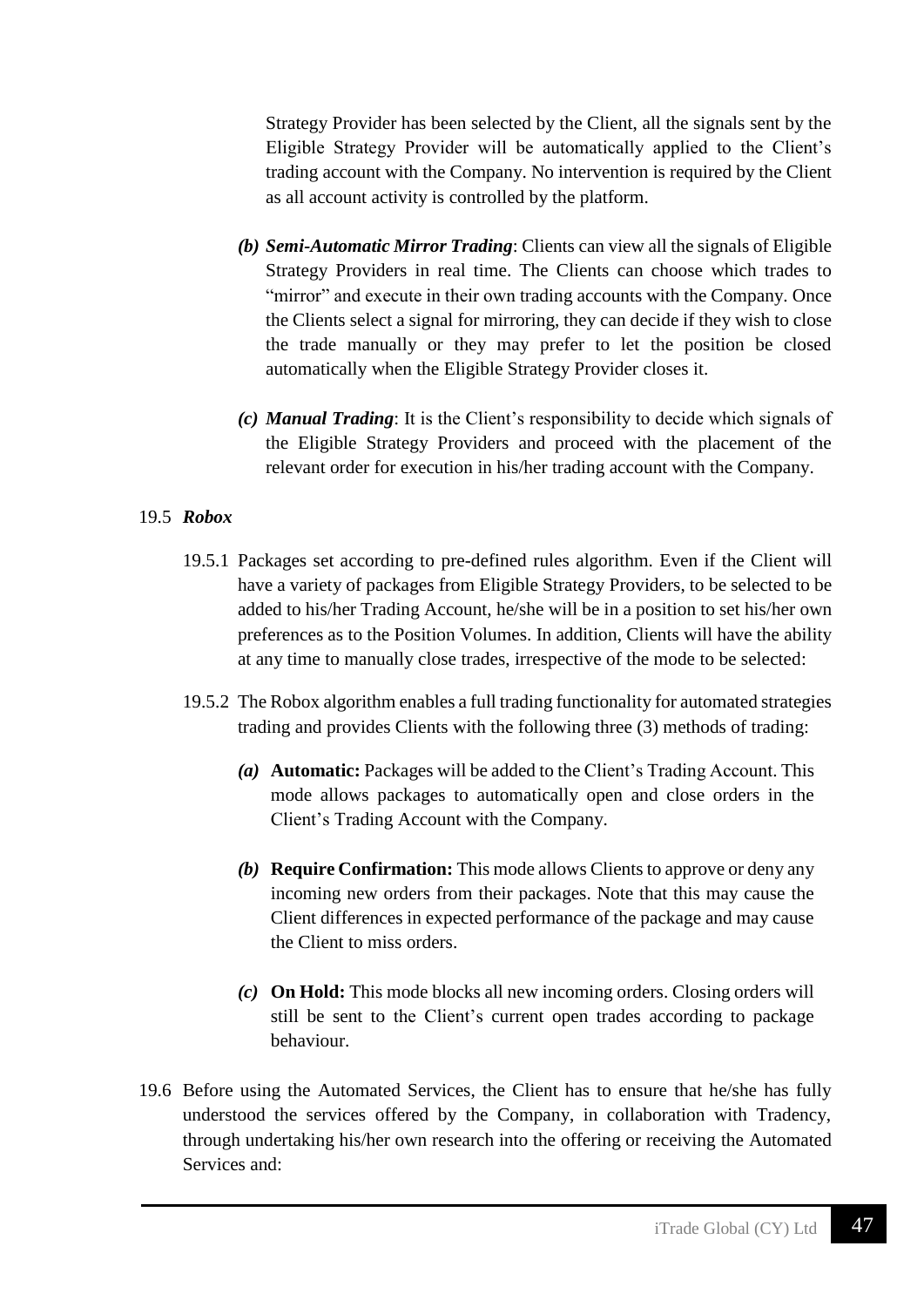- 19.6.1 Confirms that he/she understands that the past trading results of the Strategy Providers presented are no guarantee of future results;
- 19.6.2 Confirms that they he/she understands, and accept all the risks associated with margin trading on the financial markets;
- 19.6.3 Understands that the Strategy Provider is not an employee or agent or representative of the Company or Tradency;
- 19.6.4 Acknowledges that his/her trading account may be located on a different server to that of the Strategy Provider, meaning that orders may be opened or closed on the Strategy Provider's server at a different price than on the trading account of the Client;
- 19.6.5 Accepts all risks associated with the different trading conditions which may exist between the Client's trading account, and the Strategy Provider's trading account, which may result in some trading actions being impossible to execute; and
- 19.6.6 Understands and acknowledges that the Company is not and could not be held liable in relation to any possible losses resulting from the trading losses from the orders placed by the Strategy Providers, since each Client is connected with Strategy Providers that seem to be in line with the suitability results.

#### 20 HANDLING OF CLIENTS FUNDS

- 20.1 When holding Client's funds, the Company shall place the Client's funds into one or more bank accounts and take every possible action to ensure that the Client's funds are safeguarded. Such funds will be held in designated bank accounts and the Company shall keep separate accounting records of the Client's funds and its own funds and shall be able to promptly distinguish funds held for different Clients of the Company. Further to this Agreement and the terms and conditions of business, the Client acknowledges and accepts that he/she has read, understood and accepted the company's [Deposit and Withdrawal Policy](https://www.tradefw.com/wp-content/uploads/iTrade-Deposit_Withdrawal_Policy.pdf) which can be found on the Company's website.
- 20.2 Funds belonging to the Client and that will be used for trading purposes will be kept in an account with any bank or financial institution licensed to accept funds which the Company will specify from time to time to the Client and will be held in the Company's name in a properly denoted as Client bank account. It is understood that the Company may hold funds on behalf of the Client in a bank/credit institution established outside the European Union. The Company shall ensure that the same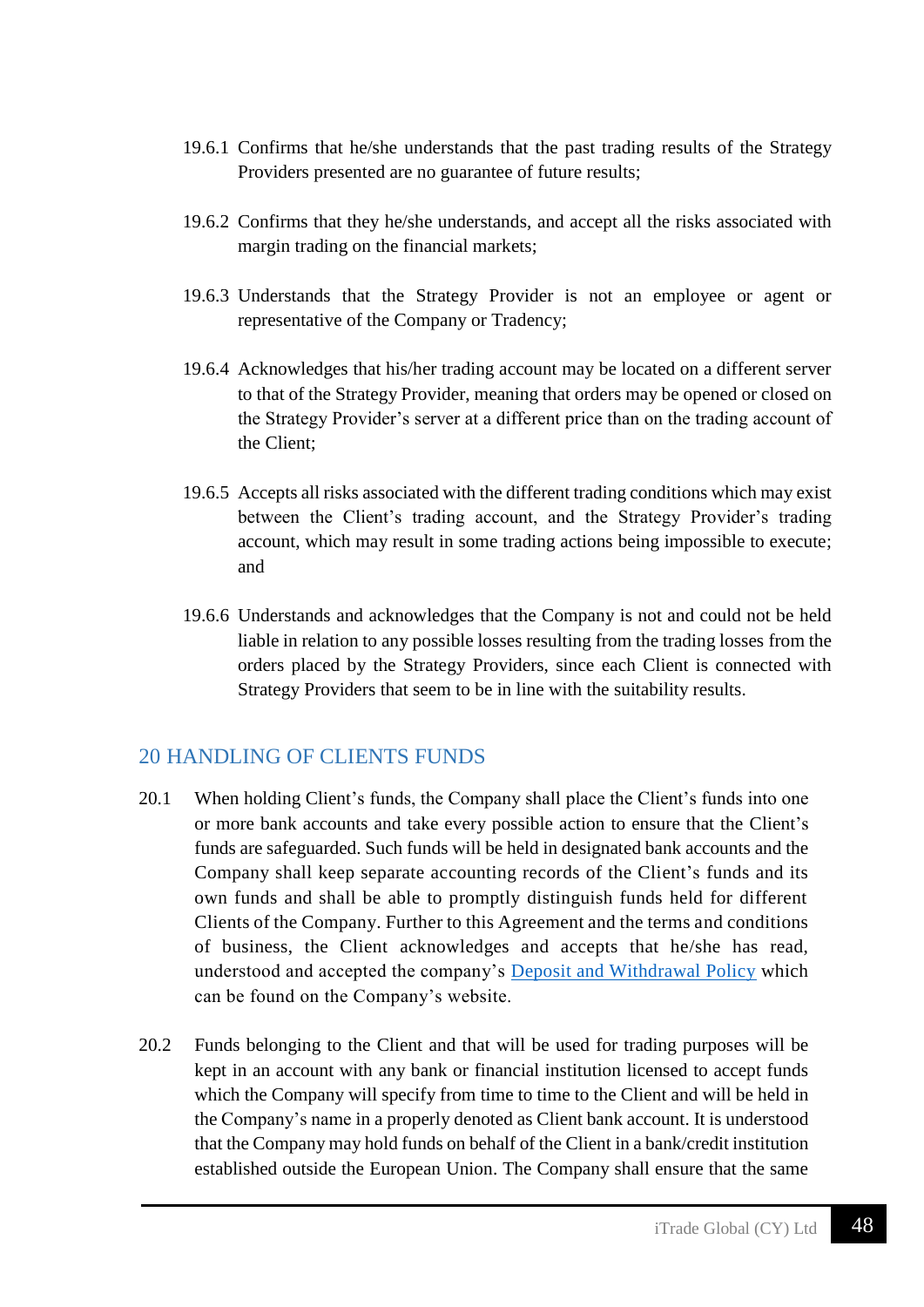or equivalent legal and regulatory regime as the one of the European credit institutions shall apply to the bank accounts held with the non-EU credit institutions and shall ensure the same level of protection as to the Clients' bank accounts held with the relevant credit institutions. The Company will not be liable for the insolvency, acts or omissions of any third party referred to in this paragraph.

- 20.3 The financial/credit institution or third party to which the Company will place Client funds, may hold Client funds in an omnibus account and it may not be possible to separate the Client's funds from the funds of other Clients or the third party's funds. In the event of insolvency, winding-up, bankruptcy or any other analogous proceedings in relation to the financial/credit institution or the third party, the Company may only have an unsecured claim against them on behalf of the Client and the Client will be exposed to the risk that the funds received by the Company from the financial/credit institution or the third party is insufficient to satisfy the Client's claims in respect of that bank account. The Company will not be liable or responsible for any resulting losses.
- 20.4 Client's fund transfer requests will be performed from the Company's official website. The Fund transfer requests are processed within the time period specified on the Company's Deposit and Withdrawal Policy and/or on the Company's official website. The Company accepts no liability for bank charges and/or clearing costs by Payment Service Providers and / or Banks. The Client acknowledges and accepts that the Company will credit the client's trading account only the net amount received in the company's Bank Accounts held for clients and any chargers/ fees from PSPs and Banks will paid by the Client. The Client acknowledges that on the Company's website the charges, fees and costs for the transfer of funds to his/her account can be reviewed and the Company shall take every effort to notify Clients prior to any fund transfer request, of all charges, fees and costs for the said fund transfer. Any charges imposed by the bank or payment service providers shall be paid by the client. The Company may at its discretion charge a 3% plus 0.25 cents fee per deposit which includes payment service provider and handling fees which will be paid by the Client additionally to the deposited amount. For bank deposits the Company will consider as deposit the net amount received in its bank accounts, subject to any applicable banking fees/charges/costs. In case of a withdrawal any applicable bank/PSP charges/fees/costs will be deducted by the Company prior to the return of the client's balance to his/her account. The Company shall take every effort to update the fees and charges imposed by third party providers on its website in a timely manner, however it shall not be held responsible for any subsequent changes and/or inaccuracies by third parties such as PSPs and Banks beyond its control.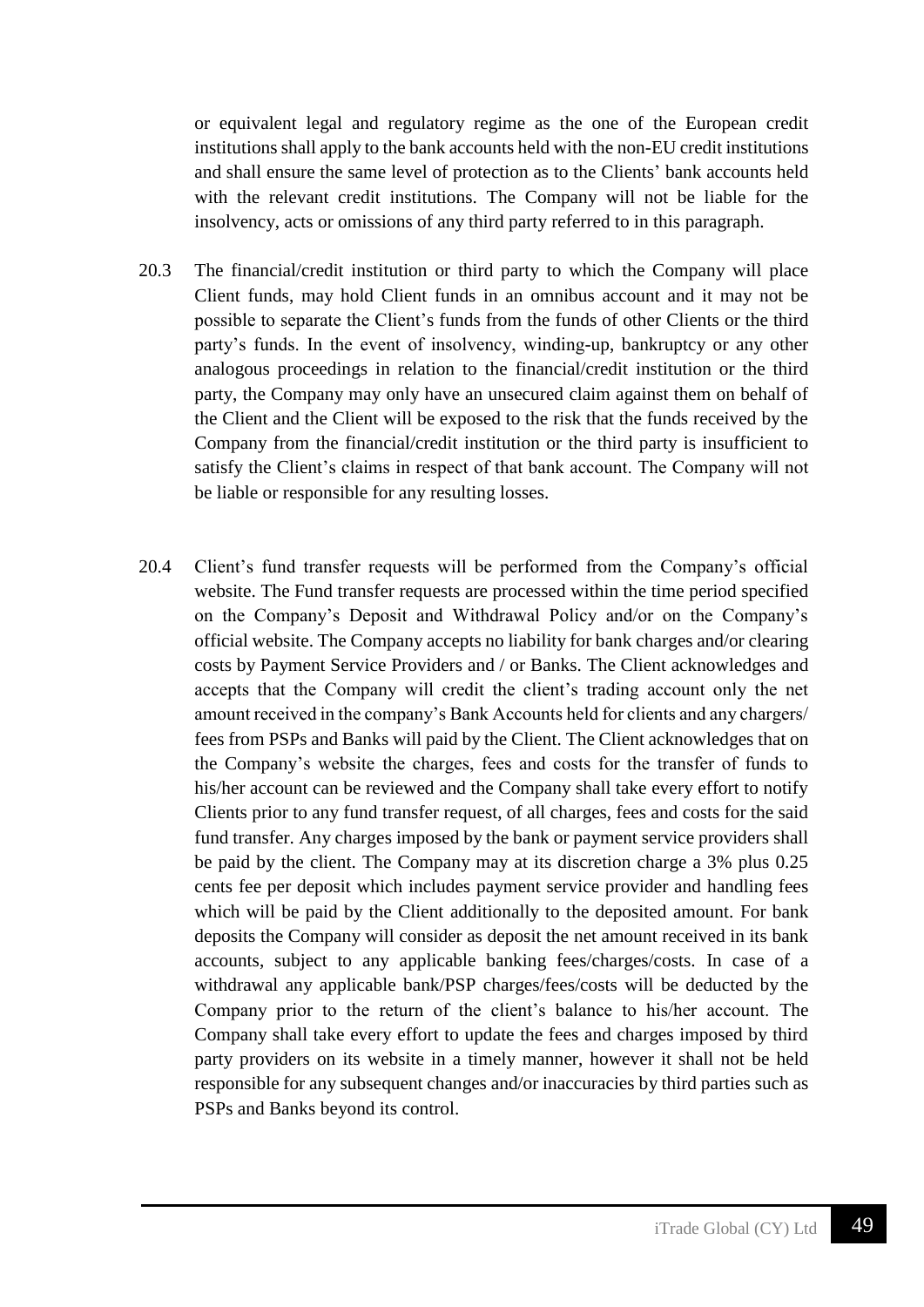- 20.5 The Client acknowledges and agrees that the Company retains the right to set off and may, at its discretion, from time to time and without the Client's authorization, set-off any amounts held on behalf and/or to the credit of the Client against the Client's obligation to the Company including but not limited for charges, fees, expenses and handling fees charged or incurred by the Company on behalf of the Client.
- 20.6 Unless otherwise agreed in writing between the Company and the Client, this Agreement shall not give rise to rights of any credit facilities. The Client has the right to withdraw only funds which are not used for margin coverage / requirement and that are free from any obligations towards the company.
- 20.7 The Client accepts to clearly denote all the required information on any payment document that the Company may request at its own discretion (funds/ deposit/ withdrawal/ transfer/ additional Identification and Proof of Residence documents) from time to time in order to verify the source of funds and to comply with the international regulations against fraud and money laundering and the applicable legislative and regulatory framework as may be amended from time to time. Such documents may include among other copies of credit card, bank statements/IBAN certificates/ copies of SWIFT/SEPA for wire transfers, written confirmations from Banks and Card Issuers that the client is the true owner of the credit/ Debit/ Other card used and/or any other documentation to serve such purpose. The Company may not approve and reasonably withhold any withdrawal request unless all requested documents and information will be provided by the Client to its complete satisfaction. The Company shall not accept any payment made by a third party on behalf of the Client without its prior written approval together with the relevant identification documents of the third person as per the Company's Client Acceptance Policy.
- 20.8 The Client agrees that any amount of funds transferred by the Client from his/her bank account/ Credit and or other Card / e-Wallet will be deposited to his/her trading account at the value date of the payment received in the Company's Client's account. Any charges/fees/costs charged by the Bank Account and/or other payment service providers and/or any other intermediary Bank/Financial Institution involved in the process of his/her transaction/remittance shall be paid by the client. To this effect, the client shall pay any fees/charges/costs as these may be imposed as a result of the transfer of funds. In order for the Company to accept any deposits by the Client, the identification of the sender must be verified and ensure that the person depositing the funds is the Client. If these conditions are not met, the Company reserves the right to refund the amount deposited via the method used by the remitter minus any applicable fees/charges/costs imposed by the banking or payment service provider, as may be applicable.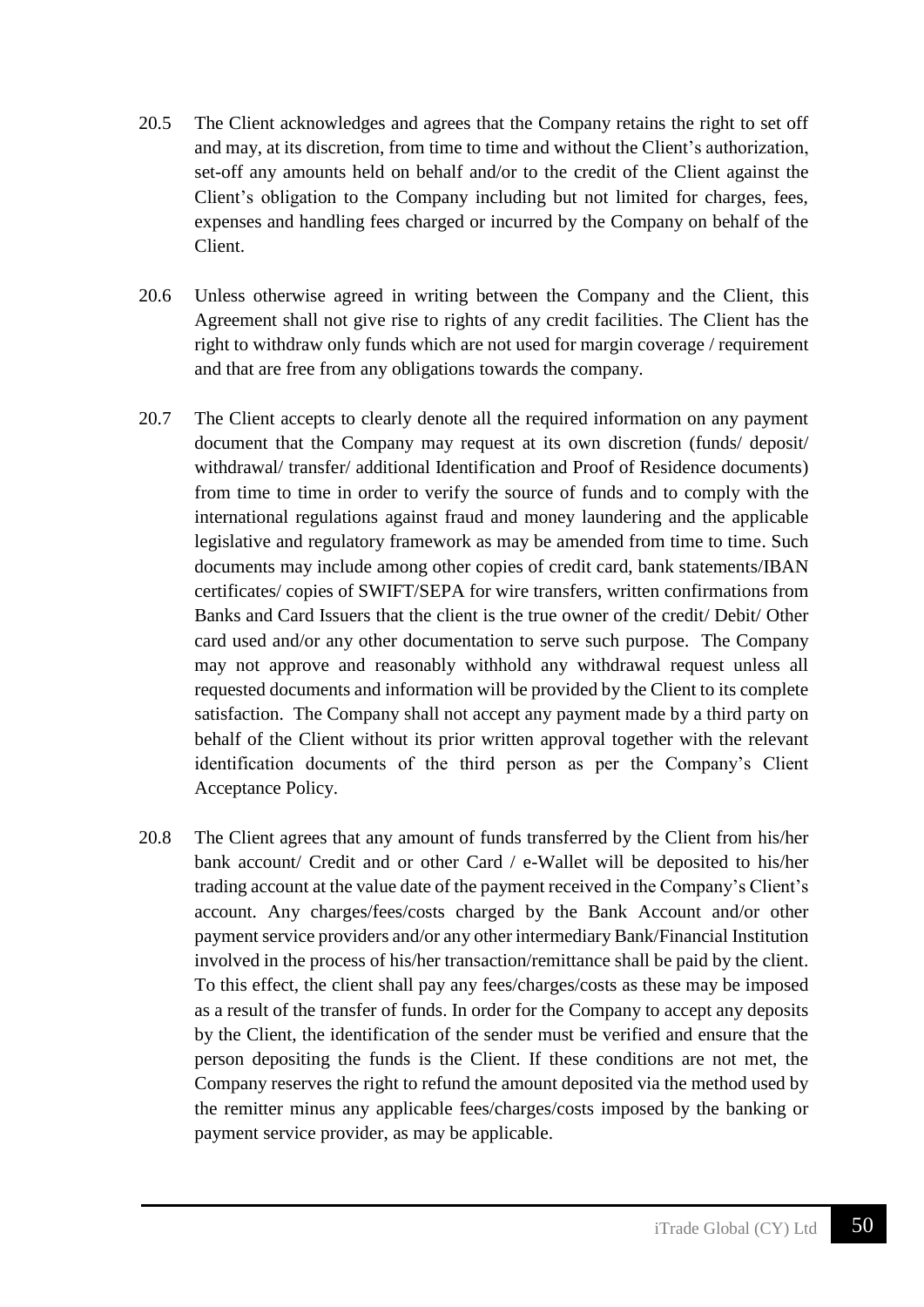- 20.9 The Company reserves the right to refuse a transfer of funds by the Client or on behalf of the Client and not to credit his/her trading account in the following cases:
	- i. If the Company has reasonable suspicion that the person transferring the funds is not duly authorized;
	- ii. If the funds are not directly transferred from the Client and a third party is involved;
	- iii. If the transfer is in violation of the Cypriot legislation.
	- iv. If the identification of the sender is not verified and if the Company doesn't ensure that the person depositing the funds is the Client.

In any of the above cases the Company will send back the received funds to the remitter by the same method as they were received and the Client will suffer with all the relevant Bank Charges created due to the above transaction.

- 20.10 In any of the cases mentioned in previous paragraphs and paragraph 20.10 the Company shall return any received funds to the sender with the same method that they were received and the Client will be charged with any relevant charges and fees of the bank or the Merchant provider/ Payment Service Provider. Any charges/fees/costs imposed by payment service providers will be deducted and the Company shall return back to the client's account the remaining balance.
- 20.11 In the event that any amount received in the Bank Accounts is reversed by the Bank Account or the merchant provider at any time and for any reason, the Company will immediately reverse the affected deposit from the Client's trading account and further reserves the right to reverse any other type of transactions effected after the date of the affected deposit. It is understood that these actions may result in a negative balance in all or any of the Client's trading account(s).
- 20.12 The Client agrees to waive any of his/her rights to receive any profits or interest earned in the funds held in the Bank Account where Client's funds are kept and/or on the deposited funds held by the Company on behalf of the Client and further acknowledges that the Company will be entitled to act as the beneficiary of such interest.
- 20.13 The Client shall be entitled to withdraw from his/her account any available funds that are not used as other obligations or charges or any amounts which require particular conditions to be fulfilled. The Company reserves the right to decline a withdrawal request if the request is not in accordance with certain conditions mentioned in this Agreement or delay the processing of the request it is not satisfied with the KYC and or other documentation provided by the Client. The Client acknowledges and accepts that that any incurring bank / merchant fees will be paid by him/her in case of fund withdrawals from his/her trading account in order to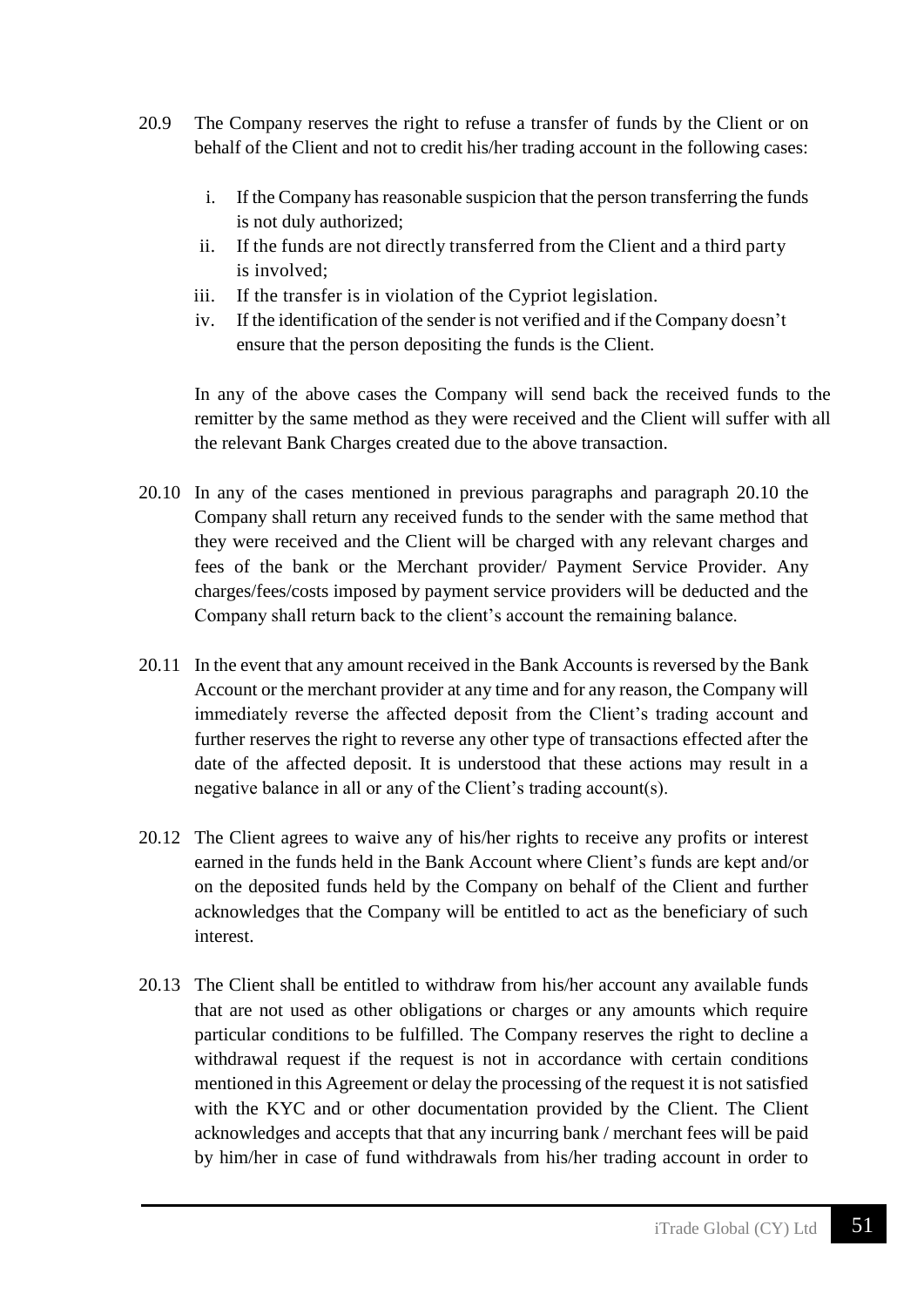credit his/her designated bank account. The Client is fully responsible for the payment's details that he/she provided to the Company and the Company accepts no responsibility if the Client has provided false or inaccurate bank / merchant details.

- 20.14 Withdrawals should be made using the same method used by the Client to fund his/her trading account and to the same remitter. The Company reserves the right to decline a withdrawal with a specific payment method and to suggest another payment method where the Client needs to complete a new withdrawal request. In the event that the Company is not fully satisfied with the documentation provided in relation to a withdrawal request, the Company can request for additional documentation and if the request is not satisfied, the Company can reverse the withdrawal request and deposit the funds back to the Client's trading account. Fund transfer requests are processed by the Company on the same day that the request to withdraw funds is made, or the next working day if the client's request is received outside of normal trading hours. It is noted however that delays may occur with the processing of such requests, as specified on the Company's [website.](https://www.tradefw.com/payment-methods/) The provision of documentation or any other type of Client authentication as may be required from time to time by Anti Money Laundering (AML) regulations, Credit Card companies and the Company is a prerequisite, prior to the execution of any withdrawal order
- 20.15 The Client acknowledges that in case where a Client's bank account held with the Company is frozen for any given period and for any given reason the Company assumes no responsibility and the Client's funds will also be frozen. Furthermore, the Client acknowledges that (s)he has read and understood the additional information provided on each payment method available on the Company's website.
- 20.16 When the Client is depositing funds to his/her account with the Company by using a Bank Transfer, as required for anti-money-laundering regulations, the Client is required to use only one bank account, which is in his/her country of residence and in his/her name. An authentic SWIFT confirmation or Transfer Confirmation, showing the origin of the funds, must be sent to the Company. Failure to submit such SWIFT/Confirmation may result in the return of the deposited amount; hence preventing the deposit of such pending amounts to the Client's trading account. Any withdrawal of funds, from the Client's trading account to a bank account, can only be refunded to the same bank account that the funds were originally received from.
- 20.17 The Client acknowledges that the Company from time to time may decide to offer various base currencies. Currently the Company offers three base currencies which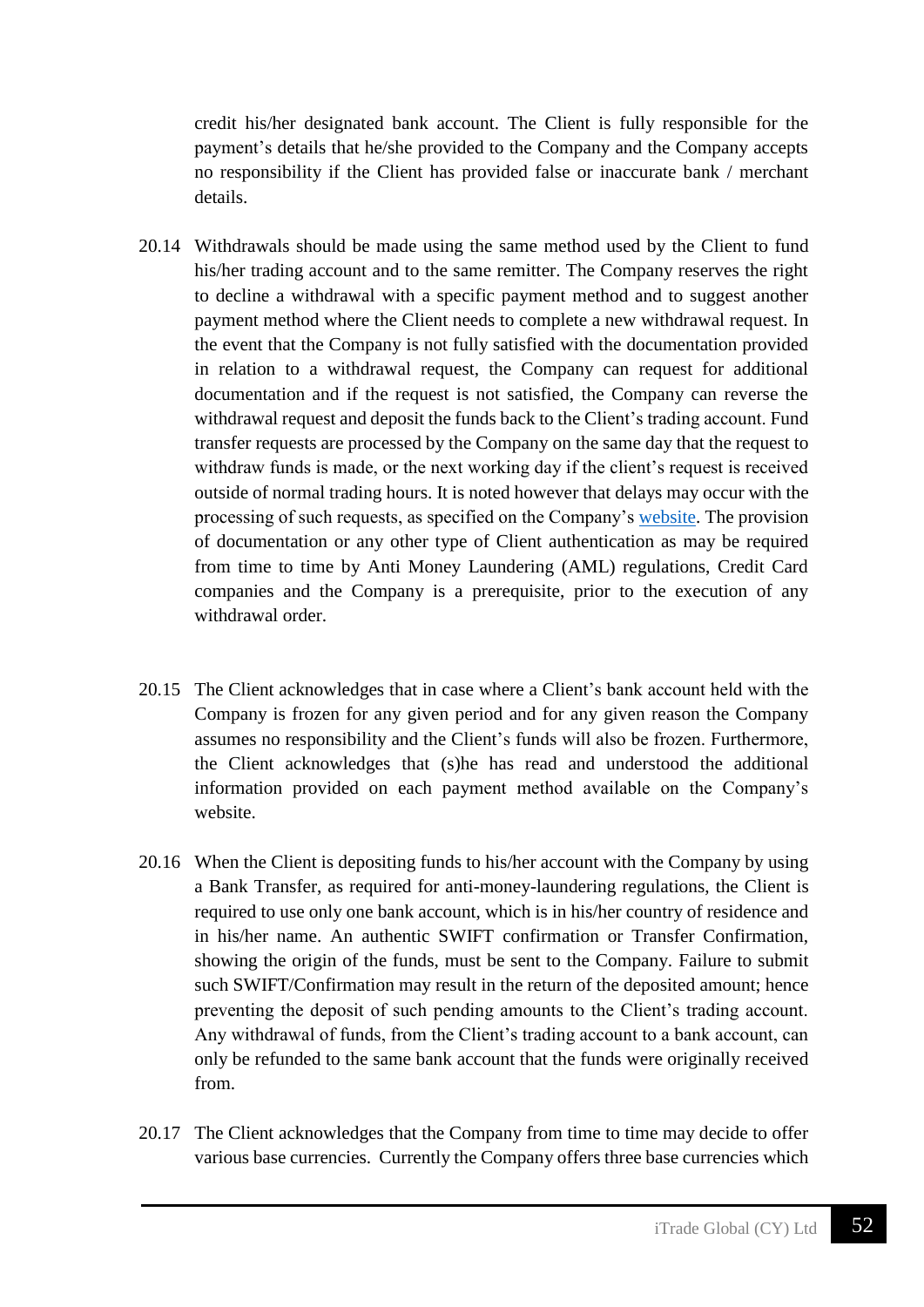are namely USD, GBP and EURO, therefore all deposits made in any other currency that the Company may decide to accept deposits shall be converted to USD, GBP or EURO as per the client's choice at the standard rate on the conversion day. The client shall bear all conversion charges/fees for not depositing funds in the base currencies offered by the company and acknowledges that his/her deposit may be debited sums which due to exchange rates and credit card Companies' fees, may slightly vary from the initial sum that has been deposited by the Client in the account base currency. The Client hereby accepts that such variations may occur and he/she hereby affirms that shall not seek to object or charge this back. When the account base currency is either USD, GBP or EURO and the currency of the Client's credit/debit card is the same then the above difference/charges are usually avoided.

20.18 Credit/ Debit card deposits may be, according to credit/debit card companies' regulations/terms and conditions, returned to the same credit card when a withdrawal is performed. A withdrawal to credit a bank account where the initial deposits have been performed by a credit card will be executed back to the credit card or to the bank account only at the Company's discretion but in such a case a withdrawal to credit a bank account may take a longer period, due to additional security procedures and documentation that will be requested from the Client. The client acknowledges that for withdrawals via a payment service provider there are two base currencies (EURO/USD) therefore all withdrawals made in other currencies shall be converted to EURO/USD as per the client's choice at the standard rate on the conversion day. The client shall bear all applicable conversion charges. For withdrawals via a credit institution there are three base currencies available (EURO/USD/GBP) and the client shall pay any applicable fees/charges/costs. The Client is charged with any fees/costs/charges related to withdrawals either via bank or payment service provider and is entitled to pay for any conversion charges, if applicable.

### 21 FEES, COMMISSIONS, CHARGES AND OTHER ASSOCIATED CHARGES/ COSTS

21.1 Prior to trading in Forex, CFDs or any other financial instruments offered by the Company, the Client needs to consider any applicable fees, [Commission, SWAPS](https://www.tradefw.com/account-types/) and [associated charges.](https://www.tradefw.com/account-types/) The provision of Services is subject to the payment of, charges, commissions, swaps and handling fees that the Company is entitled to receive from the Client for its Services provided as described in this Client Agreement with the Terms and Conditions of Business, the contract specifications, the Service Agreement and on the Company's website. The Company is also entitled to receive compensation for the expenses it will incur for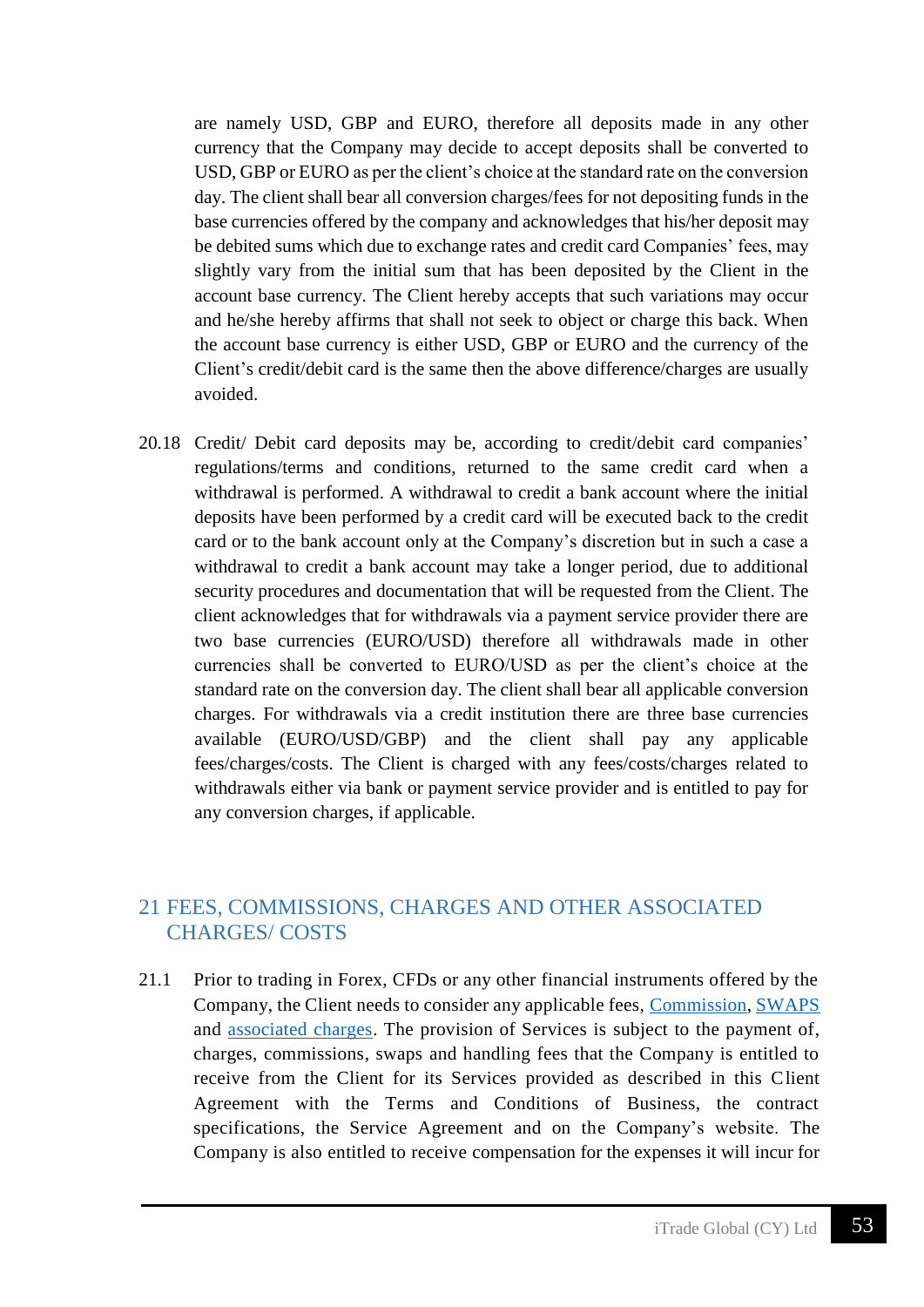the obligations it will undertake during the provision of the said Investment Services in addition to costs, other commissions, handling fees and charges that may be due by the Client directly to third parties. The Client is obliged to pay all such costs. The Company reserves the right to modify, from time to time the size, the amounts and the percentage rates of its fees providing the Client with a respective notification of two (2) days before the implementation of such changes accordingly. Notification can also be made via the Company's website and/or a relevant notification to the Client's e-mail address provided to the Company during registration process should be sent.

- 21.2 The Client should note that not all charges are represented in monetary terms. Certain types of costs may appear as a percentage of the value of a Forex, CFD, or the type of the financial instrument, therefore the Client has the responsibility to understand how charges handling fees and any relevant costs are calculated and charged.
- 21.3 When providing a Service to a Client, the Company may pay or receive fees, commissions or other non-monetary benefits from third parties or introducing brokers as far as permitted by the Applicable Regulations. In any case, the Company shall not deduct any fee from the Client's balance in order to pay any commission and/or fee to any Affiliates and/or introducing broker and/or business introducer. It is stated that the Company shall not pay any fee and/or commission to any of the aforementioned third parties based on the profit/loss of the Client. To the extent required by law and/or the Client, the Company will provide information on such benefits to the Client on request.
- 21.4 When providing Portfolio Management and in particular, when offering Mirror Trade and/or Robox, the Company is not allowed to accept and retain fees, commissions or any monetary or non-monetary benefits paid or provided by any third party or a person acting on behalf of a third party related with the said services. Minor non-monetary benefits that are capable of enhancing the quality of service provided to a client and are of a scale and nature such that they could not be judged to impair compliance with the Company's duty to act in the best interest of the client must be clearly disclosed and are excluded from this prohibition.
- 21.5 Details of any tax obligations which the Company is required to pay on the Client's behalf will be stated to the Client. The Client is also accountable for other taxes which are not collected by the Company and the Client should seek independent expert advice if he/she is in any doubt as to whether he may incur any further tax liabilities. Tax laws are subject to change from time to time. The Company is fully entitled to debit the account of the Client with the outstanding amount to be settled (excluding taxes payable by the Company in relation to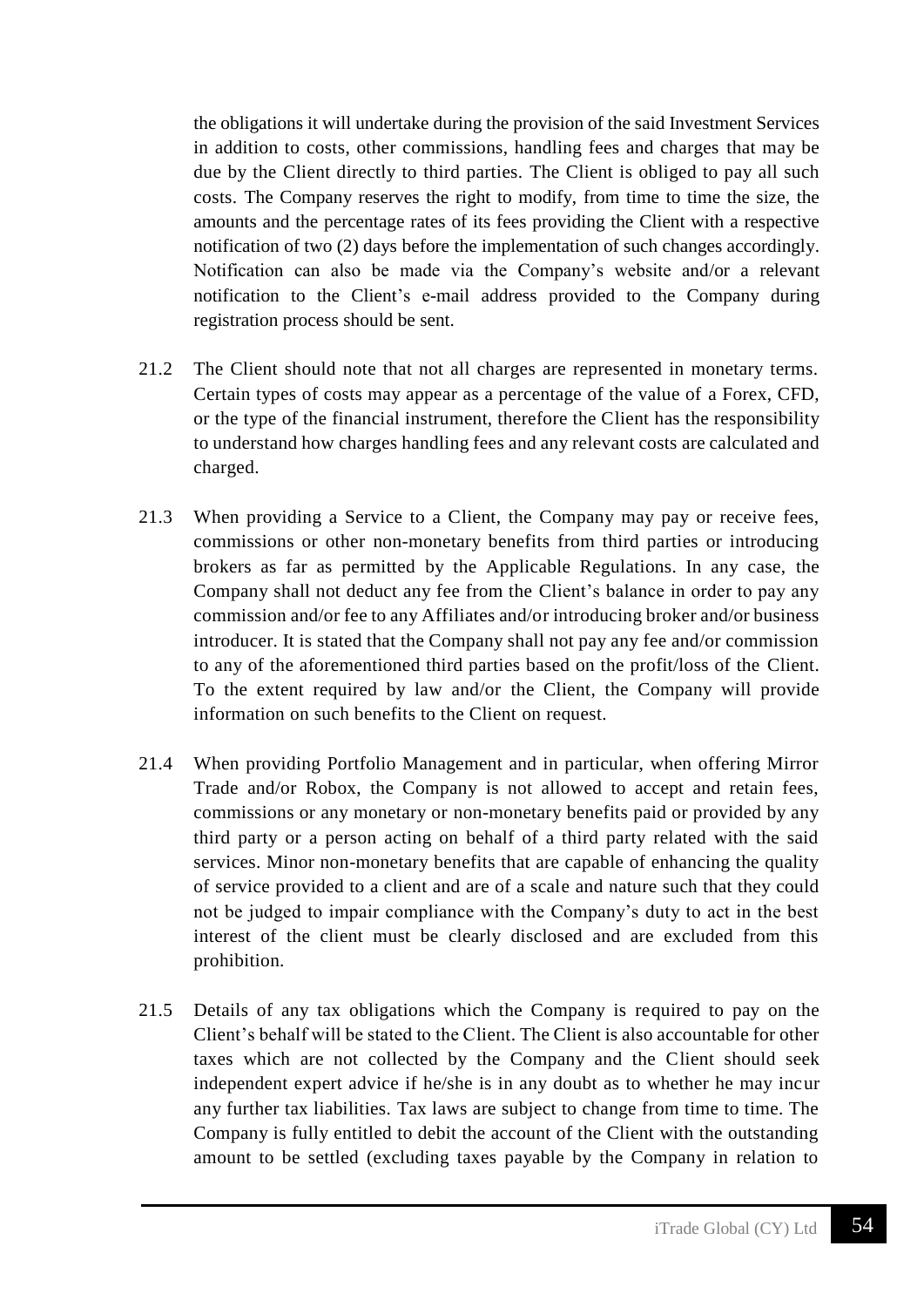Company's income or profits). In general, the Company does not collect taxes on behalf of any authority in any form or manner. Without limiting the foregoing, it is the Client's obligation alone to calculate and pay all taxes applicable to him/her in his/her country of residence, or otherwise arising as a result of his/her trading activity from the use of the Company's Services. Without derogating from his/her sole and entire responsibility to perform tax payments, the Client agrees that the Company may deduct tax, as may be required by the applicable law, but is not obligated to do so, from the results of the activity with the Company. The Client understands that amounts that may be withdrawn by him/her from his/her account are "gross amounts", from which the Company may deduct such taxes, and the Client will have no claim towards the Company with regard to such deductions.

- 21.6 The Client is solely responsible for all filings, tax returns and reports on any transactions which should be made to any relevant authority, whether governmental or otherwise, and for payment of all taxes (including but not limited to any transfer or value added taxes), arising out of or in connection with any Transaction.
- 21.7 The Company may change its costs periodically. The Company will send a notification to the Client informing him/her of any changes, before they come into effect. The Company will provide the Client with at least two business days' notice of such modification except where such modification is based on a change in interest rates or tax treatment or it is otherwise impractical for the Company to do so.
- 21.8 The Company is eligible to charge the necessary costs for the provision of its investment services such as custody costs, settlement and exchange fees, regulatory levies or legal fees which by their nature do not hinder the Company's duties to act honestly, fairly and professionally, in accordance with the best interests of its clients.
- 21.9 Examination of application fees of 50 EURO/USD/GBP are applied to all new applications due to the administration costs incurred by the Company when examining clients' applications. Examination of application fees shall be applicable at the sole discretion of the Company and may not be charged to any new applications.
- 21.10 The client acknowledges the imposition of a "dormancy fee" according to Section 23 below on all accounts which will be charged to all clients by the Company and before approving any requested withdrawal and/or before the Company returns any received funds to clients that their relationship was terminated due to their denial or omission or delay in providing the necessary and/ or requested identification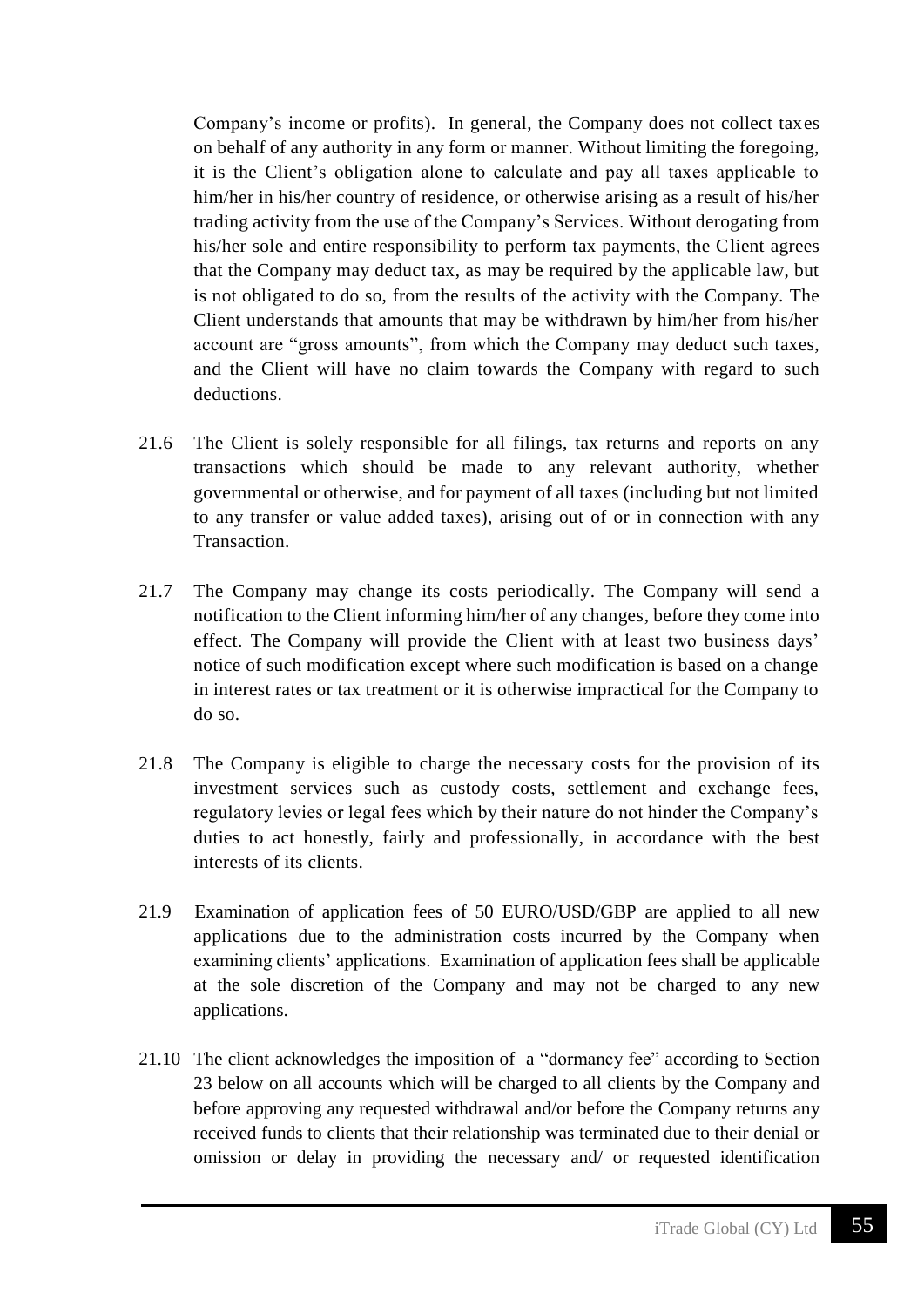documents and/or any other requested information to the satisfaction of the Company. For more information on the applicable Dormancy Fees please also refer to section 23 below.

- 21.11 The Company further has the discretion to impose chargeback fees, where applicable as per the provisions of Paragraph 37 hereinbelow.
- 21.12 Any banking or payment service providers fees/charges/costs or conversion charges relating to client deposits and / or withdrawals via the selected payment method shall be paid exclusively by the Client. Any charges imposed by the bank or payment service providers shall be paid by the client. Any charges/fees/costs imposed by payment service providers will be deducted and the Company shall return back to the client the remaining balance.
- 21.13 **Withdrawal requests**: will be processed Monday through Friday between 8am to 13.00 GMT. Any request received before GMT 10.00 am will be processed within the same day and requests received after GMT 10.00 am will be processed the next working day. Once the request has been approved by the Company, the Client shall allow an additional period of 5 to 7 days before his/her funds will be shown in the Client's account due to delays caused by the Banks and other Payment Providers.
- 21.14 By accepting the Company's Terms and Conditions of Business and opening a trading account the Client has read, understood and accepted the information presented on the Company's website that is publicly available for all Clients, in which all the related information for commission, fees, and costs, handling and financing fees can be reviewed. The Company may amend from time to time at its own discretion all such commission, costs, handling and financing fees. The Company shall notify the Client via e-mail at least 24 hours in advance, with regards to the updated charges and fees. Upon provision of the e-mail, the Client is deemed to have seen, reviewed and considered the Company's commission, charges, costs and financing fees and any changes that the Company may make thereto from time to time.
- 21.15 **Inducements:** The Company, further to the fees and charges paid to or by the Client or other person on behalf of the Client (as stated in paragraph 21.1. of this Agreement above), may pay and/or receive fees/commissions to/from third parties, provided that these benefits are designed to enhance the quality of the offered service to the Client and any third-party payments, fees or commissions will only be made where the Company is satisfied that such payments do not impair the Company's obligation to act in the best interests of our Client.
- 21.16 Specifically, it is understood that the Company arranges for the execution of Client Orders with another entity (the Liquidity Provider/Market Maker) and does not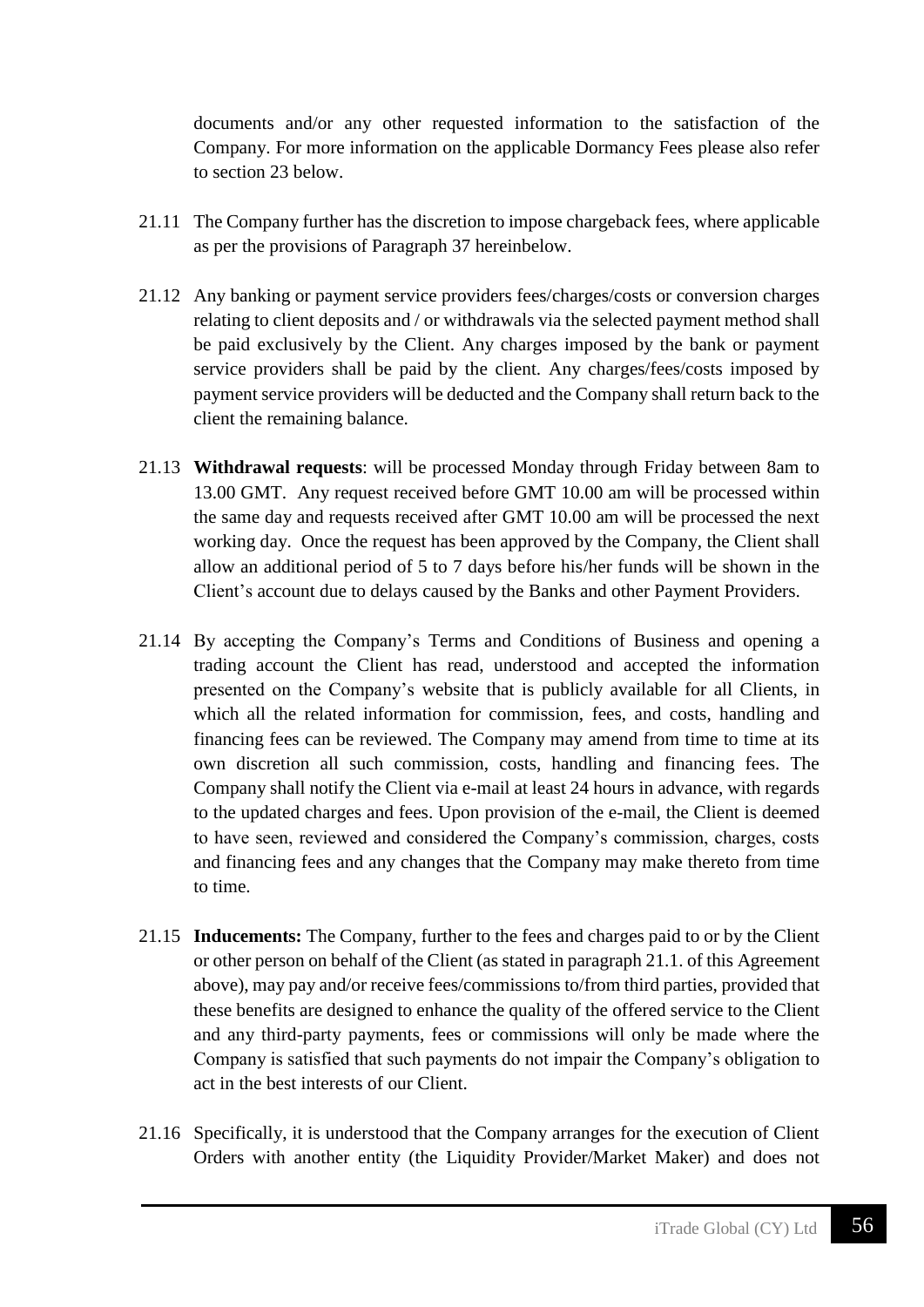execute them itself as a principal to principal against the Client. The Client is hereby informed that the Company will receive fees/commissions as well as other remuneration from the Liquidity Provider/Market Maker calculated as a percentage of the volume of orders sent for execution every month. For more details on these fees/ commissions, the Client may contact the Company and the Company hereby undertakes to provide the relevant clarifications.

- 21.17 In addition, the Client agrees that introductory fees may be paid to third parties. The Company may pay fees/commissions or any other related fee to business introducers, introducing brokers, affiliates, partners, referring agents or other third parties, based on a written agreement, as a result of introducing the Client to the Company. The Company has the obligation and undertakes to disclose to the Client, upon his/her written request, further details regarding the fees/commissions or any other remuneration paid by the Company to such third parties.
- 21.18 The Company shall not be liable for any type of agreement that may exist between the Client and the introducing broker or affiliate or referring agents or for any additional costs that may arise as a result of this Agreement.
- 21.19 The Client hereby acknowledges that business introducers, introducing brokers, affiliates, partners, referring agents or other third parties are not representatives of the Company nor are they authorized to provide investment advice or any guarantees or any promises to Clients with respect to the Company or its products and services.

### 22 PRICING

- 22.1 The Company will quote prices at which it is prepared to execute for the Client. Save where:
	- i. The Company exercises any of its rights to close out a Transaction; or
	- ii. A Transaction closes automatically; it is Client's responsibility to decide whether or not he wishes to deal at the price quoted by the Company.
- 22.2 Company's prices are determined based on the prices determined from its Liquidity Providers/Market Makers in the manner set out in the enclosed terms. Each price shall be effective and may be used in a dealing instruction prior to the earlier of its expiration time and the time, if any, at which it is otherwise withdrawn by the Company. A price may not be used in a dealing instruction after such time. Each price shall be available for use in a dealing instruction for a transaction with a principal amount not to exceed a maximum determined by the Company. The Client acknowledges that these prices and maximum amounts may differ from prices and maximum amounts provided to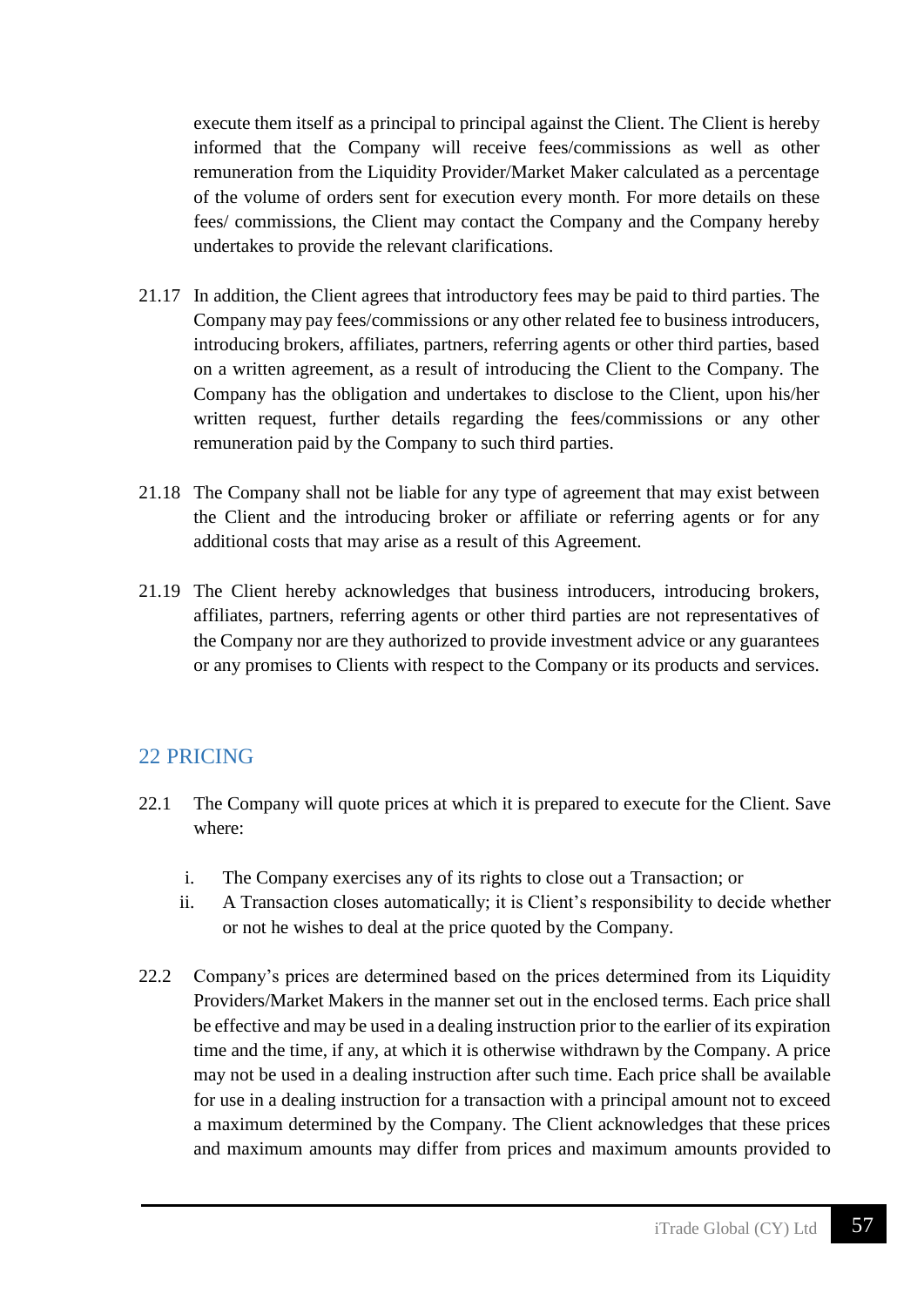other Clients of the Company and may be withdrawn or changed without notice. The Company may in its sole discretion and without prior notice to the Client immediately cease the provision of prices in some or all currency pairs or other financial instrument and for some or all value dates at any time. When the Company quotes a price, market conditions may move between Company's sending of the quote and the time the Client's order is executed. Such movement may be in Client's favor or against it. Prices that may be quoted and/or traded upon, from time to time, by other market makers or third parties shall not apply to trades between the Company and the Client.

# 23 DORMANT ACCOUNT PROCEDURES AND HANDLING FEES

23.1 Clients` Trading Accounts with no Trading Activity (Trading Activity shall mean open/close a trade or deposit) for a consecutive period of 30 calendar days shall be classified as Dormant/inactive Account. A fixed Dormant / Inactivity Fee at the rate of 55 EUR (or the equivalent amount in the client's currency as per the exchange rate that day), will be imposed a month after the clients` trading account was classified as dormant / inactive, i.e., on the  $61<sup>st</sup>$  day from the moment the client did not perform any Trading Activity, he will be charged 55 EUR Dormant/ Inactivity fee for the first time, and then after every calendar month a fix fee of 55 EUR will be charged for Dormant/inactivity fee. Any new Trading Account with no trading activity for which the client requests a withdrawal before the first 60 calendar days of its operation, will be considered by the Company as being Dormant Account and will be subject to a dormancy fee as per the table below:

| <b>Inactivity Days</b> | Monthly Inactivity Fees (EUR) |
|------------------------|-------------------------------|
| $1-60$                 | Free                          |
| $61 - 365$             |                               |

- 23.2 The Company will not charge trading accounts with zero fee balance and consequently, all accounts with a zero balance can be closed by the Company and the Clients can be informed through the platform and / or via e-mail.
- 23.3 Due to the administration effort and expenses that the Company incurs in receiving and checking new applications and First Time Deposits, the Company will charge the "examination of application fees" to all new clients.

#### 24 INVESTOR COMPENSATION FUND

24.1 The Company is a member of the Investor Compensation Fund ("ICF") for Cypriot Investment Firms; the maximum compensation amount for each Client is  $\epsilon$ 20,000 or 90% of the covered investor's claim, whichever is lower or the amount that is set by the ICF from time to time.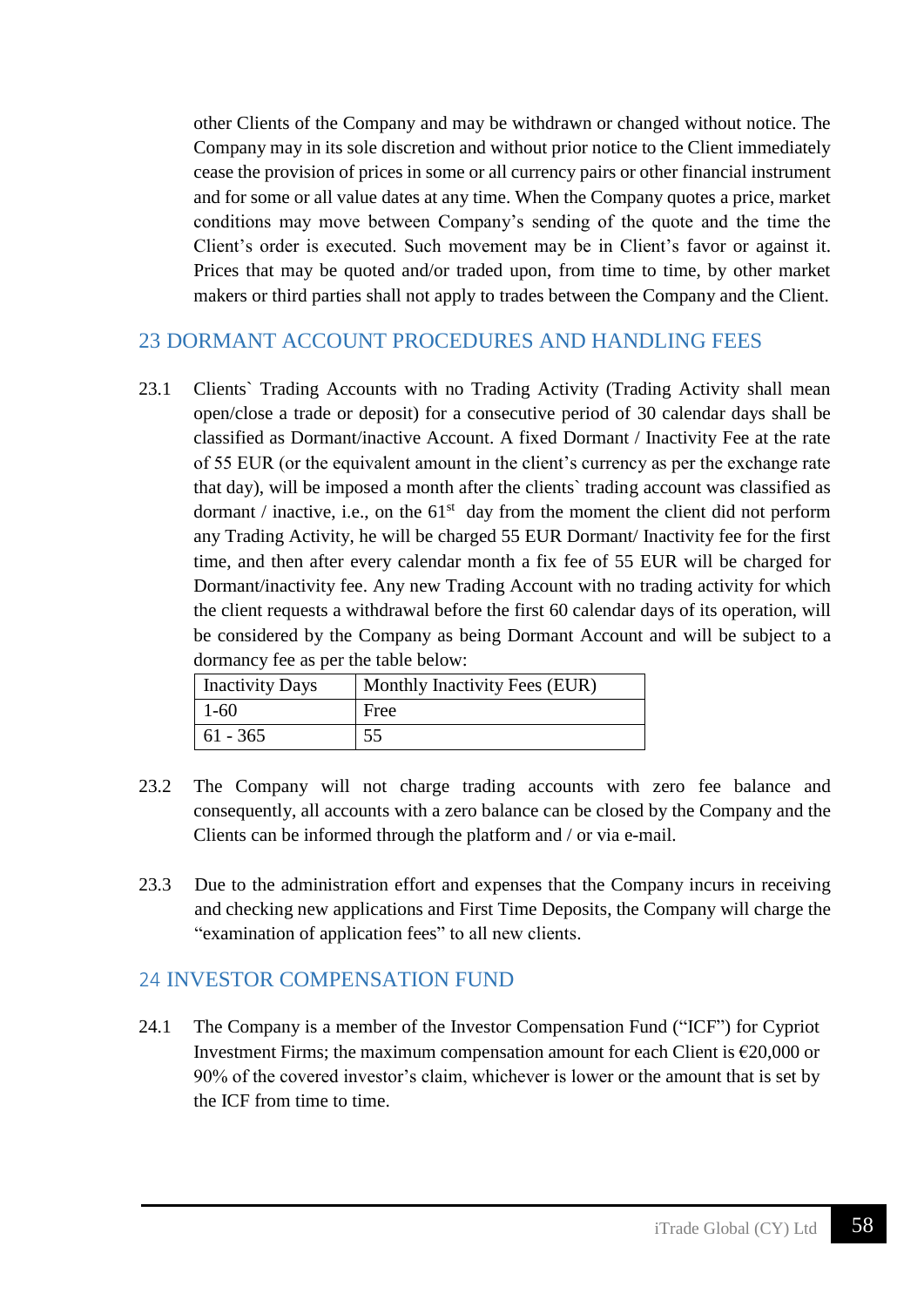24.2 The Client declares that he has read carefully and he completely understands and accepts the Investor Compensation Fund document in regards to the ICF which can be found on the Company's [website.](https://www.tradefw.com/wp-content/uploads/iTrade_Global_Investor_Compensation_Fund.pdf) If the Client requires any further information, this can be provided by the Company upon written request.

### 25 CUSTOMERS COMPLAINTS

If the Client has any complaint in relation to any of the services provided by the Company, this complaint should be [sent](mailto:complaints@tradefw.com) in writing to [complaints@tradefw.com.](mailto:complaints@tradefw.com) All Clients' complaints are received by the Back Office as soon as the issue is submitted by the Client. The Client shall have the right to contact the Compliance Officer of the Company if the reply from the Back Office is deemed unsatisfactory at compliancefw@tradefw.com.

- 25.1 If the Client wishes to report a complaint, then he must send his/her message to the Company's Back Office at [complaints@tradefw.com](mailto:complaints@tradefw.com) with the following information included:
	- Customer's name and surname
	- Customer's account number
	- Detailed enquiry description and other relevant information
	- References of transactions involved in the specific complaint
	- Date and time that the concern/problem arisen
	- Any attachment that supports his concern/problem.
- 25.2 If a situation arises which is not expressly covered by the Client Agreement, the parties shall agree to try to resolve the matter on the basis of good faith and fairness and by taking the necessary actions which are consistent with the current market practices.
- 25.3 The Client's right to take legal action remains unaffected by the existence or use of any complaint's procedures referred to above.
- 25.4 Information regarding the Company's [Complaints Policy](https://www.tradefw.com/wp-content/uploads/iTrade_Global_Complaint_Handling_Policy.pdf) can be found on the Legal Documents Section of our website.
- 25.5 When the final decision of the complaint does not fully satisfy the client's demands, the Company shall provide a thorough explanation of its position on the complaint and set out the client's option to maintain the complaint through i.e. CySEC, the Financial Ombudsman, ADR mechanisms or the relevant courts.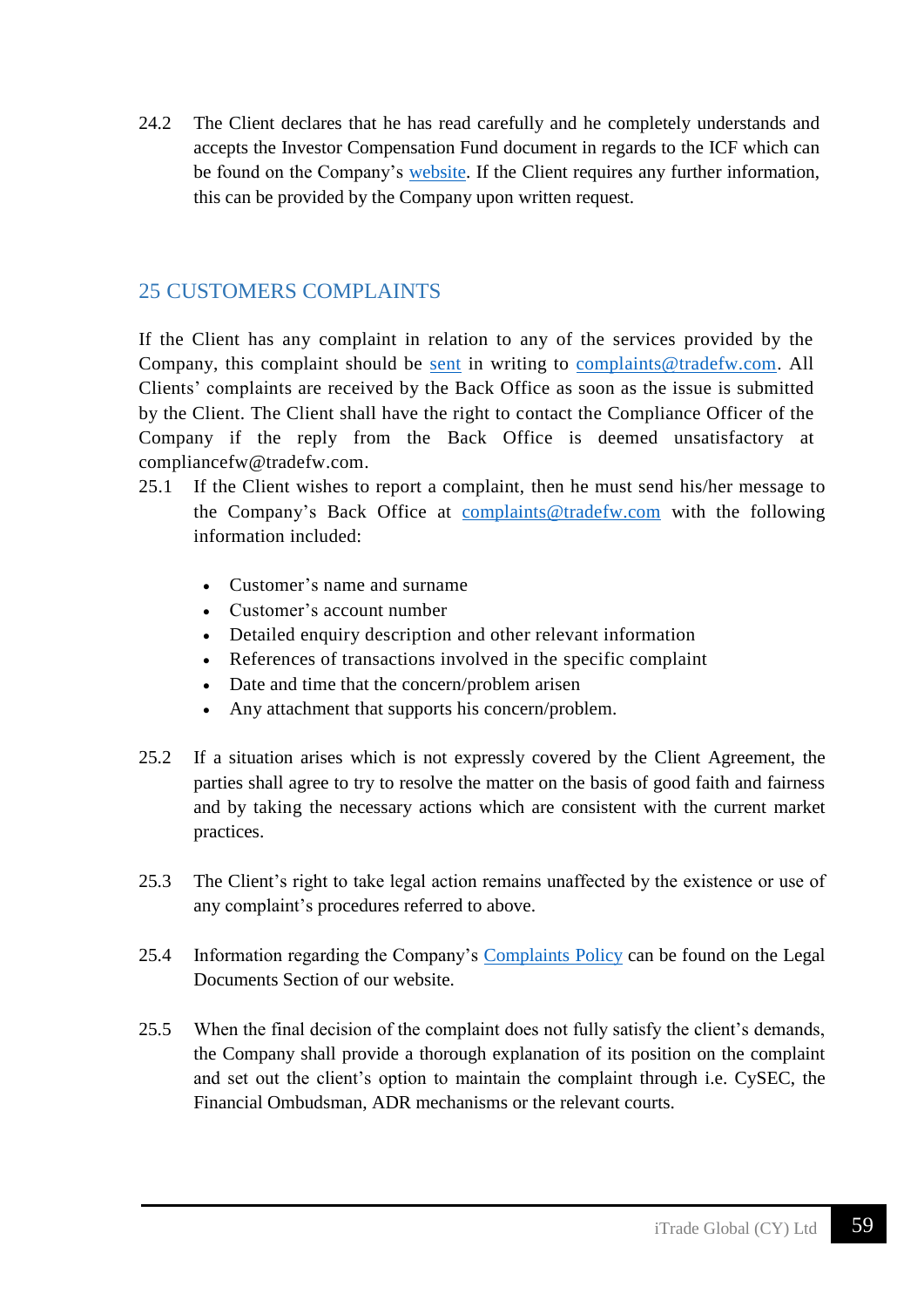# 26 PERSONAL DATA AND CONFIDENTIALITY

- 26.1 The Company may collect Client information directly from the Client (from the completed online application form or otherwise) or from other persons including, for example, credit reference agencies, fraud prevention agencies and the providers of public registers.
- 26.2 The Company will use, store, process and handle personal information provided by the Client (in case of a natural person) in connection with the provision of the services of the Company and in accordance with the General Data Protection Regulation (EU) 2016/679 ("**GDPR**").
- 26.3 The Company will treat as confidential any Client information it holds and this information will be used solely in connection with the provision of the services of the Company. Information already made public, or previously held by the Company without the obligation of confidentiality will not be regarded as such.
- 26.4 The Company has the right to disclose Client information including recordings and documents of a private nature in the following circumstances:
	- i. where required by the governing law or a competent Court;
	- ii. where requested by CySEC or any other regulatory authority that has control or jurisdiction over the Company or the Client or their associates or in whose territory the Company has Clients;
	- iii. where required by relevant authorities to investigate or prevent fraud, money laundering or any other illegal activity;
	- iv. where necessary in order for the Company to defend or exercise its legal rights;
	- v. to the Company's professional advisors provided that in each case the relevant party shall be duly informed about the confidential nature of such information and commit to the confidentiality herein obligations as well;
	- vi. to credit reference and fraud prevention agencies and other financial institutions for credit checking, fraud prevention, anti-money laundering purposes, identification or due diligence of the Client;
	- vii. The Client further acknowledges that he/she consents to the processing/transmission of personal data to third parties/associates of the Company in the context of business execution according to the [Privacy Policy](https://www.tradefw.com/wp-content/uploads/iTrade-Global__Privacy_Policy.pdf) of the Company.
- 26.5 By entering into the Service Agreement, the Client consents to the transmittal of the Client's personal data outside the European Economic Area, according to the provisions of GDPR. In case where such transmission is performed, the Company shall abide to the applicable requirements, including among others the below safeguards according to Article 46 of GDPR: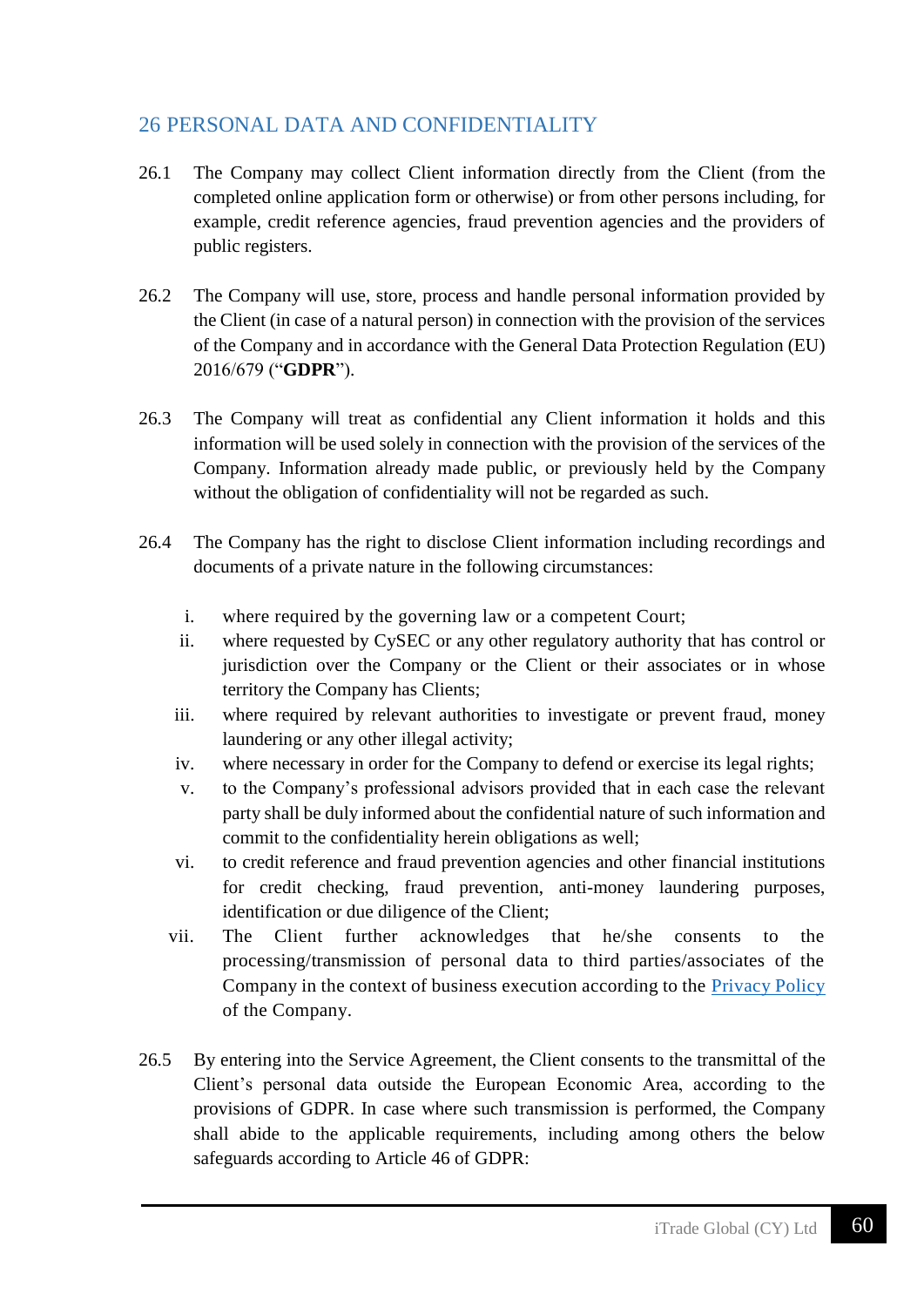- A legally binding agreement between public authorities or bodies;
- Binding corporate rules (agreements governing transfers made between organisations within in a corporate group);
- Standard data protection clauses in the form of template clauses adopted by the Commission;
- Standard data protection clauses in the form of template transfer clauses adopted by a Supervisory authority and approved by the Commission;
- Compliance with an approved code of conduct approved by a supervisory authority;
- Certification under an approved certification mechanism as provided for in the GDPR;
- Contractual clauses agreed authorized by the competent supervisory authority; or
- Provisions inserted into administrative arrangements between public authorities or bodies authorized by the competent supervisory authority.
- 26.6 Telephone conversations between the Client and the Company are recorded and kept by the Company and such recordings will be the sole property of the Company and shall be kept for such period of time as determined by the regulatory framework (i.e. five years and/or where requested by CySEC for a period of seven years). The Client accepts such recordings as conclusive evidence of the Orders/Instructions/Requests or conversations so recorded. Recordings and/or transcripts may be used for any purpose which is deemed necessary such as in the resolution of any complaints and/or grievances you may have against the Company. The Client hereby agrees and consents to the use of the telephone records in the resolution of any complaints and/or settlements and/or to their admission as evidence in any legal or regulatory proceedings. Recordings of such conversations with the client and communications will be available on request for a period of five years.
- 26.7 The Client accepts that the Company may, from time to time, make direct contact with the Client by telephone, fax, or otherwise.
- 26.8 Under Applicable Regulations, the Company will keep records containing Customer personal data, trading information, account opening documents, communications and anything else which relates to the Client for at least five (5) years up to seven (7) years after termination of the Service Agreement or a Transaction, pursuant to the Applicable Regulation.
- 26.9 The Client acknowledges that he/she has read fully understood and accepted the Company's [Privacy Policy](https://www.tradefw.com/wp-content/uploads/iTrade-Global__Privacy_Policy.pdf) which can be found on the Company's website.

## 27 AMENDMENT AND TERMINATION OF THE SERVICE AGREEMENT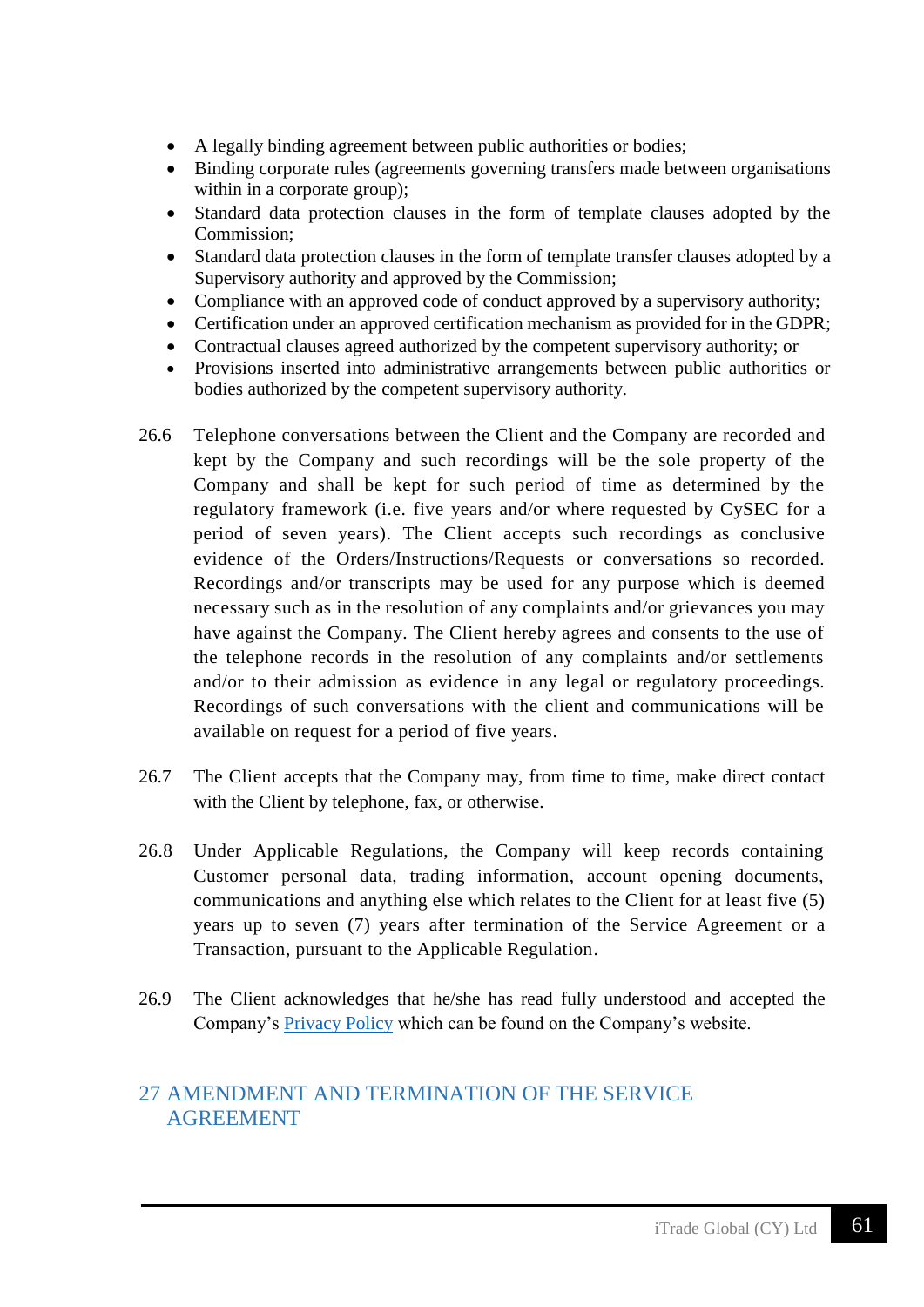- 27.1 The Company reserves the right to amend, modify, update and change any of the terms and conditions of this Agreement, from time to time, and to notify the Client via email for any such amendment, modification or change by publishing the new version of this Agreement on the relevant page of the Company's websites. Any modified version of this Agreement will take effect five (5) calendar days after its publication on the Internet Site and the Client's continued use of the Services or the Software after the aforementioned 5 calendar days will be deemed to constitute the Client's acceptance of the changes to this Agreement. The Client accepts and acknowledges that is responsible to ensure that he/she is aware of the correct, current terms and conditions of this Agreement and is advised to check for updates on a regular basis. The Client also accepts and acknowledges that a variation which is made to reflect a change of law or regulation may, if necessary, take effect immediately. The Company, for protection of rights and interests of its Clients has the right to notify them about the changes of the provisions of the "Terms" and Conditions of Business" by other means except its websites such as: via email, phone, fax and/or other means, at these determined terms of entry into effect may be reduced.
- 27.2 The Client and the Company shall each have the right to terminate this Agreement with immediate effect by giving at least five (5) calendar day's written notice to the other party.
- 27.3 The Company may terminate this Agreement immediately without giving any notice in the following cases:
	- a) Death of a Client;
	- b) In case of a decision of bankruptcy or winding up of the Client is taken through a meeting or through the submission of an application for the aforementioned;
	- c) Termination is required by any competent regulatory authority or body;
	- d) The Client violates any provision of the Agreement and in the Company's opinion the Agreement cannot be implemented;
	- e) The Client violates any law or regulation to which he is subject, including but not limited to, the laws and regulations relating to exchange control and registration requirements:
	- f) The Client involves the Company directly or indirectly in any type of fraud;
	- g) An Event of Default as defined below:

1. The failure of the Client to observe or perform any other provision of this Agreement and such failure continues for one Business Day after notice of nonperformance has been provided to the Client by the Company.

2. The Client takes advantage of delays occurred in the prices and places Orders at outdated prices, trades at off-market prices and/or outside operating hours and performs any other action that constitutes improper trading.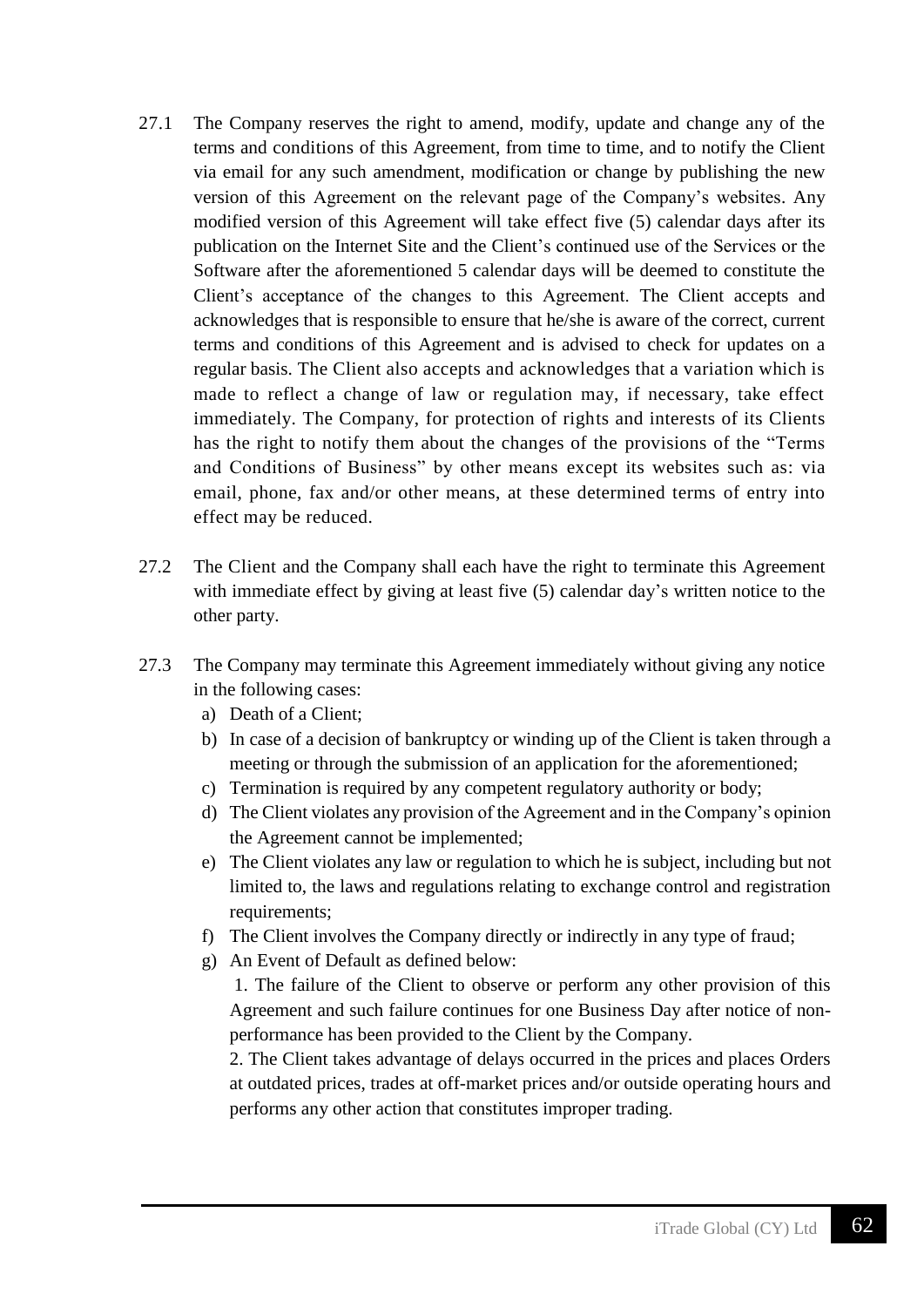3. Any representation or warranty made or given or deemed made or given by the Client under this Agreement proves to have been false or misleading in any material respect as at the time it was made or given or deemed made or given. 4. Any other situation where the Company reasonably considers it necessary or desirable for its own protection or any action is taken or event occurs which the Company considers that might have a material adverse effect upon the Client's ability to perform any of its obligations under this Agreement.

- 27.4 Termination by any party will not affect any obligation which has already been incurred by either party in respect of any open position or any legal rights or obligations which may already have arisen under the Service Agreement or any transactions and deposit/withdrawal operations made there under.
- 27.5 Upon termination of this Agreement, all amounts payable by the Client to the Company will become immediately due and payable including (and not limited to):
	- i. all outstanding costs, fees, handling fees and any other amounts payable to the Company;
	- ii. the necessary funds to close open positions in the Client's account;
	- iii. any dealing expenses incurred by terminating the Service Agreement and charges incurred for transferring the Client's investments to another investment firm;
	- iv. any losses and expenses realized in closing out any transactions or settling or concluding outstanding obligations incurred by the Company on the Client's behalf;
	- v. any charges and additional expenses incurred or to be incurred by the Company as a result of the termination of the Service Agreement;
	- vi. any damages which arose during the arrangement or settlement of pending obligations;
	- vii. transfer/bank fees/charges for Client funds;
	- viii. any other pending obligations of the Client under the Service Agreement.
- 27.6 Upon Termination, the Company reserves the right to the following actions, without any prior notice to the Client:
	- i. Keep the necessary Client's funds to settle all outstanding obligations;
	- ii. Combine any Client Accounts, consolidate the balances in such Client Accounts and to set off those Balances subject to negative balance protection;
	- iii. Close the Client's Trading Account;
	- iv. Cease to provide access of the Company's electronic systems to the Client;
	- v. Convert any currency;
	- vi. Suspend or freeze or close any open positions or reject orders;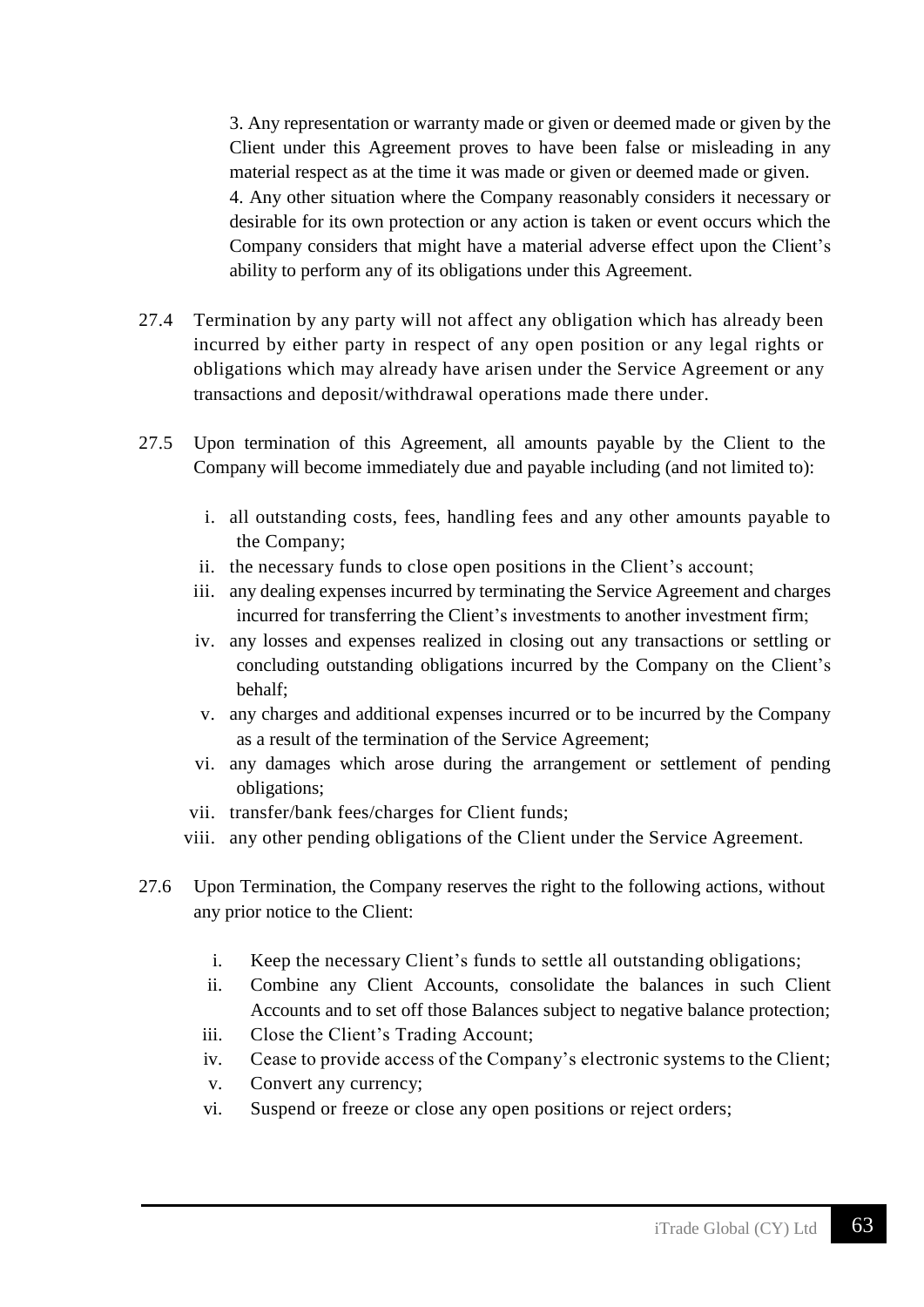27.7 Upon Termination if the balance in the Client's account is positive, the Company will pay the amount of the balance after deducting any bank/transfer fees/charges to the Client as soon as is reasonably practicable and supply him/her with a statement showing how that balance has been calculated.

### 28 CONFLICTS OF INTEREST

- 28.1 The Company is required by law to take all reasonable measures in order to prevent or manage conflicts of interest between the Company, including its managers, employees and tied agents, or any person directly or indirectly linked to it by control, and its Clients or between one Client and another according to the. When they cannot be avoided the Company shall disclose it to the Client and take reasonable steps to ensure that the Clients are fairly treated and their interests are protected at all times. The Company will make all reasonable efforts to manage conflicts of interest and for that purpose it maintains a certain Conflict of Interest Policy.
- 28.2 The Client acknowledges that he/she has read, fully understood and accepted the [Conflicts of Interest](https://www.tradefw.com/wp-content/uploads/iTrade_Global_Conflict_of_Interest_Policy.pdf) Policy of the Company.

# 29 ANTI – MONEY LAUNDERING PROVISIONS

- 29.1 The Company is legally obliged by the European Union regulation and by local authorities to take all necessary actions for the prevention and suppression of money laundering activities. The Client shall understand from the above that the Company shall request and obtain certain verification documents from the Client to be legally compliant.
- 29.2 In the case where the Client fails to provide the Company with the necessary information in regards to the above the Company reserves the right not to execute orders on behalf of the Client. Any delays that might arise in regards to the verification documents of the Client are not the responsibility of the Company.

### 30 REPORTING TO CLIENTS

30.1 **Suitability Statement**: When providing the investment service of Investment Advice, the Company shall, before the transaction is made, provide the Client with a Suitability Statement, in a Durable Medium, specifying the advice given and how that advice meets the preferences, objectives and other characteristics of the Retail Client. Taking into consideration that this agreement is concluded using a means of distance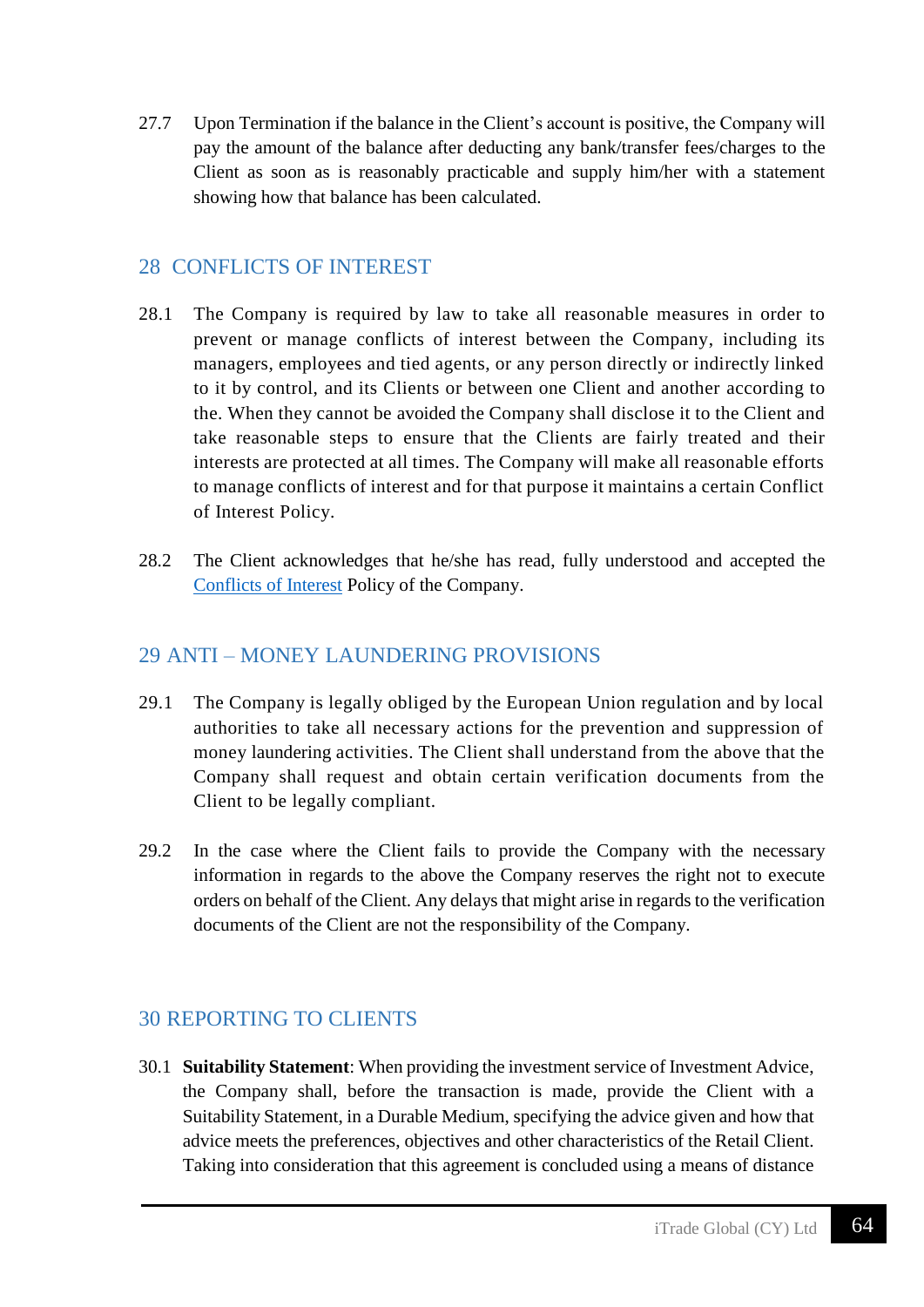communication, which prevents the prior delivery of the Suitability Statement, the Company has the right to provide the written statement on suitability in a Durable Medium immediately after the client is bound by this agreement. A Client will be provided with the option to postpone the provision of the investment service of Investment Advice until the Suitability Statement is provided. Otherwise, through the acceptance of this Agreement, you consent to the receiving of the Suitability Statement, without undue delay, after the conclusion of the transactions.

- 30.2 **Periodic Report**:Where the Company provides the investment service of Portfolio Management it shall ensure the periodic assessment of suitability and inform the Retails Clients, through the delivery of the Periodic Report. The Periodic Report shall contain an updated statement of how the investments performed meet the preferences, objectives and other characteristics of the Retail Client. The Company will provide Clients with such a report on a monthly basis.
- 30.3 **Information on Portfolio Management:** Before a Client is provided with Automated Services, RoboX and Mirror Trader services, the Company shall provide the Client with the information outlined below under paragraphs 20.3.1 to 20.3.6. It is on the Company's sole discretion whether it will provide the Client with a single document in order to disclose the information mentioned under paragraphs 20.2 and 20.3 of this Agreement.
	- 30.3.1 Based on the results of the Suitability Test and in particular, the investment objectives of the Client and the types of financial instruments to be included in the Client's portfolio, will provide his/her with a benchmark, so as for the Client to be in a position to assess the Company's performance;
	- 30.3.2 Information on the method and frequency of valuation of the financial instruments in the Client's portfolio;
	- 30.3.3 Details of any delegation of the discretionary management of all or part of the financial instruments or funds in the Client's portfolio;
	- 30.3.4 Specification of benchmark against which the performance of the Client's portfolio will be compared, if any;
	- 30.3.5 The types of financial instrument that may be included in the client portfolio and types of transaction that may be carried out in such instruments, including any limits; and
	- 30.3.6 The management objectives, the level of risk to be reflected in the manager's exercise of discretion, and any specific constraints on that discretion.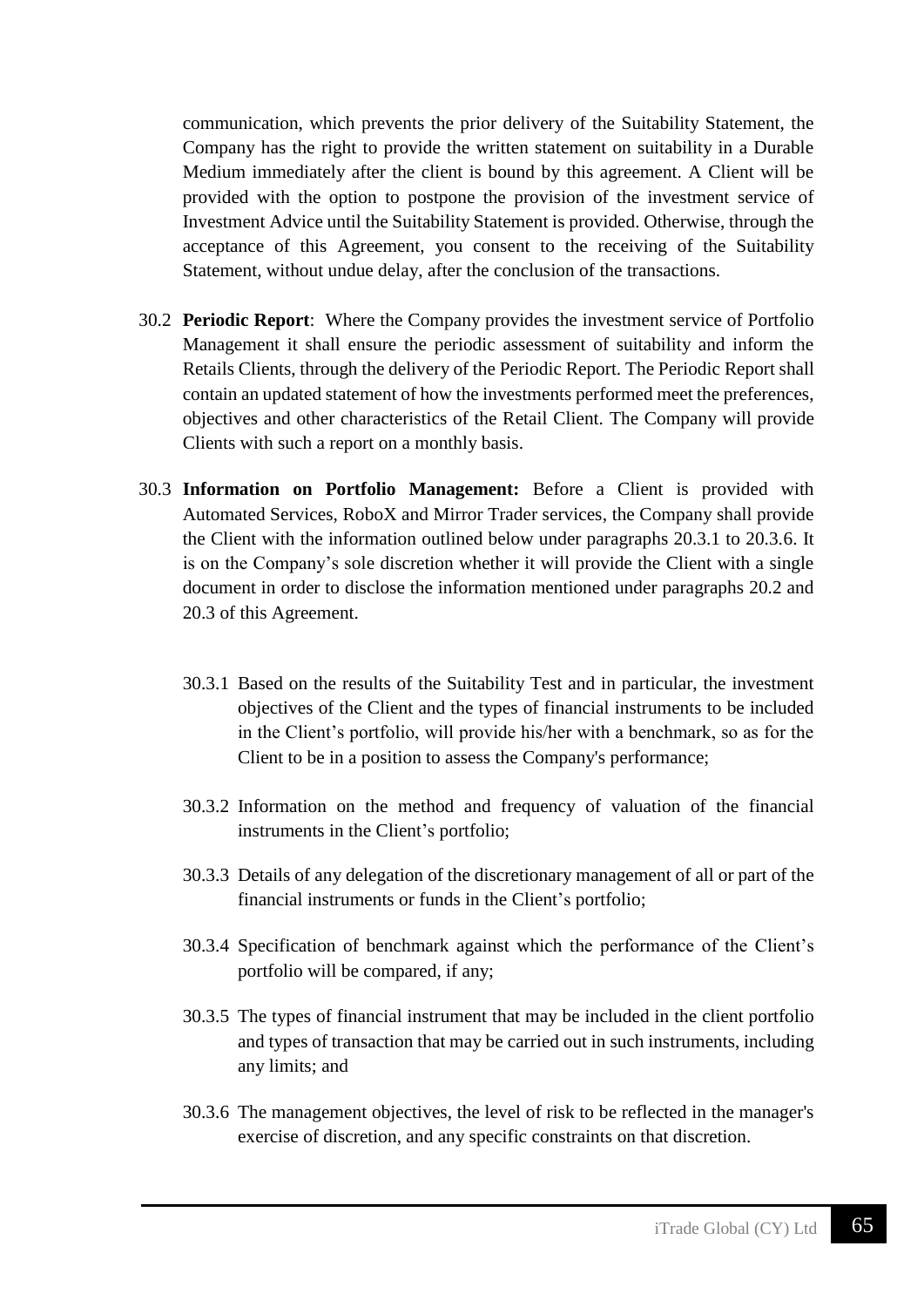30.4 **Post-Sale Reporting**: The Company will inform the Client, through a Durable Medium, where the overall value of the portfolio, as evaluated at the beginning of each reporting period, depreciated by 10% and thereafter multiplies of 10%, no later than the end of the business day in which the threshold is exceeded or, in case where the threshold is exceeded on a non-business day, the close of the next business day.

# 31 FORCE MAJEURE

- 31.1 A Force **Majeure** Event includes without limitation each of the following:
	- Government actions, the outbreak of war or hostilities, the threat of war, acts of terrorism, national emergency, riot, civil disturbance, sabotage, requisition, or any other international calamity, economic or political crisis;
	- Act of God, earthquake, tsunami, hurricane, typhoon, accident, storm, flood, fire, epidemic or other natural disaster;
	- Labor disputes and lock-out;
	- Suspension of trading on a Market, or the fixing of minimum or maximum prices for trading on a Market, a regulatory ban on the activities of any party (unless the Company has caused that ban), decisions of state authorities, governing bodies of self-regulating organizations, decisions of governing bodies of organized trading platforms;
	- A financial services moratorium having been declared by appropriate regulatory authorities or any other acts or regulations of any regulatory, governmental, or supranational body or authority;
	- Breakdown, failure or malfunction of any electronic, network and communication lines (not due to the bad faith or willful default of the company);
	- Any event, act or circumstances not reasonably within the Company's control and the effect of that event(s) is such that the Company is not in a position to take any reasonable action to cure the default;
	- The suspension, liquidation or closure of any market or the abandonment or failure of any event to which the Company relates its Quotes, or the imposition of limits or special or unusual terms on the trading in any such market or on any such event.
- 31.2 If the Company determines the existence of a Force Majeure Event (without prejudice to any other rights under the Service Agreement) the Company may without prior notice and at any time take any or all of the following steps:
	- increase margin requirements of the Client's accounts;
	- close out any or all open positions at such prices as the Company considers in good faith to be appropriate;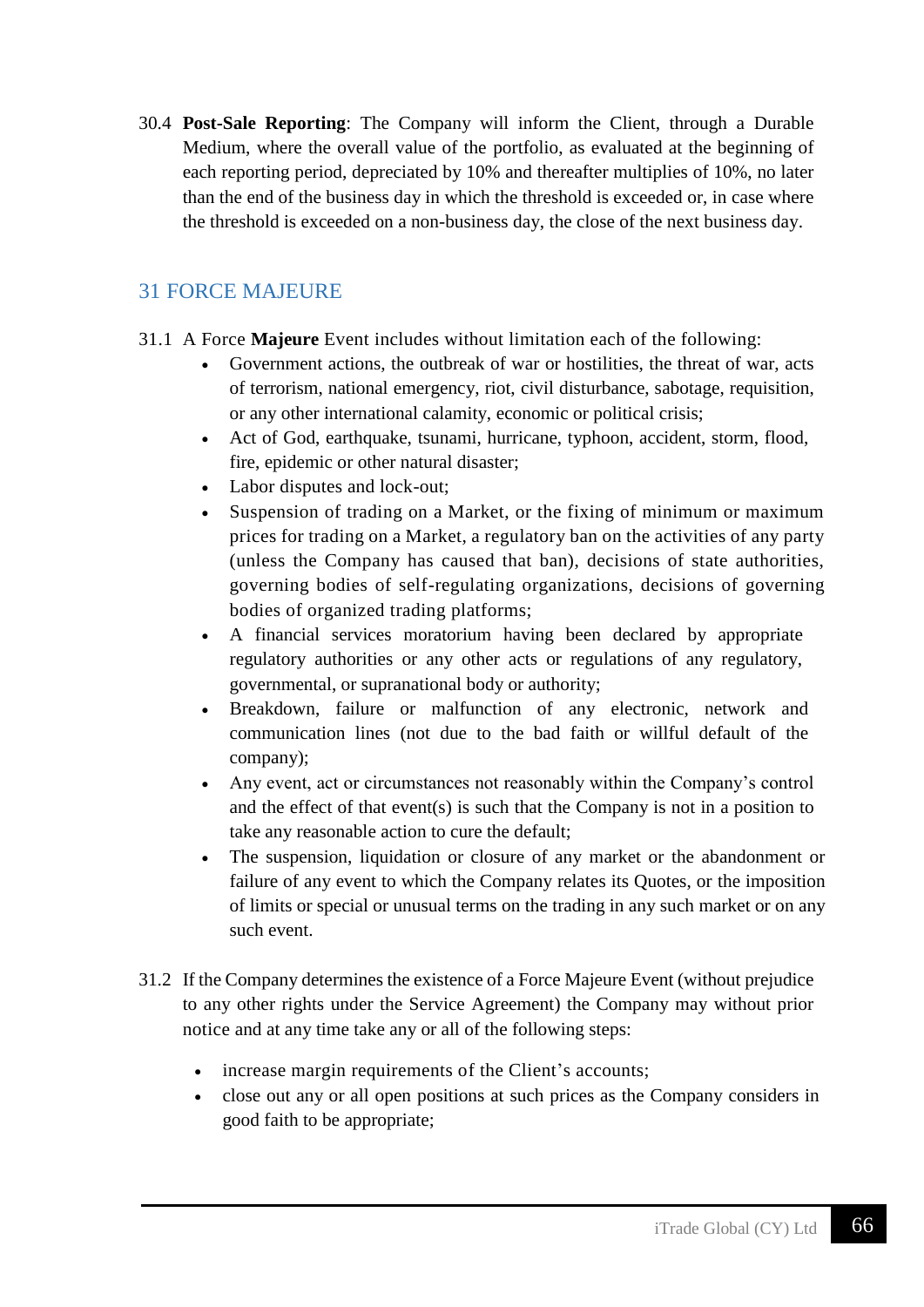- suspend or modify the application of any or all terms of the Agreement to the extent that the Force Majeure event makes it impossible or impractical for the Company to comply with them;
- take or omit to take all such other actions as the Company deems to be reasonably appropriate in the circumstances with regard to the position of the Company, the Client and other Clients;
- increase spreads:
- decrease any leverage level.
- 31.3 Under the provisions of this Agreement, the Company will not be liable or have any responsibility for any type of loss or damage arising out of any failure, interruption, or delay in performing its obligations under this Agreement where such failure, interruption or delay is due to a Force Majeure event.

# 32 INTRODUCTION OF CLIENT FROM AN INTRODUCING BROKER

32.1 In cases where the Client is introduced to the Company through an Introducing Broker, the Client acknowledges that the Company is not responsible or accountable for the conduct, representations or inducements of the Introducing Broker and the Company is not bound by any separate agreements entered into between the Client and the Introducing Broker.

### 33 THIRD PARTY AUTHORIZATION

33.1 The Client has the right to authorize a third person (i.e. nominate a representative) to act on behalf of the Client in all business relationships with the Company such as: to place instructions and/or orders to the Company or to handle any other matters related to the Customer Account and /or this Agreement, provided that the Client notifies the Company in writing, and in the event of exercising such a right the following conditions are met:

(a) The Client has to provide the Company with a Power of Attorney accompanied with all identification documents of the authorized representative;

(b) The authorized representative is approved by the Company; and

(c) Must fulfil all of the Company specifications including any information for anti-money laundering purposes.

33.2 The Power of Attorney must specify the duration of time for which it is valid. If there is no expiry date, the Power of Attorney will be considered valid until the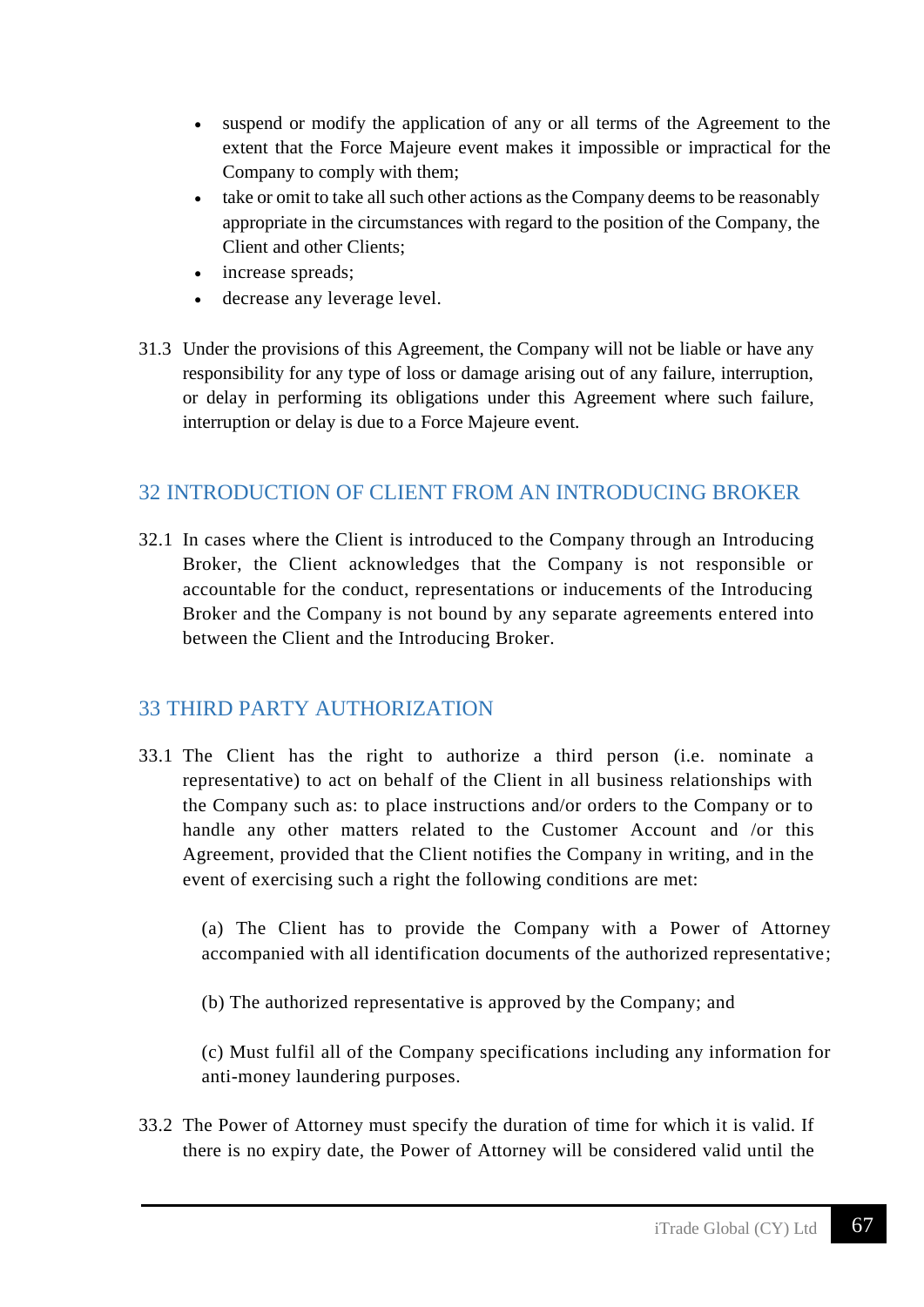Company receives a written notification from the Client for the termination of the authorization of the person as described in paragraph 33.1. It is the Client's responsibility to notify the Company regarding the termination of the authorization. In any other case, the Company will assume that the authorization is on-going and will continue accepting instructions and/or orders and/ or other instructions relating to the Customer Account given by the authorized person on the Client's behalf and the Client will recognize such orders as valid.

- 33.3 The written notification for the termination of the third-party authorization has to be received by the Company with at least 5 working days' notice prior the termination of the authorization date.
- 33.4 It further noted that the Company, acting on its own discretion and after performing the necessary know your client identification checks as well as assessing whether the authorized person is not engaged in the provision of unauthorized investment services, may reject such request and/or termination the provision of services at any time.

# 34 COMMUNICATIONS AND WRITTEN NOTICES

34.1 Unless the contrary is specified in this Agreement, any notice, instruction, request or other communication to be given to the Company by the Client under this Agreement and the *Service Agreement* shall be in writing and shall be sent to the Company's address below (or to any other address which the Company may from time to time specify to the Client for this purpose) by email, facsimile, post if posted in Cyprus, or airmail if posted outside Cyprus, or commercial courier service and shall be deemed delivered only when actually received by the Company at:

Postal address: iTrade Global (CY) Ltd, Isiodou, Andrea Laskaratou & Emanouel Roides Street 10-12, 2. Floor, Ayia Zoni, 3031 Limassol, Cyprus.

Fax: +35725262043 Email: [backoffice@TRADEFW.com](mailto:backoffice@TRADEFW.com)

34.2 In order to communicate with the Client, the Company may use any of the following: email; Company's online trading system internal mail; facsimile transmission; telephone; post; commercial courier service; air mail; or the Company's website. The methods of communication specified in this paragraph are also considered a written notice from the Company.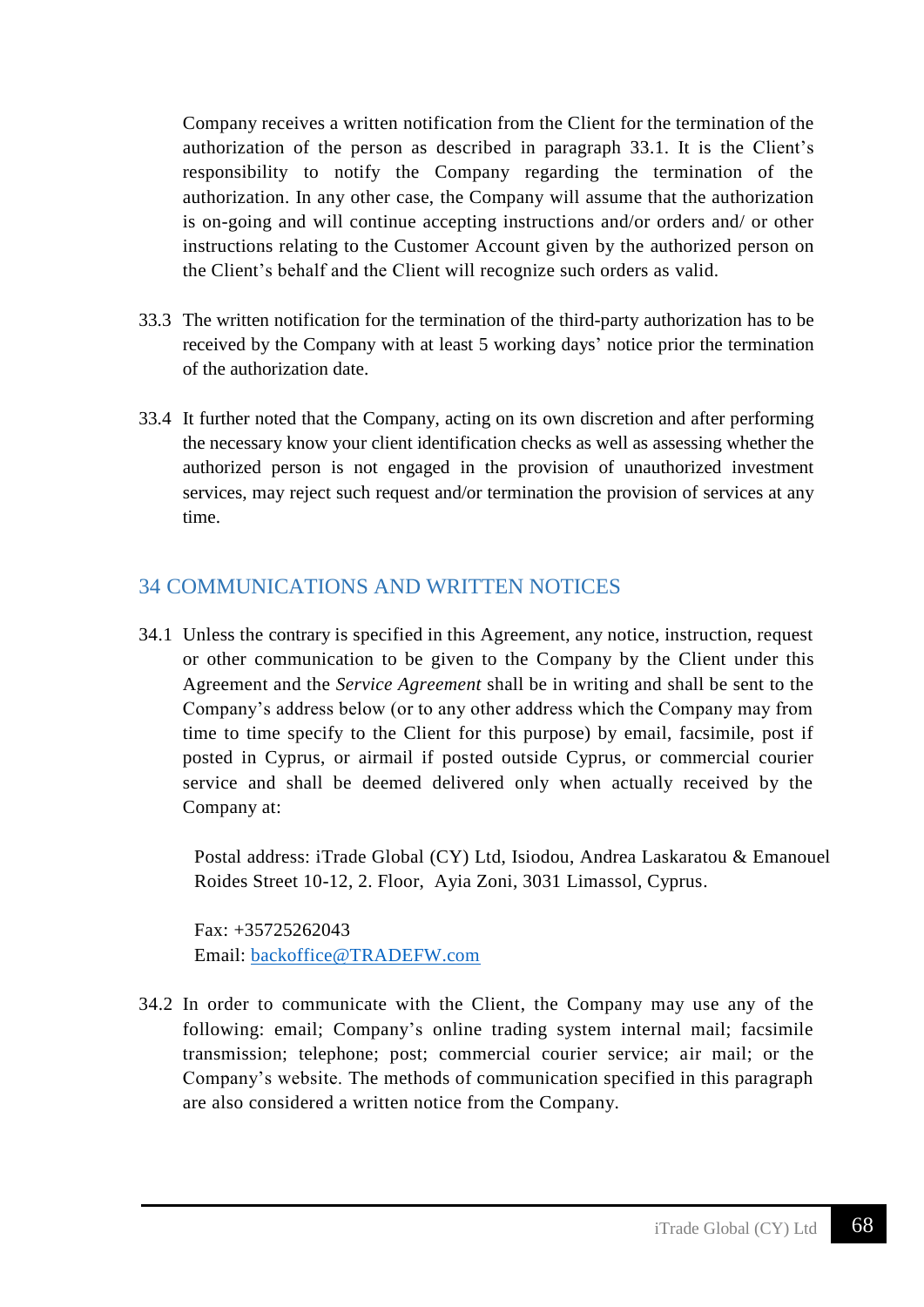34.3 The language of communication shall be in English and as such, all the information, documents and support you shall receive from us shall be in the English language. Nonetheless, where appropriate and for your convenience, the Company may communicate with you in your native language or in any other language in which you are fluently spoken. In case of translation of any documents/information/material on the website of the Company or any communication with the client, the English language will prevail if there are any differences.

# 35 LIABILITY AND INDEMNITY

- 35.1 In the case where the Company provides information, news, information relating to transactions, market commentary and any other information to be provided within the limits of the Company's authorization to the Client (or in newsletters which it may post on its website or provide to subscribers via its website or otherwise), the Company shall not be liable for any losses, costs, expenses or damages suffered by the Client arising from any inaccuracy or mistake in any such information given. Subject to the right of the Company to void or close any transaction in the specific circumstances set out the Agreement, any transaction following such inaccuracy or mistake shall nonetheless remain valid and binding in all respects on both the Company and the Client.
- 35.2 The Company shall not be held liable for any loss or damage or expense incurred by the Client in relation to, or directly or indirectly arising from but not limited to:
	- a) any error or failure in the operation of the company online trading system;
	- b) any delay caused by the Customer terminal;
	- c) transactions made via the Customer terminal;
	- d) any failure by the Company to perform any of its obligations under the Agreement as a result of Force Majeure Event or any other cause beyond its control;
	- e) the acts, omissions or negligence of any third party;
	- f) any person obtaining the Client's access codes that the Company has issued to the Client prior to the Client's reporting to the Company of the misuse of his access codes;
	- g) all orders given through and under the Client's access codes;
	- h) unauthorized third persons having access to information, including electronic addresses, electronic communication, personal data and access codes when the above are transmitted between the parties or any other party, using the internet or other network communication facilities, post, telephone, or any other electronic means;
	- i) a delay transmitting any order for execution;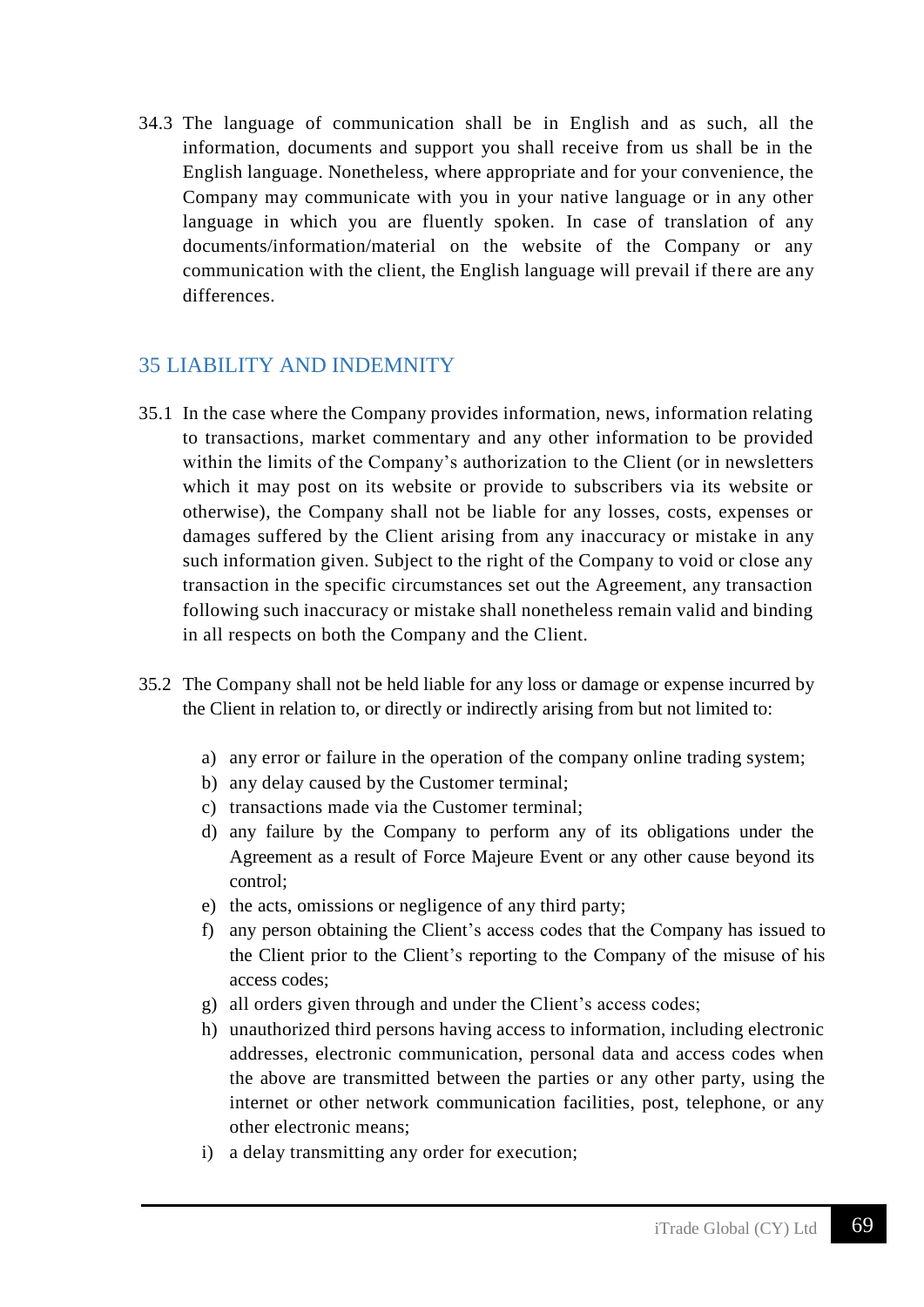- j) currency risk;
- k) slippage;
- l) any changes in the rates of tax;
- m) any actions or representations of the introducing broker;
- 35.3 If the Company incurs any claims, damage, liability, costs or expenses, which may arise in relation to the execution or as a result of the execution of the Client Agreement and/or in relation to the provision of the services and/or in relation to any Order it is understood that the Company bears no responsibility whatsoever and it is the Client's responsibility to indemnify the Company.
- 35.4 The Company shall in no circumstances be liable to the Client for any significant or indirect losses, damages, loss of profits, loss of opportunity (including in relation to subsequent market movements), costs or expenses the Client may suffer in relation to the Client Agreement.

# 36 GUARANTEES ON BEHALF OF THE CLIENT

- 36.1 The Client states, confirms and guarantees that any money handed to the Company for any purpose, belongs exclusively to the Client and is free of any lien, charge, pledge or any other burden. Further, whatever money is handed over to the Company by the Client is not in any manner whatsoever directly or indirectly proceeds of any illegal act or omission or product of any criminal activity.
- 36.2 The Client acts for himself and not as a representative or a trustee of any third person, unless he/she has produced, to the satisfaction of the Company, a document and/or a power of attorney enabling him/her to act as representative and/or trustee of any third person.
- 36.3 The Client agrees and understands that in the event that the Company has such proofs that are adequate to indicate that certain amounts, as classified in Paragraphs 36.1 and 36.2 of this Section, received by the Client are proceeds from illegal acts or products of any criminal activity and/or belonging to a third party, the Company reserves the right to refund these amounts to the sender, either this being the Client or a beneficial owner. Furthermore, the Client also agrees and understands that the Company may reverse any transactions performed in the Client's Trading Account and may terminate this agreement. The Company reserves the right to take any legal action against the Client to cover and indemnify itself upon such an event and may claim any damages caused to the Company by the Client as a result of such an event.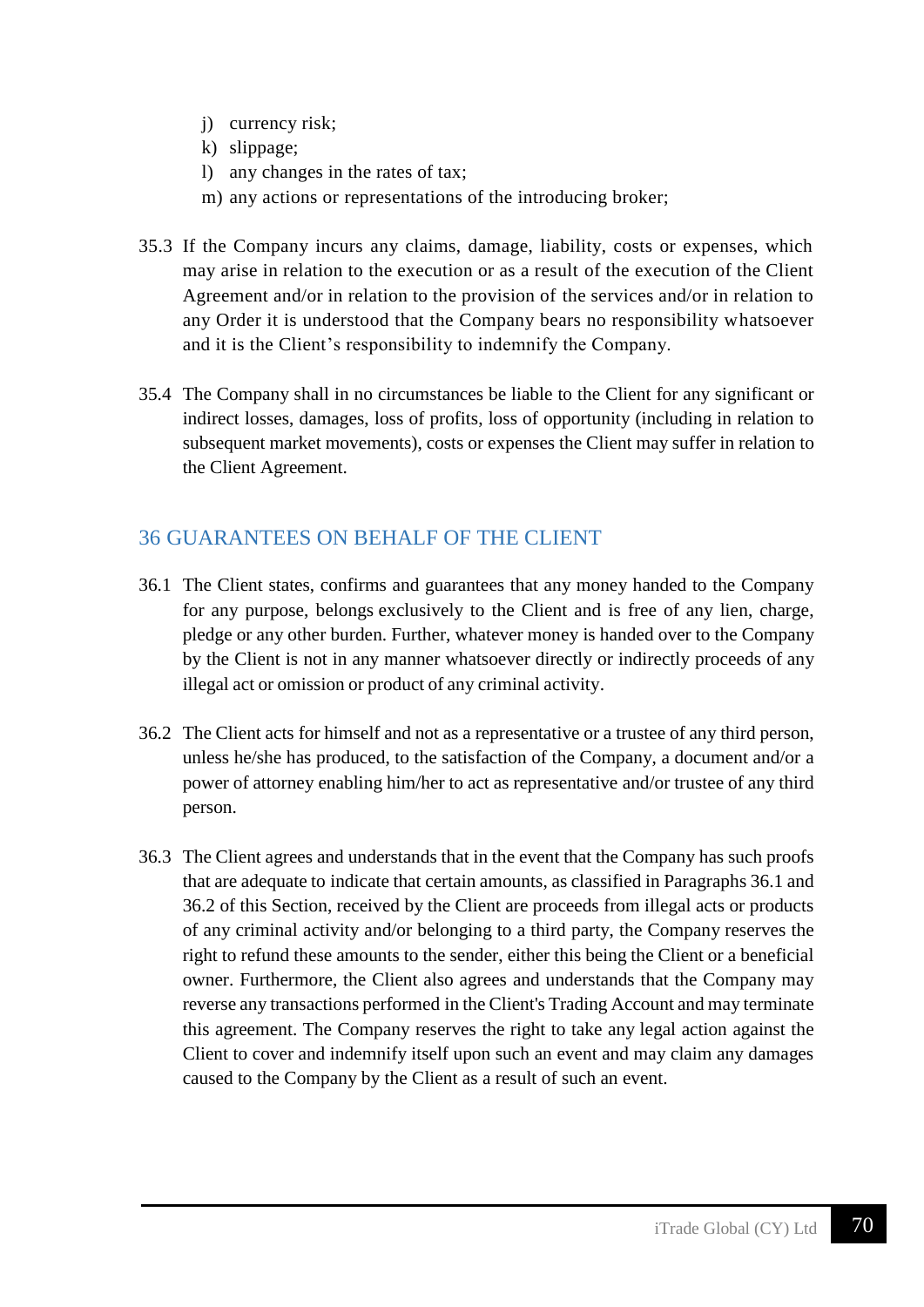- 36.4 The Client declares that he/she is over 18 (eighteen) years old, in case of natural person, or that it has full legal capacity, in case of legal person, to enter into this Agreement.
- 36.5 The Client understands and accepts that all transactions in relation to trade in any of the Financial Instruments will be performed only through the Trading Platform(s) provided by the Company and the Financial Instruments are not transferable to any other Trading Platform whatsoever.
- 36.6 The Client guarantees the authenticity and validity of any document handed over by the Client to the Company.

# 37 CHARGEBACK POLICY

- 37.1 The Company reserves the right to charge the Client with a research and administrative processing fee, depending on the fees/charges of the Payment Service Provider, if a chargeback is placed by the Client with his/her credit card company (either intentionally or unintentionally) for any deposit made to the Client's Trading Account. This fee will be used to cover all investigative expenses to prove that the deposit was made by the Client upon receiving the chargeback from the Company's merchant provider/payment service provider.
- 37.2 All fraud including credit card fraud will not be accepted by the Company and as such will be fully investigated and pursued under the law to its fullest extent. Any losses resulting on our behalf will be fully pursued in a civil lawsuit to claim back any losses incurred.
- 37.3 Any chargebacks made to the Company will be regarded as fraudulent if no attempt is made by the Client to help solve any issues related to a deposit. All unnecessary chargebacks result in costs for our Company and as such:
	- a) When suspicious activity relating to any deposit is detected by the Company, the respective deposit will be placed as 'Pending' and fraud detection checks will be performed during this time. Access to the Client's Trading Account will also be temporarily prohibited in order to reduce the Company's exposure to the risk.
	- b) All reviews are generally completed within twenty-four (24) hours; however, it may take longer for those deposits posing a potentially higher risk as more extensive fraud detection checks will be performed by the Company.
	- c) The Client acknowledges and agrees that the Company may contact the Client directly in regards to the received transactions/claims.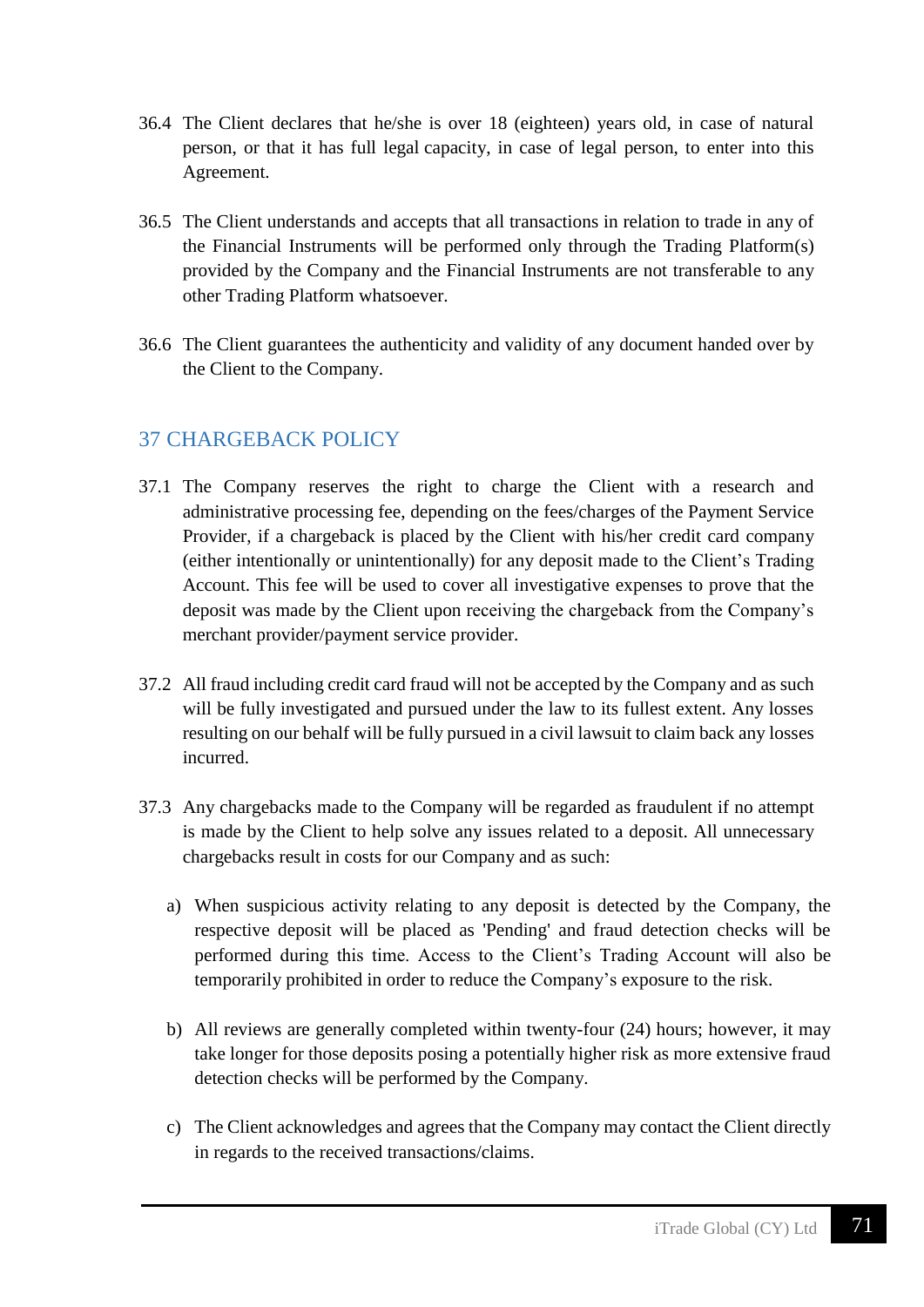- d) Depending on the specific case and chargeback reason, the deposit will either be held as "pending" until the investigation is completed and/or the claim is closed; or the deposit will be cancelled and the funds will be refunded back to the credit card used to make the deposit. In addition, the Company has the sole discretion to close any (and all) of the Client's Trading Accounts with us in such cases. Any active orders will also be cancelled immediately if associated with the same fraudulent credit card and/or account.
- e) The Client has fifteen (15) calendar days to cancel the chargeback or to reimburse the amount back to the Company via a bank transfer.
- f) Any chargeback case that is made against the Company and is not successful, will result in the sum being reimbursed to the Company along with charges for any research, administration and processing performed.
- g) If the Client reimburses the Company with the disputed amount via bank transfer or if the Client cancels the chargeback, and the cancellation has been officially confirmed to the Company by the payment service provider or the bank, then the Company will not charge any fees.
- 37.4 In addition, in case of chargeback, dispute, retrieval or any type of fraudulent transaction, regardless of the outcome of the chargeback case, the Company reserves the right to block the Client's online trading facility and/or not reactivate it and/or terminate his/her account with us. Consequently, any profits or revenues may be seized and we reserve the right to inform any third party. We are continually developing tools to monitor any fraudulent activity and any cases from such activity will be decided on by ourselves and any decision made shall be final and nonnegotiable.
- 37.5 The Company reserves the right to deduct the disputed amount until any investigation from our side is completed.

# 38 INTELLECTUAL PROPERTY

- 38.1 The Client acknowledges that all content, trademarks, services marks, trade names, logos and icons and in general all Intellectual Property Rights on the Company's Website [\(www.TRADEFW.com\)](http://www.tradefw.com/) are the Company's property or its affiliates or agents and are protected by copyright laws and international treaties and provisions.
- 38.2 The Client agrees not to delete any copyright notices or other indications of protected intellectual property rights from materials that the Client prints or downloads from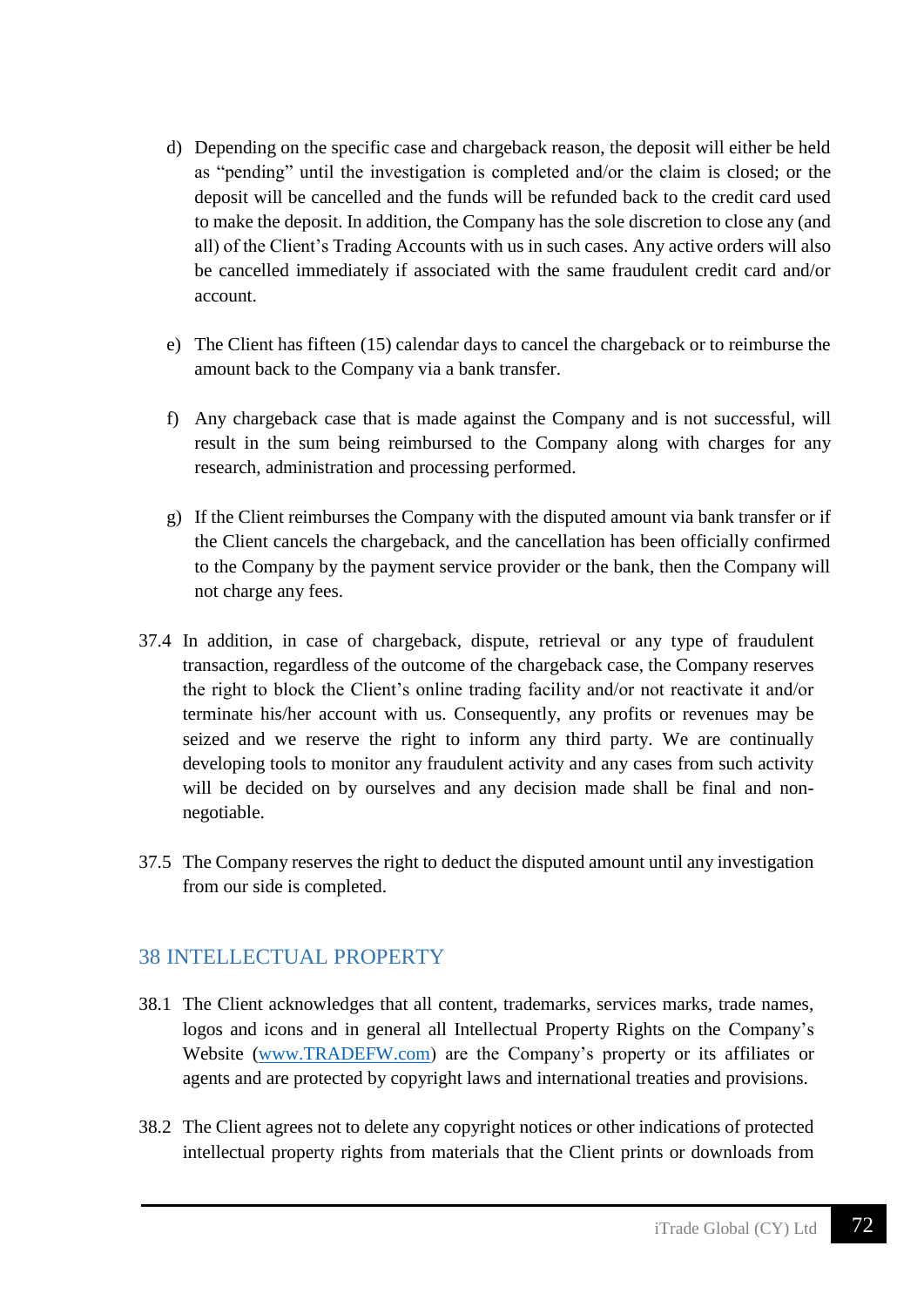the website. The Client will not obtain any intellectual property rights in, or any right or license to use such materials or the website, other than as set out in this Agreement.

- 38.3 The Client also agrees not to copy, record, edit, alter or remove any of the materials on the Company's website. This shall include, without limitation, not removing, editing or otherwise interfering with (or attempting to remove, edit or otherwise interfere with) any name, marks, logos or branding on the Company's website.
- 38.4 Images displayed on the website are either the property of the Company or used with permission. The Client agrees not to upload, post, reproduce or distribute any information, software or other material protected by copyright or any other intellectual property right (as well as rights of publicity and privacy) without first obtaining the permission of the owner of such rights and the prior written consent of the Company.
- 38.5 Unless expressly stated otherwise, the Company's surrendered materials and/or messages, including ideas, know-how, techniques, marketing plans, information, questions, answers, suggestions, emails and comments, are neither confidential nor will the Client hold the intellectual property in it. The Client's consent to this Agreement shall be regarded as authorizing the Company to use any client data (excluding the personal identification data of the client). Such use does not require additional client approvals and/or will not be billed separately.

# 39 GENERAL PROVISIONS

- 39.1 The Client acknowledges that no representations were made to him/her by or on behalf of the Company which have in any way incited or persuaded him/her to enter into the Agreement.
- 39.2 In case of joint-trading Accounts for two or more persons who will jointly be considered as the Company's Client, the Client's obligations under the Agreement shall be joined and several and any reference in the Agreement to the Client shall be construed, where appropriate, as reference to one or more of these persons. Any warning or other notice given to one of the persons which form the Client shall be deemed to have been given to all the persons who form the Client. Any Order given by one of the persons who form the Client shall be deemed to have been given by all the persons who form the Client.
- 39.3 In case any provision of the Agreement is or becomes, at any time, illegal void or non-enforceable in any respect, in accordance with a law and/or regulation of any jurisdiction, the legality, validity or enforceability of the remaining provisions of the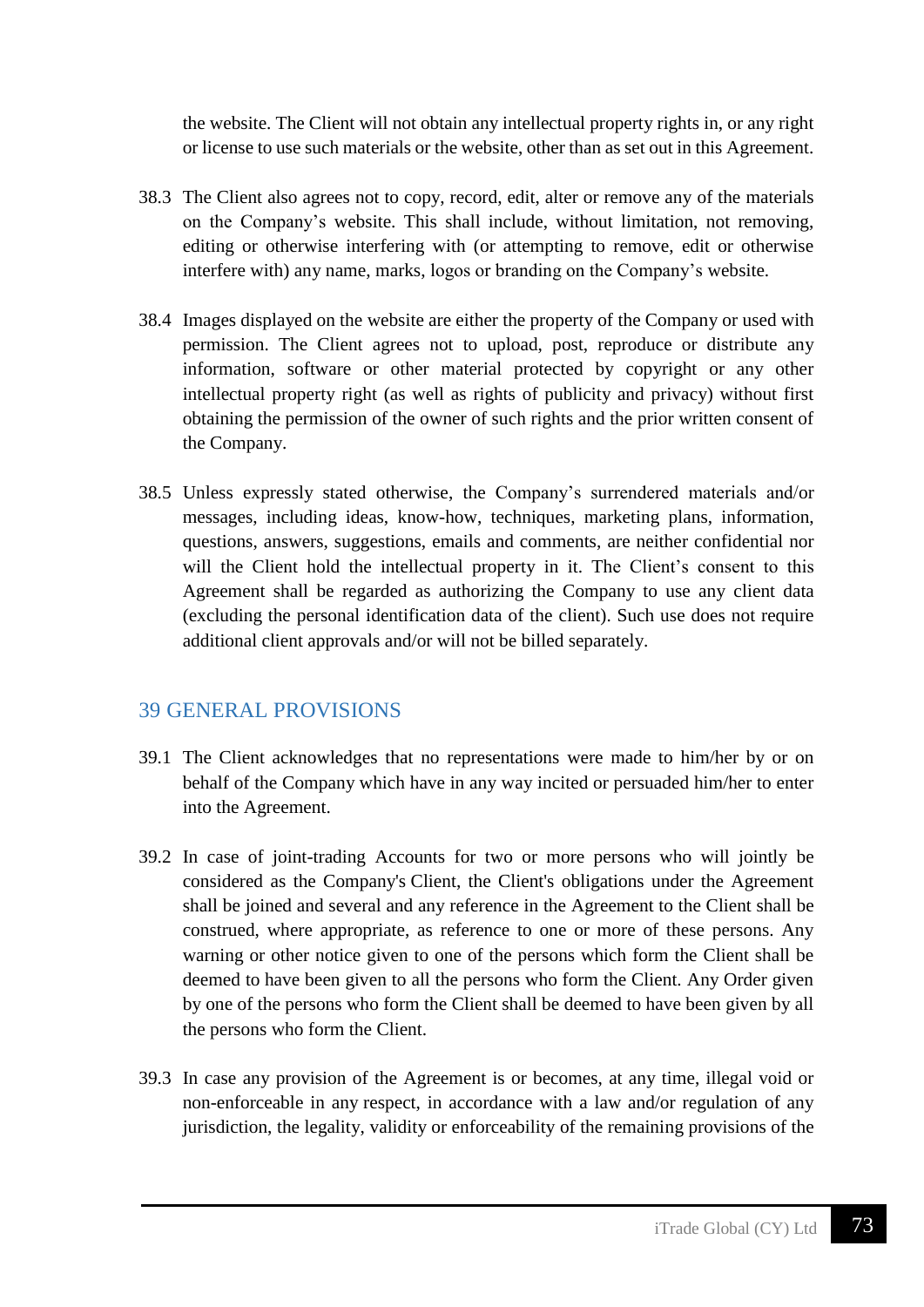Agreement or the legality, validity or enforceability of this provision in accordance with the law and/or regulation of any other jurisdiction, shall not be affected.

39.4 The Client shall take all reasonably necessary measures (including, without prejudice to the generality of the above, the execution of all necessary documents) so that the Company may duly fulfill its obligations under the Agreement. The location of detailed information regarding the execution and conditions for the investment transactions in Financial Instruments conducted by the Company and other information regarding the activity of the Company are accessible and addressed to any natural persons and legal entities at the Company's website over the Internet.

# 40 APPLICABLE LAW AND REGULATIONS

- 40.1 This Agreement is governed by the Laws of the Republic of Cyprus.
- 40.2 Notwithstanding any other provision of this Agreement, in providing Services to the Client the Company shall be entitled to take any action as it considers necessary in its absolute discretion to ensure compliance with the relevant market rules and or practices and all other applicable laws.
- 40.3 All transactions on behalf of the Client shall be subject to applicable laws, regulations, directives, circulars and customs of the Cyprus Securities and Exchange Commission (CySEC), the Central Bank of Cyprus and any other authorities which govern the operation of the Cyprus Investment Firms, as they are amended or modified from time to time. The Company shall be entitled to take or omit to take any measures which it considers desirable in view of compliance with the Applicable Regulations in force at the time. Any such measures as may be taken and the Applicable Regulations in force shall be binding on the Client.

# 41 ELECTIVE PROFESSIONAL AND PROFESSIONAL CLIENTS

41.1 Further to Paragraph 9 above, it is noted that the Company retains the right to refuse to treat a client as a Professional client either during the time of application and/or at any time during the business relationship with a client, if it is deemed that such client does not fulfill the applicable legislative requirements and/or the policies and procedures of the Company. Clients who shall be treated as Professional Clients acknowledge to waive their rights for certain regulatory protections and understand the consequences of losing such protections according to the Elective Professional Client Lower Protection paragraph below.

## **Elective Professional Client Lower Protection**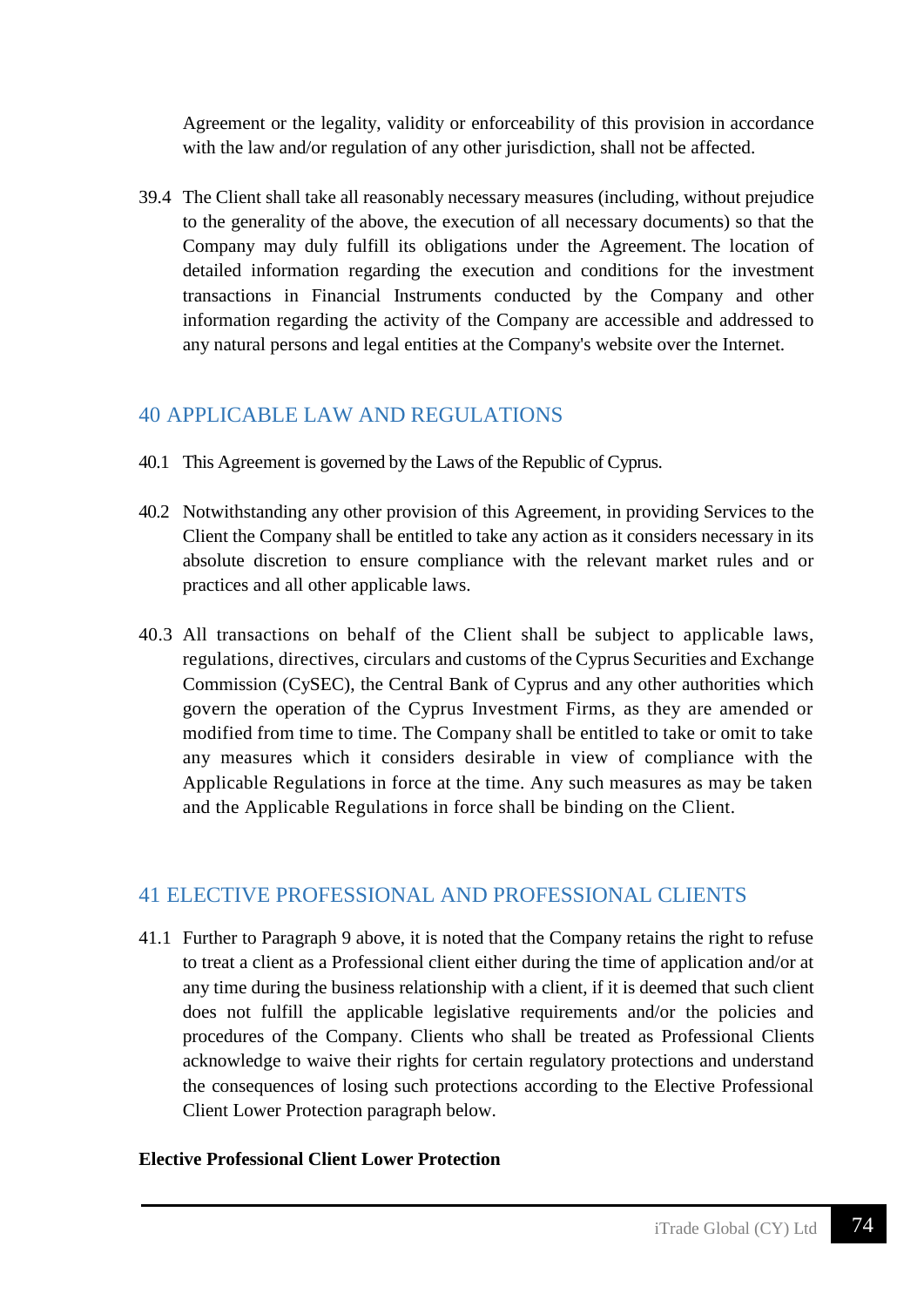- 41.2 According to the provision of the [Customer Categorization](https://www.tradefw.com/wp-content/uploads/iTrade_Global_Customer_Categorization.pdf) Policy, professional clients are treated differently than retail clients under Cypriot and EU Regulatory regimes. The following is a non-exhaustive list of protections that may not be available to Professional clients once they are categorised as such.
	- 41.2.1 Leverage Limits: CySEC has published a Policy Statement on the imposition of national measures in relation to the marketing, distribution and sale of CFDs which was published on  $27<sup>th</sup>$  September 2019 where it has implemented the European Securities and Market Authority's ("ESMA") measures which limit the amount of leverage that a retail client may be exposed to regarding various CFD products. The new leverage limits for CFDs are:
		- a. Major currency pairs: 30:1
		- b. Non-major currency pairs, gold and major indices: 20:1
		- c. Commodities other than gold and non-major equity indices: 10:1
		- d. Individual equities and other reference values: 5:1
		- e. Cryptocurrencies 2:1

N.B. The stated leverage ratios are subject to change according to the applicable legislative and regulatory framework the Company adheres to.

- 41.2.2 Margin close out: CySEC has introduced the following protections for retail clients: a mandatory close out on a per account basis: The Company is required to close out (one or more of) our retail client's open CFD positions where the total margin in the client's account falls below 50% of the initial margin (stop out rule). For Professional Clients the leverage limits will not be affected by the new rules that protect the Retail Clients whereas the Company shall provide Professional Clients a stop out rule of 5%.
- 41.2.3 Negative balance protection: CySEC has also introduced a mandatory negative balance protection on a per account basis. For Professional Client, the Company is not required by law or regulation to provide them with the above protections. Nonetheless, the Company shall make such protections available to Professional Clients.
- 41.2.4 Communications: All communications with clients are required to be fair, clear and not misleading. As a professional client, the Company may use more sophisticated language when dealing with you, whereas the Company is not required to use simple language and be more balanced in describing the risks and benefits of trading leveraged products, when communicating with a retail client. In practice, the Company shall communicate in the same clear manner with both retail and Professional Clients.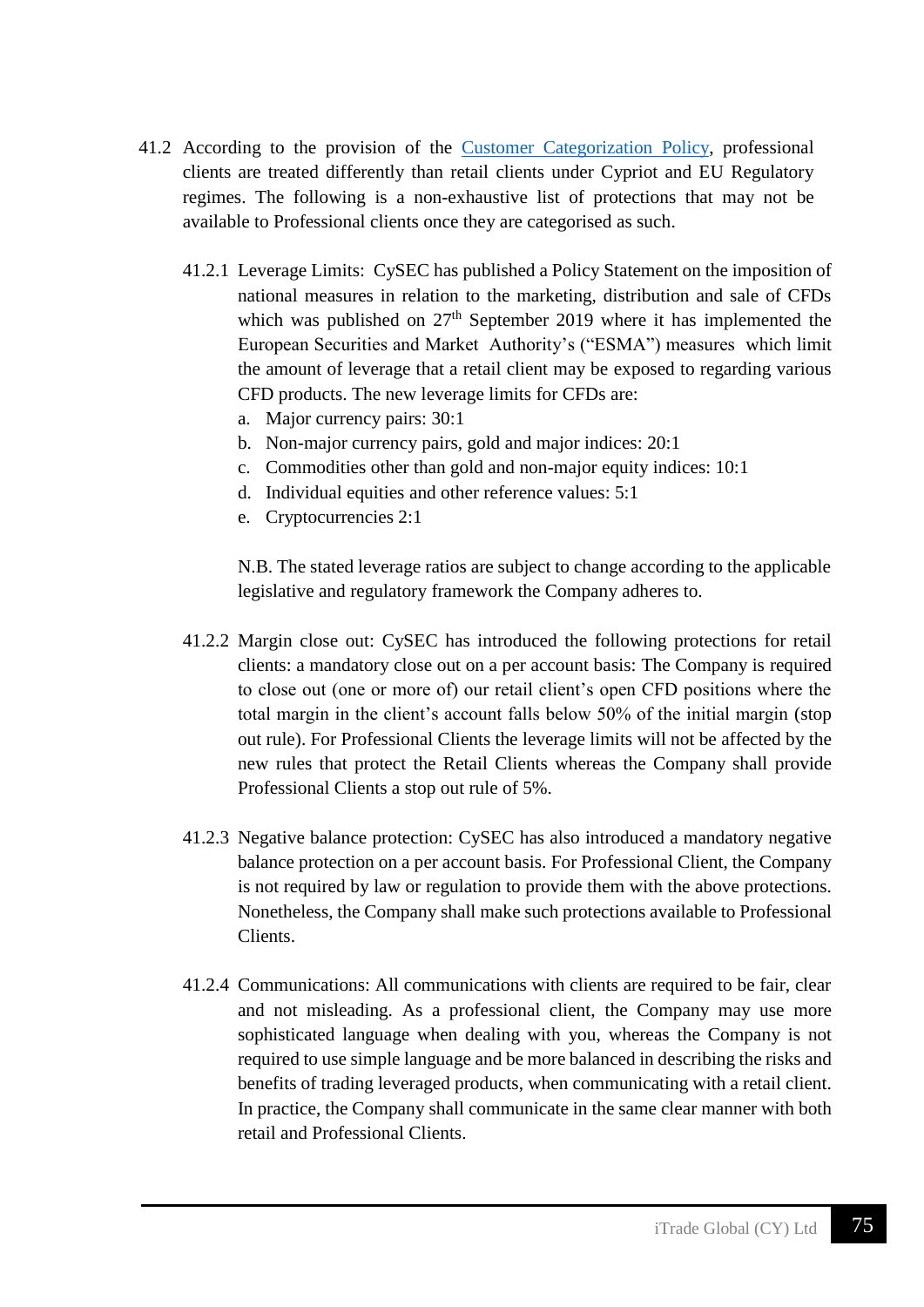- 41.2.5 Knowledge and experience: While the Company may assume that Professional Clients have the necessary level of knowledge and experience to understand the risks involved trading our leveraged products (also known as the appropriateness assessment) it should be noted that all clients (retails and/or professional) are required to have completed our appropriateness assessment as part of their onboarding with the Company.
- 41.2.6 Client Money: When holding client's money, the Company is required to apply CySEC rules according to Directive DI87-01 for the Safeguarding of client Assets, Product Governance Obligations and Inducements. Professional Clients however, may choose to op-out of these rules. Nonetheless the Company has chosen to treat Professional Clients' money the same way that we treat retail clients' money.
- 41.2.7 Best Execution: The Company owes both retail and Professional Clients a duty for best execution. Although the rules allow the Company to apply this duty differently for different client categorisation, in practice the Company will execute Professional Clients' orders in the same way as we execute a retail clients' orders.
- 41.2.8 Investor Compensation Fund: CySEC's Directive DI187-07 for the operation of the Investor Compensation Fund regarding the operation of Cyprus Investment firms states which clients are not eligible for compensation form the Investor Compensation Fund.
- 41.2.9 Key Information document for package products: The requirement to provide a key information document to retail clients does not apply to professional clients. In practice such documents shall be available to both our retail and professional clients (where applicable).
- 41.3 Clients further acknowledge that the protections and rights afforded above are subject to the Company's discretion and may be changed from time to time. In case of such change, all clients shall be informed according to the internal policies and procedures of the Company.

# 42. TRANSACTIONS REPORTING

As per the applicable legislative and regulatory framework, the Company, as an investment firm which executes transactions in financial instruments is required to report complete and accurate details of such transactions to CySEC as quickly as possible, and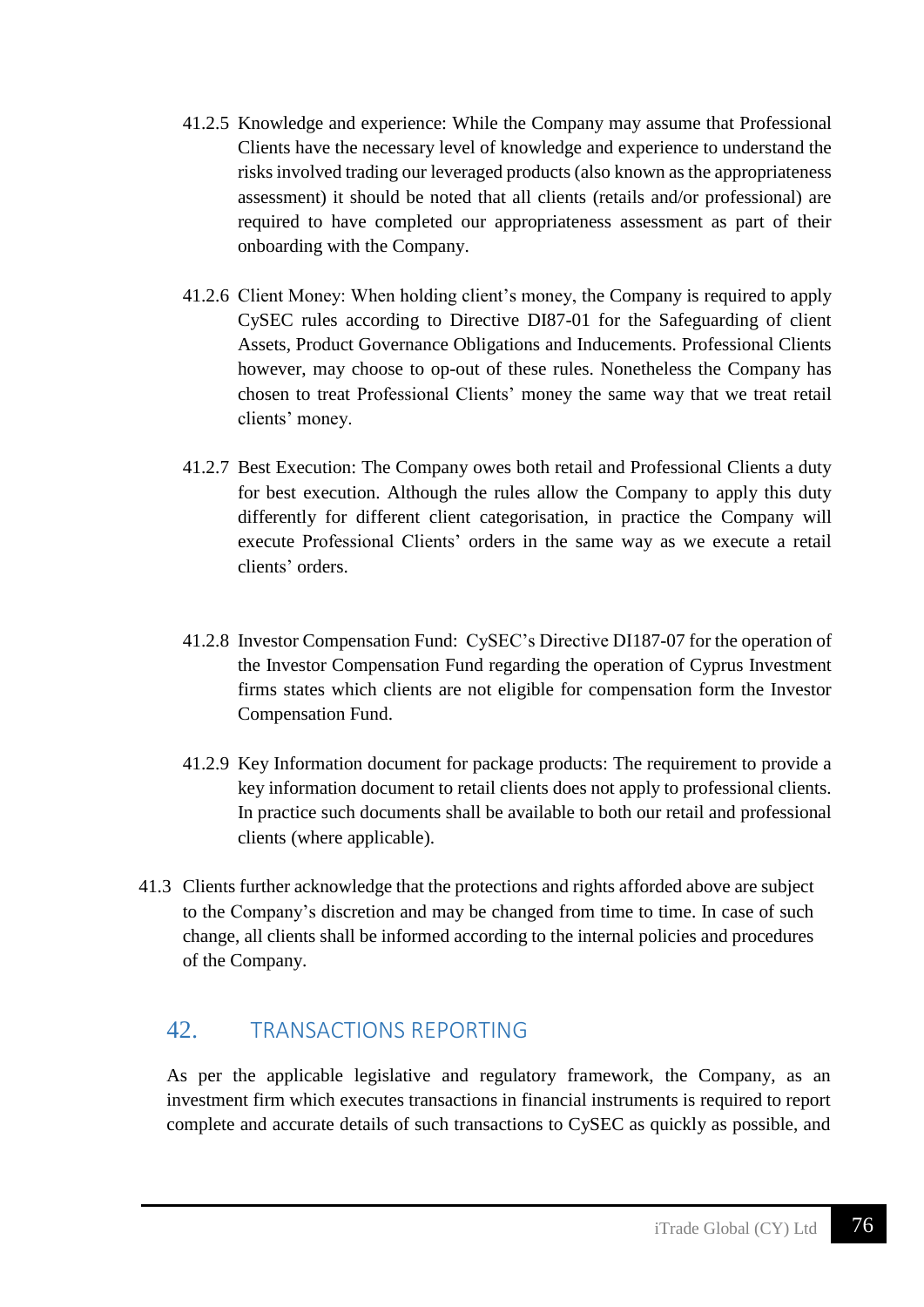not later than the close of the following working day. The transaction reporting obligation under MIFID II/MIFIR captures:

- Financial instruments which are admitted to trading or traded on a trading venue or for which a request for admission to trading has been made;
- Financial instruments where the underlying is a financial instrument traded on a trading venue; and
- Financial instruments where the underlying is an index or a basket composed of financial instruments traded on a trading venue.

## Content of the Transactions Report

The information required has to list the Company submitting the report, branch reporting flags, a quantity notation, a price notation, the currencies, the consideration to trade, a Legal Entity Identified ("LEI") for legal entities eligible for LEI, the unique national number for natural persons, the decision maker, further details on the natural persons (name, surname, date of birth, etc), an instrument classification, OTC derivative specific fields, fields related to transmission of orders and a report matching number.

To this effect the Company collects the necessary information as to give effect to its obligation for MIFIR reporting to the Authorities.

## 43. COMMON REPORTING STANDARD

The Company is further obligated to identify, maintain and report information about individuals and entities tax resident in another jurisdiction for whom they maintain financial accounts and to report it to the Cyprus Tax Department to the extent that it is reportable under the applicable Legislation. The Company has taken all steps to ensure its conformity with the Assessment and Collection of Taxes (exchange of information) in the frame of the Multilateral Competent Authority Agreement on the Automatic Exchange of Financial Account Information Decree of 2016.

## 44. EMIR REPORTING

EMIR requires reporting of the transaction details for both types of derivatives trades – exchange traded derivatives (ETD) and OTC derivatives. OTC derivative is a derivative contract the execution of which does not take place on a regulated market or on a thirdcountry market considered as equivalent to a regulated market. The scope of the financial instruments covered by EMIR are set out as follows:

1. Options, futures, swaps, forward rate agreements and any other derivative contracts relating to securities, currencies, interest rates or yields, emission allowances or other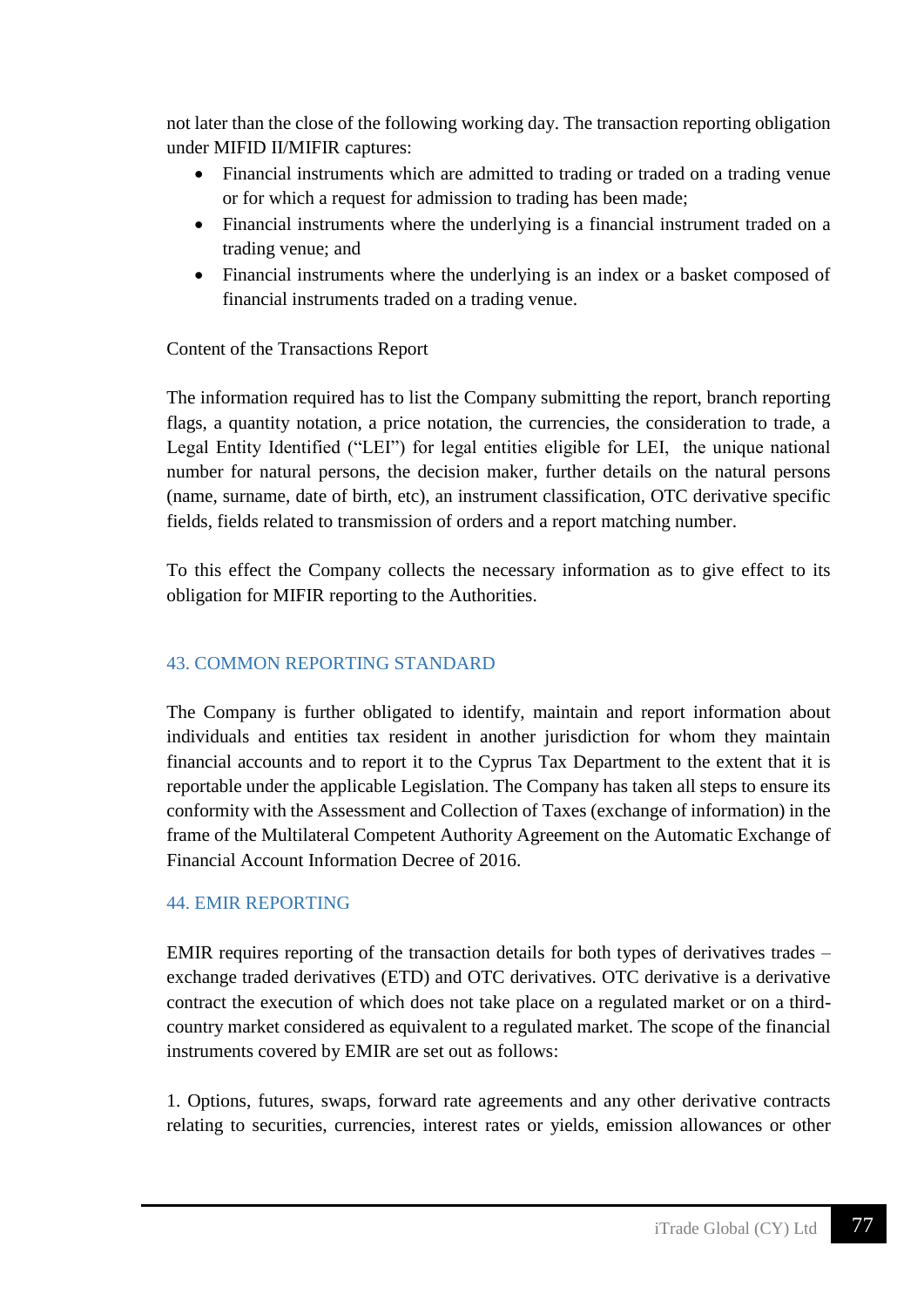derivatives instruments, financial indices or financial measures which may be settled physically or in cash;

2. Options, futures, swaps, forwards and any other derivative contracts relating to commodities that must be settled in cash or may be settled in cash at the option of one of the parties other than by reason of default or other termination event;

3. Options, futures, swaps, and any other derivative contract relating to commodities that can be physically settled provided that they are traded on a regulated market, a MTF, or an OTF, except for wholesale energy products traded on an OTF that must be physically settled;

4. Options, futures, swaps, forwards and any other derivative contracts relating to commodities, that can be physically settled not otherwise mentioned in point 3 of this Section and not being for commercial purposes, which have the characteristics of other derivative financial instruments;

5. Derivative instruments for the transfer of credit risk;

6. Financial contracts for differences;

7. Options, futures, swaps, forward rate agreements and any other derivative contracts relating to climatic variables, freight rates or inflation rates or other official economic statistics that must be settled in cash or may be settled in cash at the option of one of the parties other than by reason of default or other termination event, as well as any other derivative contracts relating to assets, rights, obligations, indices and measures not otherwise mentioned in this Section, which have the characteristics of other derivative financial instruments, having regard to whether, inter alia, they are traded on a regulated market, OTF, or an MTF;

8. Emission allowances consisting of any units recognised for compliance with the requirements of Directive 2003/87/EC (Emissions Trading Scheme).

The reporting procedure for EMIR is undertaken and performed by a Service Provider, which is also responsible for the reporting and submission of the relevant reports. To this effect, the Service Provider collects the data from the Company's platform for the preparation of the reports whereas upon submission of the given reports, they send on a daily basis to the Company the reports and the submission receipts.

#### **45. KEY INFORMATION DISCLOSURE**

Key Information Document ("KID") provides clients with the key information about the investment product described therein. The information is required by the legislation in order to help clients understand the nature, risks, costs, potential gains and losses of the product and to help clients compare products. By acknowledging the Terms and Conditions you further represent and agree that you will read and fully understand the content of the additional information and documents available on our [website,](https://www.tradefw.com/legal/) prior to opening a trading account which include among other, the [Legal Documents](https://www.tradefw.com/legal/) and specifically Key Information Document.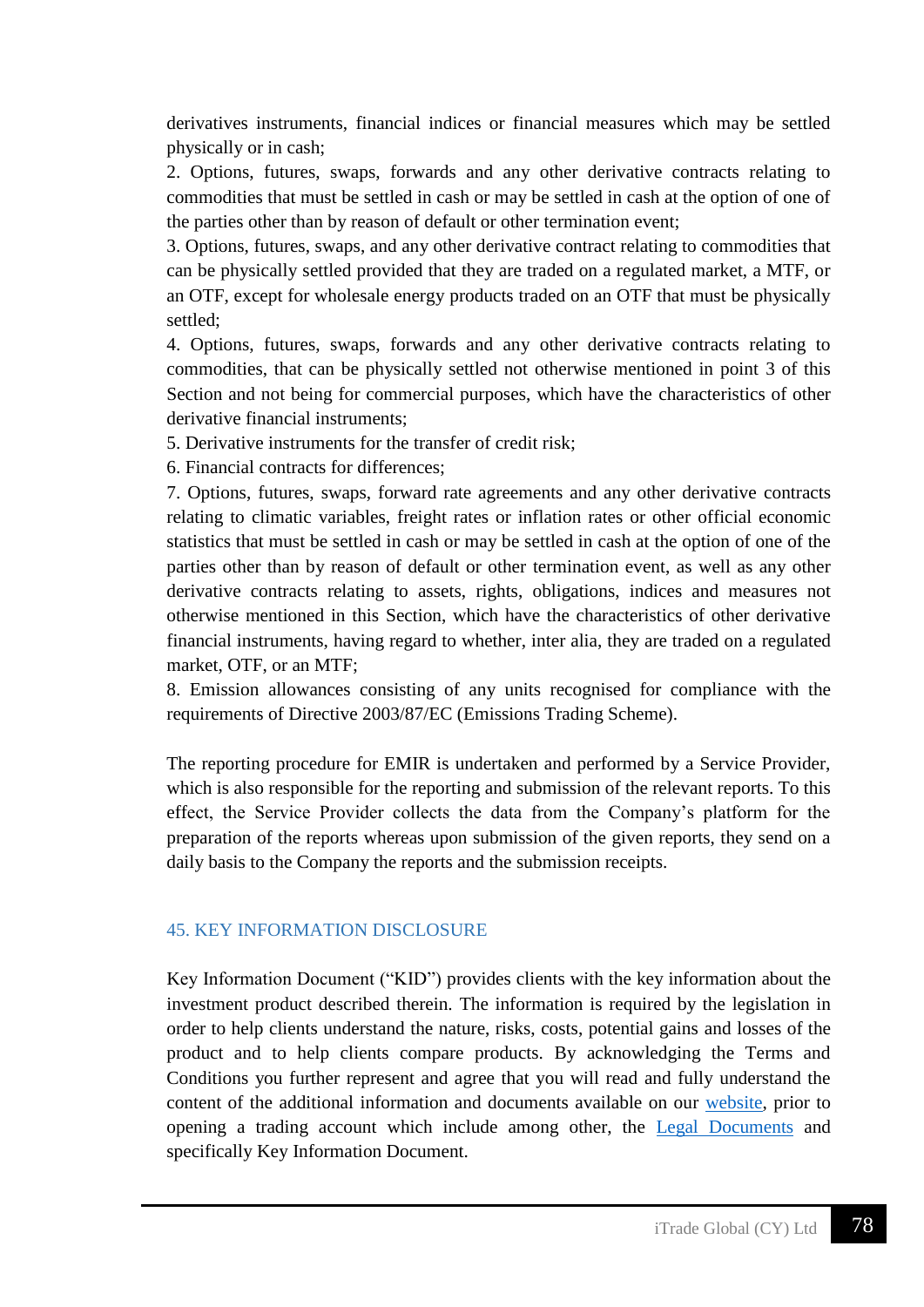#### 46. PRODUCT GOVERNANCE

The Company has implemented its Product Governance Manual according to which it shall implement adequate product governance arrangements to ensure that the products and services of the Company are compatible with the needs, characteristics and objectives of an identified target market and that the intended distribution strategy is consistent with the identified target market. The Company under its capacity of both product manufacturer and distributor, will use the product manufacturer's more general target market assessment (if any) as well as actual information and knowledge of its client base, to identify the target market and the distribution strategy of its products. The criteria to be considered include the following:

- i. The type of client to whom the product is targeted i.e. specification whether the product is targeted to retail, professional clients or eligible counterparty;
- ii. Clients' knowledge and experience i.e. specification of the knowledge to be possessed by the target clients about elements such as the relevant product type, product features and/or knowledge in related areas which help understand the product;
- iii. Clients' financial situation with a focus on the ability to bear losses i.e. the Company shall specify the % of losses target clients are able and willing to afford and if there are additional payment obligations that might exceed the amount invested;
- iv. Clients' risk tolerance and compatibility of the risk of the product with the target market i.e. the Company will specify the general attitude that target clients must have in relation to the risks of investment. Basic risk attitudes will be categorised and clearly described; and
- v. Clients' objectives and needs i.e. the Company will specify the investment objectives and needs of target clients that a product is designed to meet, including the wider financial goals of target clients or the overall strategy they follow when investing.

The Company shall determine the target market characteristics for its products which shall be offered to the clients or prospective clients of the Company depending on their knowledge and experience with regards to the characteristics of the products.

## 47. SWAP FREE ACCOUNTS

TradeFW offers swap-fee forex trading accounts, also known as Islamic forex accounts. These accounts comply with the Islamic religious beliefs and are offered exclusively to Muslim clients upon provision of proof of religion.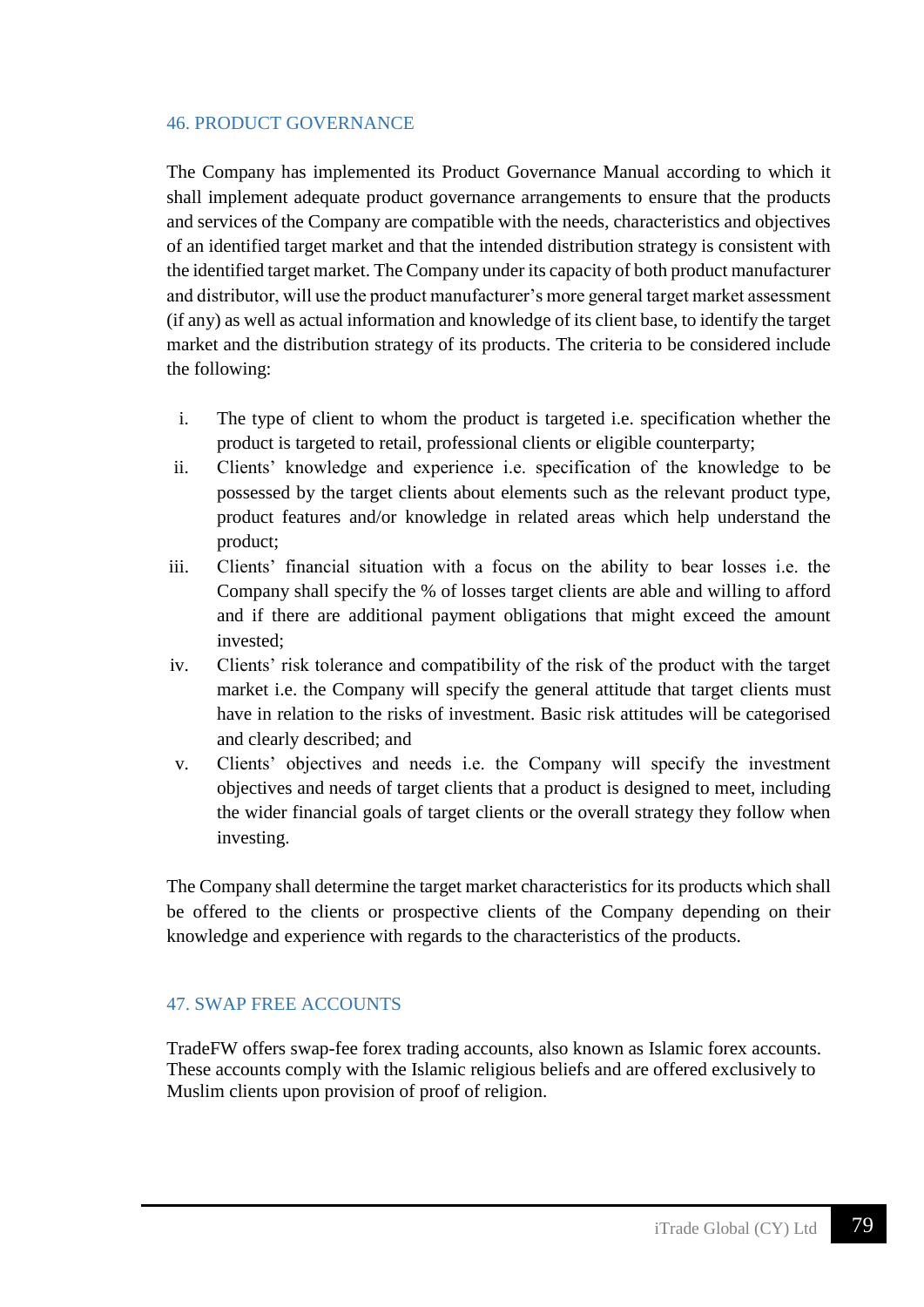As the Islamic religion, forbids any business transaction in which one of the parties must pay or receive some interest from another party (i.e. swaps), any client providing sufficient proof of religion will be granted an Islamic forex account.

Non-Muslim forex traders are not eligible for Islamic forex accounts.

Islamic accounts are free of any overnight fees during the first 5 days a position is opened. On the 6th day a storage fee of 10 USD / lot per night will be charged. Clients are advised to manage their open orders and keep in mind that the charged amount will reach 3x in case the overnight order enters a weekend day. The customer hereby confirms and/or accepts and/or declares that all open trades shall expire and be closed automatically by the system after three (3) months, including hedge and limit positions. The trades shall expire without any prior notice.

Any client misusing the swap-free facilities for profit and/or abusing the rights conferred to them by the classification of the account as Islamic Account, the Company has the right, without prior notice, to proceed with one or more of the following: a. The Company may add commission upon each and every one of the trades executed on the Islamic Account; and/or The Company may cancel the special rights and/or conditions conferred to the Account due to its classification as Islamic Account; b. recall the designation of the Account as Islamic Account and render it a normal trading Account; and/or c. the Company may restrict and/or prohibit the customer from hedging their positions; and/or d. the Company may, upon its sole discretion, close any open positions and reinstate them upon the then real market price. The customer hereby, acknowledges that they shall bear all costs derived from the aforementioned action(s), including but not limited to, the cost on the change of the spread.

| Swap free accounts (Islamic clients) |                                                                                          |                                                                                   |  |
|--------------------------------------|------------------------------------------------------------------------------------------|-----------------------------------------------------------------------------------|--|
|                                      | <b>STANDARD</b>                                                                          | <b>PROFESSIONAL</b>                                                               |  |
| <b>Platform</b>                      | Trade using the popular MT4 Platform                                                     | Trade using the popular MT4<br>Platform                                           |  |
| Spread                               | Tight spreads $-$ starts from as low as 3.2<br>pips                                      | Tight spreads $-$ starts from as low as<br>3.2 pips                               |  |
| Commission                           | Forex, Metals, Energy, Commodities,<br>Indices: No Commissions                           | Forex, Metals, Energy, Commodities,<br>Indices: No Commissions                    |  |
|                                      | CFDs on Stocks:                                                                          | CFDs on Stocks:                                                                   |  |
|                                      | France, Germany, Italy, Spain -><br>Commission Pattern: 0.1% or minimum<br><b>10 EUR</b> | France, Germany, Italy, Spain -><br>Commission Pattern: 0.1% or<br>minimum 10 EUR |  |
|                                      | Sweden $\sim$ Commission Pattern: 0.1%<br>or minimum 70 SEK                              | Sweden -> Commission Pattern:<br>$0.1\%$ or minimum 70 SEK                        |  |

The swap free accounts for Islamic clients will have the below features: